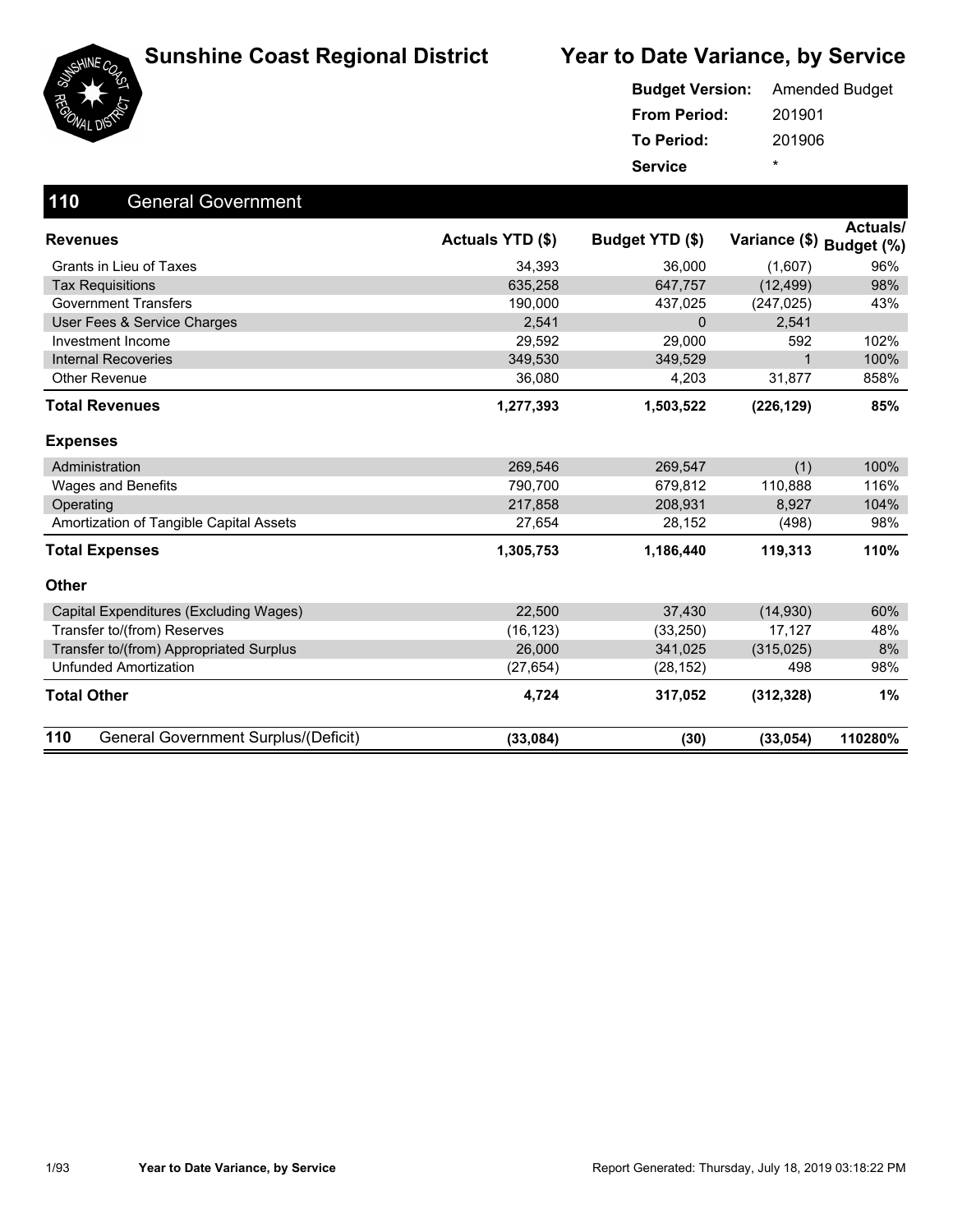

|                     | <b>Budget Version:</b> Amended Budget |
|---------------------|---------------------------------------|
| <b>From Period:</b> | 201901                                |
| <b>To Period:</b>   | 201906                                |
| <b>Service</b>      | ÷                                     |

| 113<br>Finance                          |                  |                 |                          |                 |
|-----------------------------------------|------------------|-----------------|--------------------------|-----------------|
| <b>Revenues</b>                         | Actuals YTD (\$) | Budget YTD (\$) | Variance (\$) Budget (%) | <b>Actuals/</b> |
| <b>Government Transfers</b>             | 7,400            | 46,799          | (39, 399)                | 16%             |
| <b>Internal Recoveries</b>              | 743,513          | 743,513         | 0                        | 100%            |
| Total Revenues                          | 750,908          | 790,314         | (39, 406)                | 95%             |
| <b>Expenses</b>                         |                  |                 |                          |                 |
| <b>Wages and Benefits</b>               | 583,801          | 662,559         | (78, 758)                | 88%             |
| Operating                               | 80,435           | 111,955         | (31,520)                 | 72%             |
| Debt Charges - Interest                 | $\mathbf 0$      | $\Omega$        | 0                        |                 |
| Amortization of Tangible Capital Assets | 107,280          | 102,320         | 4,960                    | 105%            |
| <b>Total Expenses</b>                   | 771,516          | 876,828         | (105, 312)               | 88%             |
| <b>Other</b>                            |                  |                 |                          |                 |
| Capital Expenditures (Excluding Wages)  | $\mathbf 0$      | 46,799          | (46, 799)                | 0%              |
| Debt Principal Repayment                | 0                | 0               | 0                        |                 |
| Transfer to/(from) Reserves             | $\mathbf 0$      | (31,000)        | 31,000                   | $0\%$           |
| <b>Unfunded Amortization</b>            | (107, 280)       | (102, 320)      | (4,960)                  | 105%            |
| <b>Total Other</b>                      | (107, 280)       | (86, 520)       | (20, 760)                | 124%            |
| 113<br>Finance Surplus/(Deficit)        | 86,672           | 0               | 86,672                   |                 |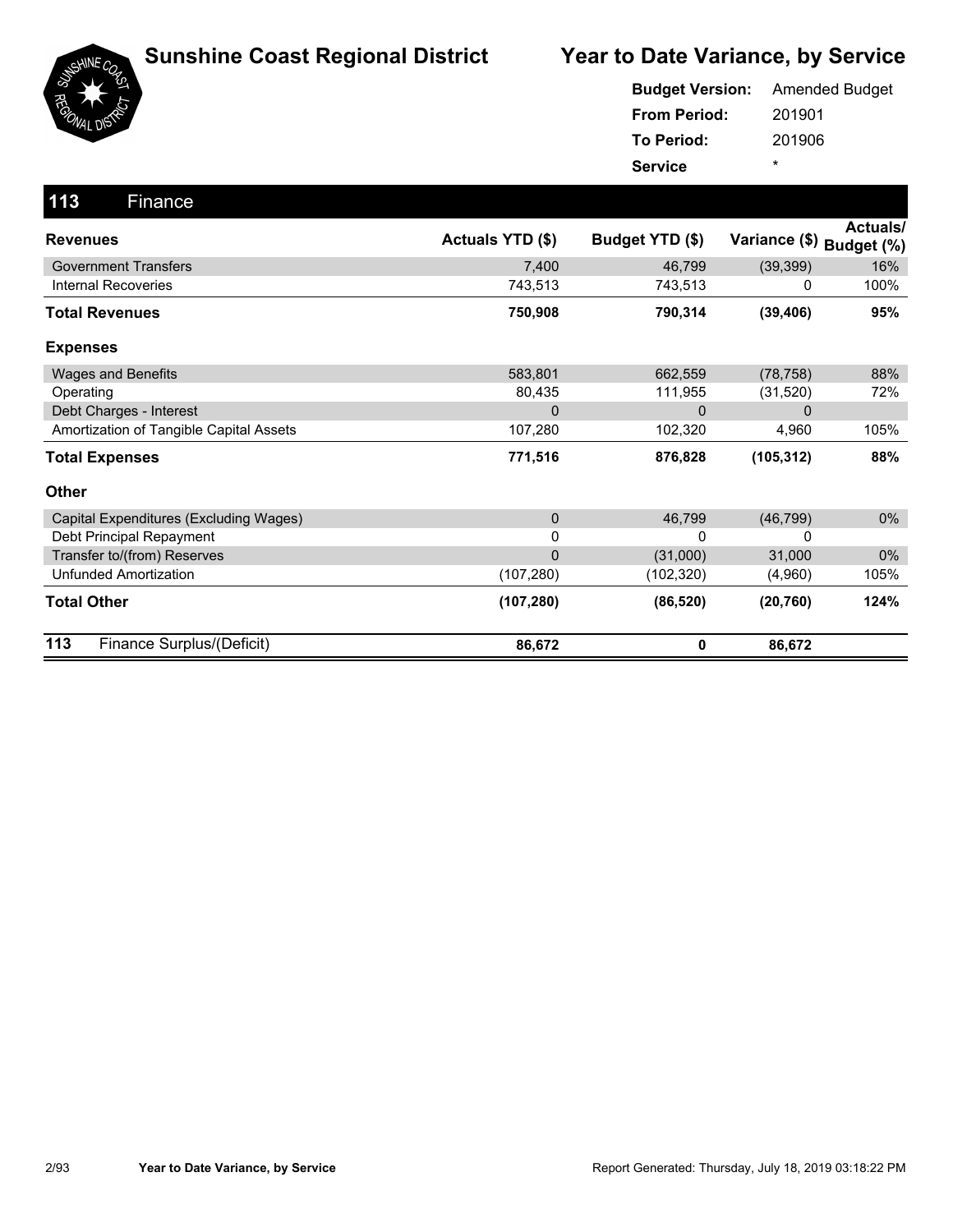

|                     | <b>Budget Version:</b> Amended Budget |
|---------------------|---------------------------------------|
| <b>From Period:</b> | 201901                                |
| <b>To Period:</b>   | 201906                                |
| <b>Service</b>      | ÷                                     |

| 114<br>Administration Office Surplus/(Deficit) | (39, 976)        | 0               | (39, 976)     |                        |
|------------------------------------------------|------------------|-----------------|---------------|------------------------|
| <b>Total Other</b>                             | 104,806          | 5,652           | 99,154        | 1854%                  |
| <b>Unfunded Amortization</b>                   | (53, 912)        | (53, 912)       | 0             | 100%                   |
| Transfer to/(from) Reserves                    | (40, 163)        | (27, 431)       | (12, 732)     | 146%                   |
| Debt Principal Repayment                       | 158,716          | 49,567          | 109,149       | 320%                   |
| Capital Expenditures (Excluding Wages)         | 40,163           | 37,431          | 2,732         | 107%                   |
| <b>Other</b>                                   |                  |                 |               |                        |
| <b>Total Expenses</b>                          | 230,210          | 229,806         | 404           | 100%                   |
| Amortization of Tangible Capital Assets        | 53,912           | 53,912          | 0             | 100%                   |
| Debt Charges - Interest                        | 72,029           | 72,029          | 0             | 100%                   |
| Operating                                      | 93,045           | 97,347          | (4,302)       | 96%                    |
| <b>Wages and Benefits</b>                      | 11,228           | 6,515           | 4,713         | 172%                   |
| <b>Expenses</b>                                |                  |                 |               |                        |
| <b>Total Revenues</b>                          | 295,040          | 235,458         | 59,582        | 125%                   |
| <b>Internal Recoveries</b>                     | 235,458          | 235,458         | 0             | 100%                   |
| Investment Income                              | 59,582           | $\mathbf{0}$    | 59,582        |                        |
| <b>Revenues</b>                                | Actuals YTD (\$) | Budget YTD (\$) | Variance (\$) | Actuals/<br>Budget (%) |
| 114<br><b>Administration Office</b>            |                  |                 |               |                        |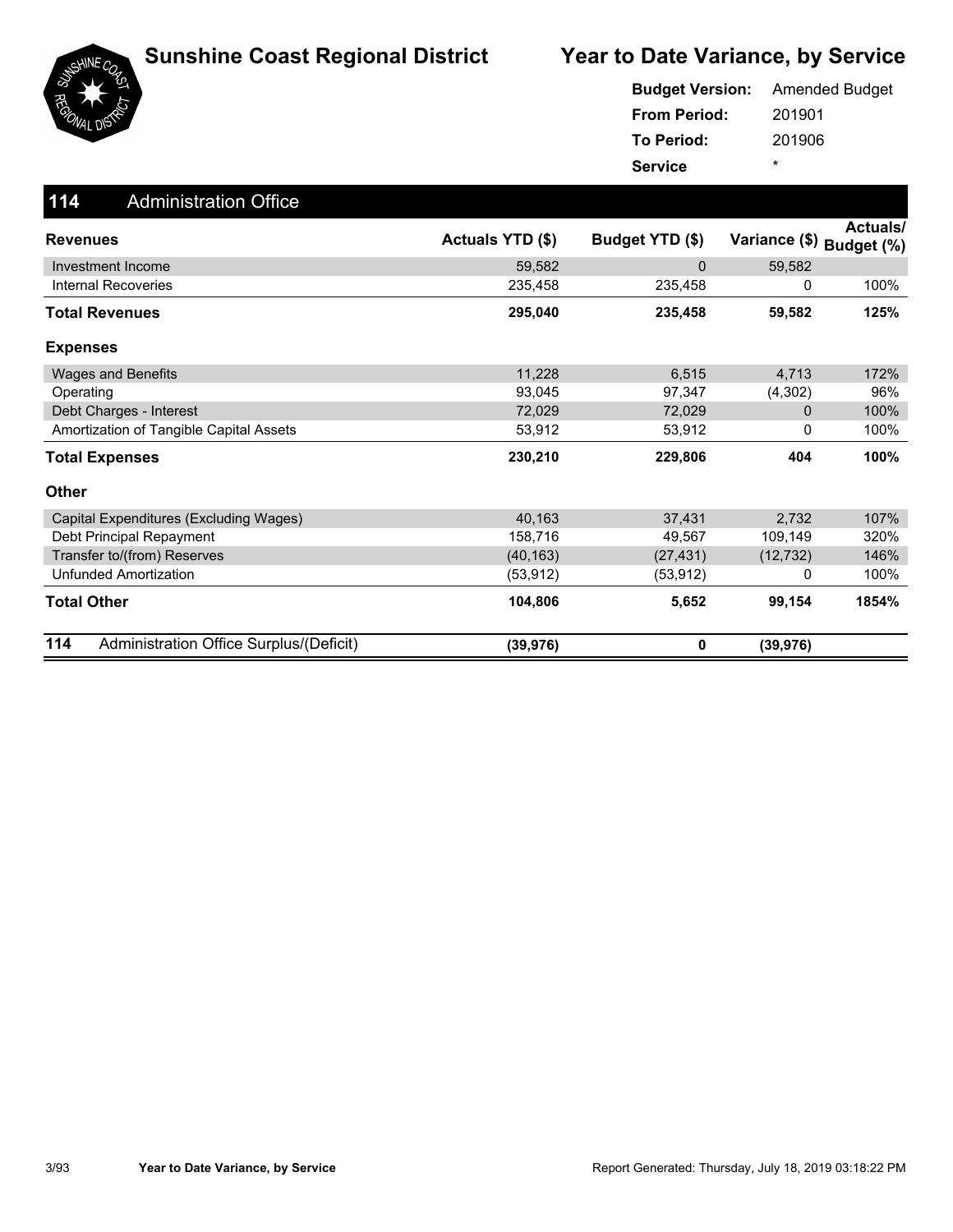

|                     | <b>Budget Version:</b> Amended Budget |
|---------------------|---------------------------------------|
| <b>From Period:</b> | 201901                                |
| To Period:          | 201906                                |
| <b>Service</b>      | ÷                                     |

| 115<br><b>Human Resources</b>            |                  |                 |               |                               |
|------------------------------------------|------------------|-----------------|---------------|-------------------------------|
| <b>Revenues</b>                          | Actuals YTD (\$) | Budget YTD (\$) | Variance (\$) | <b>Actuals/</b><br>Budget (%) |
| <b>Internal Recoveries</b>               | 275,856          | 275,856         | 0             | 100%                          |
| <b>Total Revenues</b>                    | 275,856          | 275,856         | 0             | 100%                          |
| <b>Expenses</b>                          |                  |                 |               |                               |
| Wages and Benefits                       | 199,824          | 212,927         | (13, 103)     | 94%                           |
| Operating                                | 35,281           | 69,929          | (34, 648)     | 50%                           |
| Amortization of Tangible Capital Assets  | 14,835           | 14,835          | 0             | 100%                          |
| <b>Total Expenses</b>                    | 249,944          | 297,696         | (47, 752)     | 84%                           |
| <b>Other</b>                             |                  |                 |               |                               |
| Transfer to/(from) Reserves              | $\mathbf{0}$     | (7,000)         | 7,000         | $0\%$                         |
| Unfunded Amortization                    | (14,835)         | (14, 835)       | 0             | 100%                          |
| <b>Total Other</b>                       | (14, 838)        | (21, 840)       | 7,002         | 68%                           |
| 115<br>Human Resources Surplus/(Deficit) | 40,750           | 0               | 40,750        |                               |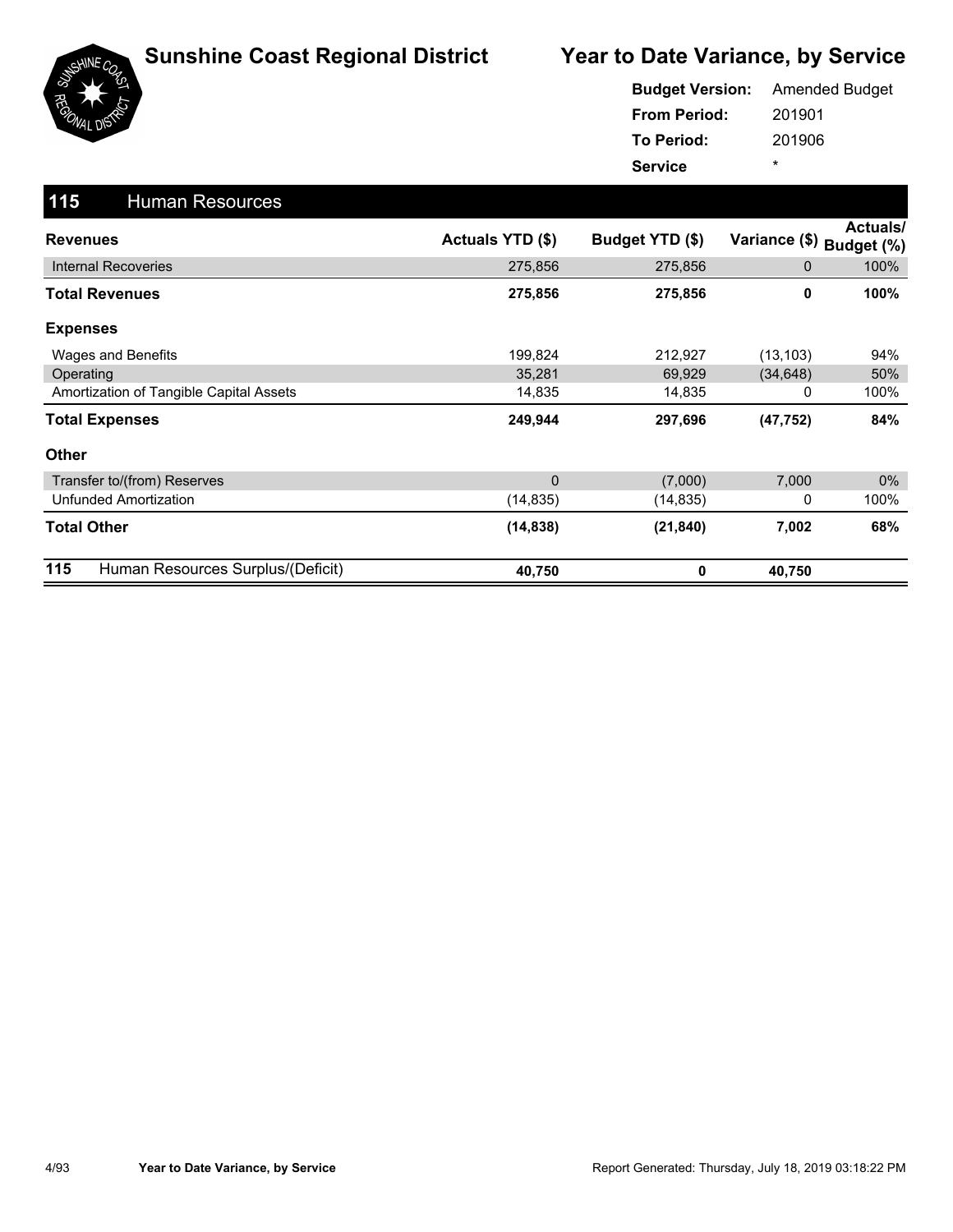

|                     | <b>Budget Version:</b> Amended Budget |
|---------------------|---------------------------------------|
| <b>From Period:</b> | 201901                                |
| To Period:          | 201906                                |
| <b>Service</b>      | ÷                                     |

| 117<br><b>Information Services</b>            |                  |                 |                          |          |
|-----------------------------------------------|------------------|-----------------|--------------------------|----------|
| <b>Revenues</b>                               | Actuals YTD (\$) | Budget YTD (\$) | Variance (\$) Budget (%) | Actuals/ |
| <b>Internal Recoveries</b>                    | 500,456          | 500,456         | 0                        | 100%     |
| Total Revenues                                | 500,454          | 500,454         | 0                        | 100%     |
| <b>Expenses</b>                               |                  |                 |                          |          |
| Wages and Benefits                            | 296,811          | 289,936         | 6,875                    | 102%     |
| Operating                                     | 83,090           | 77,781          | 5,309                    | 107%     |
| Debt Charges - Interest                       | 1,533            | 1,344           | 189                      | 114%     |
| Amortization of Tangible Capital Assets       | 56,414           | 54,500          | 1,914                    | 104%     |
| <b>Total Expenses</b>                         | 437,844          | 423,564         | 14,280                   | 103%     |
| Other                                         |                  |                 |                          |          |
| Capital Expenditures (Excluding Wages)        | 61,225           | 125,000         | (63, 775)                | 49%      |
| Proceeds from Long Term Debt                  | $\overline{0}$   | (35,000)        | 35,000                   | $0\%$    |
| Debt Principal Repayment                      | 35,902           | 36,395          | (493)                    | 99%      |
| Transfer to/(from) Reserves                   | 0                | 5,000           | (5,000)                  | $0\%$    |
| <b>Unfunded Amortization</b>                  | (56, 414)        | (54, 500)       | (1, 914)                 | 104%     |
| <b>Total Other</b>                            | 40,715           | 76,896          | (36, 181)                | 53%      |
| 117<br>Information Services Surplus/(Deficit) | 21,895           | 0               | 21,895                   |          |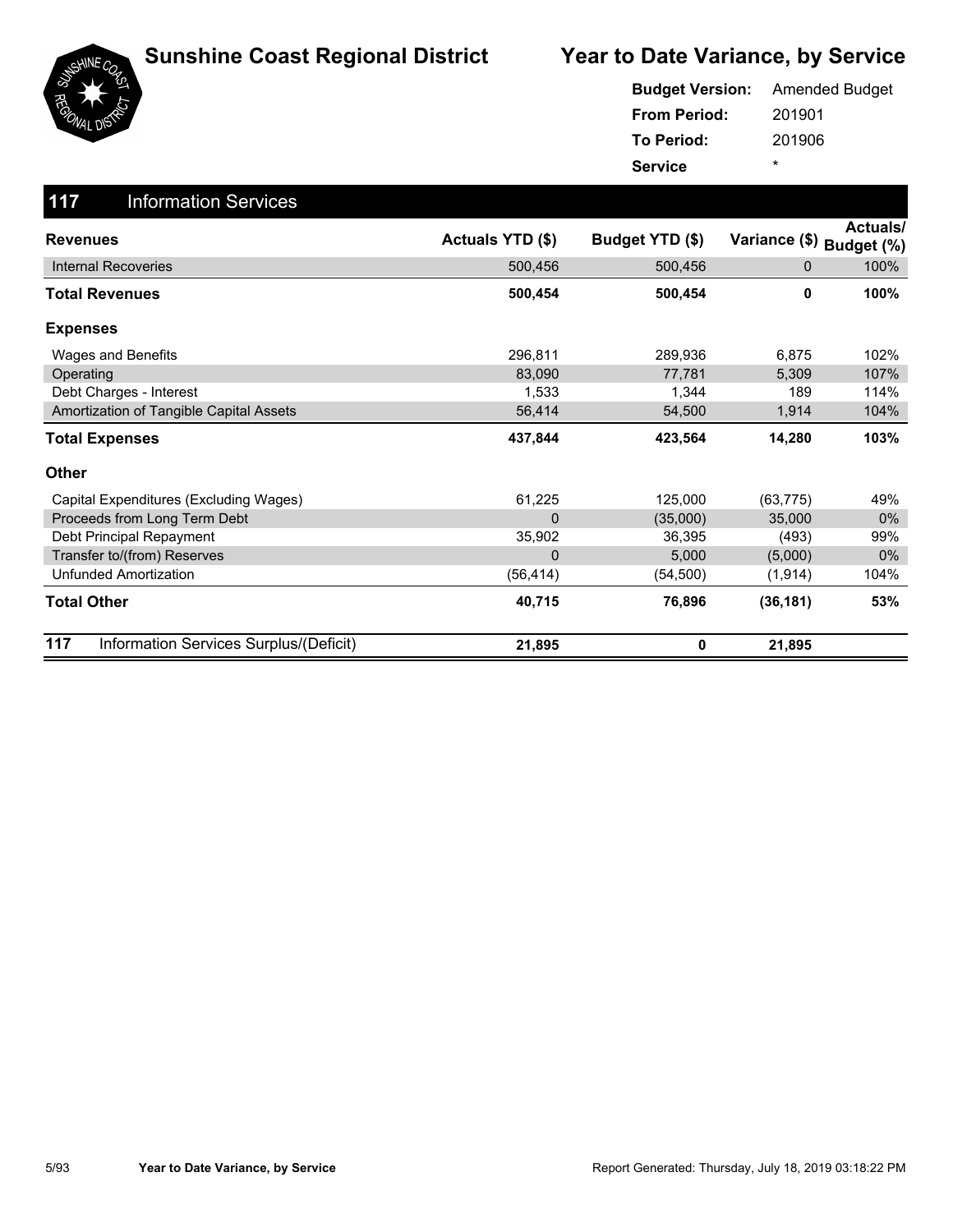

|                     | <b>Budget Version:</b> Amended Budget |
|---------------------|---------------------------------------|
| <b>From Period:</b> | 201901                                |
| <b>To Period:</b>   | 201906                                |
| <b>Service</b>      | ÷                                     |

| 118<br><b>SCRHD Administration</b>                   |                         |                 |                          |                 |
|------------------------------------------------------|-------------------------|-----------------|--------------------------|-----------------|
| <b>Revenues</b>                                      | <b>Actuals YTD (\$)</b> | Budget YTD (\$) | Variance (\$) Budget (%) | <b>Actuals/</b> |
| <b>Other Revenue</b>                                 | 29,894                  | 29,894          | $\mathbf{0}$             | 100%            |
| <b>Total Revenues</b>                                | 29,894                  | 29,892          | $\overline{2}$           | 100%            |
| <b>Expenses</b>                                      |                         |                 |                          |                 |
| Administration                                       | 6,618                   | 6,617           | 1                        | 100%            |
| <b>Wages and Benefits</b>                            | 10,094                  | 30,154          | (20,060)                 | 33%             |
| Operating                                            | 3,703                   | 3,550           | 153                      | 104%            |
| <b>Total Expenses</b>                                | 20,414                  | 40,326          | (19, 912)                | 51%             |
| <b>Other</b>                                         |                         |                 |                          |                 |
| Prior Year (Surplus)/Deficit                         | (10, 428)               | (10, 428)       | 0                        | 100%            |
| <b>Total Other</b>                                   | (10, 428)               | (10, 428)       | 0                        | 100%            |
| 118<br><b>SCRHD Administration Surplus/(Deficit)</b> | 19,908                  | 0               | 19,908                   |                 |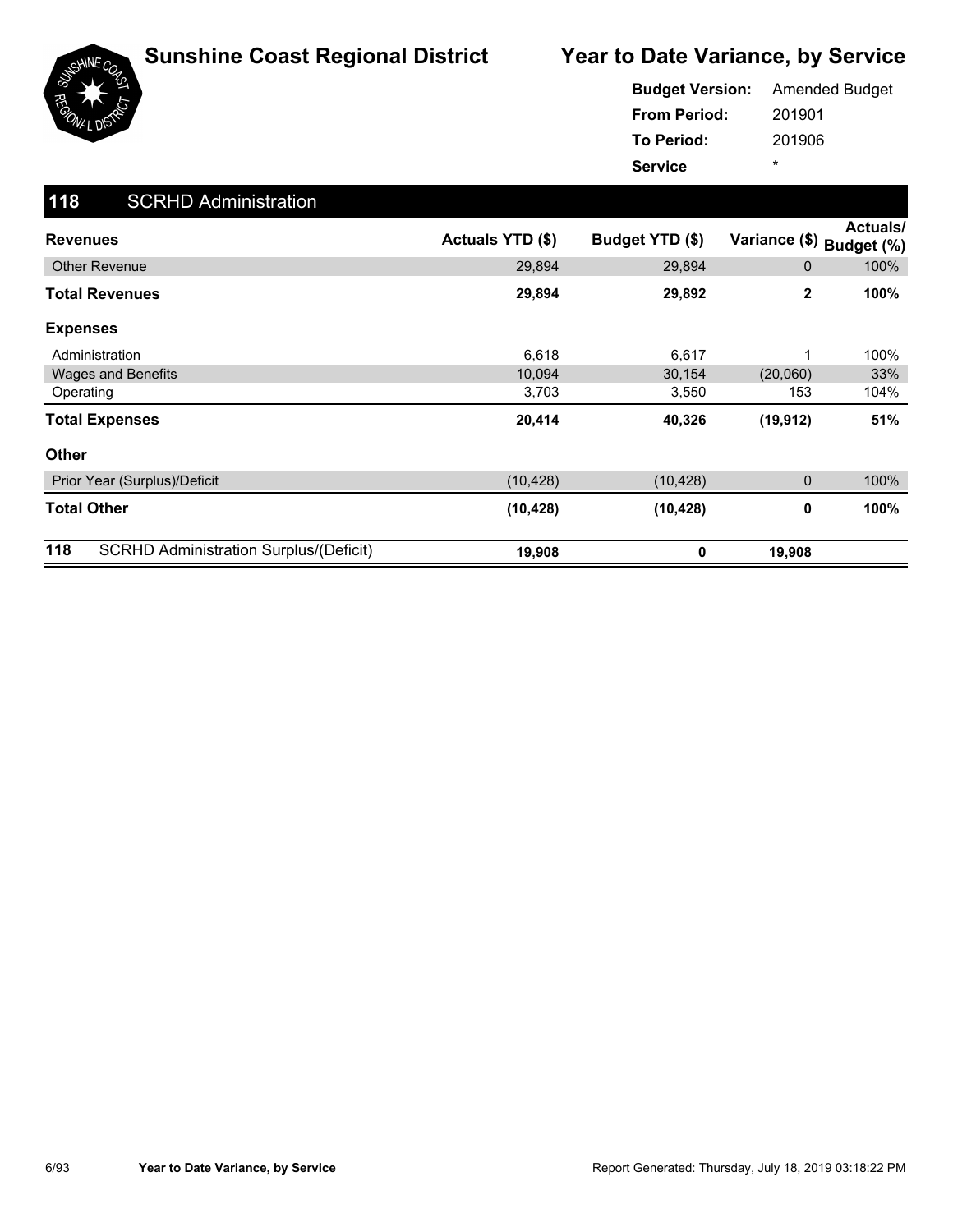

|                     | <b>Budget Version:</b> Amended Budget |
|---------------------|---------------------------------------|
| <b>From Period:</b> | 201901                                |
| To Period:          | 201906                                |
| <b>Service</b>      | ÷                                     |

| 121<br>Grants in Aid - Area A                   |                  |                 |               |                        |
|-------------------------------------------------|------------------|-----------------|---------------|------------------------|
| <b>Revenues</b>                                 | Actuals YTD (\$) | Budget YTD (\$) | Variance (\$) | Actuals/<br>Budget (%) |
| <b>Tax Requisitions</b>                         | 17,506           | 17,506          | 0             | 100%                   |
| <b>Total Revenues</b>                           | 17,508           | 17,508          | 0             | 100%                   |
| <b>Expenses</b>                                 |                  |                 |               |                        |
| Administration                                  | 1,180            | 1,180           | 0             | 100%                   |
| Wages and Benefits                              | 502              | 392             | 110           | 128%                   |
| Operating                                       | 7,113            | 18,044          | (10, 931)     | 39%                    |
| <b>Total Expenses</b>                           | 8,798            | 19,614          | (10, 816)     | 45%                    |
| <b>Other</b>                                    |                  |                 |               |                        |
| Prior Year (Surplus)/Deficit                    | (2, 110)         | (2, 111)        | 1             | 100%                   |
| <b>Total Other</b>                              | (2, 111)         | (2, 112)        | 1             | 100%                   |
| 121<br>Grants in Aid - Area A Surplus/(Deficit) | 10,821           | 0               | 10,821        |                        |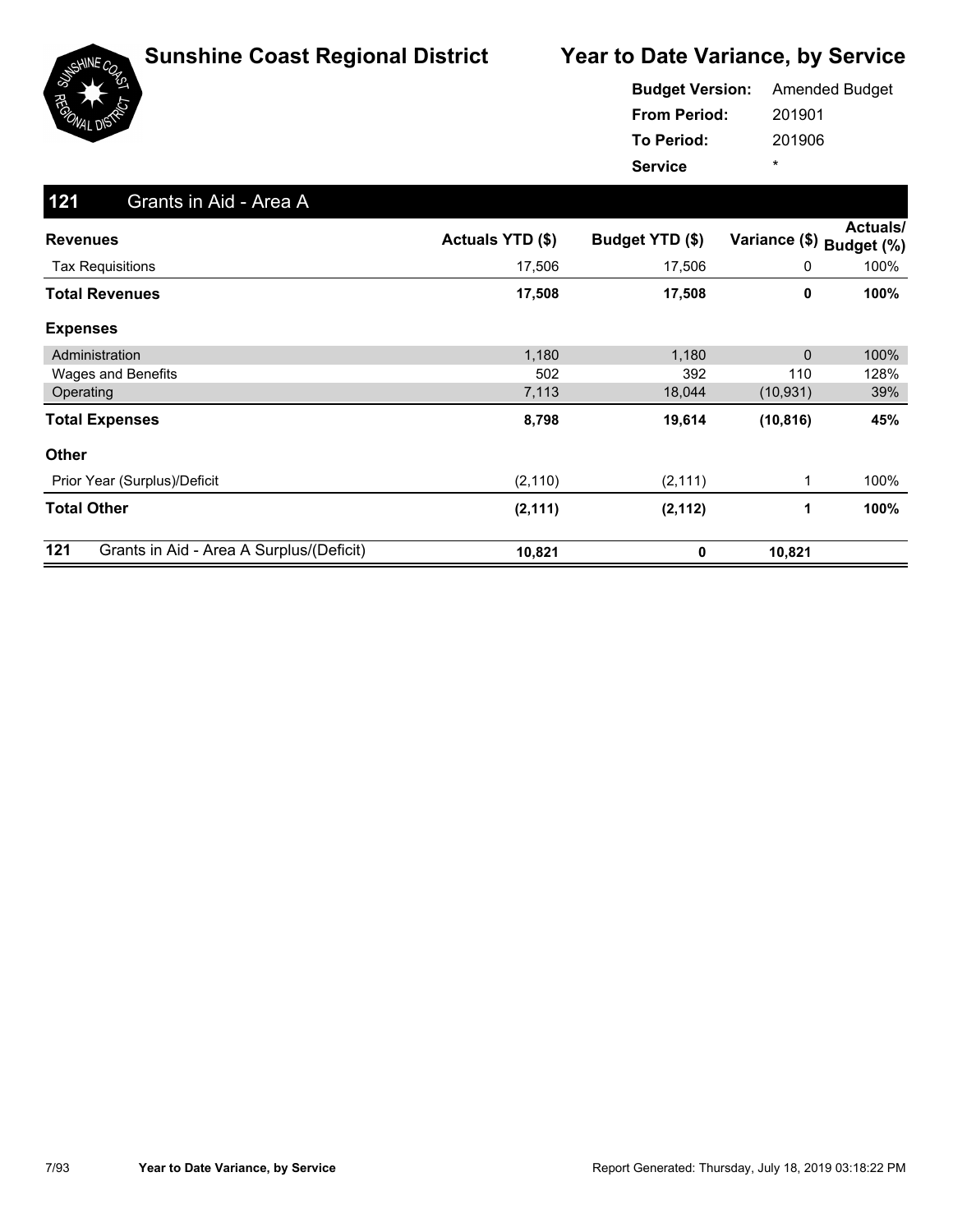

|                     | <b>Budget Version:</b> Amended Budget |
|---------------------|---------------------------------------|
| <b>From Period:</b> | 201901                                |
| <b>To Period:</b>   | 201906                                |
| <b>Service</b>      | ÷                                     |

| 122<br>Grants in Aid - Area B                   |                         |                 |                          |                 |
|-------------------------------------------------|-------------------------|-----------------|--------------------------|-----------------|
| <b>Revenues</b>                                 | <b>Actuals YTD (\$)</b> | Budget YTD (\$) | Variance (\$) Budget (%) | <b>Actuals/</b> |
| <b>Tax Requisitions</b>                         | 9,387                   | 9,386           | 1                        | 100%            |
| <b>Total Revenues</b>                           | 9,384                   | 9,384           | 0                        | 100%            |
| <b>Expenses</b>                                 |                         |                 |                          |                 |
| Administration                                  | 1,077                   | 1,077           | 0                        | 100%            |
| <b>Wages and Benefits</b>                       | 502                     | 392             | 110                      | 128%            |
| Operating                                       | 1,113                   | 12,536          | (11, 423)                | 9%              |
| <b>Total Expenses</b>                           | 2,696                   | 14,004          | (11, 308)                | 19%             |
| <b>Other</b>                                    |                         |                 |                          |                 |
| Prior Year (Surplus)/Deficit                    | (4,619)                 | (4,619)         | 0                        | 100%            |
| <b>Total Other</b>                              | (4,619)                 | (4,620)         | 1                        | 100%            |
| 122<br>Grants in Aid - Area B Surplus/(Deficit) | 11,307                  | $\mathbf 0$     | 11,307                   |                 |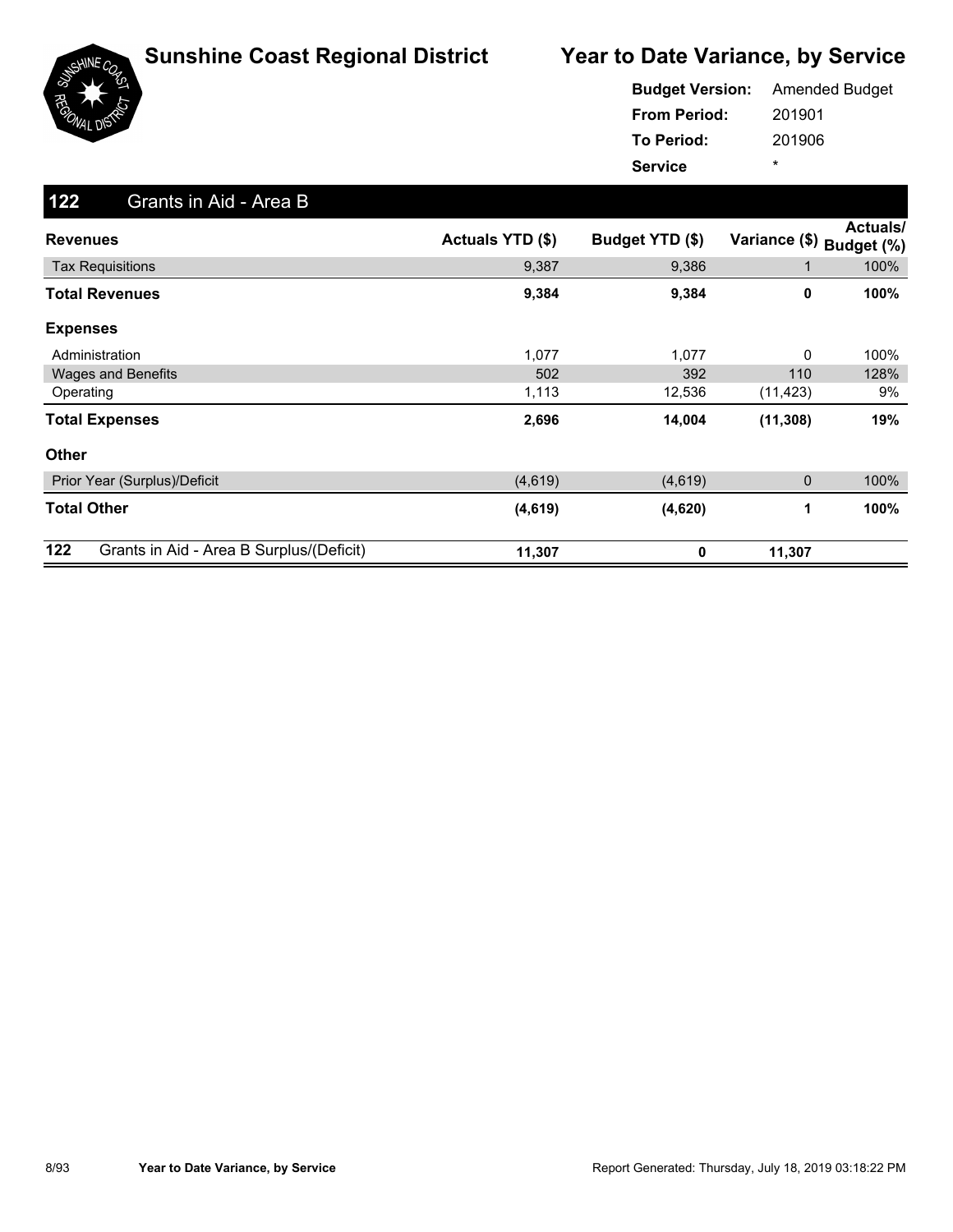

|                     | <b>Budget Version:</b> Amended Budget |
|---------------------|---------------------------------------|
| <b>From Period:</b> | 201901                                |
| To Period:          | 201906                                |
| <b>Service</b>      | ÷                                     |

| 123<br>Grants in Aid - Area E & F                   |                  |                 |               |                               |
|-----------------------------------------------------|------------------|-----------------|---------------|-------------------------------|
| <b>Revenues</b>                                     | Actuals YTD (\$) | Budget YTD (\$) | Variance (\$) | <b>Actuals/</b><br>Budget (%) |
| <b>Tax Requisitions</b>                             | 2,372            | 2,372           | 0             | 100%                          |
| <b>Total Revenues</b>                               | 2,370            | 2,370           | 0             | 100%                          |
| <b>Expenses</b>                                     |                  |                 |               |                               |
| Administration                                      | 161              | 161             | $\mathbf{0}$  | 100%                          |
| Wages and Benefits                                  | 494              | 392             | 102           | 126%                          |
| Operating                                           | $\mathbf 0$      | 2,000           | (2,000)       | $0\%$                         |
| <b>Total Expenses</b>                               | 655              | 2,550           | (1,895)       | 26%                           |
| Other                                               |                  |                 |               |                               |
| Prior Year (Surplus)/Deficit                        | (181)            | (180)           | (1)           | 101%                          |
| <b>Total Other</b>                                  | (180)            | (180)           | 0             | 100%                          |
| 123<br>Grants in Aid - Area E & F Surplus/(Deficit) | 1,895            | 0               | 1,895         |                               |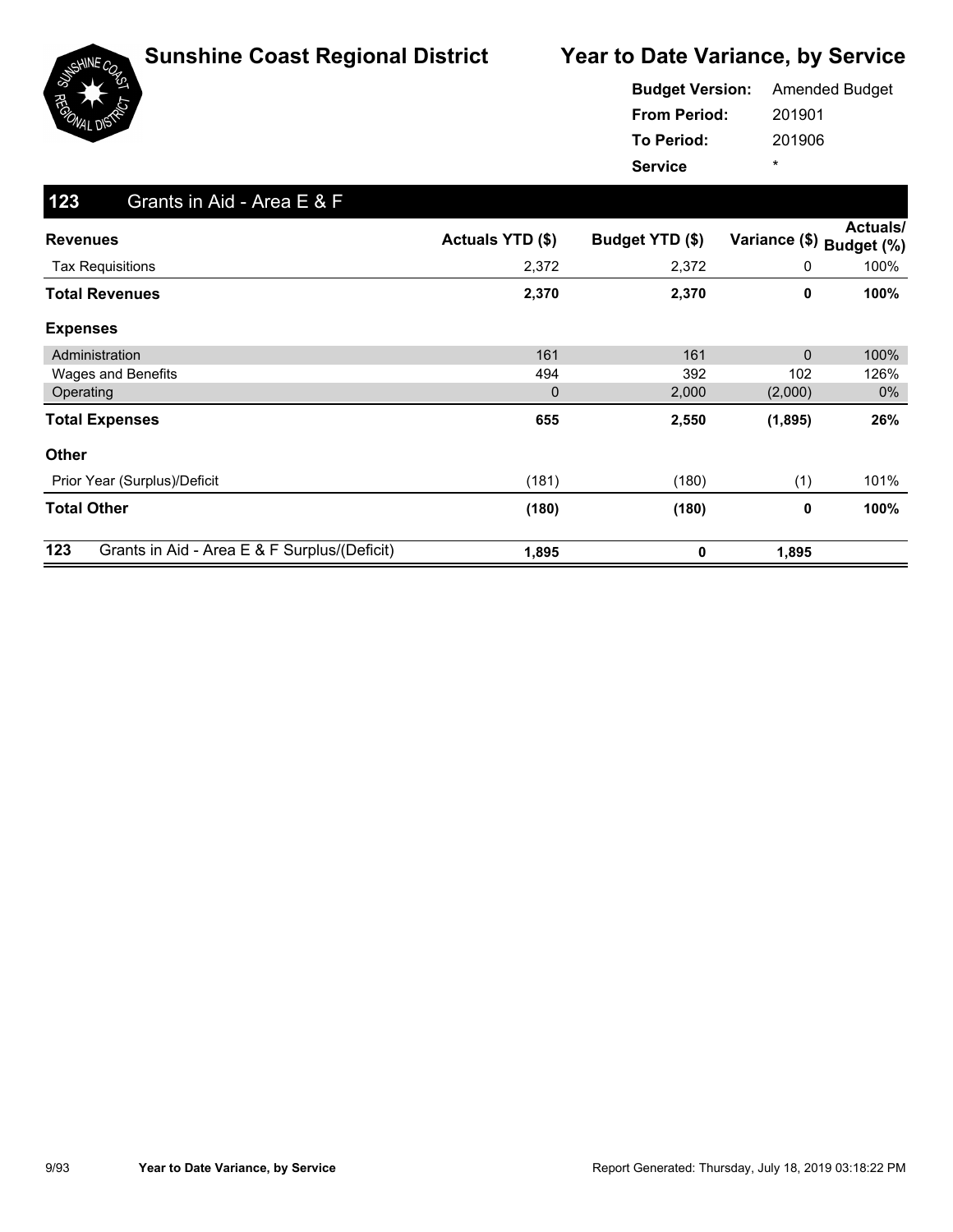

|                     | <b>Budget Version:</b> Amended Budget |
|---------------------|---------------------------------------|
| <b>From Period:</b> | 201901                                |
| To Period:          | 201906                                |
| <b>Service</b>      | ÷                                     |

| 125             | <b>Grants in Aid - Community Schools</b>                |                  |                 |               |                        |
|-----------------|---------------------------------------------------------|------------------|-----------------|---------------|------------------------|
| <b>Revenues</b> |                                                         | Actuals YTD (\$) | Budget YTD (\$) | Variance (\$) | Actuals/<br>Budget (%) |
|                 | <b>Tax Requisitions</b>                                 | 5,588            | 5,588           | 0             | 100%                   |
|                 | <b>Total Revenues</b>                                   | 5,586            | 5,586           | 0             | 100%                   |
| <b>Expenses</b> |                                                         |                  |                 |               |                        |
|                 | Administration                                          | 350              | 350             | 0             | 100%                   |
|                 | <b>Wages and Benefits</b>                               | 98               | 392             | (294)         | 25%                    |
| Operating       |                                                         | 0                | 5,000           | (5,000)       | 0%                     |
|                 | <b>Total Expenses</b>                                   | 446              | 5,736           | (5, 290)      | 8%                     |
| <b>Other</b>    |                                                         |                  |                 |               |                        |
|                 | Prior Year (Surplus)/Deficit                            | (153)            | (153)           | $\mathbf 0$   | 100%                   |
|                 | <b>Total Other</b>                                      | (154)            | (156)           | 2             | 99%                    |
| 125             | Grants in Aid - Community Schools Surplus/<br>(Deficit) | 5,294            | 0               | 5,294         |                        |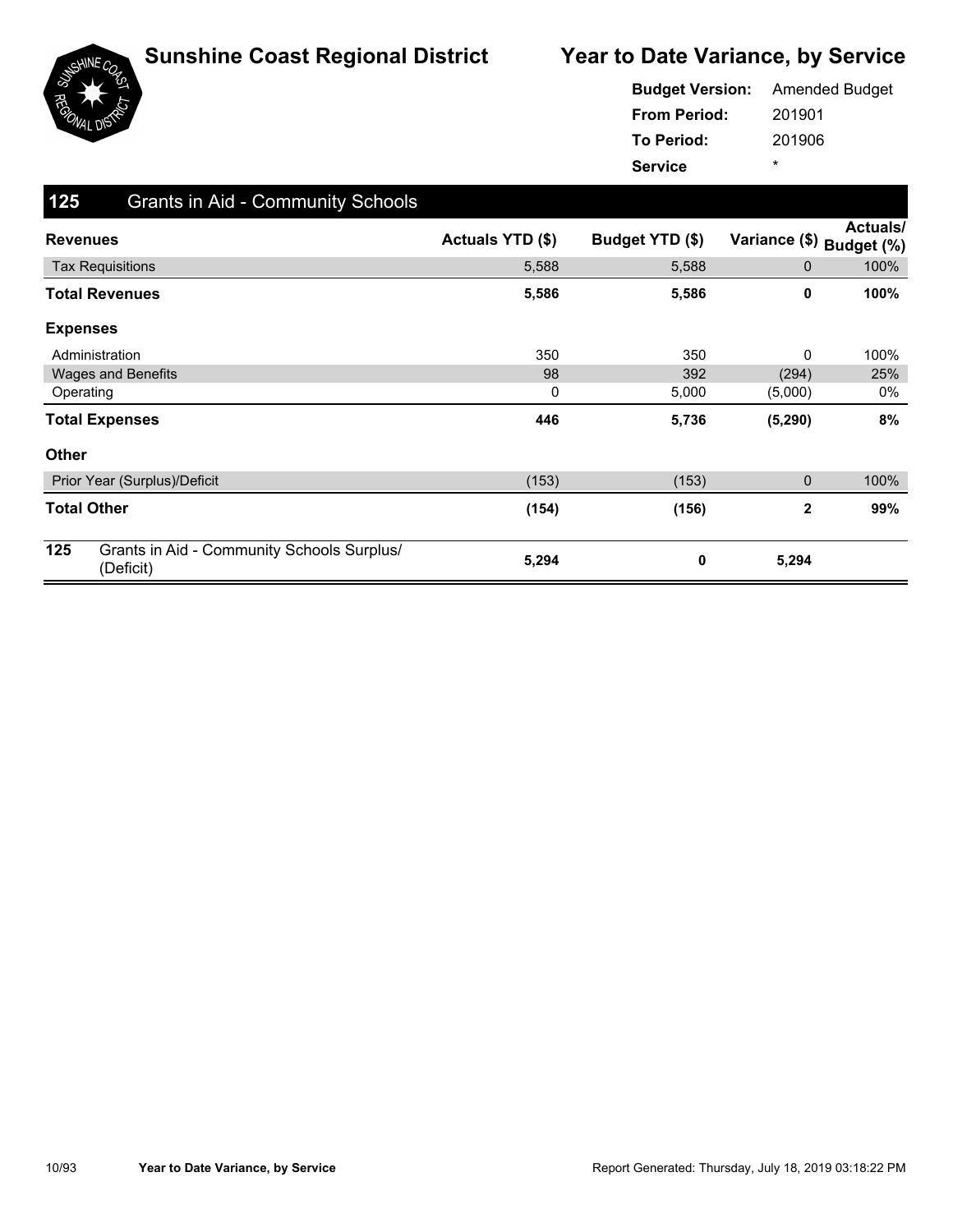

|                     | <b>Budget Version:</b> Amended Budget |
|---------------------|---------------------------------------|
| <b>From Period:</b> | 201901                                |
| <b>To Period:</b>   | 201906                                |
| <b>Service</b>      | ÷                                     |

| 126          | <b>Greater Gibsons Community Participation</b>                |                  |                 |                          |                 |
|--------------|---------------------------------------------------------------|------------------|-----------------|--------------------------|-----------------|
|              | <b>Revenues</b>                                               | Actuals YTD (\$) | Budget YTD (\$) | Variance (\$) Budget (%) | <b>Actuals/</b> |
|              | <b>Tax Requisitions</b>                                       | 4,491            | 4,490           |                          | 100%            |
|              | <b>Total Revenues</b>                                         | 4,488            | 4,488           | 0                        | 100%            |
|              | <b>Expenses</b>                                               |                  |                 |                          |                 |
|              | Administration                                                | 354              | 354             | $\mathbf{0}$             | 100%            |
|              | Wages and Benefits                                            | 494              | 392             | 102                      | 126%            |
|              | Operating                                                     | $\mathbf{0}$     | 5,000           | (5,000)                  | 0%              |
|              | <b>Total Expenses</b>                                         | 847              | 5,742           | (4,895)                  | 15%             |
| <b>Other</b> |                                                               |                  |                 |                          |                 |
|              | Prior Year (Surplus)/Deficit                                  | (1,256)          | (1,256)         | 0                        | 100%            |
|              | <b>Total Other</b>                                            | (1, 255)         | (1, 254)        | (1)                      | 100%            |
| 126          | Greater Gibsons Community Participation Surplus/<br>(Deficit) | 4,896            | 0               | 4,896                    |                 |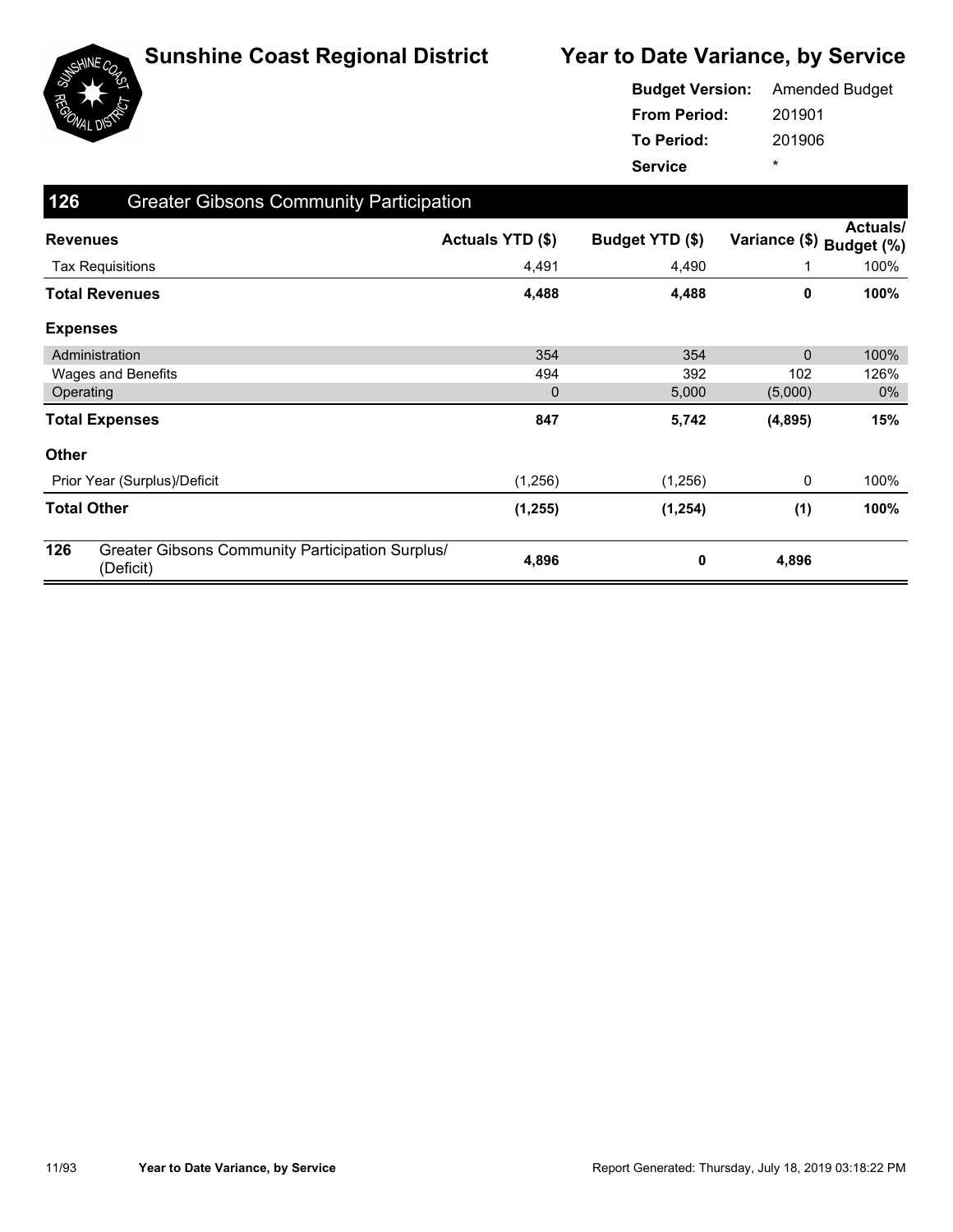

|                     | <b>Budget Version:</b> Amended Budget |
|---------------------|---------------------------------------|
| <b>From Period:</b> | 201901                                |
| <b>To Period:</b>   | 201906                                |
| <b>Service</b>      | ÷                                     |

| 127<br>Grants in Aid - Area D                   |                  |                 |               |                               |
|-------------------------------------------------|------------------|-----------------|---------------|-------------------------------|
| <b>Revenues</b>                                 | Actuals YTD (\$) | Budget YTD (\$) | Variance (\$) | <b>Actuals/</b><br>Budget (%) |
| <b>Tax Requisitions</b>                         | 17,459           | 17,459          | 0             | 100%                          |
| <b>Total Revenues</b>                           | 17,460           | 17,460          | 0             | 100%                          |
| <b>Expenses</b>                                 |                  |                 |               |                               |
| Administration                                  | 1,144            | 1,144           | 0             | 100%                          |
| <b>Wages and Benefits</b>                       | 502              | 392             | 110           | 128%                          |
| Operating                                       | 1,113            | 16,857          | (15, 744)     | 7%                            |
| <b>Total Expenses</b>                           | 2,762            | 18,396          | (15, 634)     | 15%                           |
| <b>Other</b>                                    |                  |                 |               |                               |
| Prior Year (Surplus)/Deficit                    | (935)            | (935)           | 0             | 100%                          |
| <b>Total Other</b>                              | (935)            | (936)           | 1             | 100%                          |
| 127<br>Grants in Aid - Area D Surplus/(Deficit) | 15,633           | 0               | 15,633        |                               |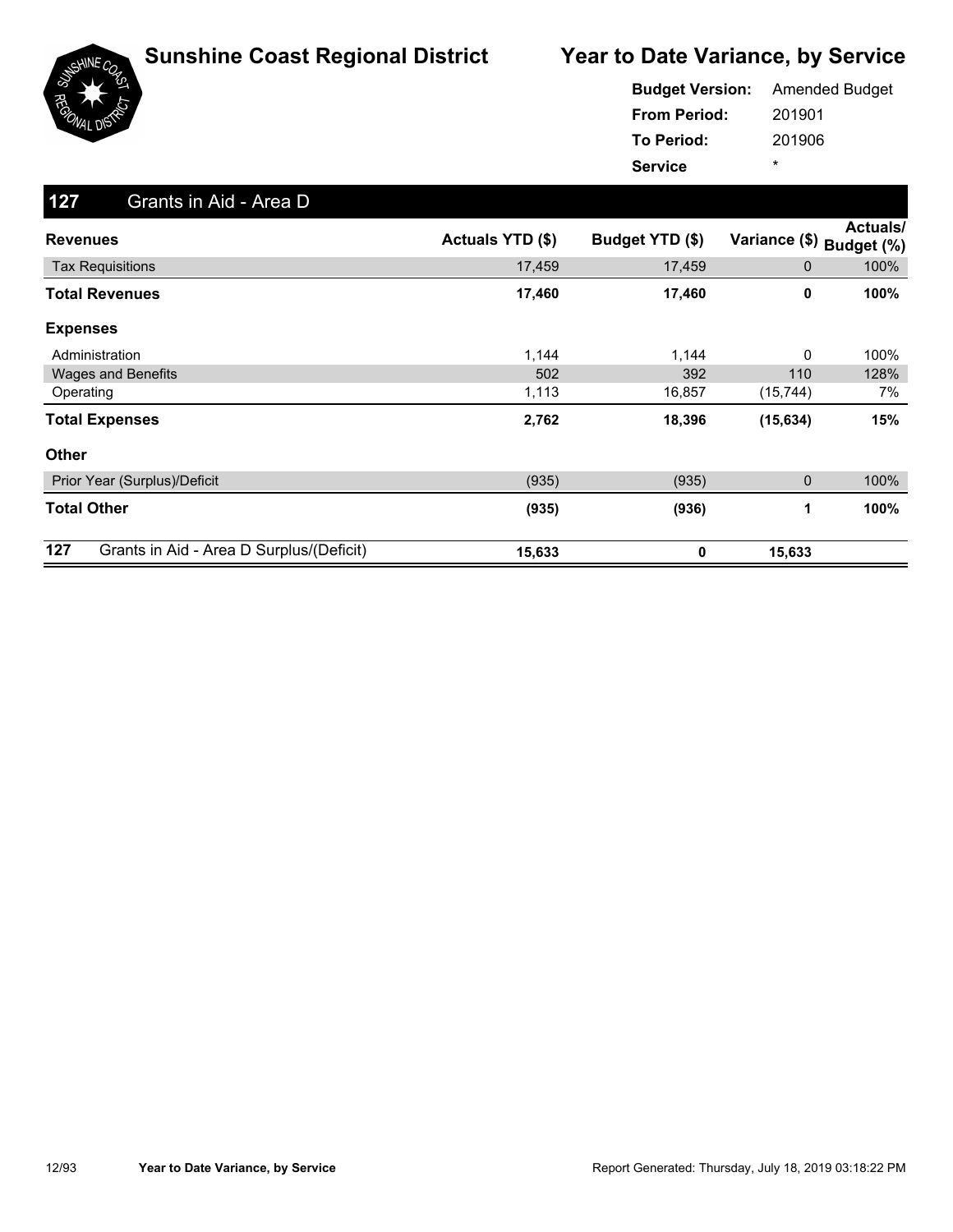

|                     | <b>Budget Version:</b> Amended Budget |
|---------------------|---------------------------------------|
| <b>From Period:</b> | 201901                                |
| To Period:          | 201906                                |
| <b>Service</b>      | ÷                                     |

| 128<br>Grants In Aid - Area E                   |                  |                 |               |                        |
|-------------------------------------------------|------------------|-----------------|---------------|------------------------|
| <b>Revenues</b>                                 | Actuals YTD (\$) | Budget YTD (\$) | Variance (\$) | Actuals/<br>Budget (%) |
| <b>Tax Requisitions</b>                         | 6,115            | 6,115           | 0             | 100%                   |
| <b>Total Revenues</b>                           | 6,114            | 6,114           | 0             | 100%                   |
| <b>Expenses</b>                                 |                  |                 |               |                        |
| Administration                                  | 626              | 626             | 0             | 100%                   |
| Wages and Benefits                              | 502              | 392             | 110           | 128%                   |
| Operating                                       | 1,113            | 8,636           | (7, 523)      | 13%                    |
| <b>Total Expenses</b>                           | 2,240            | 9,648           | (7, 408)      | 23%                    |
| <b>Other</b>                                    |                  |                 |               |                        |
| Prior Year (Surplus)/Deficit                    | (3, 540)         | (3, 540)        | 0             | 100%                   |
| <b>Total Other</b>                              | (3,539)          | (3, 540)        | 1             | 100%                   |
| 128<br>Grants In Aid - Area E Surplus/(Deficit) | 7,413            | 0               | 7,413         |                        |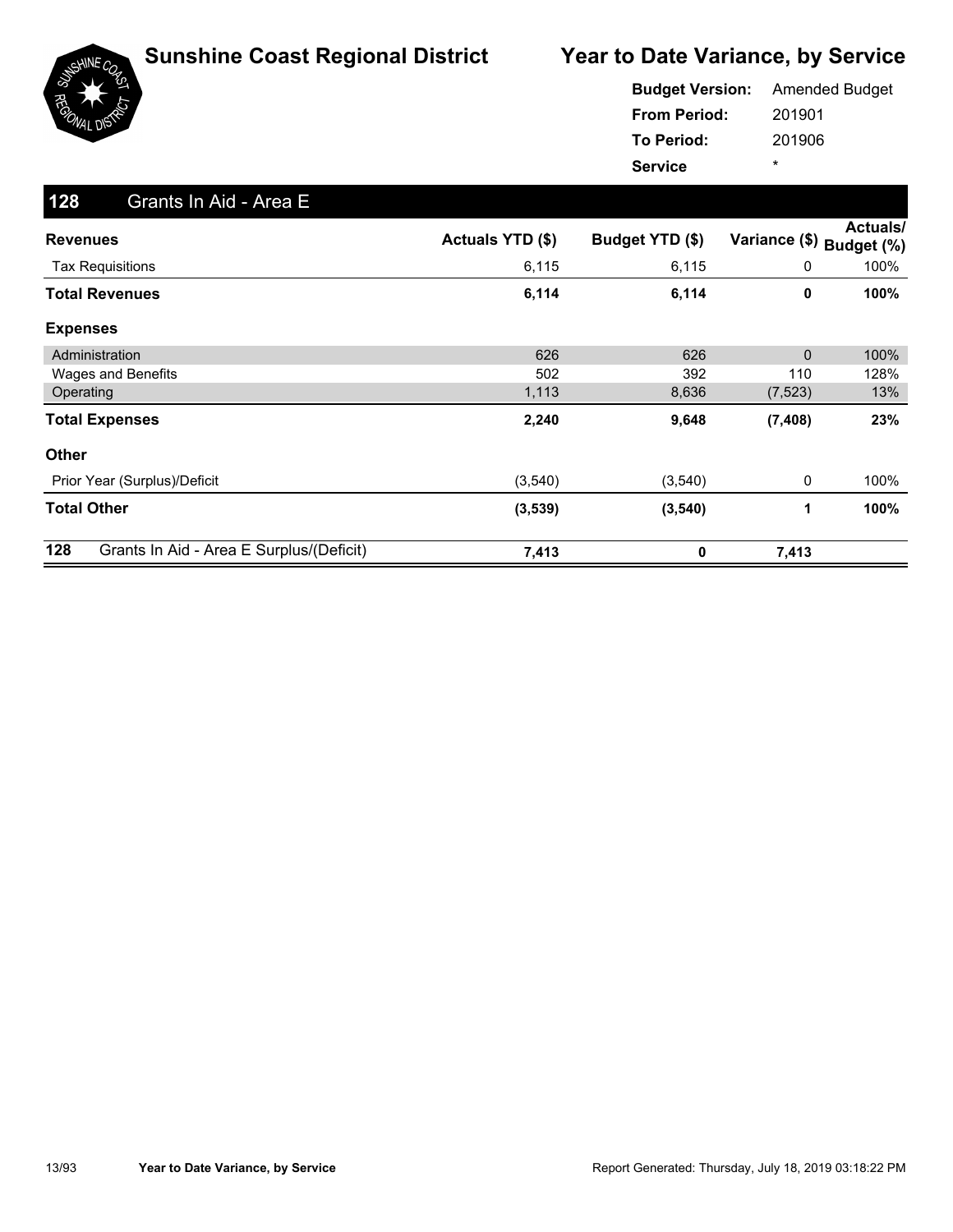

|                     | <b>Budget Version:</b> Amended Budget |
|---------------------|---------------------------------------|
| <b>From Period:</b> | 201901                                |
| <b>To Period:</b>   | 201906                                |
| <b>Service</b>      | ÷                                     |

| 129<br>Grants In Aid - Area F                   |                         |                 |               |                               |
|-------------------------------------------------|-------------------------|-----------------|---------------|-------------------------------|
| <b>Revenues</b>                                 | <b>Actuals YTD (\$)</b> | Budget YTD (\$) | Variance (\$) | <b>Actuals/</b><br>Budget (%) |
| <b>Tax Requisitions</b>                         | 12,543                  | 12,543          | $\mathbf{0}$  | 100%                          |
| <b>Total Revenues</b>                           | 12,546                  | 12,540          | 6             | 100%                          |
| <b>Expenses</b>                                 |                         |                 |               |                               |
| Administration                                  | 756                     | 756             | 0             | 100%                          |
| <b>Wages and Benefits</b>                       | 502                     | 392             | 110           | 128%                          |
| Operating                                       | 1,113                   | 11,418          | (10, 305)     | 10%                           |
| <b>Total Expenses</b>                           | 2,372                   | 12,564          | (10, 192)     | 19%                           |
| <b>Other</b>                                    |                         |                 |               |                               |
| Prior Year (Surplus)/Deficit                    | (24)                    | (24)            | 0             | 100%                          |
| <b>Total Other</b>                              | (24)                    | (24)            | 0             | 100%                          |
| 129<br>Grants In Aid - Area F Surplus/(Deficit) | 10,198                  | 0               | 10,198        |                               |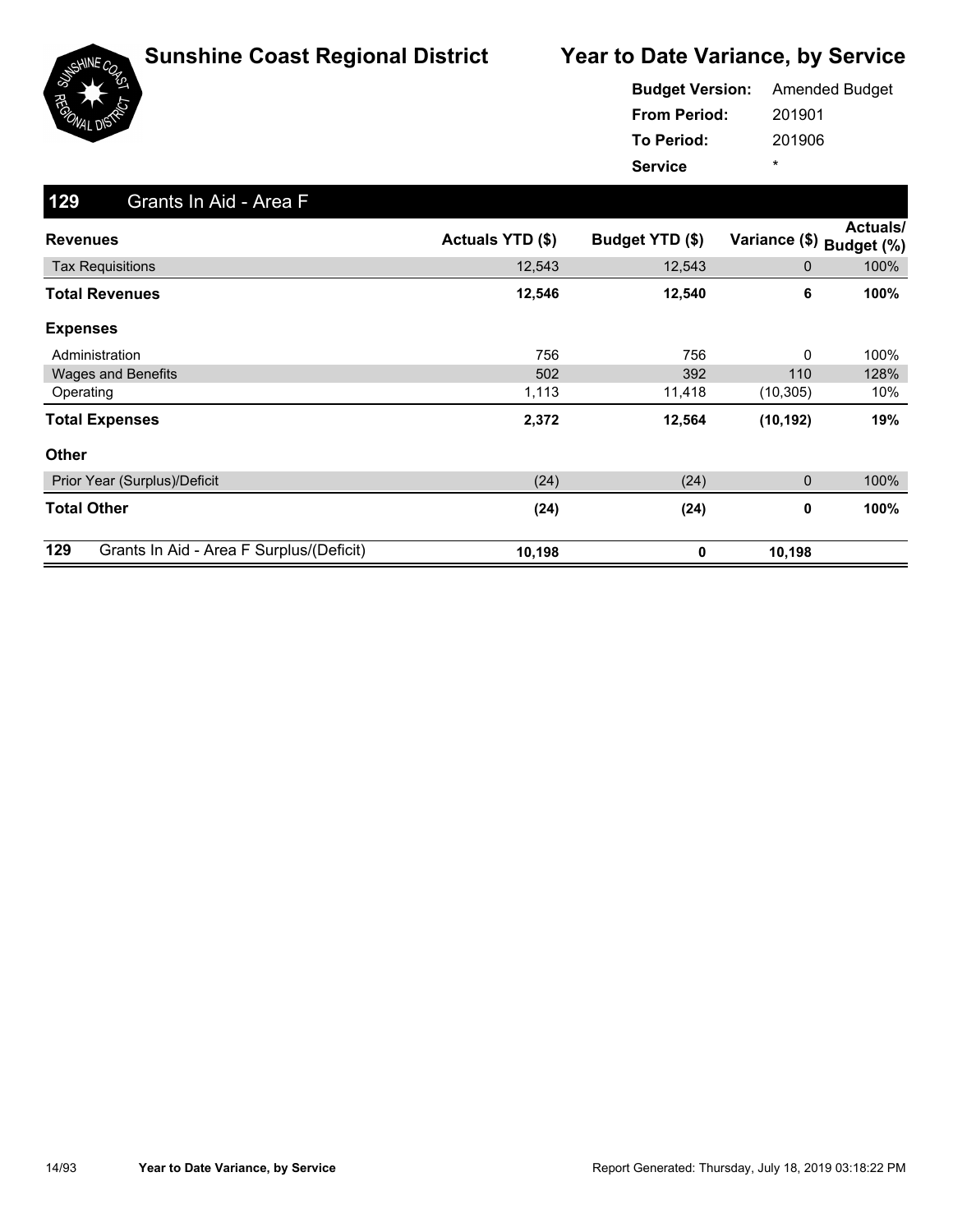

|                     | <b>Budget Version:</b> Amended Budget |
|---------------------|---------------------------------------|
| <b>From Period:</b> | 201901                                |
| <b>To Period:</b>   | 201906                                |
| <b>Service</b>      | ÷                                     |

| 130             | Electoral Area Services - UBCM/AVICC                       |                  |                 |                          |                 |
|-----------------|------------------------------------------------------------|------------------|-----------------|--------------------------|-----------------|
| <b>Revenues</b> |                                                            | Actuals YTD (\$) | Budget YTD (\$) | Variance (\$) Budget (%) | <b>Actuals/</b> |
|                 | <b>Tax Requisitions</b>                                    | 36,621           | 36,621          | 0                        | 100%            |
|                 | <b>Total Revenues</b>                                      | 36,624           | 36,624          | 0                        | 100%            |
| <b>Expenses</b> |                                                            |                  |                 |                          |                 |
|                 | Administration                                             | 2,534            | 2,534           | $\mathbf{0}$             | 100%            |
|                 | Wages and Benefits                                         | 16,243           | 16,454          | (211)                    | 99%             |
| Operating       |                                                            | 16,510           | 17,633          | (1, 123)                 | 94%             |
|                 | <b>Total Expenses</b>                                      | 35,285           | 36,618          | (1, 333)                 | 96%             |
| 130             | Electoral Area Services - UBCM/AVICC Surplus/<br>(Deficit) | 1,339            | 0               | 1,339                    |                 |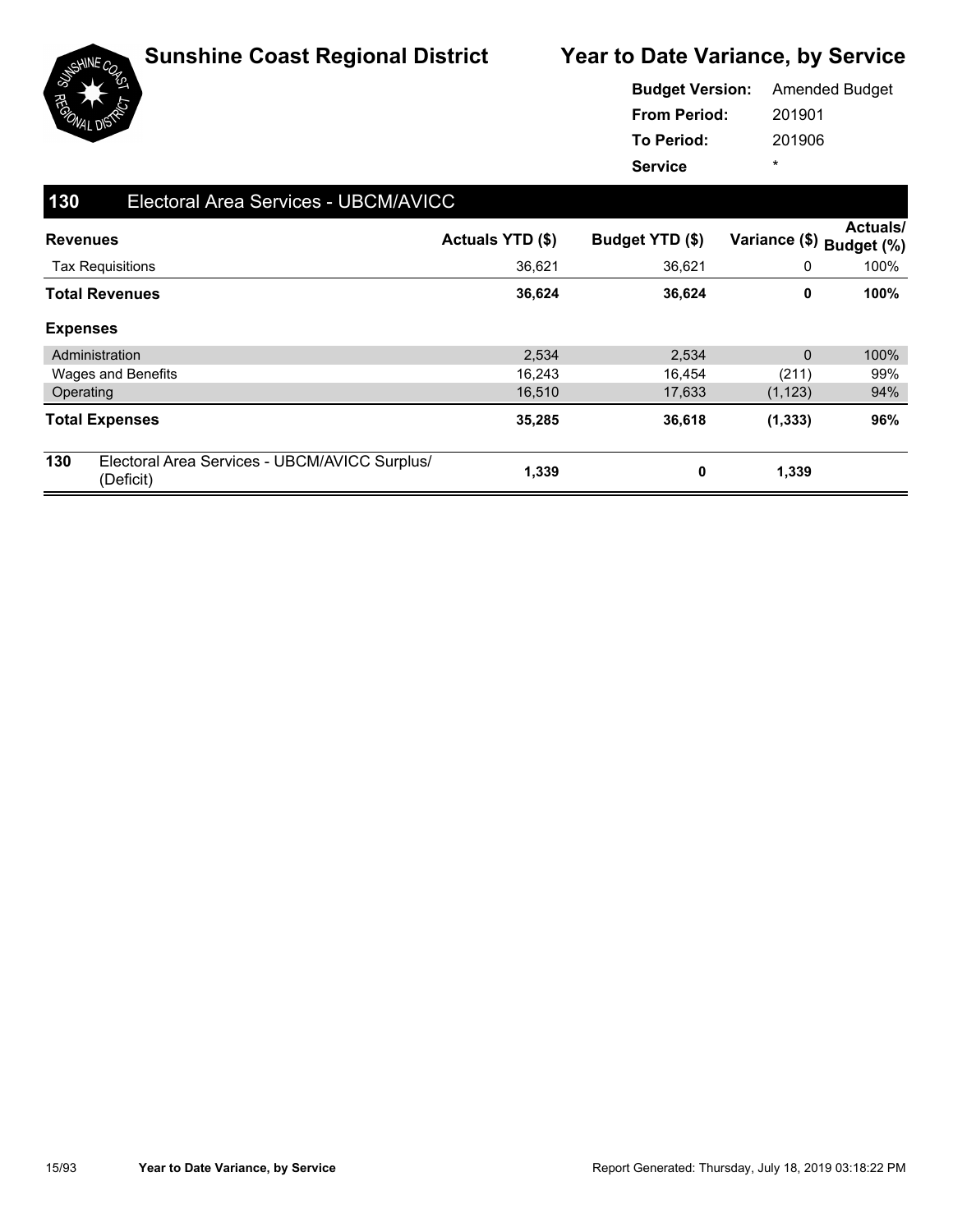

| <b>Budget Version:</b> | <b>Amended Budget</b> |
|------------------------|-----------------------|
| <b>From Period:</b>    | 201901                |
| <b>To Period:</b>      | 201906                |
| <b>Service</b>         | ÷                     |

| 131             | <b>Electoral Area Services - Elections</b>                |                  |                 |               |                               |
|-----------------|-----------------------------------------------------------|------------------|-----------------|---------------|-------------------------------|
| <b>Revenues</b> |                                                           | Actuals YTD (\$) | Budget YTD (\$) | Variance (\$) | <b>Actuals/</b><br>Budget (%) |
|                 | <b>Tax Requisitions</b>                                   | 7,000            | 7,000           | 0             | 100%                          |
|                 | <b>Other Revenue</b>                                      | $\mathbf{0}$     | 0               | 0             |                               |
|                 | <b>Total Revenues</b>                                     | 7,002            | 7,002           | 0             | 100%                          |
| <b>Expenses</b> |                                                           |                  |                 |               |                               |
|                 | Administration                                            | 4,406            | 4,406           | 0             | 100%                          |
|                 | Wages and Benefits                                        | $\mathbf{0}$     | $\Omega$        | $\mathbf 0$   |                               |
| Operating       |                                                           | 7                | 0               | 7             |                               |
|                 | <b>Total Expenses</b>                                     | 4,411            | 4,404           | 7             | 100%                          |
| <b>Other</b>    |                                                           |                  |                 |               |                               |
|                 | Transfer to/(from) Reserves                               | $\pmb{0}$        | 2,595           | (2,595)       | $0\%$                         |
|                 | <b>Total Other</b>                                        | 0                | 2,592           | (2, 592)      | 0%                            |
| 131             | Electoral Area Services - Elections Surplus/<br>(Deficit) | 2,591            | 0               | 2,591         |                               |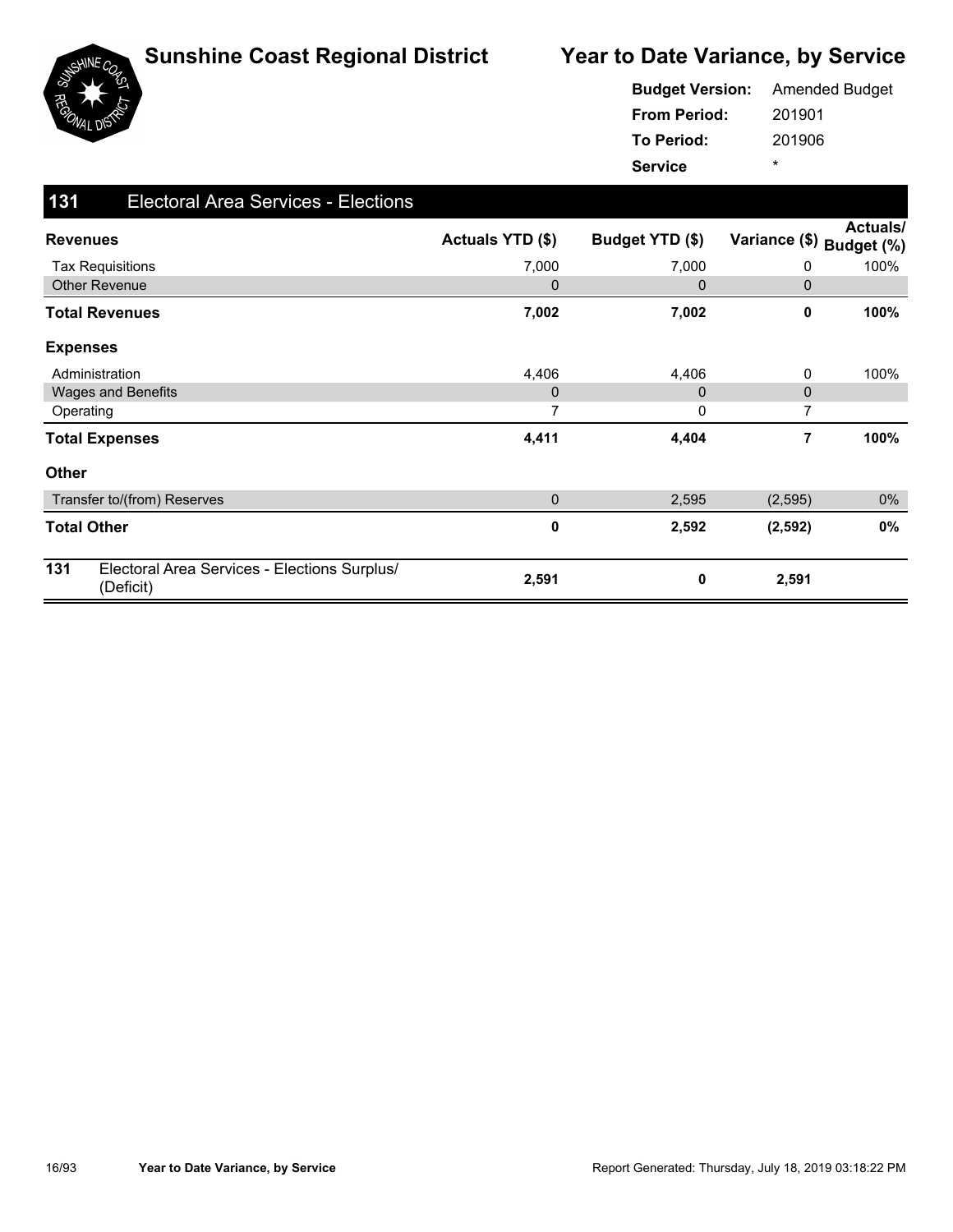

|                     | <b>Budget Version:</b> Amended Budget |
|---------------------|---------------------------------------|
| <b>From Period:</b> | 201901                                |
| To Period:          | 201906                                |
| <b>Service</b>      | ÷                                     |

| 135                | <b>Corporate Sustainability Services</b>            |                  |                 |               |                               |
|--------------------|-----------------------------------------------------|------------------|-----------------|---------------|-------------------------------|
| <b>Revenues</b>    |                                                     | Actuals YTD (\$) | Budget YTD (\$) | Variance (\$) | <b>Actuals/</b><br>Budget (%) |
|                    | <b>Internal Recoveries</b>                          | 10,602           | 10,602          | 0             | 100%                          |
|                    | <b>Other Revenue</b>                                | 669              | $\overline{0}$  | 669           |                               |
|                    | Total Revenues                                      | 11,271           | 10,602          | 669           | 106%                          |
| <b>Expenses</b>    |                                                     |                  |                 |               |                               |
|                    | Wages and Benefits                                  | 4,857            | 5,480           | (623)         | 89%                           |
| Operating          |                                                     | 773              | 35,123          | (34, 350)     | 2%                            |
|                    | Amortization of Tangible Capital Assets             | 1,434            | 1,434           | 0             | 100%                          |
|                    | <b>Total Expenses</b>                               | 7,065            | 42,036          | (34, 971)     | 17%                           |
| <b>Other</b>       |                                                     |                  |                 |               |                               |
|                    | Transfer to/(from) Reserves                         | $\mathbf 0$      | (8,750)         | 8,750         | $0\%$                         |
|                    | Transfer to/(from) Appropriated Surplus             | 0                | (21, 250)       | 21,250        | 0%                            |
|                    | <b>Unfunded Amortization</b>                        | (1, 434)         | (1, 434)        | 0             | 100%                          |
| <b>Total Other</b> |                                                     | (1, 434)         | (31, 434)       | 30,000        | 5%                            |
| 135                | Corporate Sustainability Services Surplus/(Deficit) | 5,640            | 0               | 5,640         |                               |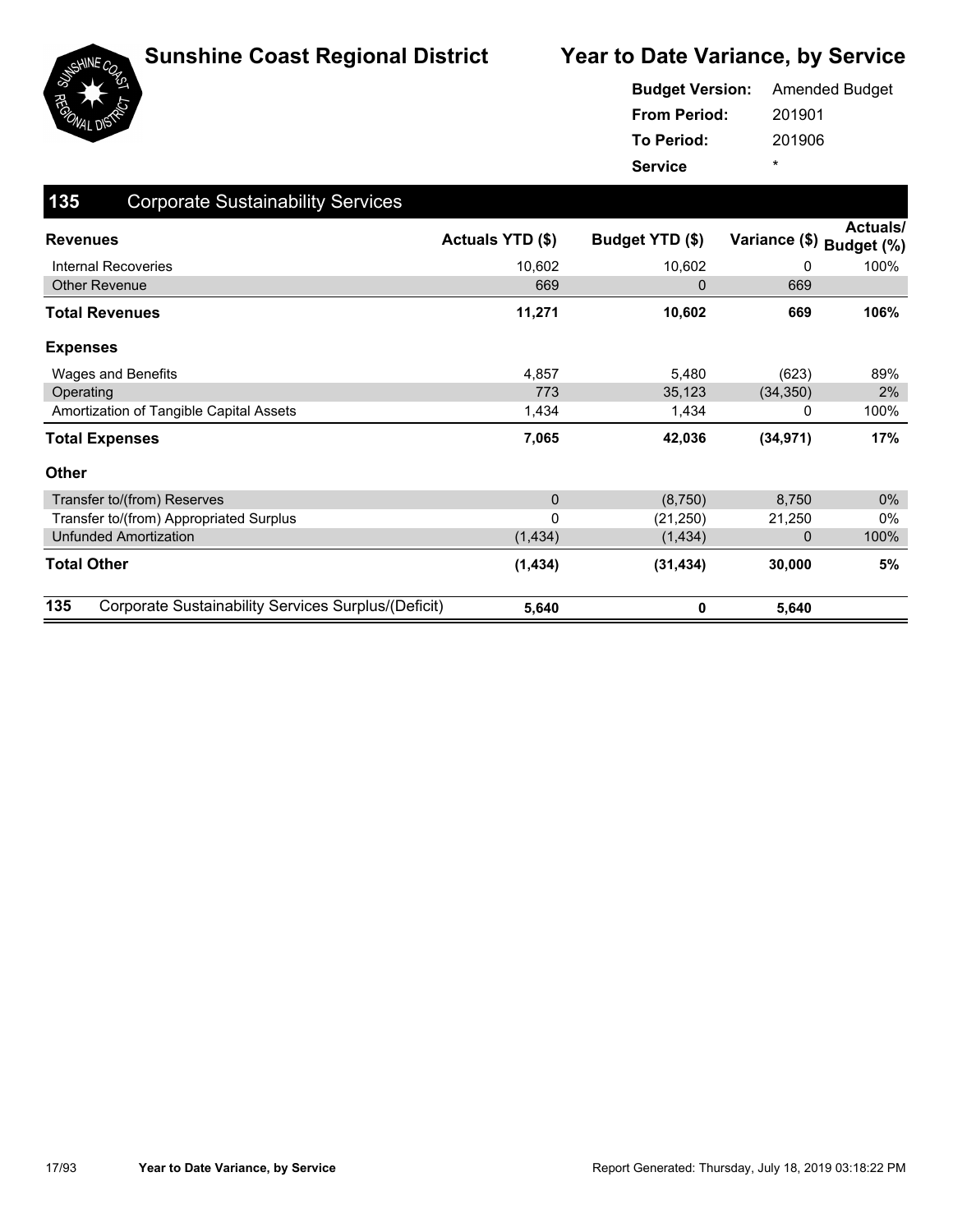

|                     | <b>Budget Version:</b> Amended Budget |
|---------------------|---------------------------------------|
| <b>From Period:</b> | 201901                                |
| <b>To Period:</b>   | 201906                                |
| <b>Service</b>      | ÷                                     |

| 136 | <b>Regional Sustainability Services</b>            |                  |                 |                          |                 |
|-----|----------------------------------------------------|------------------|-----------------|--------------------------|-----------------|
|     | <b>Revenues</b>                                    | Actuals YTD (\$) | Budget YTD (\$) | Variance (\$) Budget (%) | <b>Actuals/</b> |
|     | <b>Tax Requisitions</b>                            | 6,812            | 6,812           | 0                        | 100%            |
|     | <b>Total Revenues</b>                              | 6,810            | 6,810           | 0                        | 100%            |
|     | <b>Expenses</b>                                    |                  |                 |                          |                 |
|     | Administration                                     | 562              | 562             | 0                        | 100%            |
|     | Wages and Benefits                                 | 7                | 0               | 7                        |                 |
|     | Operating                                          | $\mathbf{0}$     | 6,250           | (6, 250)                 | $0\%$           |
|     | <b>Total Expenses</b>                              | 571              | 6,816           | (6, 245)                 | 8%              |
| 136 | Regional Sustainability Services Surplus/(Deficit) | 6,239            | 0               | 6,239                    |                 |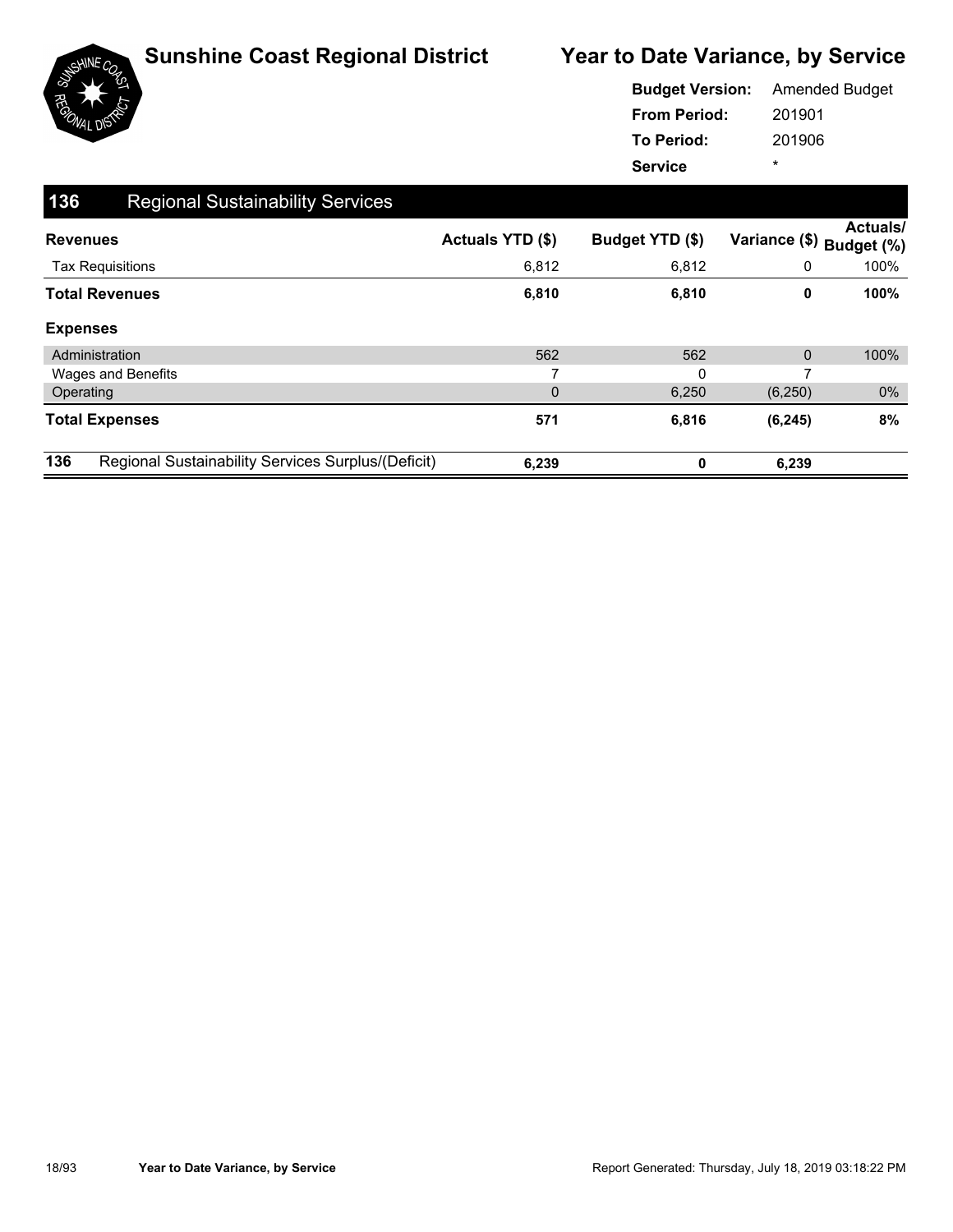

|                     | <b>Budget Version:</b> Amended Budget |
|---------------------|---------------------------------------|
| <b>From Period:</b> | 201901                                |
| To Period:          | 201906                                |
| <b>Service</b>      | ÷                                     |

| 140                             | <b>Member Municipality Debt</b>            |                         |                 |                          |          |
|---------------------------------|--------------------------------------------|-------------------------|-----------------|--------------------------|----------|
| <b>Revenues</b>                 |                                            | <b>Actuals YTD (\$)</b> | Budget YTD (\$) | Variance (\$) Budget (%) | Actuals/ |
| <b>Member Municipality Debt</b> |                                            | 1,070,890               | 973,939         | 96.951                   | 110%     |
| <b>Total Revenues</b>           |                                            | 1,070,890               | 973,938         | 96,952                   | 110%     |
| <b>Expenses</b>                 |                                            |                         |                 |                          |          |
|                                 | Debt Charges Member Municipalities         | 1,070,890               | 675.498         | 395.392                  | 159%     |
| Debt Charges - Interest         |                                            | 0                       | 298,442         | (298,442)                | 0%       |
| <b>Total Expenses</b>           |                                            | 1,070,890               | 973,938         | 96,952                   | 110%     |
| 140                             | Member Municipality Debt Surplus/(Deficit) | 0                       | 0               | 0                        |          |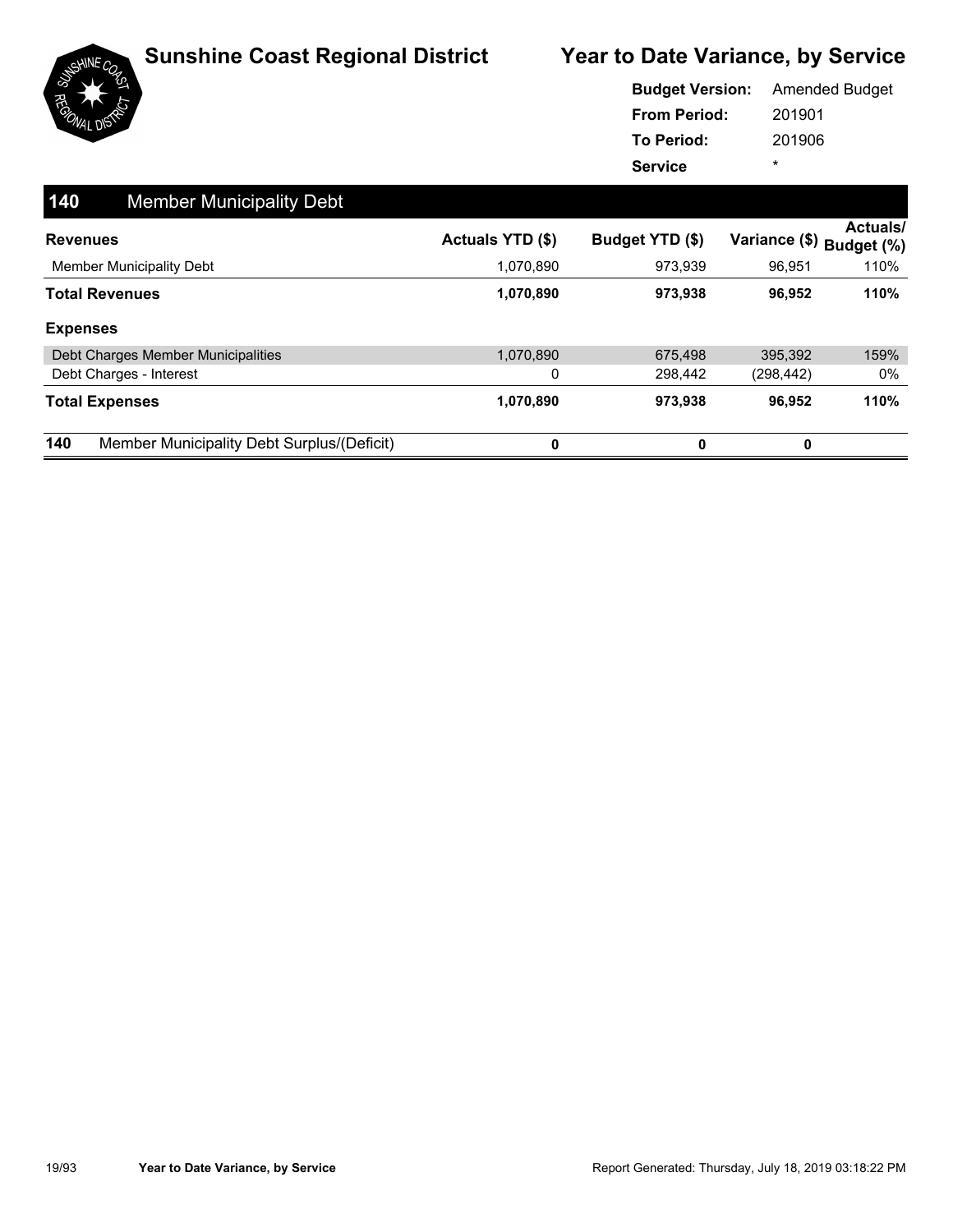

|                     | <b>Budget Version:</b> Amended Budget |
|---------------------|---------------------------------------|
| <b>From Period:</b> | 201901                                |
| To Period:          | 201906                                |
| <b>Service</b>      | ÷                                     |

| 200<br><b>Bylaw Enforcement</b>                   |                  |                 |               |                               |
|---------------------------------------------------|------------------|-----------------|---------------|-------------------------------|
| <b>Revenues</b>                                   | Actuals YTD (\$) | Budget YTD (\$) | Variance (\$) | <b>Actuals/</b><br>Budget (%) |
| <b>Tax Requisitions</b>                           | 101,642          | 101,642         | 0             | 100%                          |
| User Fees & Service Charges                       | 0                | 257             | (257)         | 0%                            |
| <b>Total Revenues</b>                             | 101,640          | 101,898         | (258)         | 100%                          |
| <b>Expenses</b>                                   |                  |                 |               |                               |
| Administration                                    | 18,470           | 18,470          | $\mathbf{0}$  | 100%                          |
| Wages and Benefits                                | 64,247           | 74,694          | (10, 447)     | 86%                           |
| Operating                                         | 3,424            | 8,735           | (5,311)       | 39%                           |
| Amortization of Tangible Capital Assets           | 2,836            | 2,837           | (1)           | 100%                          |
| <b>Total Expenses</b>                             | 88,977           | 104,736         | (15, 759)     | 85%                           |
| <b>Other</b>                                      |                  |                 |               |                               |
| Unfunded Amortization                             | (2,836)          | (2, 837)        | 1             | 100%                          |
| <b>Total Other</b>                                | (2,838)          | (2,838)         | 0             | 100%                          |
| 200<br><b>Bylaw Enforcement Surplus/(Deficit)</b> | 15,501           | 0               | 15,501        |                               |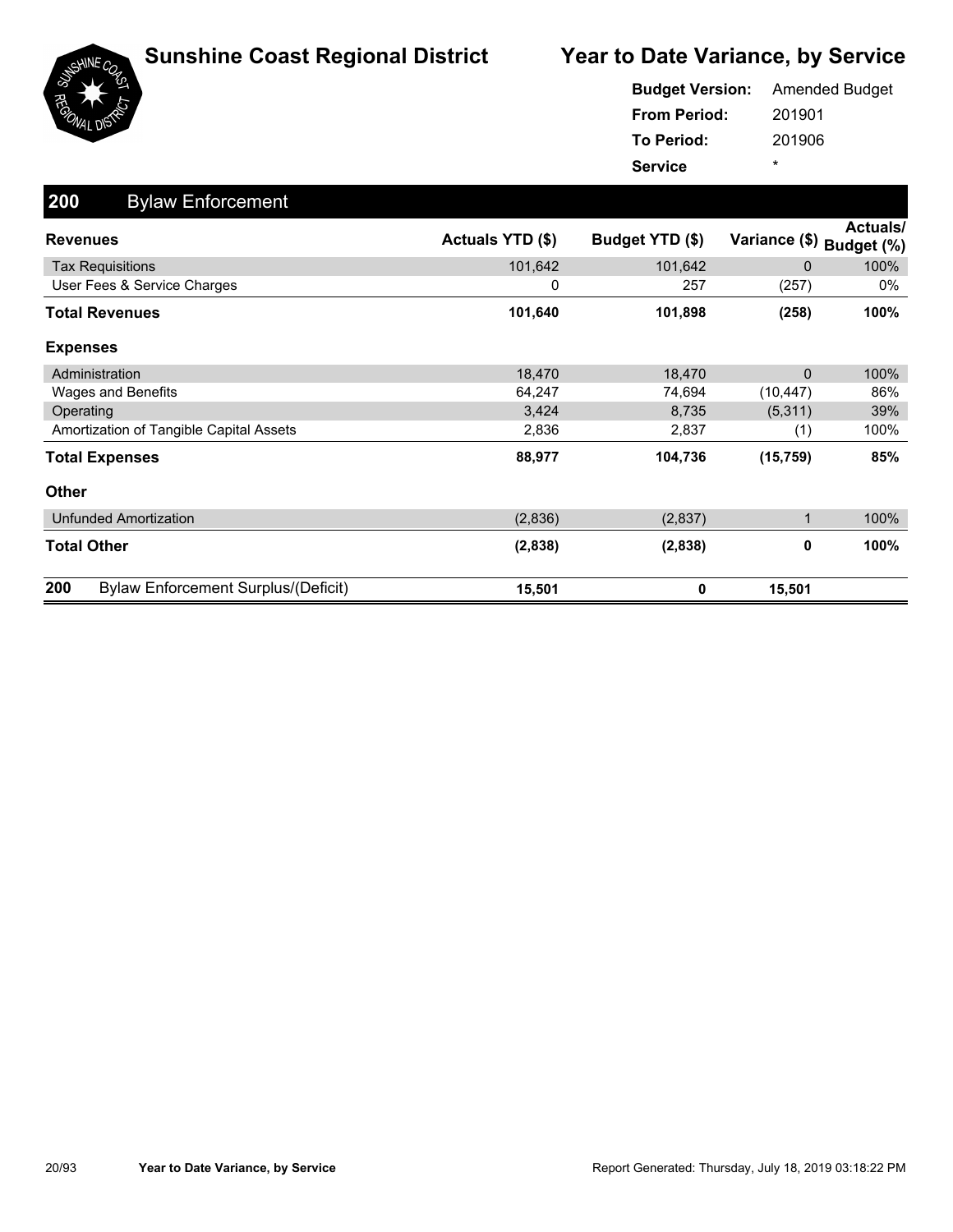



201901 201906 **From Period: To Period: Service** \* **Budget Version:** Amended Budget

| 204<br>Halfmoon Bay Smoke Control                   |                  |                 |               |                        |
|-----------------------------------------------------|------------------|-----------------|---------------|------------------------|
| <b>Revenues</b>                                     | Actuals YTD (\$) | Budget YTD (\$) | Variance (\$) | Actuals/<br>Budget (%) |
| <b>Tax Requisitions</b>                             | 75               | 75              | 0             | 100%                   |
| User Fees & Service Charges                         | 200              | 0               | 200           |                        |
| <b>Total Revenues</b>                               | 278              | 78              | 200           | 356%                   |
| <b>Expenses</b>                                     |                  |                 |               |                        |
| Administration                                      | 71               | 71              | 0             | 100%                   |
| Wages and Benefits                                  | 43               | 460             | (417)         | 9%                     |
| <b>Total Expenses</b>                               | 115              | 534             | (419)         | 22%                    |
| <b>Other</b>                                        |                  |                 |               |                        |
| Prior Year (Surplus)/Deficit                        | (455)            | (455)           | 0             | 100%                   |
| <b>Total Other</b>                                  | (455)            | (456)           | 1             | 100%                   |
| 204<br>Halfmoon Bay Smoke Control Surplus/(Deficit) | 618              | 0               | 618           |                        |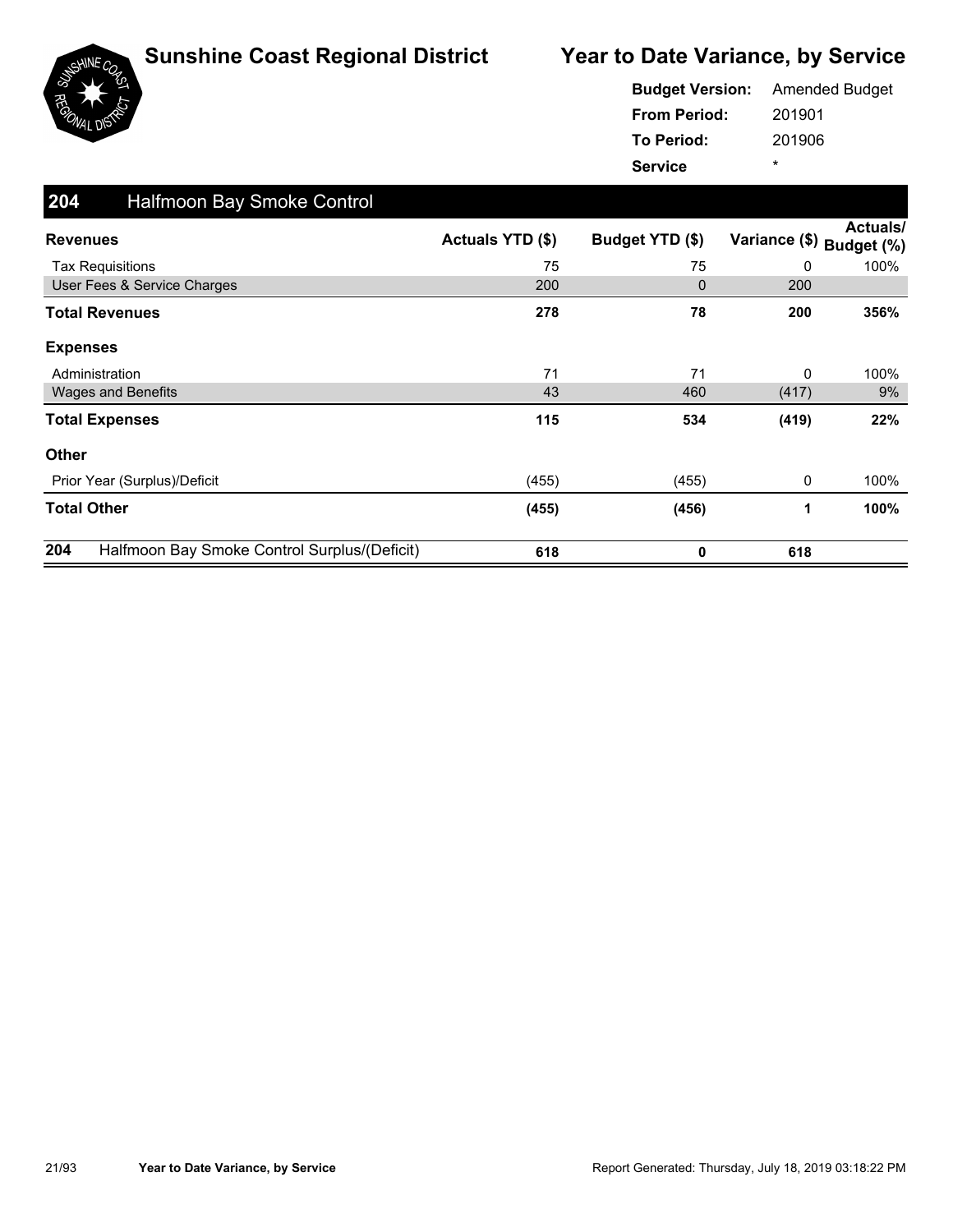



201901 201906 **From Period: To Period: Service** \* **Budget Version:** Amended Budget

| 206<br><b>Roberts Creek Smoke Control</b>            |                  |                 |               |                        |
|------------------------------------------------------|------------------|-----------------|---------------|------------------------|
| <b>Revenues</b>                                      | Actuals YTD (\$) | Budget YTD (\$) | Variance (\$) | Actuals/<br>Budget (%) |
| <b>Tax Requisitions</b>                              | 75               | 75              | $\mathbf{0}$  | 100%                   |
| User Fees & Service Charges                          | 100              | 0               | 100           |                        |
| <b>Total Revenues</b>                                | 172              | 72              | 100           | 239%                   |
| <b>Expenses</b>                                      |                  |                 |               |                        |
| Administration                                       | 70               | 70              | $\mathbf{0}$  | 100%                   |
| Wages and Benefits                                   | 187              | 460             | (273)         | 41%                    |
| <b>Total Expenses</b>                                | 257              | 534             | (277)         | 48%                    |
| <b>Other</b>                                         |                  |                 |               |                        |
| Prior Year (Surplus)/Deficit                         | (455)            | (455)           | $\mathbf{0}$  | 100%                   |
| <b>Total Other</b>                                   | (455)            | (456)           | 1             | 100%                   |
| 206<br>Roberts Creek Smoke Control Surplus/(Deficit) | 370              | 0               | 370           |                        |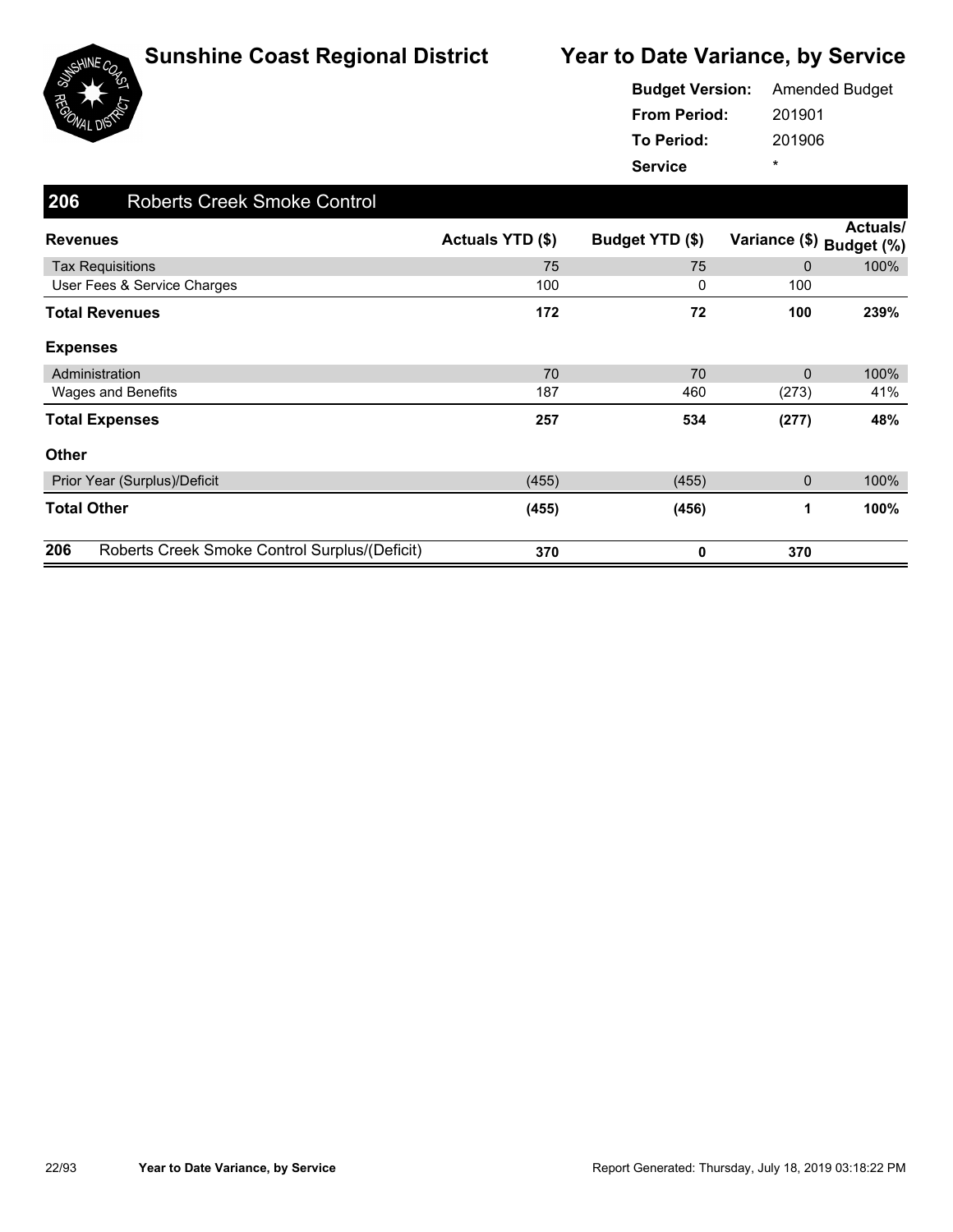



| <b>Budget Version:</b> Amended Budget |        |
|---------------------------------------|--------|
| <b>From Period:</b>                   | 201901 |
| To Period:                            | 201906 |
| <b>Service</b>                        | ÷      |

| 210<br><b>Gibsons &amp; District Fire Protection</b>        |                  |                 |               |                               |
|-------------------------------------------------------------|------------------|-----------------|---------------|-------------------------------|
| <b>Revenues</b>                                             | Actuals YTD (\$) | Budget YTD (\$) | Variance (\$) | <b>Actuals/</b><br>Budget (%) |
| Grants in Lieu of Taxes                                     | 178              | 0               | 178           |                               |
| <b>Tax Requisitions</b>                                     | 489,638          | 499,638         | (10,000)      | 98%                           |
| Gain on Disposal of Tangible Assets                         | 5,385            | 0               | 5,385         |                               |
| <b>Total Revenues</b>                                       | 495,199          | 499,638         | (4, 439)      | 99%                           |
| <b>Expenses</b>                                             |                  |                 |               |                               |
| Administration                                              | 48,497           | 48,497          | $\mathbf{0}$  | 100%                          |
| <b>Wages and Benefits</b>                                   | 163,196          | 192,882         | (29, 686)     | 85%                           |
| Operating                                                   | 177,291          | 153,576         | 23,715        | 115%                          |
| Debt Charges - Interest                                     | 3,306            | 3,354           | (48)          | 99%                           |
| Amortization of Tangible Capital Assets                     | 72,233           | 72,515          | (282)         | 100%                          |
| <b>Total Expenses</b>                                       | 464,524          | 470,826         | (6, 302)      | 99%                           |
| <b>Other</b>                                                |                  |                 |               |                               |
| Capital Expenditures (Excluding Wages)                      | 63,064           | 133,536         | (70, 472)     | 47%                           |
| Debt Principal Repayment                                    | 32,299           | 32,252          | 47            | 100%                          |
| Transfer to/(from) Reserves                                 | (62, 564)        | (64, 458)       | 1,894         | 97%                           |
| <b>Unfunded Amortization</b>                                | (72, 233)        | (72, 515)       | 282           | 100%                          |
| <b>Total Other</b>                                          | (39, 434)        | 28,812          | (68, 246)     | $-137%$                       |
| 210<br>Gibsons & District Fire Protection Surplus/(Deficit) | 70,109           | 0               | 70,109        |                               |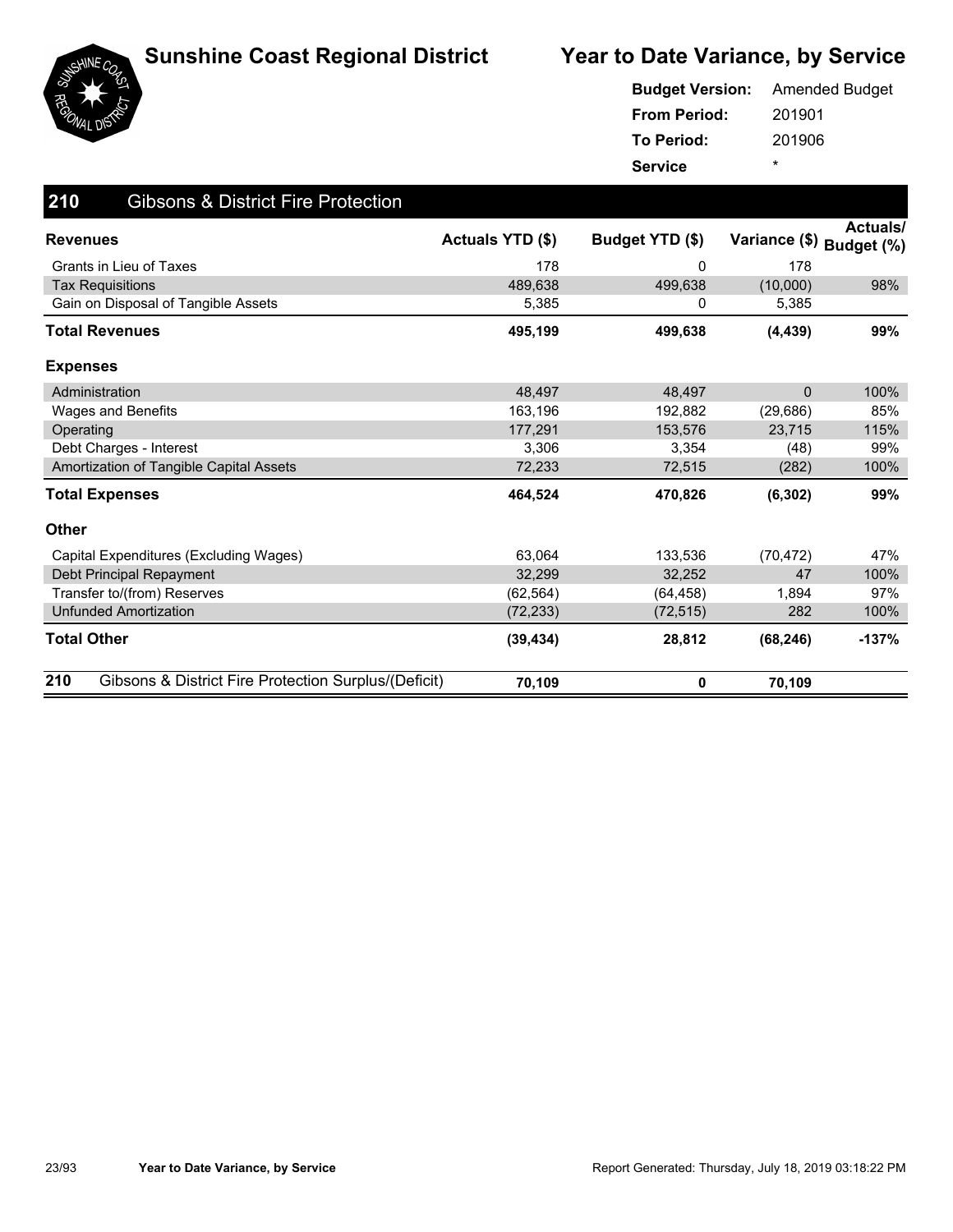

| <b>Budget Version:</b> | <b>Amended Budget</b> |
|------------------------|-----------------------|
| <b>From Period:</b>    | 201901                |
| To Period:             | 201906                |
| <b>Service</b>         | ÷                     |

| 212<br><b>Roberts Creek Fire Protection</b>            |                  |                 |               |                        |
|--------------------------------------------------------|------------------|-----------------|---------------|------------------------|
| <b>Revenues</b>                                        | Actuals YTD (\$) | Budget YTD (\$) | Variance (\$) | Actuals/<br>Budget (%) |
| <b>Tax Requisitions</b>                                | 229,350          | 229,350         | 0             | 100%                   |
| User Fees & Service Charges                            | 75               | 0               | 75            |                        |
| <b>Total Revenues</b>                                  | 229,425          | 229,350         | 75            | 100%                   |
| <b>Expenses</b>                                        |                  |                 |               |                        |
| Administration                                         | 21,052           | 21,052          | 0             | 100%                   |
| <b>Wages and Benefits</b>                              | 54,608           | 58,528          | (3,920)       | 93%                    |
| Operating                                              | 119,029          | 102,270         | 16,759        | 116%                   |
| Amortization of Tangible Capital Assets                | 36,114           | 36,350          | (236)         | 99%                    |
| <b>Total Expenses</b>                                  | 230,800          | 218,202         | 12,598        | 106%                   |
| <b>Other</b>                                           |                  |                 |               |                        |
| Capital Expenditures (Excluding Wages)                 | 0                | 88,250          | (88, 250)     | $0\%$                  |
| Transfer to/(from) Reserves                            | $\Omega$         | (40, 750)       | 40,750        | $0\%$                  |
| <b>Unfunded Amortization</b>                           | (36, 114)        | (36, 350)       | 236           | 99%                    |
| <b>Total Other</b>                                     | (36, 113)        | 11,148          | (47, 261)     | $-324%$                |
| 212<br>Roberts Creek Fire Protection Surplus/(Deficit) | 34,738           | 0               | 34,738        |                        |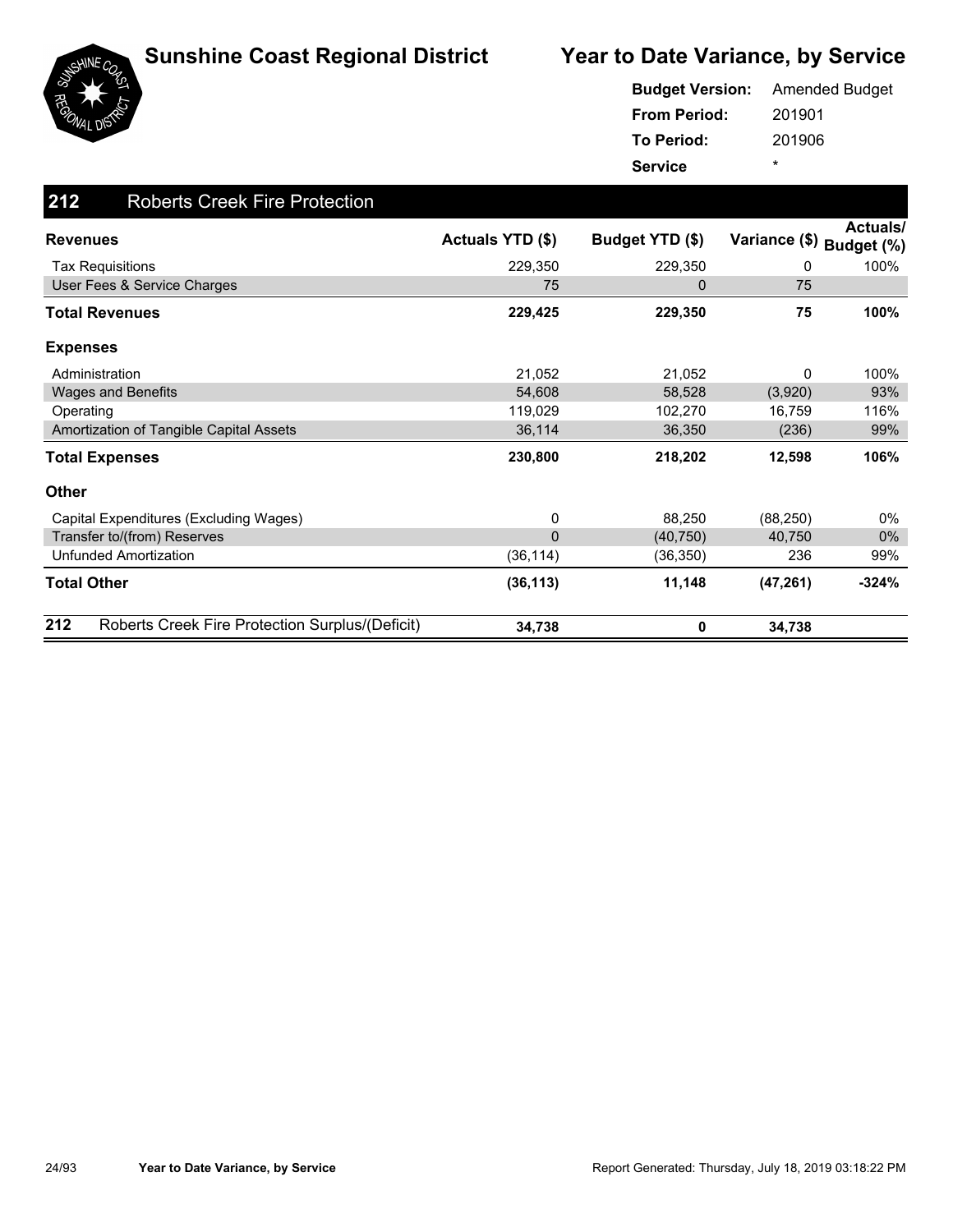

|                     | <b>Budget Version:</b> Amended Budget |
|---------------------|---------------------------------------|
| <b>From Period:</b> | 201901                                |
| To Period:          | 201906                                |
| <b>Service</b>      | ÷                                     |

| 216<br><b>Halfmoon Bay Fire Protection</b>            |                  |                 |               |                               |
|-------------------------------------------------------|------------------|-----------------|---------------|-------------------------------|
| <b>Revenues</b>                                       | Actuals YTD (\$) | Budget YTD (\$) | Variance (\$) | <b>Actuals/</b><br>Budget (%) |
| <b>Tax Requisitions</b>                               | 212,570          | 212,569         |               | 100%                          |
| User Fees & Service Charges                           | 150              | 0               | 150           |                               |
| <b>Total Revenues</b>                                 | 212,718          | 212,568         | 150           | 100%                          |
| <b>Expenses</b>                                       |                  |                 |               |                               |
| Administration                                        | 19,641           | 19,641          | $\Omega$      | 100%                          |
| Wages and Benefits                                    | 41,790           | 52,499          | (10, 709)     | 80%                           |
| Operating                                             | 93,220           | 102,929         | (9,709)       | 91%                           |
| Amortization of Tangible Capital Assets               | 23,868           | 26,042          | (2, 174)      | 92%                           |
| <b>Total Expenses</b>                                 | 178,522          | 201,114         | (22, 592)     | 89%                           |
| <b>Other</b>                                          |                  |                 |               |                               |
| Capital Expenditures (Excluding Wages)                | $\mathbf 0$      | 12,250          | (12, 250)     | $0\%$                         |
| Transfer to/(from) Reserves                           | 0                | 25,250          | (25, 250)     | $0\%$                         |
| <b>Unfunded Amortization</b>                          | (23, 868)        | (26, 042)       | 2,174         | 92%                           |
| <b>Total Other</b>                                    | (23, 866)        | 11,460          | (35, 326)     | $-208%$                       |
| 216<br>Halfmoon Bay Fire Protection Surplus/(Deficit) | 58,062           | 0               | 58,062        |                               |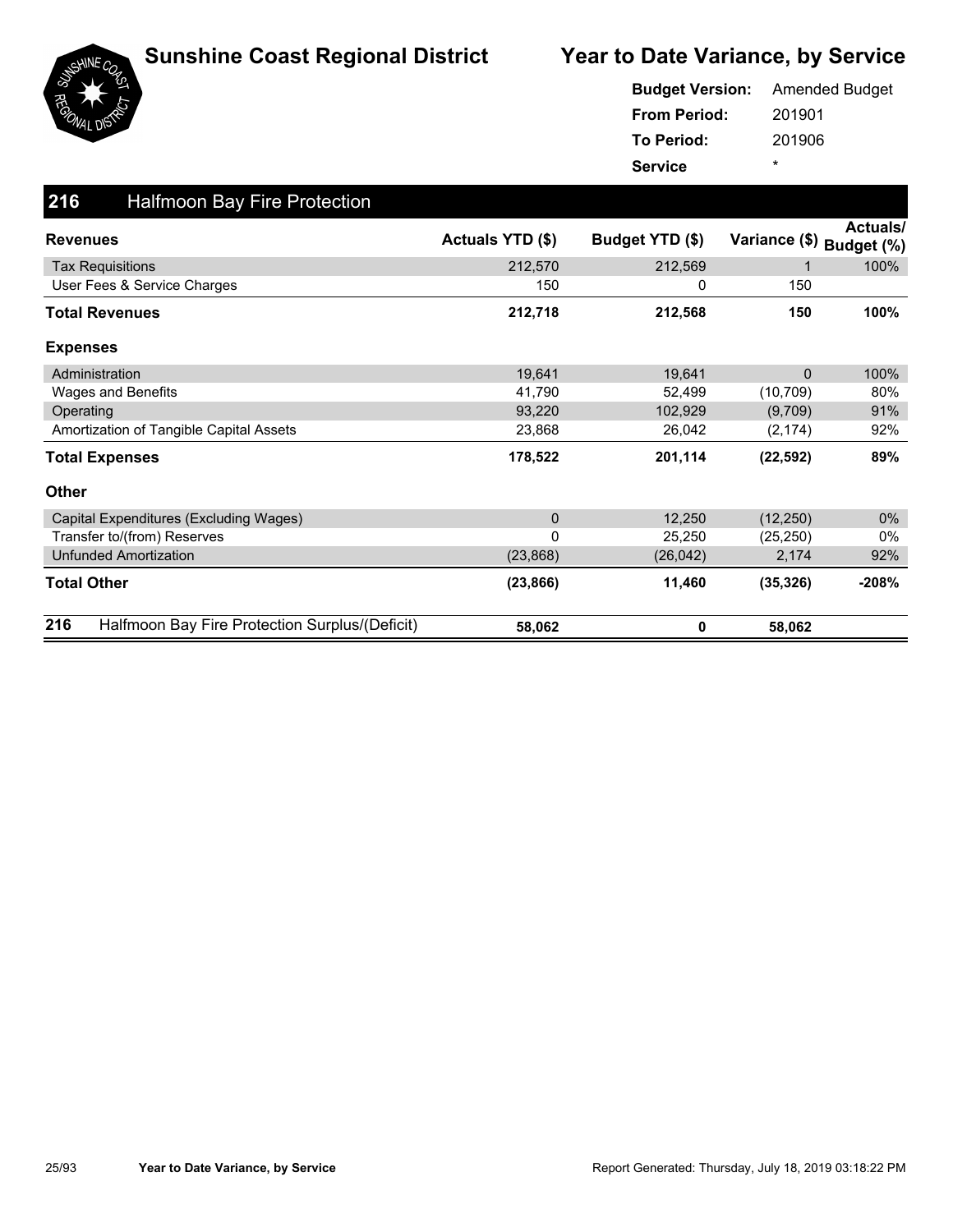



|                     | <b>Budget Version:</b> Amended Budget |
|---------------------|---------------------------------------|
| <b>From Period:</b> | 201901                                |
| To Period:          | 201906                                |
| <b>Service</b>      | *                                     |

| 218<br><b>Egmont Fire Protection</b>            |                  |                 |               |                               |
|-------------------------------------------------|------------------|-----------------|---------------|-------------------------------|
| <b>Revenues</b>                                 | Actuals YTD (\$) | Budget YTD (\$) | Variance (\$) | <b>Actuals/</b><br>Budget (%) |
| <b>Tax Requisitions</b>                         | 54,897           | 54,897          | 0             | 100%                          |
| <b>Investment Income</b>                        | 2,018            | 0               | 2,018         |                               |
| Total Revenues                                  | 56,918           | 54,900          | 2,018         | 104%                          |
| <b>Expenses</b>                                 |                  |                 |               |                               |
| Administration                                  | 4,001            | 4,001           | 0             | 100%                          |
| <b>Wages and Benefits</b>                       | 114              | 4,029           | (3, 915)      | 3%                            |
| Operating                                       | 30,131           | 40,248          | (10, 117)     | 75%                           |
| Debt Charges - Interest                         | 2,440            | 2,440           | $\Omega$      | 100%                          |
| Amortization of Tangible Capital Assets         | 9,887            | 9,609           | 278           | 103%                          |
| <b>Total Expenses</b>                           | 46,572           | 60,330          | (13, 758)     | 77%                           |
| Other                                           |                  |                 |               |                               |
| Capital Expenditures (Excluding Wages)          | 10,956           | 4,250           | 6,706         | 258%                          |
| Debt Principal Repayment                        | 5,377            | 1,680           | 3,697         | 320%                          |
| Transfer to/(from) Reserves                     | $\mathbf 0$      | (1,750)         | 1,750         | $0\%$                         |
| <b>Unfunded Amortization</b>                    | (9,887)          | (9,609)         | (278)         | 103%                          |
| <b>Total Other</b>                              | 6,448            | (5, 436)        | 11,884        | $-119%$                       |
| 218<br>Egmont Fire Protection Surplus/(Deficit) | 3,898            | 0               | 3,898         |                               |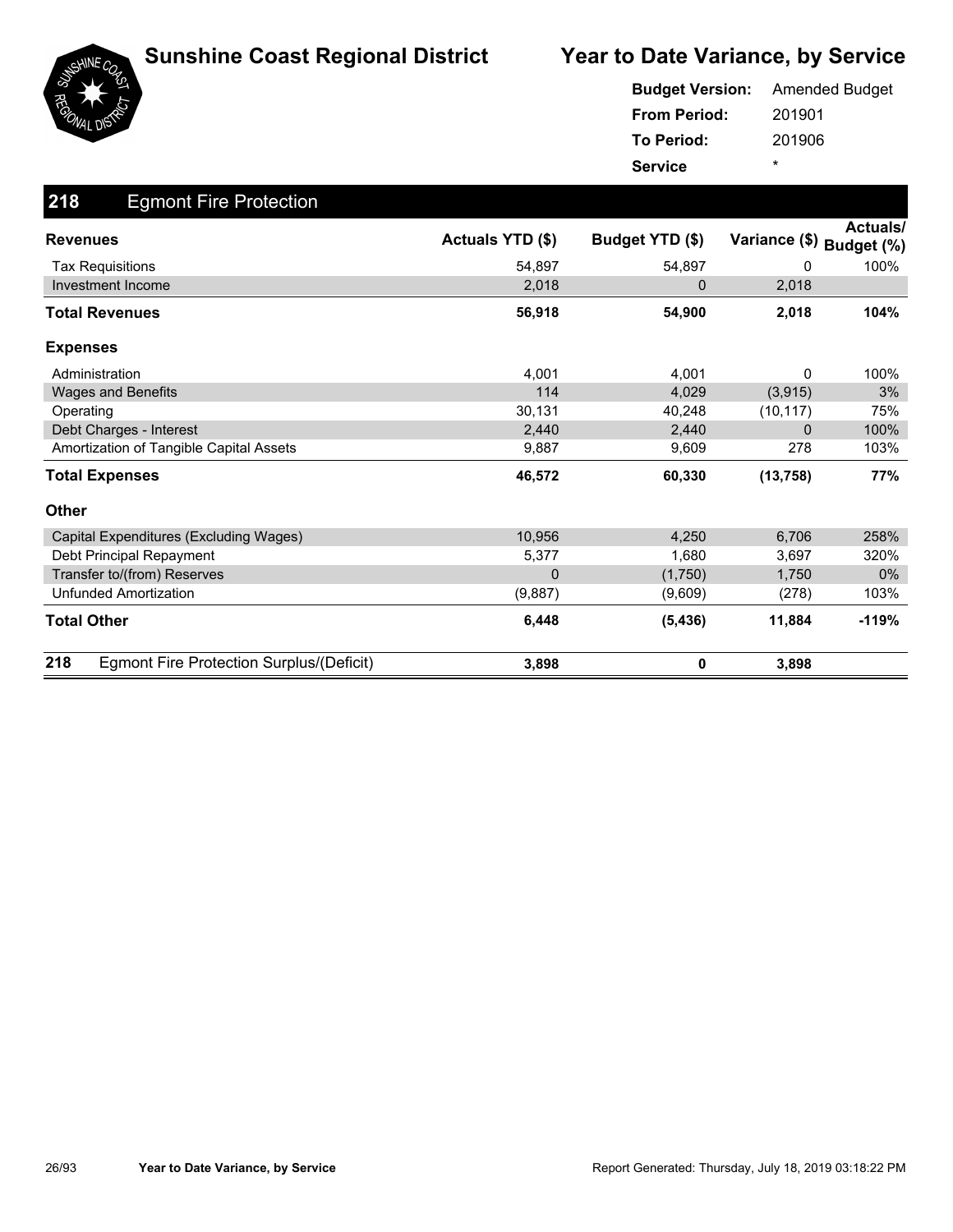

|                     | <b>Budget Version:</b> Amended Budget |
|---------------------|---------------------------------------|
| <b>From Period:</b> | 201901                                |
| To Period:          | 201906                                |
| <b>Service</b>      | ÷                                     |

| 220<br><b>Emergency Telephone - 911</b>            |                  |                 |               |                               |
|----------------------------------------------------|------------------|-----------------|---------------|-------------------------------|
| <b>Revenues</b>                                    | Actuals YTD (\$) | Budget YTD (\$) | Variance (\$) | <b>Actuals/</b><br>Budget (%) |
| <b>Tax Requisitions</b>                            | 201,509          | 201,509         | 0             | 100%                          |
| <b>Total Revenues</b>                              | 201,510          | 201,510         | 0             | 100%                          |
| <b>Expenses</b>                                    |                  |                 |               |                               |
| Administration                                     | 18,014           | 18,014          | 0             | 100%                          |
| <b>Wages and Benefits</b>                          | 24,835           | 9,388           | 15,447        | 265%                          |
| Operating                                          | 96,936           | 131,707         | (34, 771)     | 74%                           |
| Amortization of Tangible Capital Assets            | 33,768           | 33,768          | 0             | 100%                          |
| <b>Total Expenses</b>                              | 173,549          | 192,876         | (19, 327)     | 90%                           |
| Other                                              |                  |                 |               |                               |
| Capital Expenditures (Excluding Wages)             | 0                | 138,750         | (138, 750)    | 0%                            |
| Transfer to/(from) Reserves                        | $\mathbf{0}$     | (96, 350)       | 96,350        | $0\%$                         |
| <b>Unfunded Amortization</b>                       | (33, 768)        | (33,768)        | 0             | 100%                          |
| <b>Total Other</b>                                 | (33, 768)        | 8,634           | (42, 402)     | $-391%$                       |
| 220<br>Emergency Telephone - 911 Surplus/(Deficit) | 61,729           | 0               | 61,729        |                               |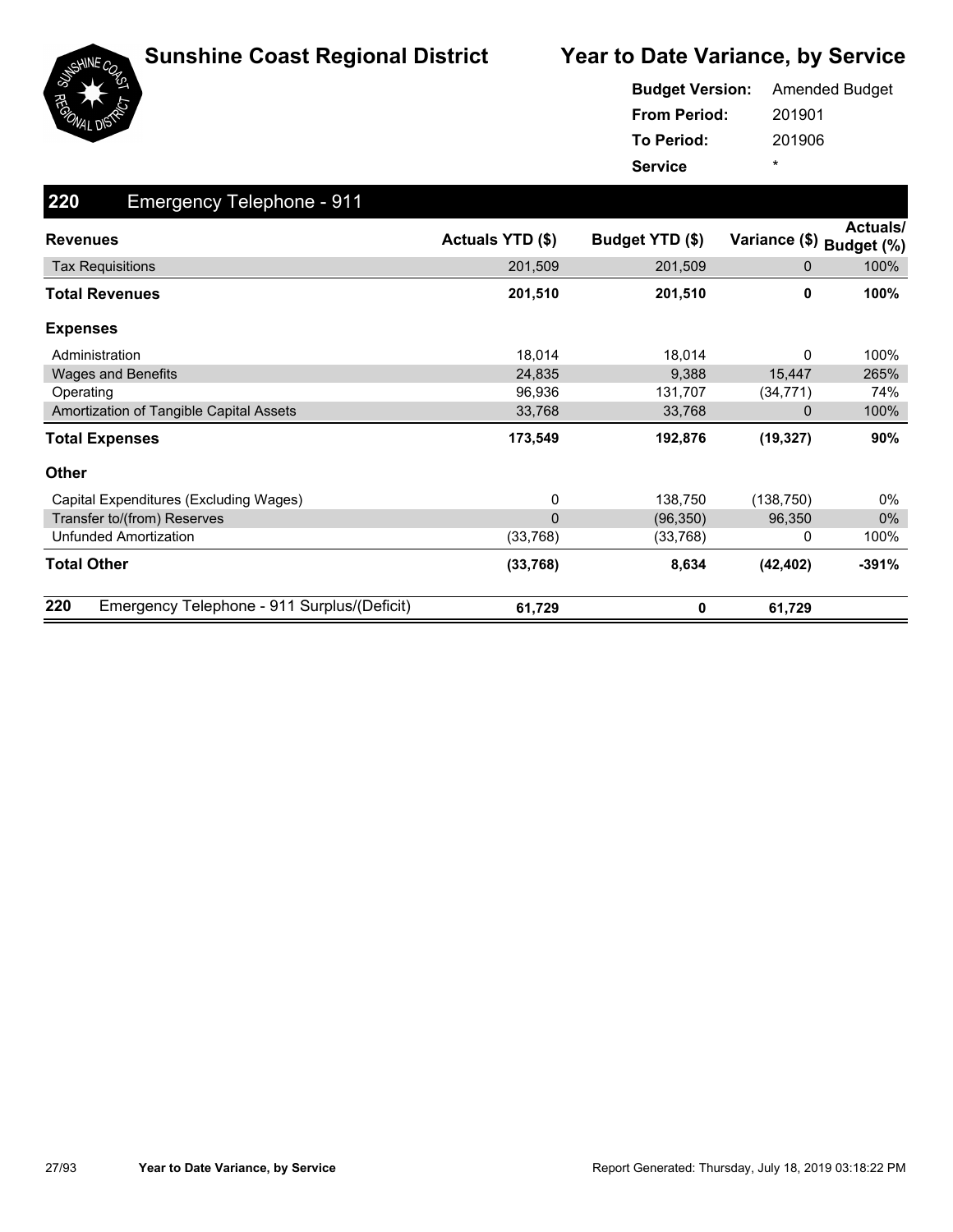





| <b>Budget Version:</b> | <b>Amended Budget</b> |
|------------------------|-----------------------|
| <b>From Period:</b>    | 201901                |
| <b>To Period:</b>      | 201906                |
| <b>Service</b>         | ÷                     |

| 222             | <b>Sunshine Coast Emergency Planning</b>                |                  |                 |                          |          |
|-----------------|---------------------------------------------------------|------------------|-----------------|--------------------------|----------|
| <b>Revenues</b> |                                                         | Actuals YTD (\$) | Budget YTD (\$) | Variance (\$) Budget (%) | Actuals/ |
|                 | <b>Tax Requisitions</b>                                 | 103,038          | 103,038         | $\mathbf{0}$             | 100%     |
|                 | <b>Government Transfers</b>                             | 14,346           | 5,889           | 8,457                    | 244%     |
|                 | <b>Other Revenue</b>                                    | 1,294            | 0               | 1,294                    |          |
|                 | Total Revenues                                          | 118,678          | 108,924         | 9,754                    | 109%     |
| <b>Expenses</b> |                                                         |                  |                 |                          |          |
|                 | Administration                                          | 28,493           | 28,493          | $\Omega$                 | 100%     |
|                 | <b>Wages and Benefits</b>                               | 35,983           | 34,053          | 1,930                    | 106%     |
|                 | Operating                                               | 26,527           | 56,381          | (29, 854)                | 47%      |
|                 | Amortization of Tangible Capital Assets                 | 2,741            | 3,869           | (1, 128)                 | 71%      |
|                 | <b>Total Expenses</b>                                   | 93,745           | 122,802         | (29, 057)                | 76%      |
| <b>Other</b>    |                                                         |                  |                 |                          |          |
|                 | Transfer to/(from) Reserves                             | 0                | (10,000)        | 10,000                   | $0\%$    |
|                 | <b>Unfunded Amortization</b>                            | (2,741)          | (3,869)         | 1,128                    | 71%      |
|                 | <b>Total Other</b>                                      | (2,742)          | (13, 872)       | 11,130                   | 20%      |
| 222             | Sunshine Coast Emergency Planning Surplus/<br>(Deficit) | 27,675           | 0               | 27,675                   |          |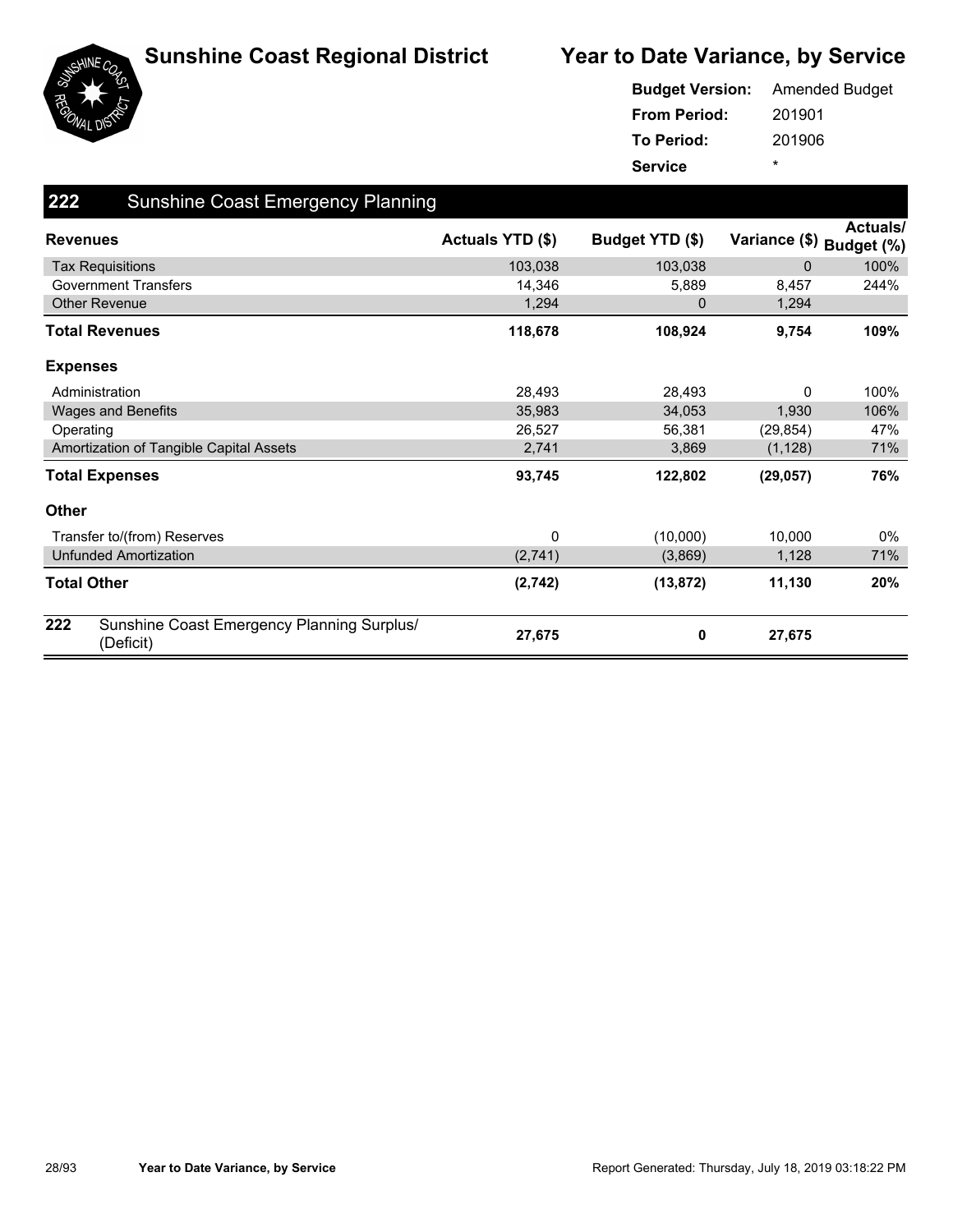

|                     | <b>Budget Version:</b> Amended Budget |
|---------------------|---------------------------------------|
| <b>From Period:</b> | 201901                                |
| <b>To Period:</b>   | 201906                                |
| <b>Service</b>      | ÷                                     |

| 290<br><b>Animal Control</b>            |                  |                 |               |                        |
|-----------------------------------------|------------------|-----------------|---------------|------------------------|
| <b>Revenues</b>                         | Actuals YTD (\$) | Budget YTD (\$) | Variance (\$) | Actuals/<br>Budget (%) |
| <b>Tax Requisitions</b>                 | 18,951           | 18,951          | 0             | 100%                   |
| User Fees & Service Charges             | 28,440           | 16,244          | 12,196        | 175%                   |
| <b>Total Revenues</b>                   | 47,391           | 35,190          | 12,201        | 135%                   |
| <b>Expenses</b>                         |                  |                 |               |                        |
| Administration                          | 6,691            | 6,691           | 0             | 100%                   |
| <b>Wages and Benefits</b>               | 11,693           | 18,030          | (6, 337)      | 65%                    |
| Operating                               | 8,450            | 10,474          | (2,024)       | 81%                    |
| Amortization of Tangible Capital Assets | 2,168            | 2,168           | 0             | 100%                   |
| <b>Total Expenses</b>                   | 29,000           | 37,362          | (8, 362)      | 78%                    |
| Other                                   |                  |                 |               |                        |
| <b>Unfunded Amortization</b>            | (2, 168)         | (2, 168)        | 0             | 100%                   |
| <b>Total Other</b>                      | (2, 166)         | (2, 166)        | 0             | 100%                   |
| 290<br>Animal Control Surplus/(Deficit) | 20,557           | 0               | 20,557        |                        |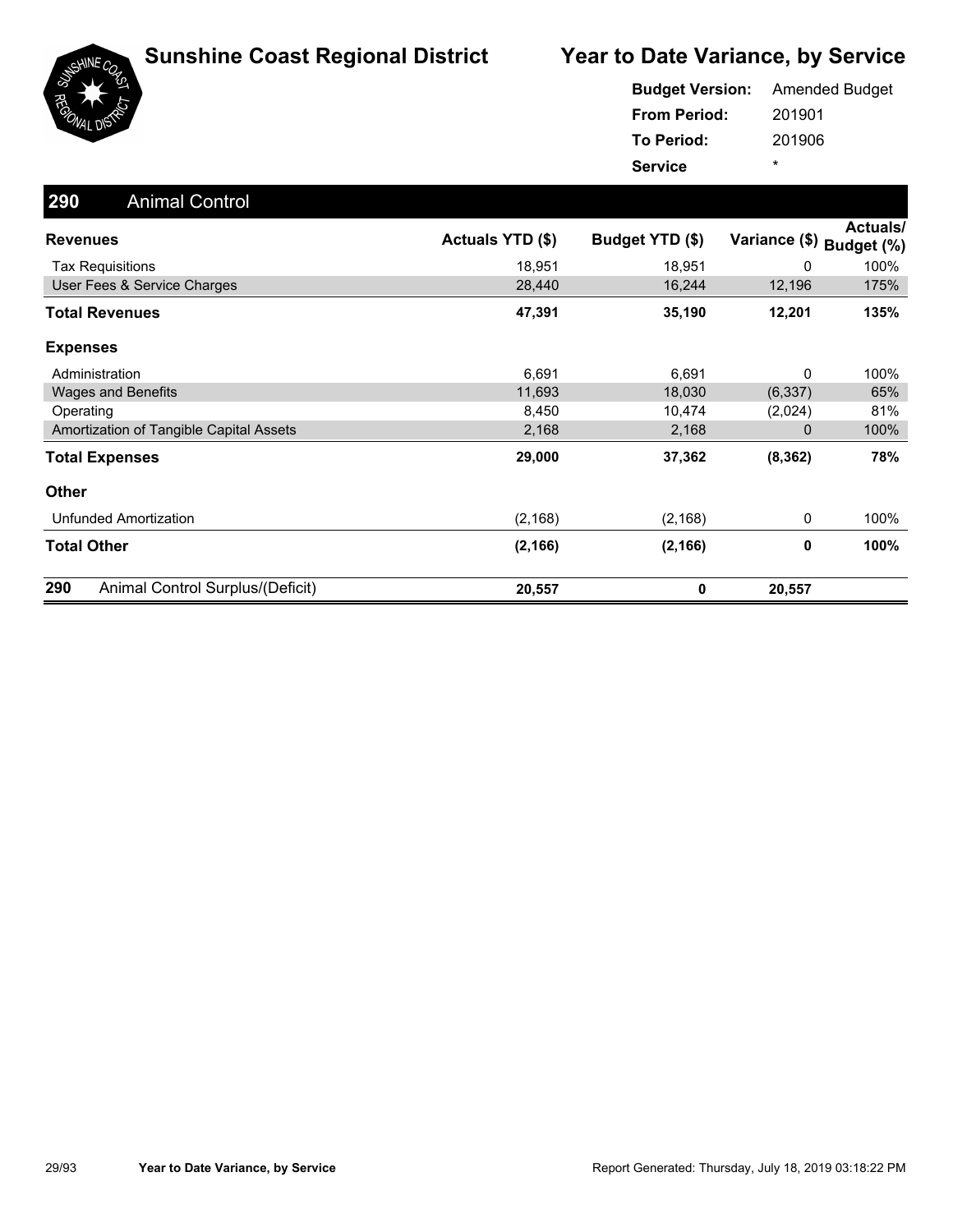



201901 201906 **From Period: To Period: Service** \* **Budget Version:** Amended Budget

| 291<br>Keats Island Dog Control                   |                  |                 |               |                              |
|---------------------------------------------------|------------------|-----------------|---------------|------------------------------|
| <b>Revenues</b>                                   | Actuals YTD (\$) | Budget YTD (\$) | Variance (\$) | <b>Actuals</b><br>Budget (%) |
| <b>Tax Requisitions</b>                           | 117              | 118             | (1)           | 99%                          |
| User Fees & Service Charges                       | 0                | 175             | (175)         | 0%                           |
| <b>Total Revenues</b>                             | 120              | 294             | (174)         | 41%                          |
| <b>Expenses</b>                                   |                  |                 |               |                              |
| Administration                                    | 112              | 112             | $\Omega$      | 100%                         |
| Wages and Benefits                                | 0                | 668             | (668)         | 0%                           |
| Operating                                         | $\mathbf{0}$     | 650             | (650)         | $0\%$                        |
| <b>Total Expenses</b>                             | 114              | 1,428           | (1, 314)      | 8%                           |
| <b>Other</b>                                      |                  |                 |               |                              |
| Prior Year (Surplus)/Deficit                      | (1, 137)         | (1, 137)        | 0             | 100%                         |
| <b>Total Other</b>                                | (1, 138)         | (1, 140)        | $\mathbf{2}$  | 100%                         |
| Keats Island Dog Control Surplus/(Deficit)<br>291 | 1,144            | 0               | 1,144         |                              |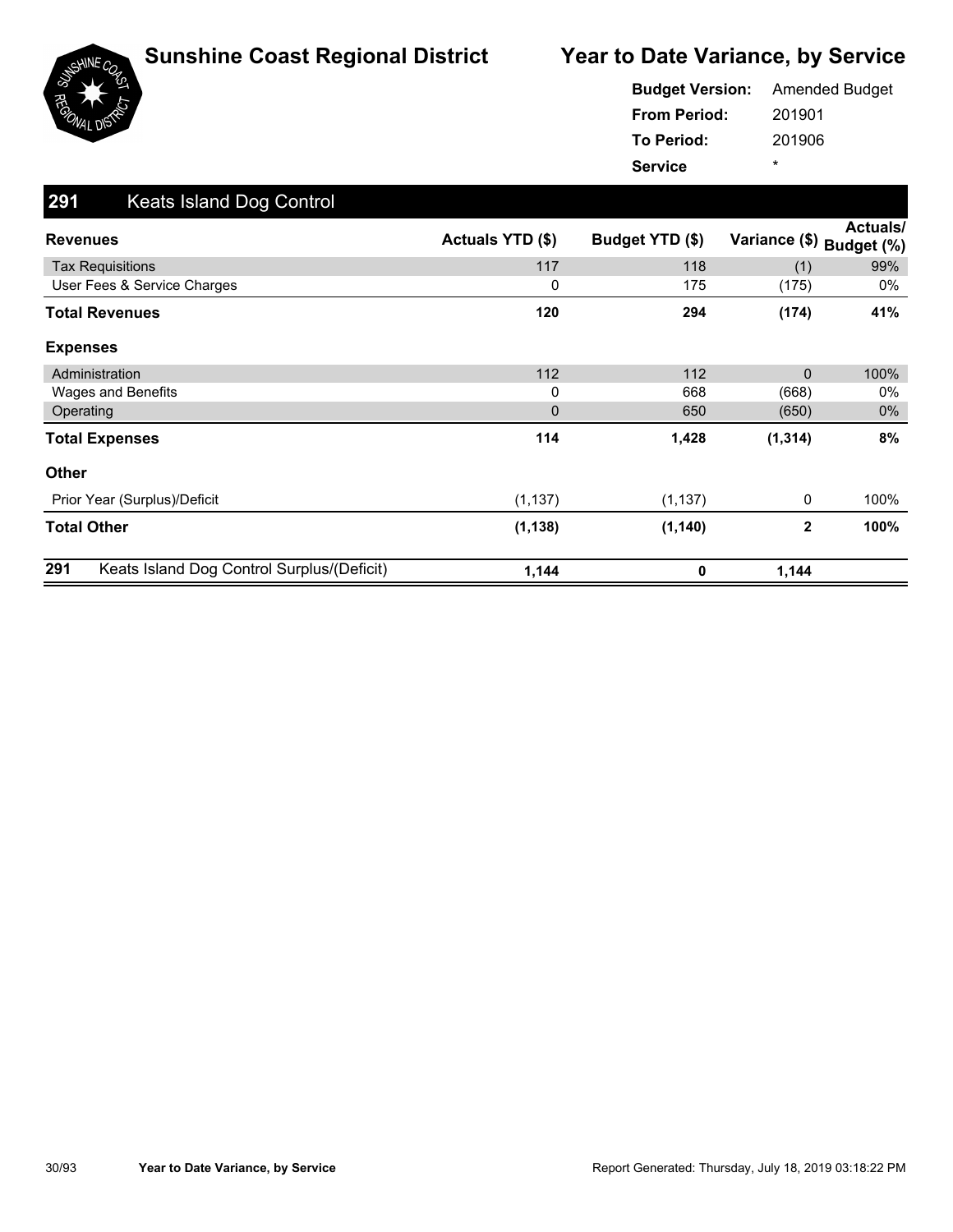

|                     | <b>Budget Version:</b> Amended Budget |
|---------------------|---------------------------------------|
| <b>From Period:</b> | 201901                                |
| <b>To Period:</b>   | 201906                                |
| <b>Service</b>      | ÷                                     |

| 310<br><b>Public Transit</b>            |                  |                 |                          |          |
|-----------------------------------------|------------------|-----------------|--------------------------|----------|
| <b>Revenues</b>                         | Actuals YTD (\$) | Budget YTD (\$) | Variance (\$) Budget (%) | Actuals/ |
| <b>Tax Requisitions</b>                 | 1,360,906        | 1,360,906       | 0                        | 100%     |
| <b>Government Transfers</b>             | 864,030          | 886,196         | (22, 166)                | 97%      |
| User Fees & Service Charges             | 388,431          | 372,723         | 15,708                   | 104%     |
| <b>Other Revenue</b>                    | 19,810           | 4,451           | 15,359                   | 445%     |
| <b>Total Revenues</b>                   | 2,633,179        | 2,624,280       | 8,899                    | 100%     |
| <b>Expenses</b>                         |                  |                 |                          |          |
| Administration                          | 239,702          | 239,702         | $\Omega$                 | 100%     |
| <b>Wages and Benefits</b>               | 1,247,343        | 1,191,635       | 55,708                   | 105%     |
| Operating                               | 1,020,269        | 1,192,939       | (172, 670)               | 86%      |
| Amortization of Tangible Capital Assets | 20,219           | 21,147          | (928)                    | 96%      |
| <b>Total Expenses</b>                   | 2,527,537        | 2,645,424       | (117, 887)               | 96%      |
| <b>Other</b>                            |                  |                 |                          |          |
| <b>Unfunded Amortization</b>            | (20, 219)        | (21, 147)       | 928                      | 96%      |
| <b>Total Other</b>                      | (20, 221)        | (21, 150)       | 929                      | 96%      |
| 310<br>Public Transit Surplus/(Deficit) | 125,863          | 0               | 125,863                  |          |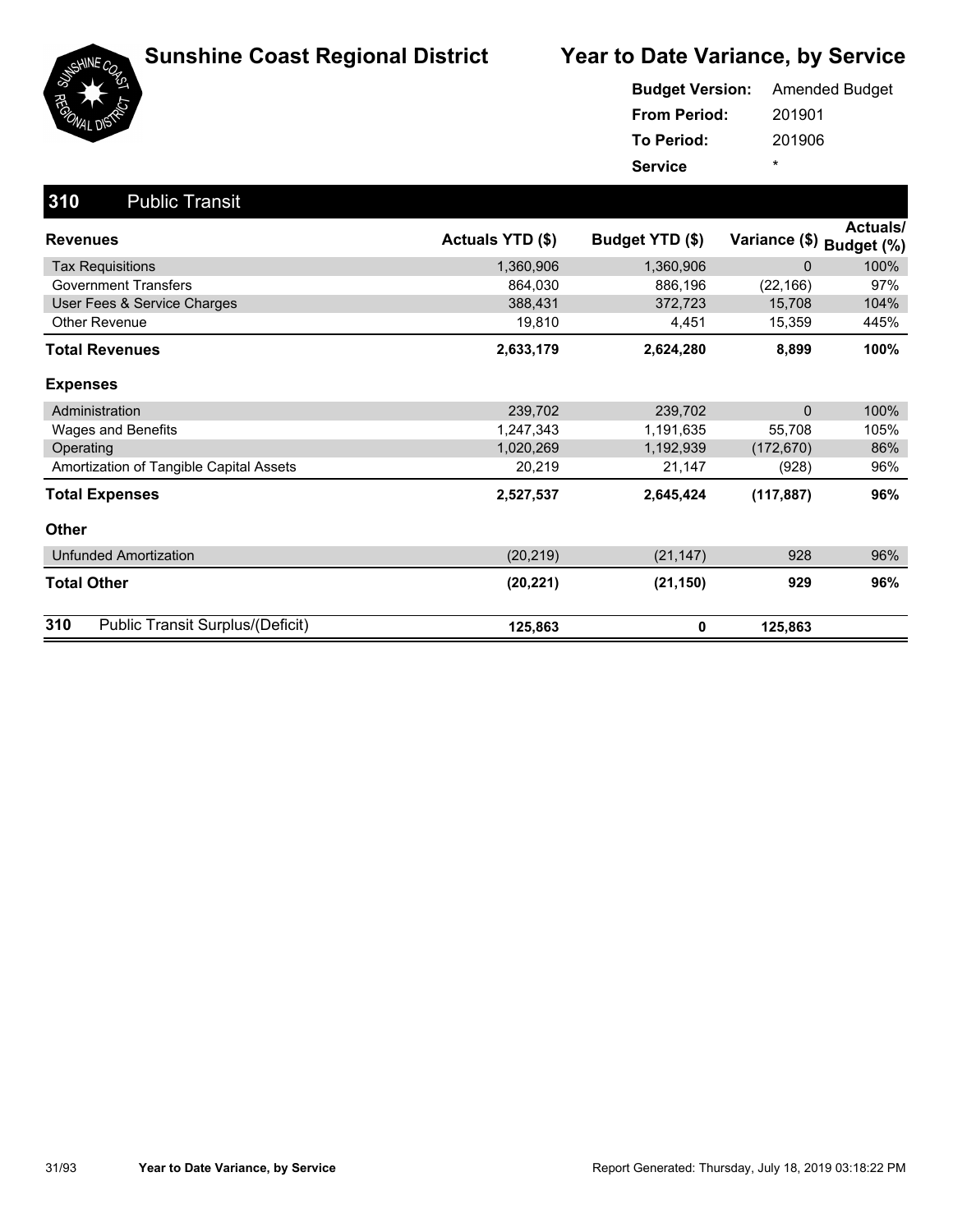



| <b>Budget Version:</b> Amended Budget |        |
|---------------------------------------|--------|
| <b>From Period:</b>                   | 201901 |
| To Period:                            | 201906 |
| <b>Service</b>                        | ÷      |

| 312<br><b>Fleet Maintenance</b>            |                  |                 |                          |          |
|--------------------------------------------|------------------|-----------------|--------------------------|----------|
| <b>Revenues</b>                            | Actuals YTD (\$) | Budget YTD (\$) | Variance (\$) Budget (%) | Actuals/ |
|                                            |                  |                 |                          |          |
| Investment Income                          | 8,215            | 0               | 8,215                    |          |
| <b>Internal Recoveries</b>                 | 697,282          | 723,491         | (26, 209)                | 96%      |
| <b>Other Revenue</b>                       | 1,091            | 4,550           | (3, 459)                 | 24%      |
| <b>Total Revenues</b>                      | 706,588          | 728,040         | (21, 452)                | 97%      |
| <b>Expenses</b>                            |                  |                 |                          |          |
| Administration                             | 17,646           | 17,646          | $\mathbf{0}$             | 100%     |
| Wages and Benefits                         | 270.342          | 252,807         | 17,535                   | 107%     |
| Operating                                  | 464,462          | 440,824         | 23,638                   | 105%     |
| Debt Charges - Interest                    | 9,931            | 9,931           | 0                        | 100%     |
| Amortization of Tangible Capital Assets    | 17,743           | 18,465          | (722)                    | 96%      |
| <b>Total Expenses</b>                      | 780,126          | 739,674         | 40,452                   | 105%     |
| <b>Other</b>                               |                  |                 |                          |          |
| Capital Expenditures (Excluding Wages)     | 24,671           | 25,000          | (329)                    | 99%      |
| Debt Principal Repayment                   | 21,883           | 6,834           | 15,049                   | 320%     |
| Transfer to/(from) Reserves                | (20,000)         | (25,000)        | 5,000                    | 80%      |
| <b>Unfunded Amortization</b>               | (17, 743)        | (18, 465)       | 722                      | 96%      |
| <b>Total Other</b>                         | 8,812            | (11, 628)       | 20,440                   | -76%     |
| 312<br>Fleet Maintenance Surplus/(Deficit) | (82, 350)        | 0               | (82, 350)                |          |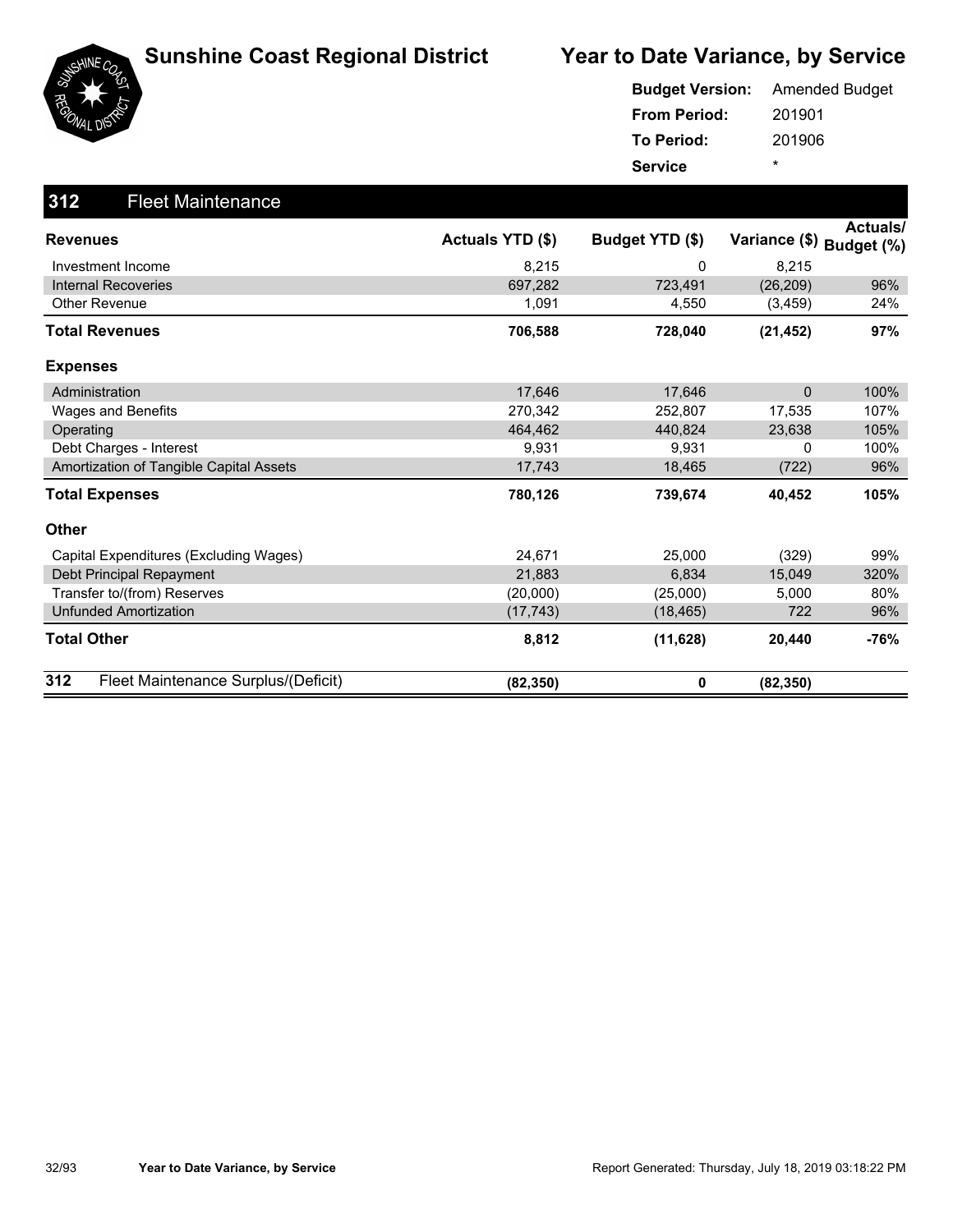

|                     | <b>Budget Version:</b> Amended Budget |
|---------------------|---------------------------------------|
| <b>From Period:</b> | 201901                                |
| To Period:          | 201906                                |
| <b>Service</b>      | ÷                                     |

| 313<br><b>Building Maintenance Services</b>                   |                  |                 |                          |                 |
|---------------------------------------------------------------|------------------|-----------------|--------------------------|-----------------|
| <b>Revenues</b>                                               | Actuals YTD (\$) | Budget YTD (\$) | Variance (\$) Budget (%) | <b>Actuals/</b> |
| Internal Recoveries                                           | 181,029          | 188,139         | (7, 110)                 | 96%             |
| <b>Total Revenues</b>                                         | 181,029          | 188,142         | (7, 113)                 | 96%             |
| <b>Expenses</b>                                               |                  |                 |                          |                 |
| <b>Wages and Benefits</b>                                     | 138,433          | 166,072         | (27, 639)                | 83%             |
| Operating                                                     | 3,169            | 17,850          | (14,681)                 | 18%             |
| Debt Charges - Interest                                       | 413              | 419             | (6)                      | 99%             |
| Amortization of Tangible Capital Assets                       | 3,481            | 3,510           | (29)                     | 99%             |
| <b>Total Expenses</b>                                         | 145,495          | 187,854         | (42, 359)                | 77%             |
| <b>Other</b>                                                  |                  |                 |                          |                 |
| Debt Principal Repayment                                      | 4,033            | 4,028           | 5                        | 100%            |
| Prior Year (Surplus)/Deficit                                  | (228)            | (228)           | 0                        | 100%            |
| <b>Unfunded Amortization</b>                                  | (3,481)          | (3,510)         | 29                       | 99%             |
| <b>Total Other</b>                                            | 324              | 288             | 36                       | 113%            |
| 313<br><b>Building Maintenance Services Surplus/(Deficit)</b> | 35,210           | 0               | 35,210                   |                 |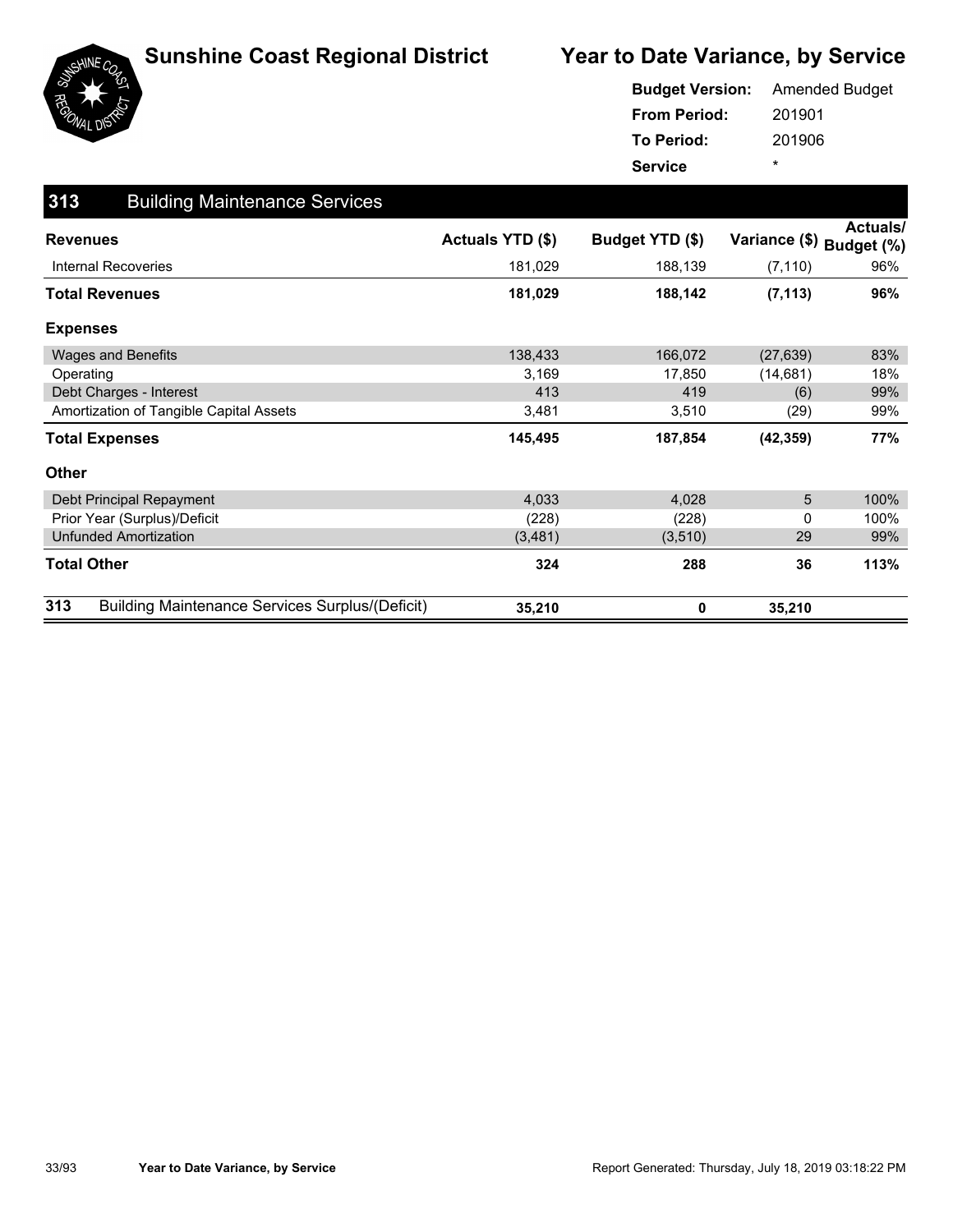

|                     | <b>Budget Version:</b> Amended Budget |
|---------------------|---------------------------------------|
| <b>From Period:</b> | 201901                                |
| To Period:          | 201906                                |
| <b>Service</b>      | ÷                                     |

| 320<br><b>Regional Street Lighting</b>            |                  |                 |                          |                 |
|---------------------------------------------------|------------------|-----------------|--------------------------|-----------------|
| <b>Revenues</b>                                   | Actuals YTD (\$) | Budget YTD (\$) | Variance (\$) Budget (%) | <b>Actuals/</b> |
| <b>Tax Requisitions</b>                           | 18,454           | 18,454          | 0                        | 100%            |
| <b>Total Revenues</b>                             | 18,456           | 18,456          | 0                        | 100%            |
| <b>Expenses</b>                                   |                  |                 |                          |                 |
| Administration                                    | 1,062            | 1,062           | $\mathbf{0}$             | 100%            |
| Wages and Benefits                                | 0                | 684             | (684)                    | $0\%$           |
| Operating                                         | 14,513           | 16,073          | (1,560)                  | 90%             |
| <b>Total Expenses</b>                             | 15,574           | 17,820          | (2, 246)                 | 87%             |
| <b>Other</b>                                      |                  |                 |                          |                 |
| Prior Year (Surplus)/Deficit                      | 635              | 636             | (1)                      | 100%            |
| <b>Total Other</b>                                | 636              | 636             | 0                        | 100%            |
| 320<br>Regional Street Lighting Surplus/(Deficit) | 2,246            | 0               | 2,246                    |                 |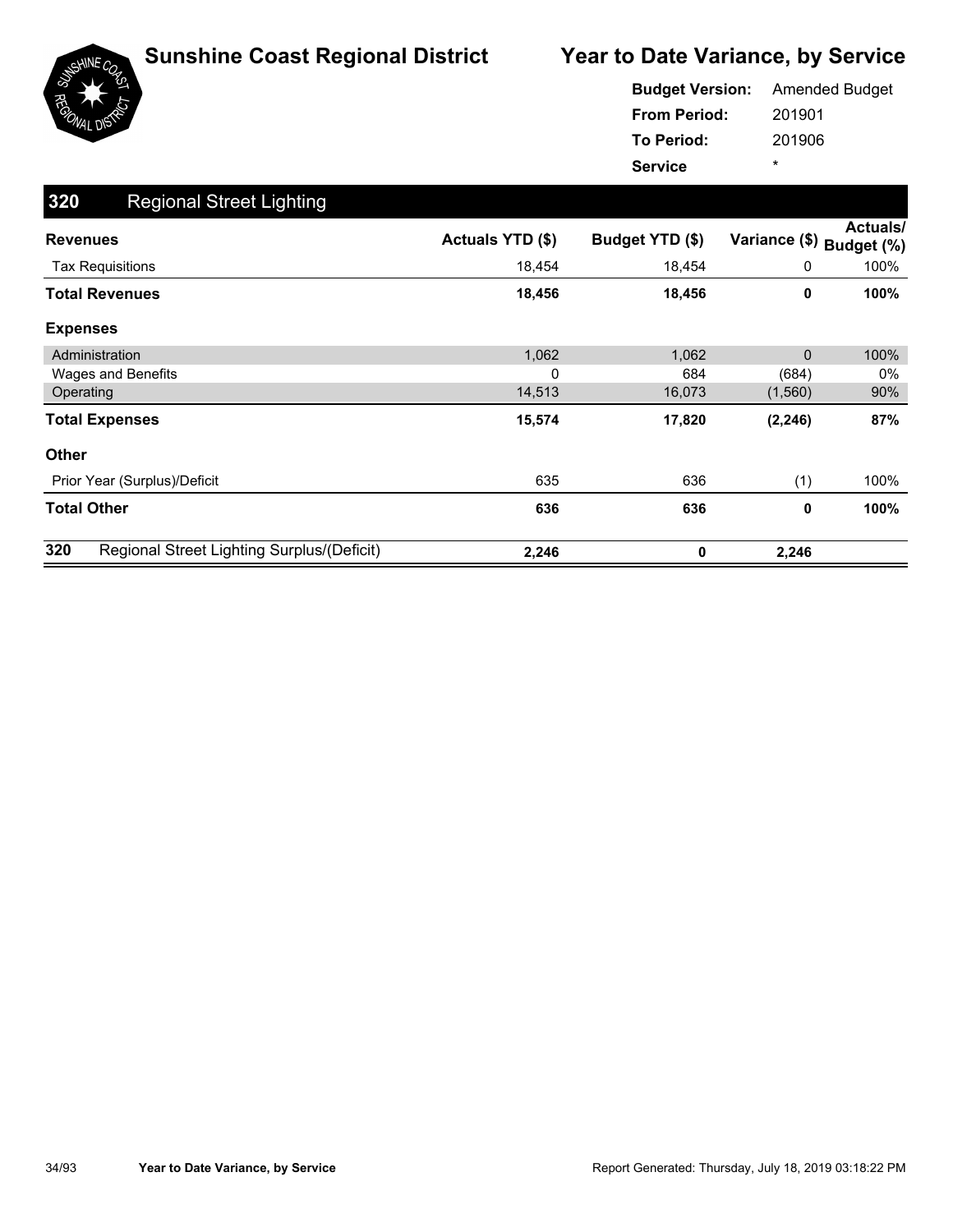

|                     | <b>Budget Version:</b> Amended Budget |
|---------------------|---------------------------------------|
| <b>From Period:</b> | 201901                                |
| To Period:          | 201906                                |
| <b>Service</b>      | ÷                                     |

| 322<br>Langdale Street Lighting                   |                  |                 |               |                               |
|---------------------------------------------------|------------------|-----------------|---------------|-------------------------------|
| <b>Revenues</b>                                   | Actuals YTD (\$) | Budget YTD (\$) | Variance (\$) | <b>Actuals/</b><br>Budget (%) |
| <b>Tax Requisitions</b>                           | 1,236            | 1,236           | 0             | 100%                          |
| <b>Total Revenues</b>                             | 1,236            | 1,236           | 0             | 100%                          |
| <b>Expenses</b>                                   |                  |                 |               |                               |
| Administration                                    | 76               | 76              | 0             | 100%                          |
| Operating                                         | 1,171            | 1,200           | (29)          | 98%                           |
| <b>Total Expenses</b>                             | 1,249            | 1,278           | (29)          | 98%                           |
| Other                                             |                  |                 |               |                               |
| Prior Year (Surplus)/Deficit                      | (40)             | (41)            | 1             | 98%                           |
| <b>Total Other</b>                                | (41)             | (42)            | 1             | 98%                           |
| 322<br>Langdale Street Lighting Surplus/(Deficit) | 28               | 0               | 28            |                               |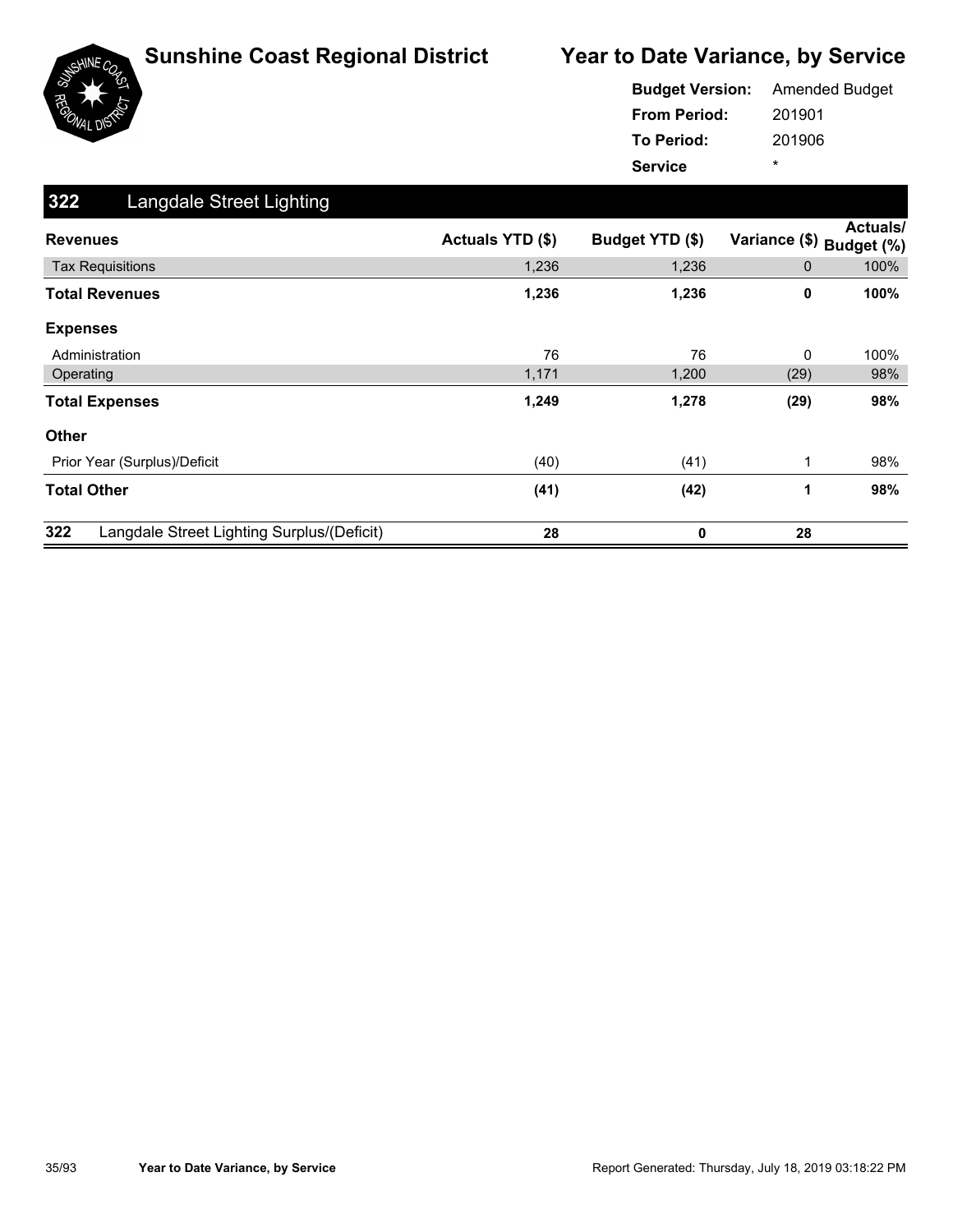

|                     | <b>Budget Version:</b> Amended Budget |
|---------------------|---------------------------------------|
| <b>From Period:</b> | 201901                                |
| <b>To Period:</b>   | 201906                                |
| <b>Service</b>      | ÷                                     |

| 324<br><b>Granthams Street Lighting</b>                   |                  |                 |                          |          |
|-----------------------------------------------------------|------------------|-----------------|--------------------------|----------|
| <b>Revenues</b>                                           | Actuals YTD (\$) | Budget YTD (\$) | Variance (\$) Budget (%) | Actuals/ |
| <b>Tax Requisitions</b>                                   | 1,235            | 1,235           | $\mathbf{0}$             | 100%     |
| <b>Total Revenues</b>                                     | 1,236            | 1,236           | 0                        | 100%     |
| <b>Expenses</b>                                           |                  |                 |                          |          |
| Administration                                            | 76               | 76              | $\Omega$                 | 100%     |
| Operating                                                 | 1,171            | 1,200           | (29)                     | 98%      |
| <b>Total Expenses</b>                                     | 1,249            | 1,278           | (29)                     | 98%      |
| <b>Other</b>                                              |                  |                 |                          |          |
| Prior Year (Surplus)/Deficit                              | (42)             | (42)            | $\mathbf 0$              | 100%     |
| <b>Total Other</b>                                        | (42)             | (42)            | $\mathbf 0$              | 100%     |
| 324<br><b>Granthams Street Lighting Surplus/(Deficit)</b> | 29               | 0               | 29                       |          |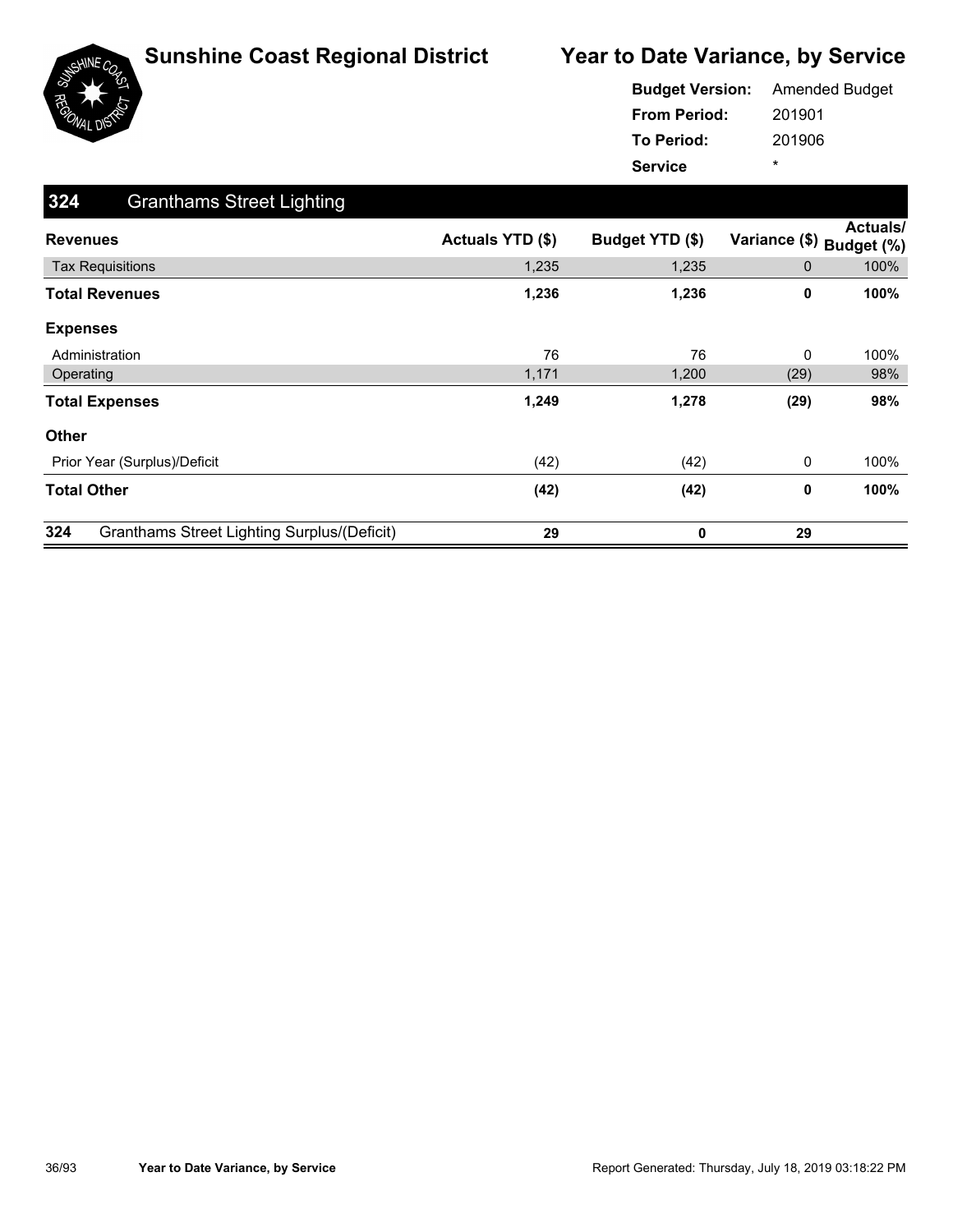

| <b>Budget Version:</b> | <b>Amended Budget</b> |
|------------------------|-----------------------|
| <b>From Period:</b>    | 201901                |
| <b>To Period:</b>      | 201906                |
| <b>Service</b>         | ÷                     |

| 326<br><b>Veterans Street Lighting</b>            |                  |                 |               |                        |
|---------------------------------------------------|------------------|-----------------|---------------|------------------------|
| <b>Revenues</b>                                   | Actuals YTD (\$) | Budget YTD (\$) | Variance (\$) | Actuals/<br>Budget (%) |
| <b>Tax Requisitions</b>                           | 248              | 248             | 0             | 100%                   |
| <b>Total Revenues</b>                             | 246              | 246             | 0             | 100%                   |
| <b>Expenses</b>                                   |                  |                 |               |                        |
| Administration                                    | 15               | 15              | 0             | 100%                   |
| Operating                                         | 234              | 240             | (6)           | 98%                    |
| <b>Total Expenses</b>                             | 252              | 258             | (6)           | 98%                    |
| Other                                             |                  |                 |               |                        |
| Prior Year (Surplus)/Deficit                      | (8)              | (8)             | 0             | 100%                   |
| <b>Total Other</b>                                | (8)              | 0               | (8)           |                        |
| 326<br>Veterans Street Lighting Surplus/(Deficit) | $\mathbf{2}$     | 0               | $\mathbf{2}$  |                        |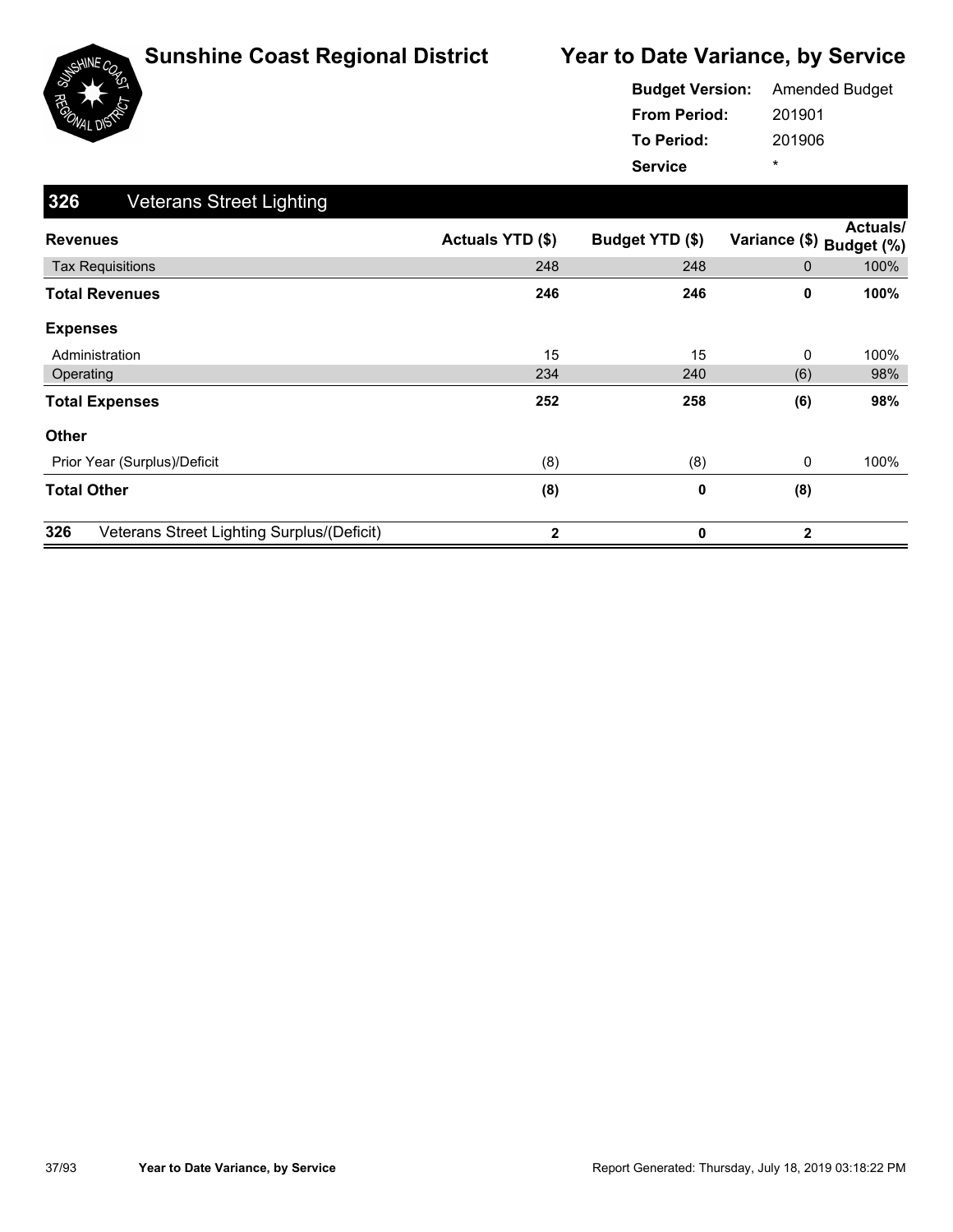

|                     | <b>Budget Version:</b> Amended Budget |
|---------------------|---------------------------------------|
| <b>From Period:</b> | 201901                                |
| To Period:          | 201906                                |
| <b>Service</b>      | ÷                                     |

| 328<br><b>Spruce Street Lighting</b>            |                  |                 |               |                               |
|-------------------------------------------------|------------------|-----------------|---------------|-------------------------------|
| <b>Revenues</b>                                 | Actuals YTD (\$) | Budget YTD (\$) | Variance (\$) | <b>Actuals/</b><br>Budget (%) |
| <b>Tax Requisitions</b>                         | 123              | 123             | 0             | 100%                          |
| <b>Total Revenues</b>                           | 126              | 126             | 0             | 100%                          |
| <b>Expenses</b>                                 |                  |                 |               |                               |
| Administration                                  | 8                | 8               | 0             | 100%                          |
| Operating                                       | 117              | 120             | (3)           | 98%                           |
| <b>Total Expenses</b>                           | 124              | 126             | (2)           | 98%                           |
| <b>Other</b>                                    |                  |                 |               |                               |
| Prior Year (Surplus)/Deficit                    | (5)              | (5)             | 0             | 100%                          |
| <b>Total Other</b>                              | (5)              | 0               | (5)           |                               |
| 328<br>Spruce Street Lighting Surplus/(Deficit) | 7                | 0               | 7             |                               |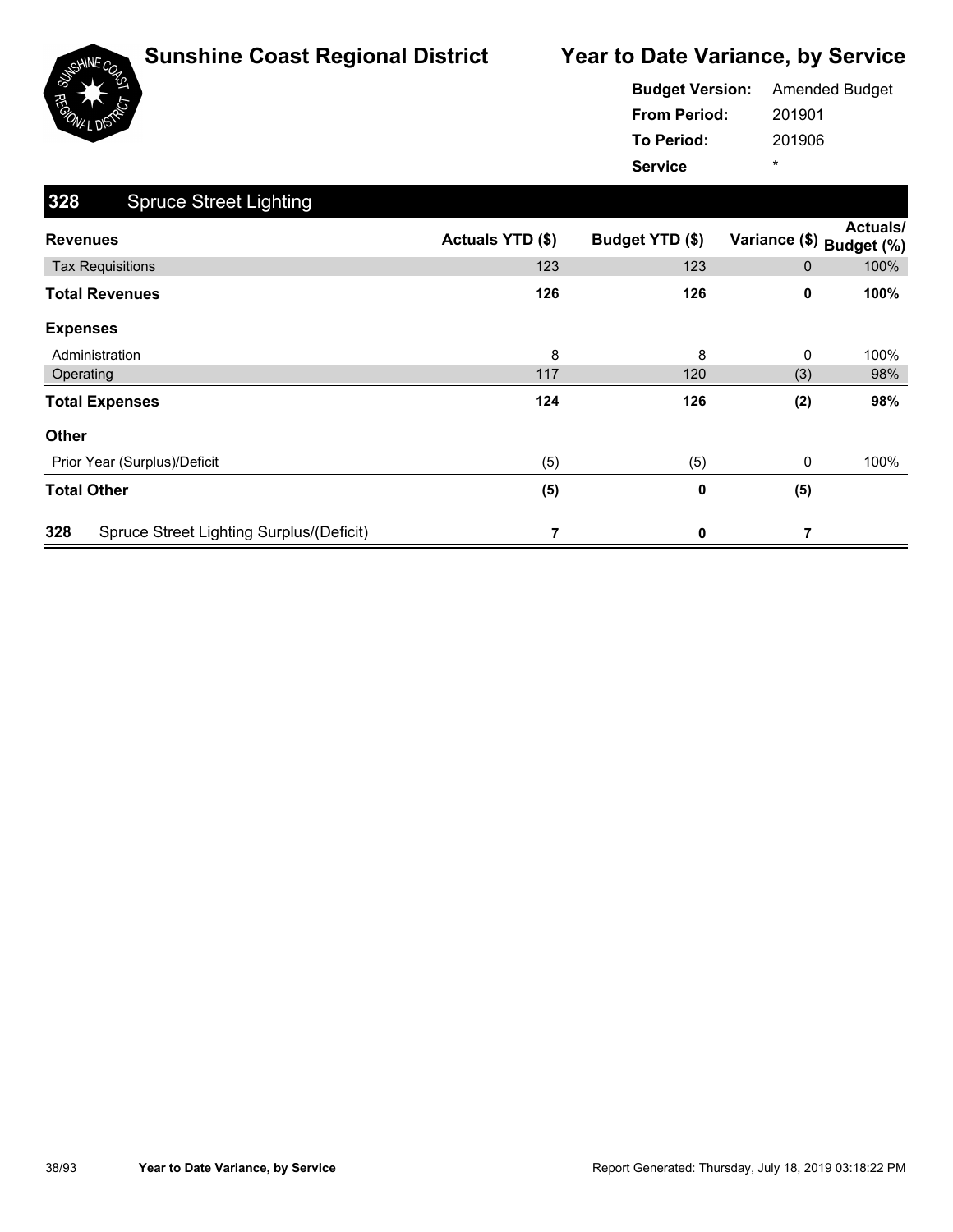



201901 201906 **From Period: To Period: Service** \* **Budget Version:** Amended Budget

| 330<br><b>Woodcreek Street Lighting</b>            |                         |                 |               |                        |
|----------------------------------------------------|-------------------------|-----------------|---------------|------------------------|
| <b>Revenues</b>                                    | <b>Actuals YTD (\$)</b> | Budget YTD (\$) | Variance (\$) | Actuals/<br>Budget (%) |
| <b>Tax Requisitions</b>                            | 977                     | 977             | $\mathbf{0}$  | 100%                   |
| <b>Total Revenues</b>                              | 978                     | 978             | 0             | 100%                   |
| <b>Expenses</b>                                    |                         |                 |               |                        |
| Administration                                     | 62                      | 62              | $\mathbf{0}$  | 100%                   |
| Operating                                          | 1,107                   | 972             | 135           | 114%                   |
| <b>Total Expenses</b>                              | 1,168                   | 1,032           | 136           | 113%                   |
| <b>Other</b>                                       |                         |                 |               |                        |
| Prior Year (Surplus)/Deficit                       | (57)                    | (57)            | $\mathbf 0$   | 100%                   |
| <b>Total Other</b>                                 | (57)                    | (60)            | 3             | 95%                    |
| 330<br>Woodcreek Street Lighting Surplus/(Deficit) | (133)                   | 0               | (133)         |                        |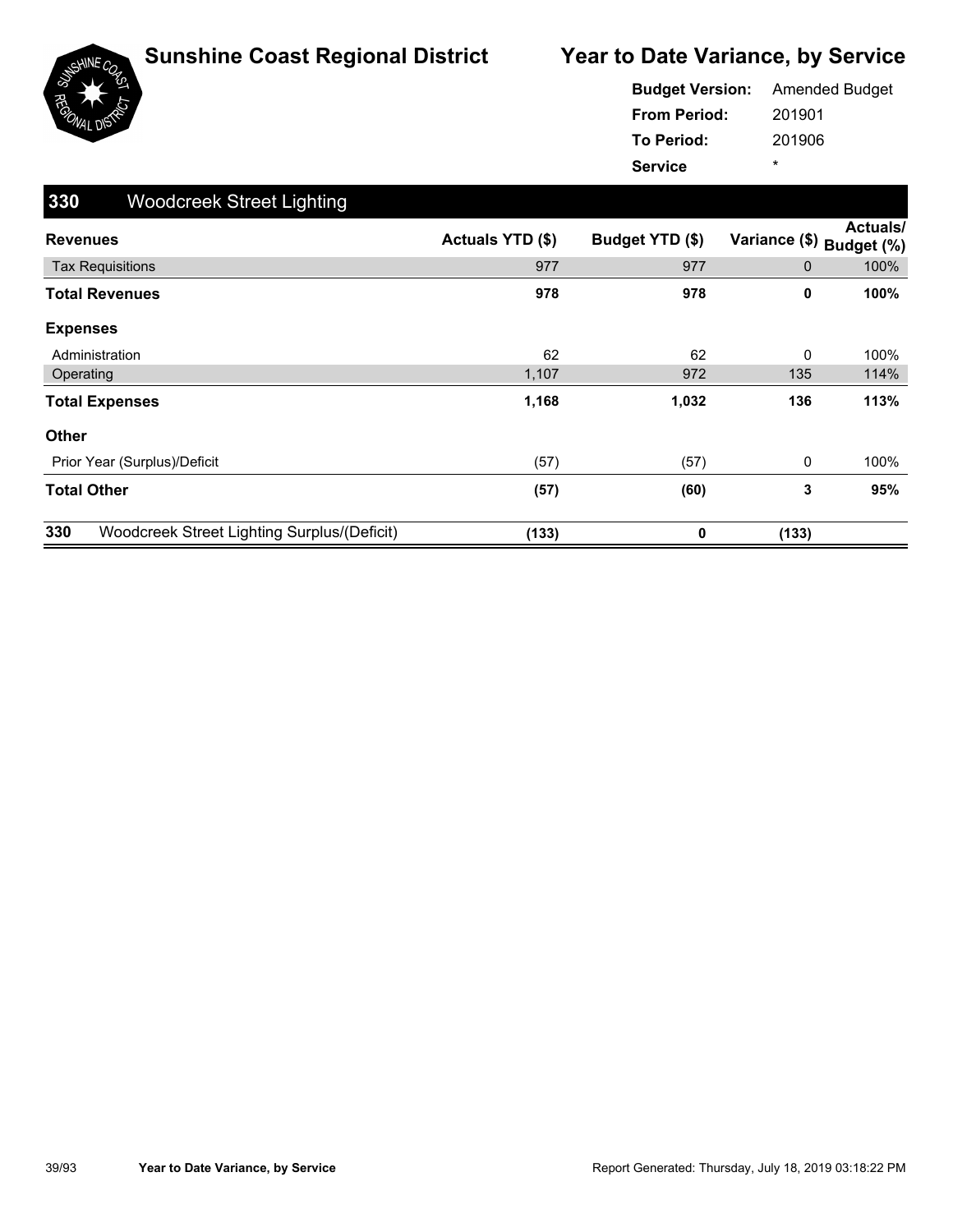

|                     | <b>Budget Version:</b> Amended Budget |
|---------------------|---------------------------------------|
| <b>From Period:</b> | 201901                                |
| <b>To Period:</b>   | 201906                                |
| <b>Service</b>      | ÷                                     |

| 332<br><b>Fircrest Street Lighting</b>            |                  |                 |                          |                 |
|---------------------------------------------------|------------------|-----------------|--------------------------|-----------------|
| <b>Revenues</b>                                   | Actuals YTD (\$) | Budget YTD (\$) | Variance (\$) Budget (%) | <b>Actuals/</b> |
| <b>Tax Requisitions</b>                           | 247              | 247             | 0                        | 100%            |
| <b>Total Revenues</b>                             | 246              | 246             | 0                        | 100%            |
| <b>Expenses</b>                                   |                  |                 |                          |                 |
| Administration                                    | 15               | 15              | 0                        | 100%            |
| Operating                                         | 234              | 240             | (6)                      | 98%             |
| <b>Total Expenses</b>                             | 252              | 258             | (6)                      | 98%             |
| <b>Other</b>                                      |                  |                 |                          |                 |
| Prior Year (Surplus)/Deficit                      | (8)              | (9)             | 1                        | 89%             |
| <b>Total Other</b>                                | (9)              | 0               | (9)                      |                 |
| 332<br>Fircrest Street Lighting Surplus/(Deficit) | 3                | 0               | 3                        |                 |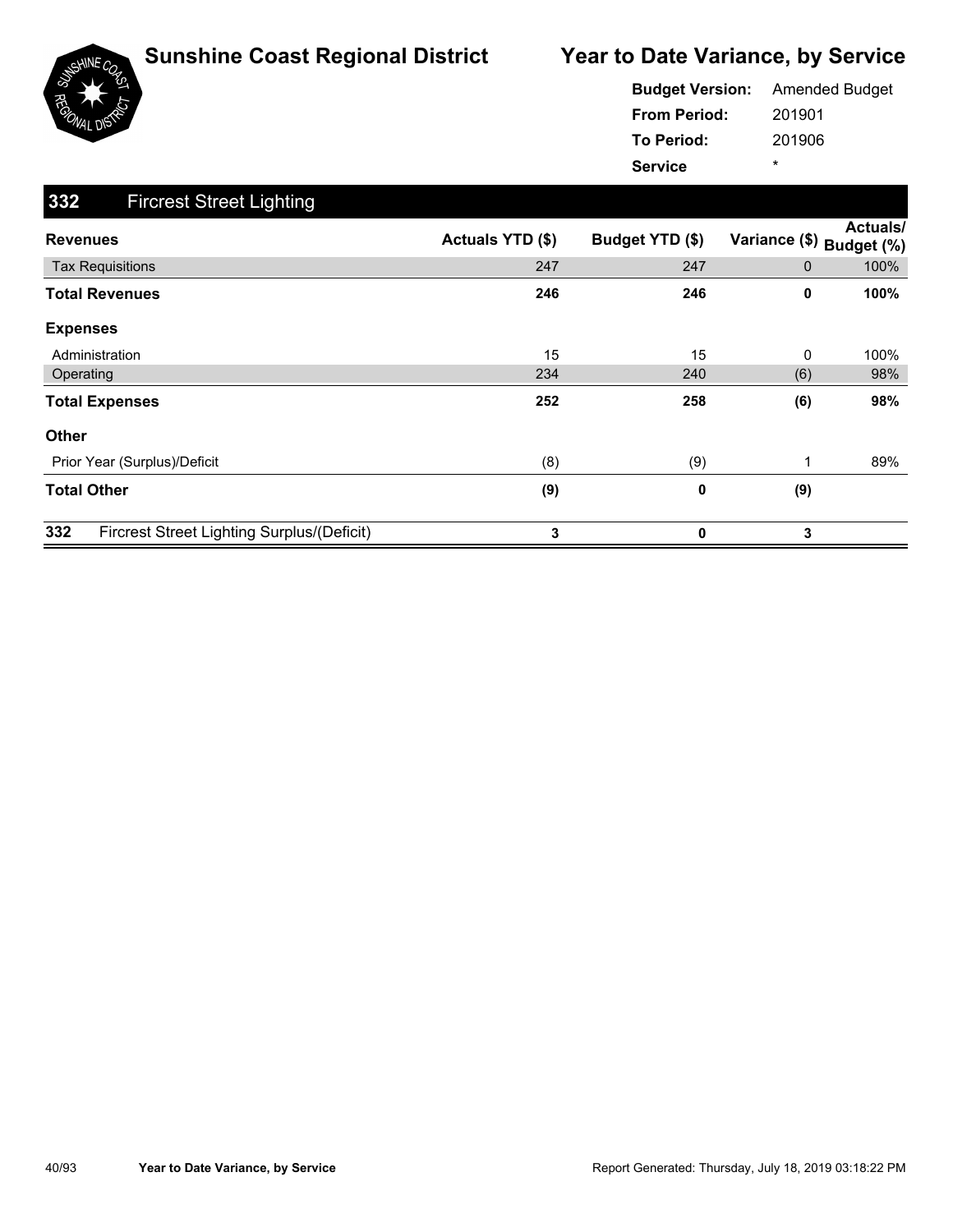

|                     | <b>Budget Version:</b> Amended Budget |
|---------------------|---------------------------------------|
| <b>From Period:</b> | 201901                                |
| <b>To Period:</b>   | 201906                                |
| <b>Service</b>      | ÷                                     |

| 334<br><b>Hydaway Street Lighting</b>            |                  |                 |               |                               |
|--------------------------------------------------|------------------|-----------------|---------------|-------------------------------|
| <b>Revenues</b>                                  | Actuals YTD (\$) | Budget YTD (\$) | Variance (\$) | <b>Actuals/</b><br>Budget (%) |
| <b>Tax Requisitions</b>                          | 123              | 123             | 0             | 100%                          |
| <b>Total Revenues</b>                            | 126              | 126             | 0             | 100%                          |
| <b>Expenses</b>                                  |                  |                 |               |                               |
| Administration                                   | 8                | 8               | 0             | 100%                          |
| Operating                                        | 117              | 120             | (3)           | 98%                           |
| <b>Total Expenses</b>                            | 124              | 126             | (2)           | 98%                           |
| <b>Other</b>                                     |                  |                 |               |                               |
| Prior Year (Surplus)/Deficit                     | (5)              | (5)             | 0             | 100%                          |
| <b>Total Other</b>                               | (5)              | 0               | (5)           |                               |
| 334<br>Hydaway Street Lighting Surplus/(Deficit) | 7                | 0               | 7             |                               |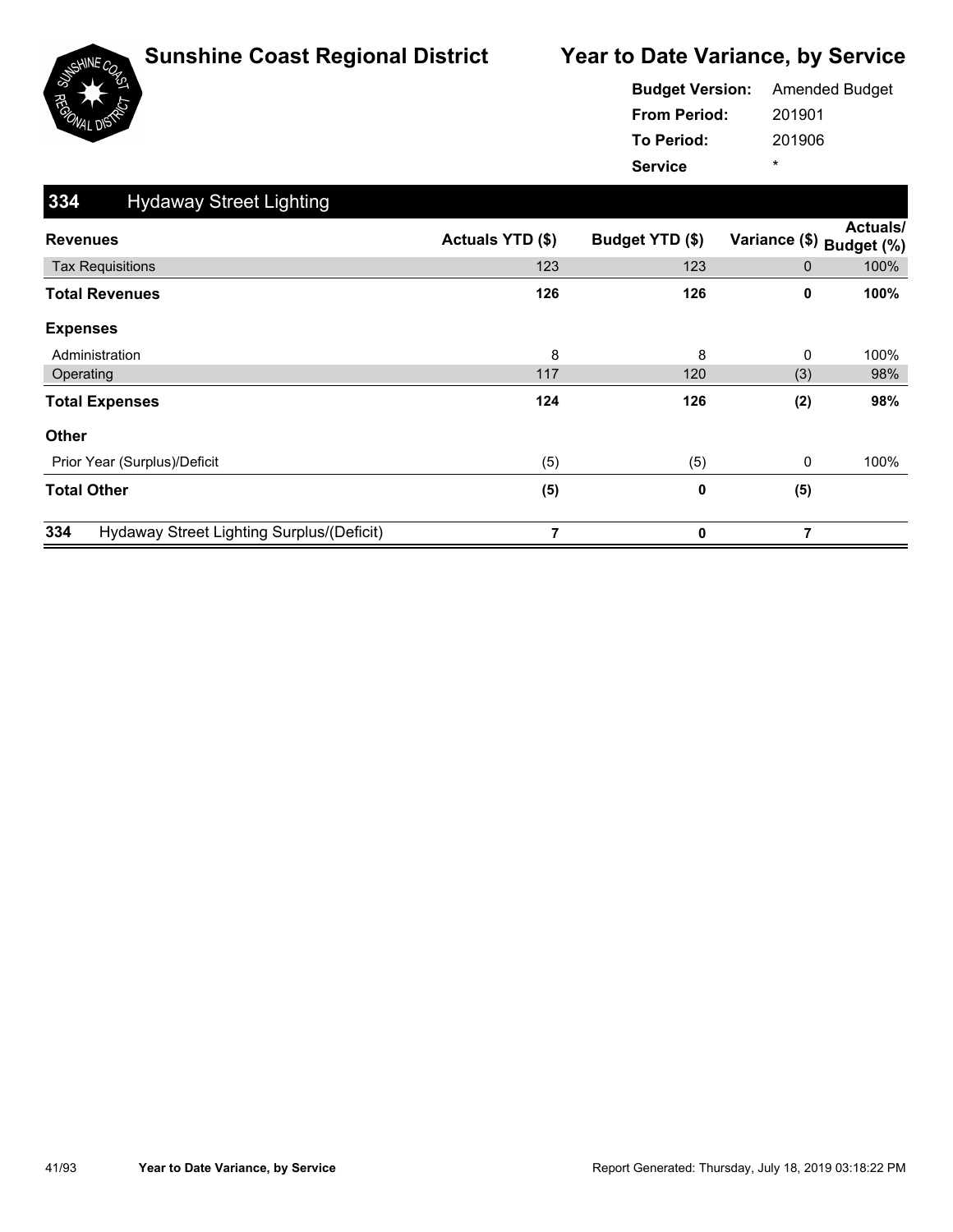

|                     | <b>Budget Version:</b> Amended Budget |
|---------------------|---------------------------------------|
| <b>From Period:</b> | 201901                                |
| To Period:          | 201906                                |
| <b>Service</b>      | ÷                                     |

| 336<br><b>Sunnyside Street Lighting</b>            |                  |                 |               |                               |
|----------------------------------------------------|------------------|-----------------|---------------|-------------------------------|
| <b>Revenues</b>                                    | Actuals YTD (\$) | Budget YTD (\$) | Variance (\$) | <b>Actuals/</b><br>Budget (%) |
| <b>Tax Requisitions</b>                            | 495              | 495             | 0             | 100%                          |
| <b>Total Revenues</b>                              | 492              | 492             | 0             | 100%                          |
| <b>Expenses</b>                                    |                  |                 |               |                               |
| Administration                                     | 30               | 30              | 0             | 100%                          |
| Operating                                          | 468              | 480             | (12)          | 98%                           |
| <b>Total Expenses</b>                              | 497              | 510             | (13)          | 97%                           |
| <b>Other</b>                                       |                  |                 |               |                               |
| Prior Year (Surplus)/Deficit                       | (16)             | (15)            | (1)           | 107%                          |
| <b>Total Other</b>                                 | (15)             | (18)            | 3             | 83%                           |
| 336<br>Sunnyside Street Lighting Surplus/(Deficit) | 10               | 0               | 10            |                               |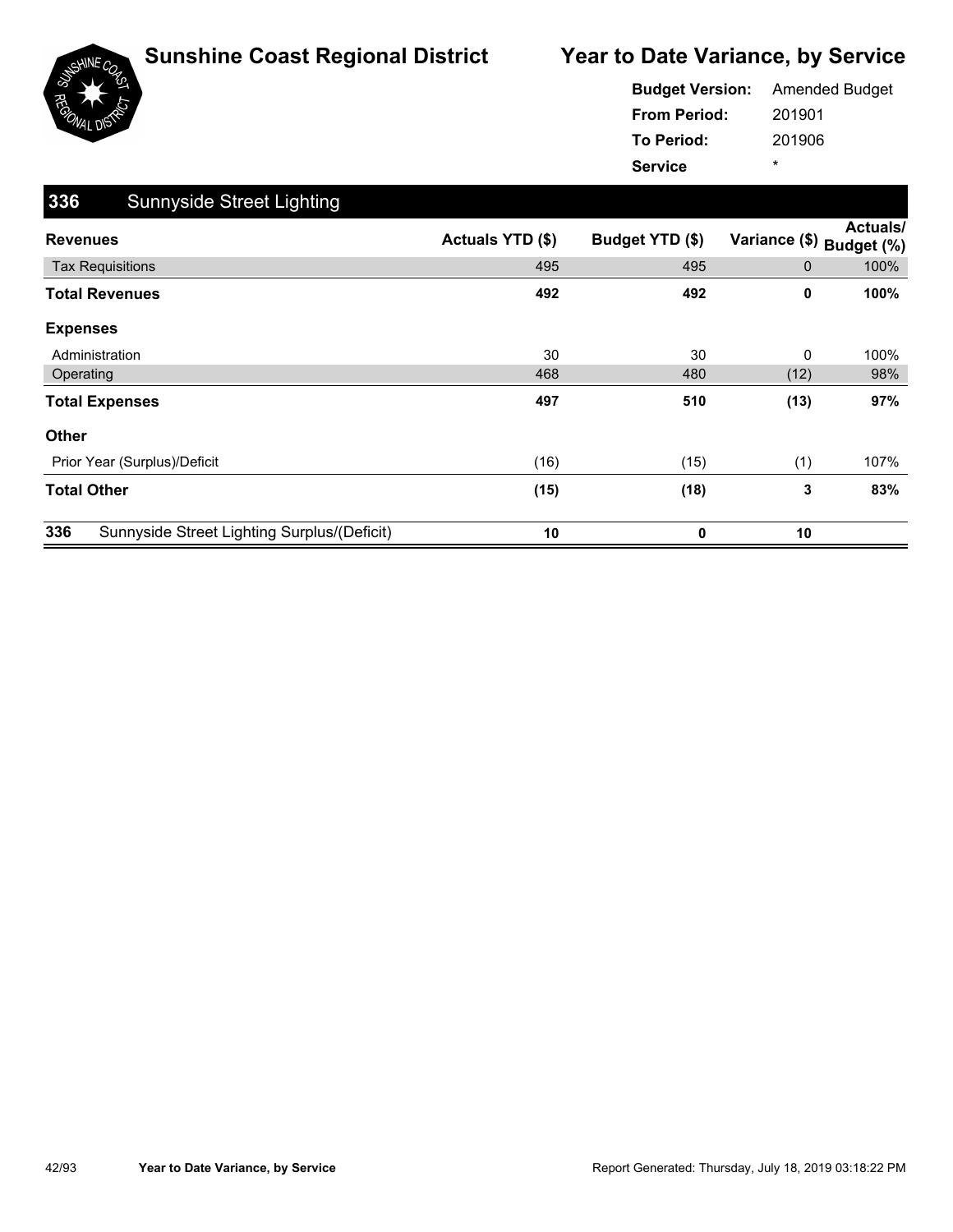

|                     | <b>Budget Version:</b> Amended Budget |
|---------------------|---------------------------------------|
| <b>From Period:</b> | 201901                                |
| <b>To Period:</b>   | 201906                                |
| <b>Service</b>      | ÷                                     |

| 340<br><b>Burns Road Street Lighting</b>                   |                         |                 |                          |          |
|------------------------------------------------------------|-------------------------|-----------------|--------------------------|----------|
| <b>Revenues</b>                                            | <b>Actuals YTD (\$)</b> | Budget YTD (\$) | Variance (\$) Budget (%) | Actuals/ |
| <b>Tax Requisitions</b>                                    | 114                     | 113             | 1                        | 101%     |
| <b>Total Revenues</b>                                      | 114                     | 114             | 0                        | 100%     |
| <b>Expenses</b>                                            |                         |                 |                          |          |
| Administration                                             | 8                       | 8               | $\Omega$                 | 100%     |
| Operating                                                  | 117                     | 120             | (3)                      | 98%      |
| <b>Total Expenses</b>                                      | 122                     | 126             | (4)                      | 97%      |
| <b>Other</b>                                               |                         |                 |                          |          |
| Prior Year (Surplus)/Deficit                               | (15)                    | (15)            | 0                        | 100%     |
| <b>Total Other</b>                                         | (14)                    | 0               | (14)                     |          |
| 340<br><b>Burns Road Street Lighting Surplus/(Deficit)</b> | 6                       | 0               | 6                        |          |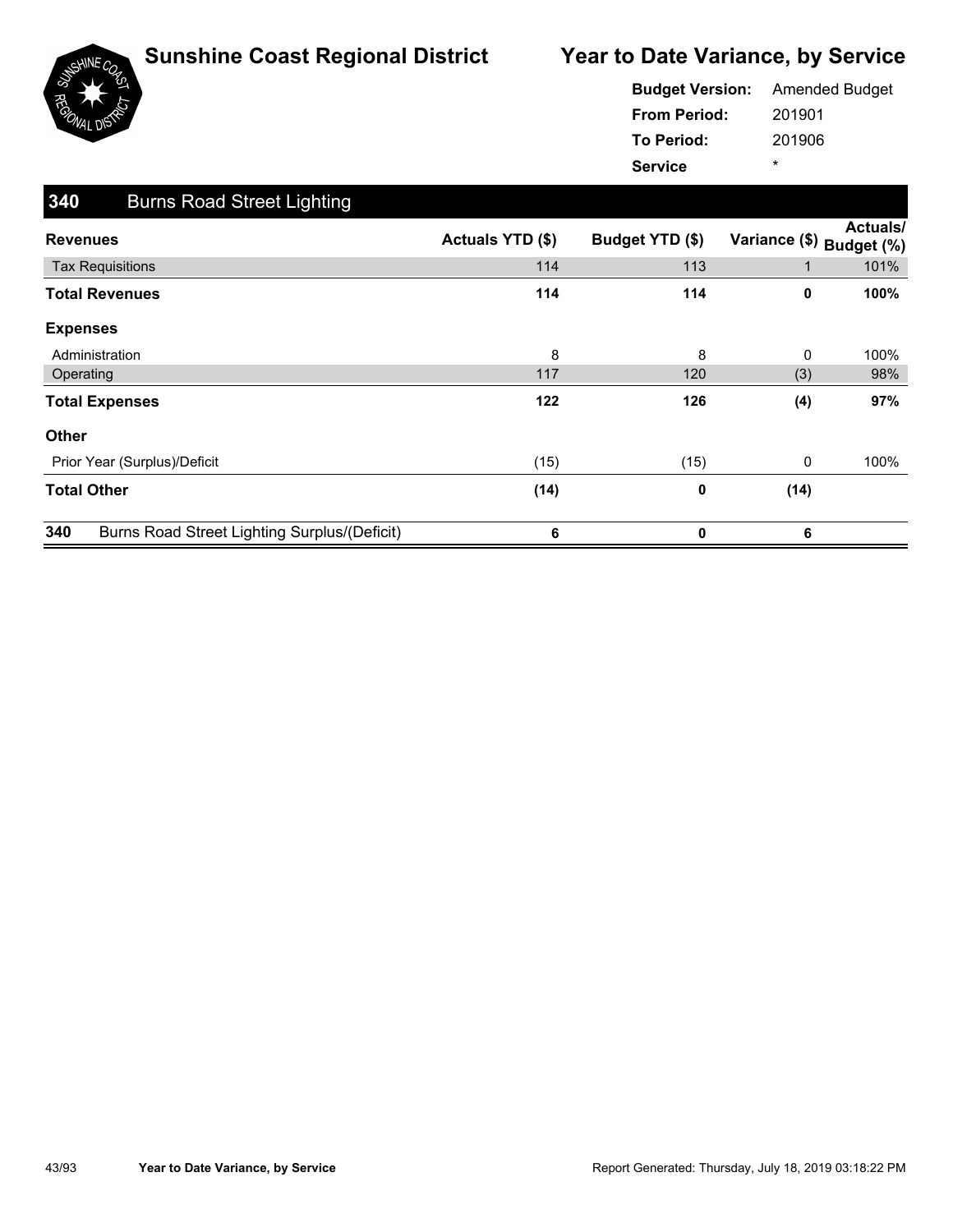

|                     | <b>Budget Version:</b> Amended Budget |
|---------------------|---------------------------------------|
| <b>From Period:</b> | 201901                                |
| To Period:          | 201906                                |
| <b>Service</b>      | ÷                                     |

| 342<br><b>Stewart Road Street Lighting</b>            |                  |                 |               |                               |
|-------------------------------------------------------|------------------|-----------------|---------------|-------------------------------|
| <b>Revenues</b>                                       | Actuals YTD (\$) | Budget YTD (\$) | Variance (\$) | <b>Actuals/</b><br>Budget (%) |
| <b>Tax Requisitions</b>                               | 247              | 247             | 0             | 100%                          |
| <b>Total Revenues</b>                                 | 246              | 246             | 0             | 100%                          |
| <b>Expenses</b>                                       |                  |                 |               |                               |
| Administration                                        | 15               | 15              | 0             | 100%                          |
| Operating                                             | 234              | 240             | (6)           | 98%                           |
| <b>Total Expenses</b>                                 | 252              | 258             | (6)           | 98%                           |
| <b>Other</b>                                          |                  |                 |               |                               |
| Prior Year (Surplus)/Deficit                          | (9)              | (9)             | 0             | 100%                          |
| <b>Total Other</b>                                    | (8)              | 0               | (8)           |                               |
| 342<br>Stewart Road Street Lighting Surplus/(Deficit) | $\mathbf{2}$     | 0               | $\mathbf{2}$  |                               |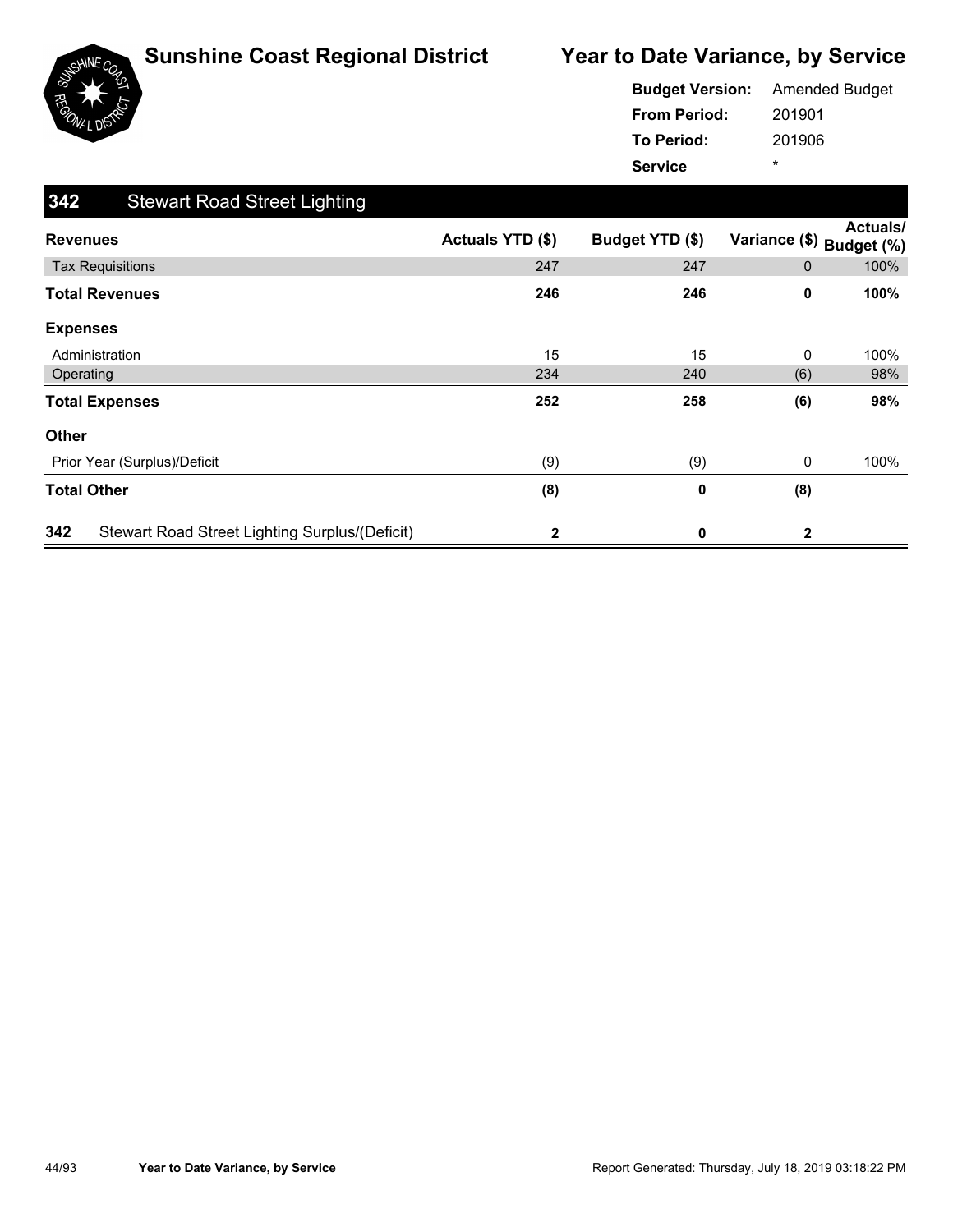



|                     | <b>Budget Version:</b> Amended Budget |
|---------------------|---------------------------------------|
| <b>From Period:</b> | 201901                                |
| To Period:          | 201906                                |
| <b>Service</b>      | *                                     |

| 345<br><b>Ports Services</b>            |                         |                 |                          |                 |
|-----------------------------------------|-------------------------|-----------------|--------------------------|-----------------|
| <b>Revenues</b>                         | <b>Actuals YTD (\$)</b> | Budget YTD (\$) | Variance (\$) Budget (%) | <b>Actuals/</b> |
| <b>Tax Requisitions</b>                 | 282,772                 | 282,772         | $\mathbf{0}$             | 100%            |
| User Fees & Service Charges             | 0                       | 0               | $\Omega$                 |                 |
| <b>Other Revenue</b>                    | 2,350                   | 1,332           | 1,018                    | 176%            |
| <b>Total Revenues</b>                   | 285,124                 | 284,106         | 1,018                    | 100%            |
| <b>Expenses</b>                         |                         |                 |                          |                 |
| Administration                          | 25,521                  | 25,521          | 0                        | 100%            |
| <b>Wages and Benefits</b>               | 21,332                  | 11,339          | 9,993                    | 188%            |
| Operating                               | 35,071                  | 69,797          | (34, 726)                | 50%             |
| Debt Charges - Interest                 | $\mathbf{0}$            | 3,465           | (3, 465)                 | $0\%$           |
| Amortization of Tangible Capital Assets | 39,361                  | 33,602          | 5,759                    | 117%            |
| <b>Total Expenses</b>                   | 121,284                 | 143,724         | (22, 440)                | 84%             |
| Other                                   |                         |                 |                          |                 |
| Capital Expenditures (Excluding Wages)  | 32,430                  | 290,000         | (257, 570)               | 11%             |
| Proceeds from Long Term Debt            | 0                       | (225,000)       | 225,000                  | 0%              |
| Debt Principal Repayment                | $\mathbf{0}$            | $\mathbf{0}$    | $\mathbf{0}$             |                 |
| Transfer to/(from) Reserves             | (2,707)                 | 109,168         | (111, 875)               | $-2\%$          |
| Transfer to/(from) Other Funds          | (29, 723)               | $\mathbf 0$     | (29, 723)                |                 |
| Prior Year (Surplus)/Deficit            | (183)                   | (183)           | $\Omega$                 | 100%            |
| <b>Unfunded Amortization</b>            | (39, 361)               | (33,602)        | (5,759)                  | 117%            |
| <b>Total Other</b>                      | (39, 544)               | 140,382         | (179, 926)               | $-28%$          |
| 345<br>Ports Services Surplus/(Deficit) | 203,384                 | $\mathbf 0$     | 203,384                  |                 |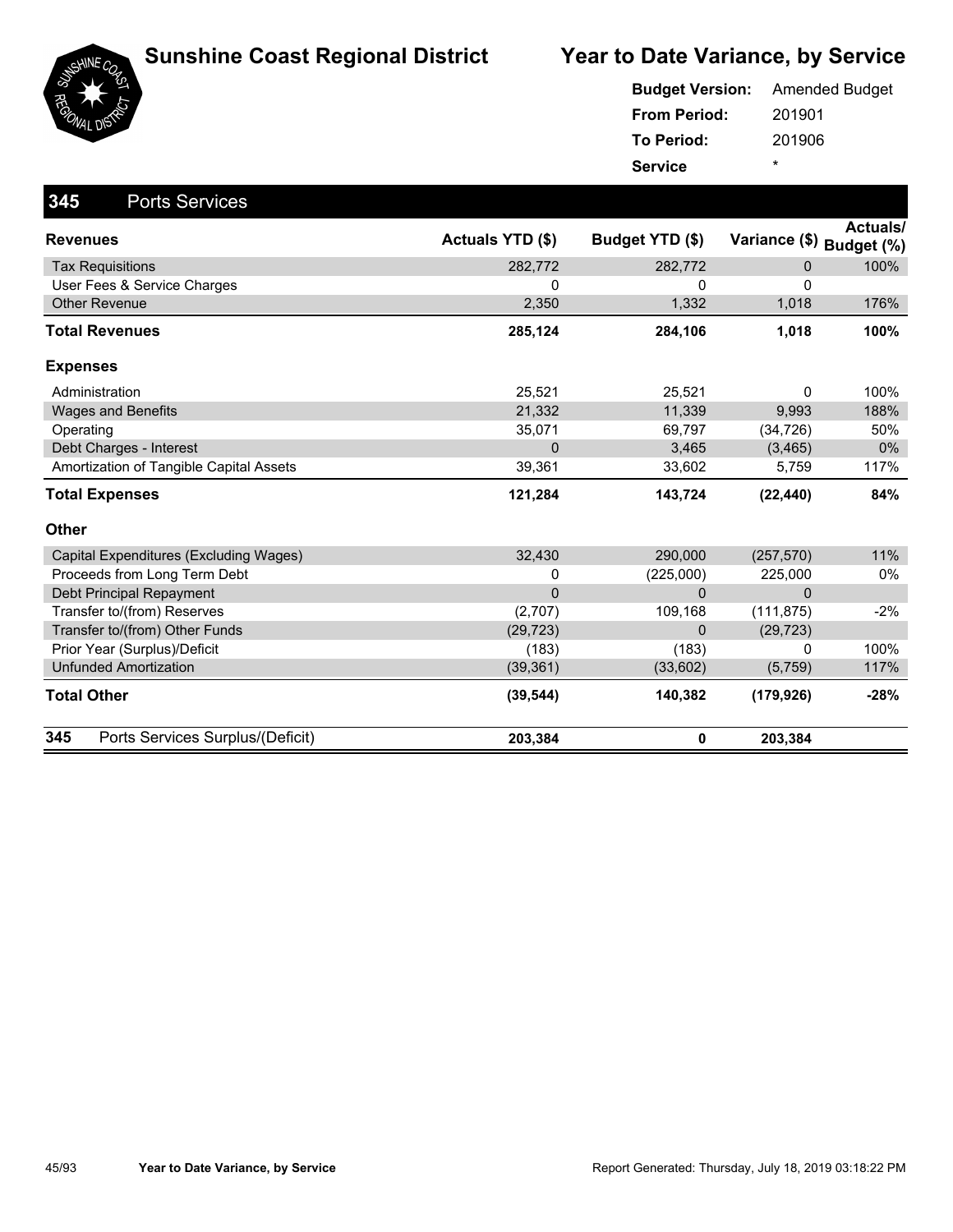

|                     | <b>Budget Version:</b> Amended Budget |
|---------------------|---------------------------------------|
| <b>From Period:</b> | 201901                                |
| <b>To Period:</b>   | 201906                                |
| <b>Service</b>      | ÷                                     |

| 346<br>Langdale Dock                   |                  |                 |                                             |
|----------------------------------------|------------------|-----------------|---------------------------------------------|
| <b>Revenues</b>                        | Actuals YTD (\$) | Budget YTD (\$) | <b>Actuals/</b><br>Variance (\$) Budget (%) |
| <b>Tax Requisitions</b>                | 16,709           | 16,709          | 100%<br>0                                   |
| <b>Total Revenues</b>                  | 16,710           | 16,710          | 100%<br>0                                   |
| <b>Expenses</b>                        |                  |                 |                                             |
| Administration                         | 994              | 994             | 100%<br>$\mathbf{0}$                        |
| Operating                              | 15,715           | 15,714          | 100%                                        |
| <b>Total Expenses</b>                  | 16,711           | 16,710          | 100%<br>1                                   |
| 346<br>Langdale Dock Surplus/(Deficit) | (1)              | $\Omega$        | (1)                                         |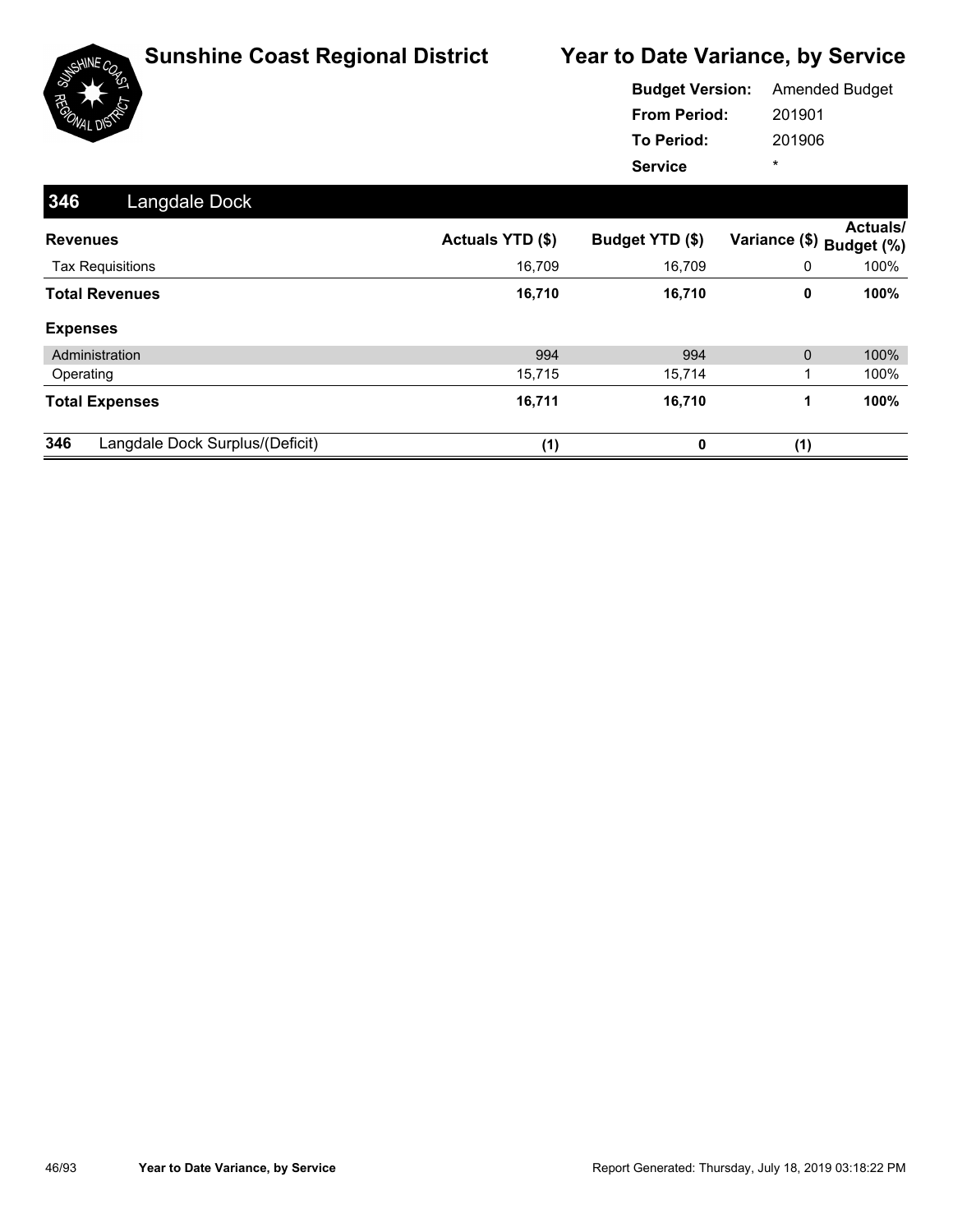



|                     | <b>Budget Version:</b> Amended Budget |
|---------------------|---------------------------------------|
| <b>From Period:</b> | 201901                                |
| <b>To Period:</b>   | 201906                                |
| <b>Service</b>      | $\star$                               |

| 350<br><b>Regional Solid Waste</b>            |                         |                 |                          |          |
|-----------------------------------------------|-------------------------|-----------------|--------------------------|----------|
| <b>Revenues</b>                               | <b>Actuals YTD (\$)</b> | Budget YTD (\$) | Variance (\$) Budget (%) | Actuals/ |
| <b>Tax Requisitions</b>                       | 1,015,704               | 1,018,203       | (2, 499)                 | 100%     |
| User Fees & Service Charges                   | 1,346,673               | 1,238,278       | 108,395                  | 109%     |
| Investment Income                             | 3                       | $\mathbf{0}$    | 3                        |          |
| <b>Other Revenue</b>                          | 74,686                  | 100,301         | (25, 615)                | 74%      |
| <b>Total Revenues</b>                         | 2,437,066               | 2,356,788       | 80,278                   | 103%     |
| <b>Expenses</b>                               |                         |                 |                          |          |
| Administration                                | 207,499                 | 207,499         | $\Omega$                 | 100%     |
| <b>Wages and Benefits</b>                     | 494,038                 | 529,812         | (35, 774)                | 93%      |
| Operating                                     | 1,249,827               | 1,336,659       | (86, 832)                | 94%      |
| Amortization of Tangible Capital Assets       | 27,111                  | 26,369          | 742                      | 103%     |
| <b>Total Expenses</b>                         | 1,978,480               | 2,100,342       | (121, 862)               | 94%      |
| Other                                         |                         |                 |                          |          |
| Capital Expenditures (Excluding Wages)        | $\Omega$                | 20,000          | (20,000)                 | $0\%$    |
| Transfer to/(from) Reserves                   | 10,606                  | (12, 188)       | 22,794                   | $-87%$   |
| Transfer to/(from) Other Funds                | $\mathbf 0$             | $\mathbf{0}$    | 0                        |          |
| Prior Year (Surplus)/Deficit                  | $\mathbf{0}$            | 0               | 0                        |          |
| <b>Unfunded Amortization</b>                  | (27, 111)               | (26, 369)       | (742)                    | 103%     |
| Transfer (to)/from Unfunded Liability         | 0                       | 275,000         | (275,000)                | 0%       |
| <b>Total Other</b>                            | (16, 508)               | 256,440         | (272, 948)               | -6%      |
| 350<br>Regional Solid Waste Surplus/(Deficit) | 475,094                 | $\mathbf 0$     | 475,094                  |          |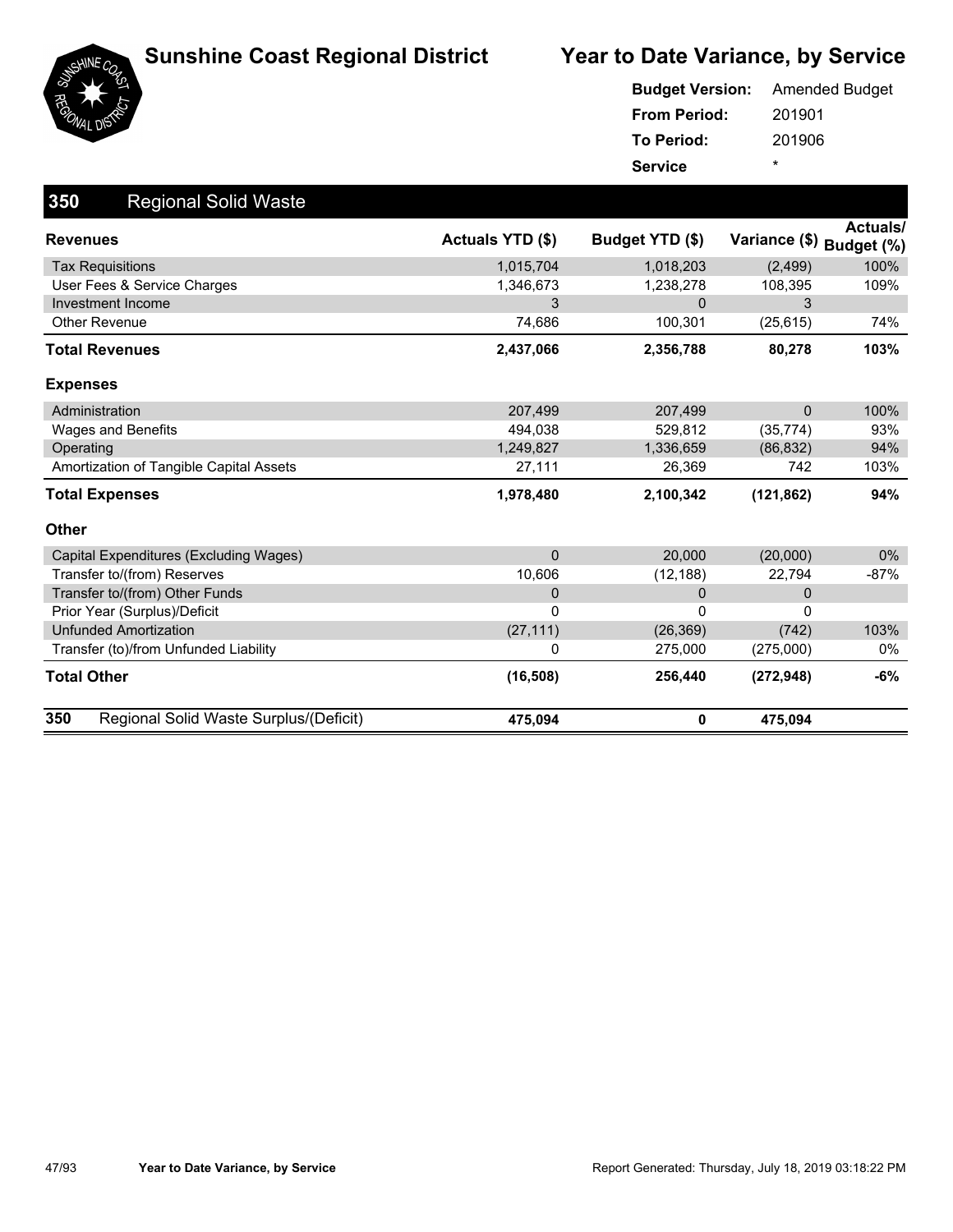

|                     | <b>Budget Version:</b> Amended Budget |
|---------------------|---------------------------------------|
| <b>From Period:</b> | 201901                                |
| To Period:          | 201906                                |
| <b>Service</b>      | ÷                                     |

| 355<br><b>Refuse Collection</b>            |                  |                 |               |                               |
|--------------------------------------------|------------------|-----------------|---------------|-------------------------------|
| <b>Revenues</b>                            | Actuals YTD (\$) | Budget YTD (\$) | Variance (\$) | <b>Actuals/</b><br>Budget (%) |
| User Fees & Service Charges                | 448,935          | 447,404         | 1,531         | 100%                          |
| <b>Other Revenue</b>                       | 0                | 0               | 0             |                               |
| <b>Total Revenues</b>                      | 448,937          | 447,402         | 1,535         | 100%                          |
| <b>Expenses</b>                            |                  |                 |               |                               |
| Administration                             | 44,045           | 44,045          | $\mathbf{0}$  | 100%                          |
| Wages and Benefits                         | 1,079            | 17,915          | (16, 836)     | 6%                            |
| Operating                                  | 300,134          | 388,304         | (88, 170)     | 77%                           |
| <b>Total Expenses</b>                      | 345,260          | 450,264         | (105, 004)    | 77%                           |
| <b>Other</b>                               |                  |                 |               |                               |
| Transfer to/(from) Reserves                | 0                | (2,880)         | 2,880         | 0%                            |
| <b>Total Other</b>                         | 0                | (2,880)         | 2,880         | 0%                            |
| 355<br>Refuse Collection Surplus/(Deficit) | 103,677          | (18)            | 103,695       | -575983%                      |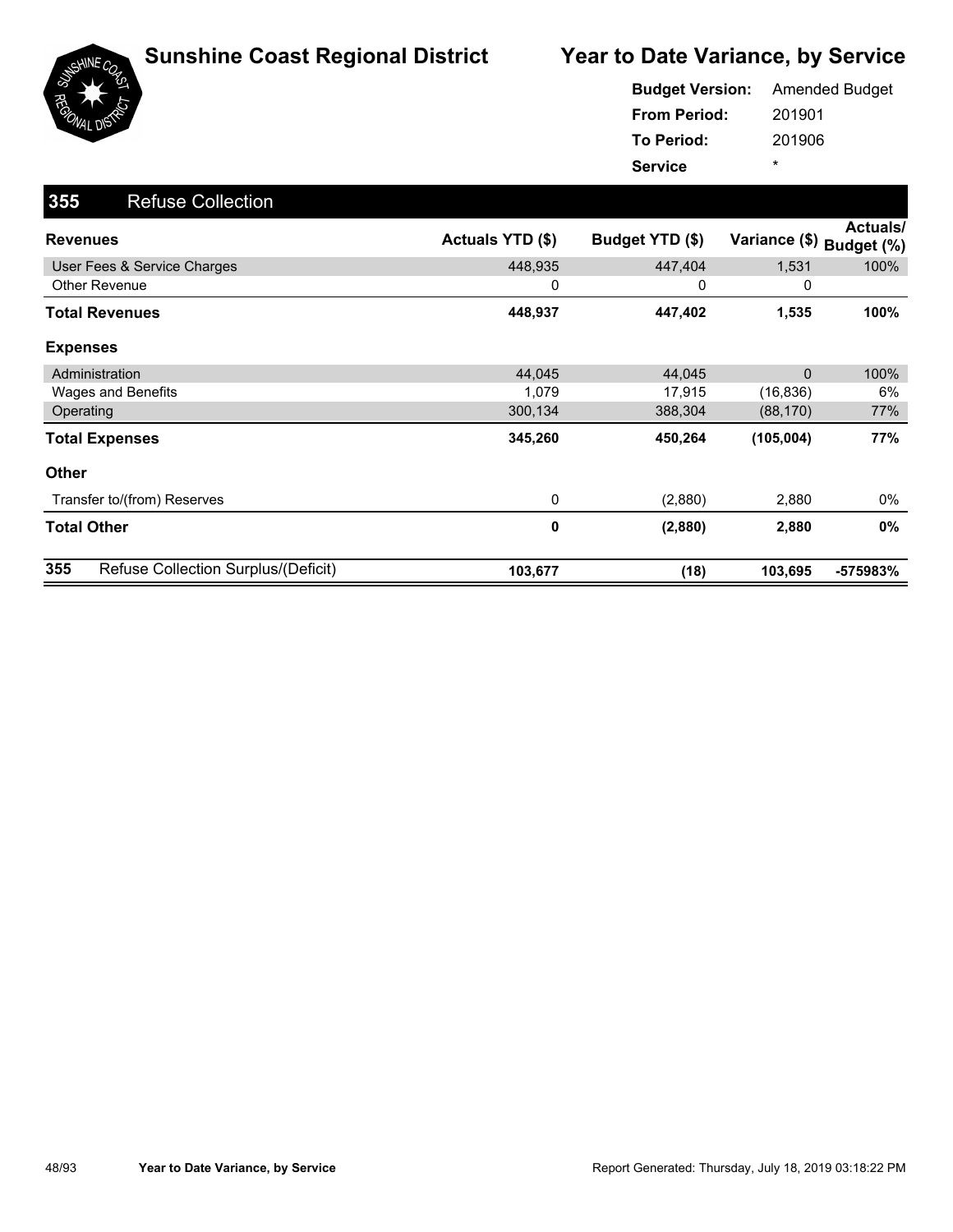



| <b>Budget Version:</b> | <b>Amended Budget</b> |
|------------------------|-----------------------|
| <b>From Period:</b>    | 201901                |
| <b>To Period:</b>      | 201906                |
| <b>Service</b>         | ÷                     |

| 365             | <b>North Pender Harbour Water Service</b>                |                  |                 |                          |          |
|-----------------|----------------------------------------------------------|------------------|-----------------|--------------------------|----------|
| <b>Revenues</b> |                                                          | Actuals YTD (\$) | Budget YTD (\$) | Variance (\$) Budget (%) | Actuals/ |
|                 | Frontage & Parcel Taxes                                  | 127,884          | 127,559         | 325                      | 100%     |
|                 | <b>Government Transfers</b>                              | 814,842          | 426,453         | 388,389                  | 191%     |
|                 | User Fees & Service Charges                              | 82,961           | 84,642          | (1,681)                  | 98%      |
|                 | <b>Other Revenue</b>                                     | 0                | 0               | 0                        |          |
|                 | <b>Total Revenues</b>                                    | 1,025,685        | 638,652         | 387,033                  | 161%     |
| <b>Expenses</b> |                                                          |                  |                 |                          |          |
|                 | Administration                                           | 29,657           | 29,657          | $\Omega$                 | 100%     |
|                 | <b>Wages and Benefits</b>                                | 81,175           | 76,832          | 4,343                    | 106%     |
| Operating       |                                                          | 48,772           | 62,110          | (13, 338)                | 79%      |
|                 | Debt Charges - Interest                                  | 5,100            | 5,025           | 75                       | 101%     |
|                 | Amortization of Tangible Capital Assets                  | 65,253           | 62,447          | 2,806                    | 104%     |
|                 | <b>Total Expenses</b>                                    | 229,963          | 236,076         | (6, 113)                 | 97%      |
| <b>Other</b>    |                                                          |                  |                 |                          |          |
|                 | Capital Expenditures (Excluding Wages)                   | 998,917          | 641,218         | 357,699                  | 156%     |
|                 | Proceeds from Long Term Debt                             | $\mathbf 0$      | (45,000)        | 45,000                   | $0\%$    |
|                 | Debt Principal Repayment                                 | 10,000           | 10,000          | 0                        | 100%     |
|                 | Transfer to/(from) Reserves                              | (170, 780)       | (141, 189)      | (29, 591)                | 121%     |
|                 | <b>Unfunded Amortization</b>                             | (65, 253)        | (62, 447)       | (2,806)                  | 104%     |
|                 | <b>Total Other</b>                                       | 772,882          | 402,588         | 370,294                  | 192%     |
| 365             | North Pender Harbour Water Service Surplus/<br>(Deficit) | 22,840           | 0               | 22,840                   |          |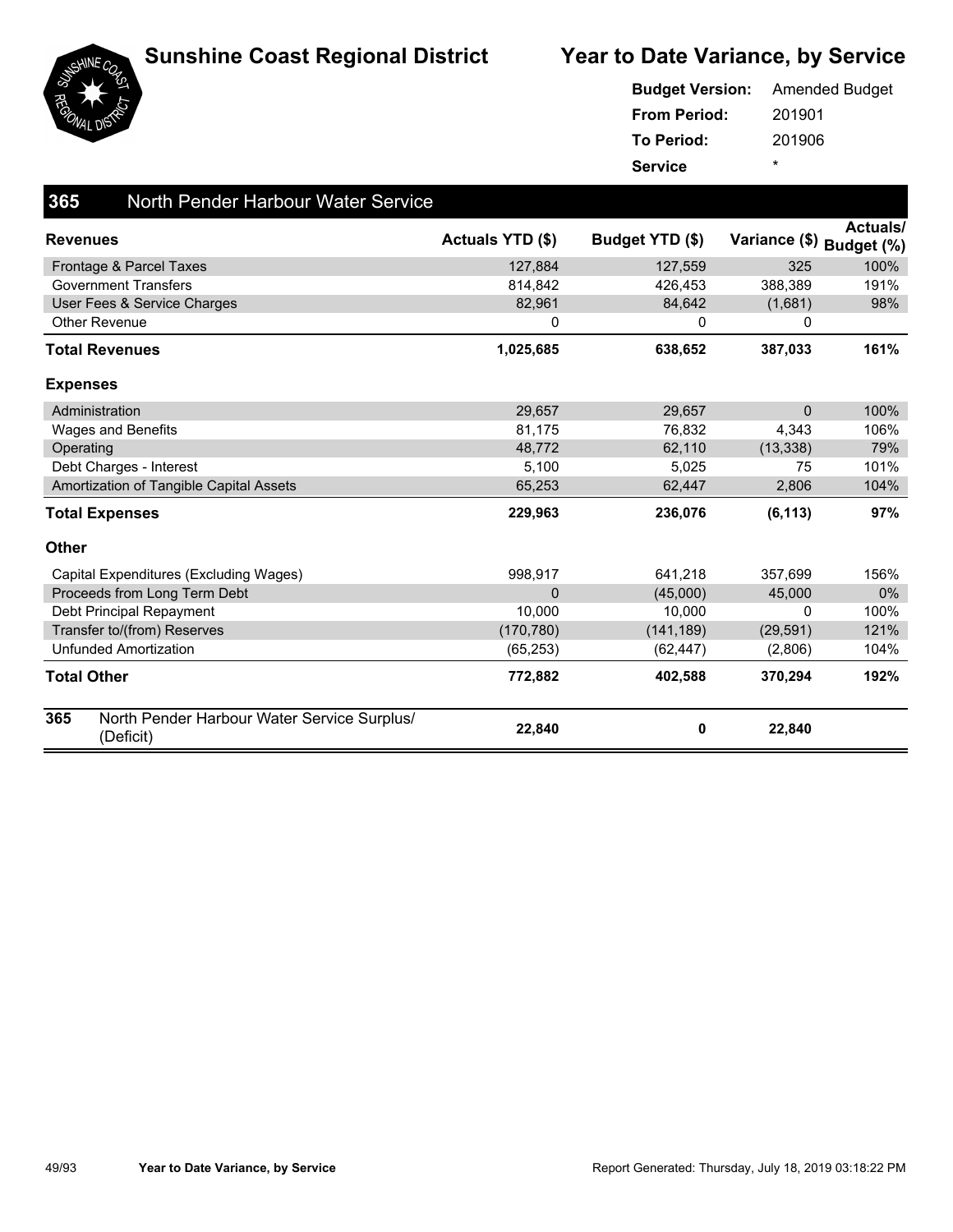





| <b>Budget Version:</b> | <b>Amended Budget</b> |
|------------------------|-----------------------|
| <b>From Period:</b>    | 201901                |
| <b>To Period:</b>      | 201906                |
| <b>Service</b>         | ÷                     |

| 366             | South Pender Harbour Water Service                       |                         |                 |                          |          |
|-----------------|----------------------------------------------------------|-------------------------|-----------------|--------------------------|----------|
| <b>Revenues</b> |                                                          | <b>Actuals YTD (\$)</b> | Budget YTD (\$) | Variance (\$) Budget (%) | Actuals/ |
|                 | Frontage & Parcel Taxes                                  | 180,253                 | 180,252         | 1                        | 100%     |
|                 | <b>Government Transfers</b>                              | 1,137,424               | 568,712         | 568,712                  | 200%     |
|                 | User Fees & Service Charges                              | 236,310                 | 240,685         | (4,375)                  | 98%      |
|                 | <b>Other Revenue</b>                                     | 1,744                   | 0               | 1,744                    |          |
|                 | <b>Total Revenues</b>                                    | 1,555,731               | 989,646         | 566,085                  | 157%     |
| <b>Expenses</b> |                                                          |                         |                 |                          |          |
|                 | Administration                                           | 47,912                  | 47,912          | $\Omega$                 | 100%     |
|                 | <b>Wages and Benefits</b>                                | 138,107                 | 138,861         | (754)                    | 99%      |
| Operating       |                                                          | 90,020                  | 111,580         | (21, 560)                | 81%      |
|                 | Debt Charges - Interest                                  | 27,498                  | 27,370          | 128                      | 100%     |
|                 | Amortization of Tangible Capital Assets                  | 150,067                 | 151,290         | (1,223)                  | 99%      |
|                 | <b>Total Expenses</b>                                    | 453,600                 | 477,012         | (23, 412)                | 95%      |
| <b>Other</b>    |                                                          |                         |                 |                          |          |
|                 | Capital Expenditures (Excluding Wages)                   | 1,394,728               | 956,434         | 438,294                  | 146%     |
|                 | Debt Principal Repayment                                 | 17,823                  | 39,621          | (21, 798)                | 45%      |
|                 | Transfer to/(from) Reserves                              | (253, 157)              | (332, 128)      | 78,971                   | 76%      |
|                 | <b>Unfunded Amortization</b>                             | (150,067)               | (151, 290)      | 1,223                    | 99%      |
|                 | <b>Total Other</b>                                       | 1,009,326               | 512,640         | 496,686                  | 197%     |
| 366             | South Pender Harbour Water Service Surplus/<br>(Deficit) | 92,805                  | 0               | 92,805                   |          |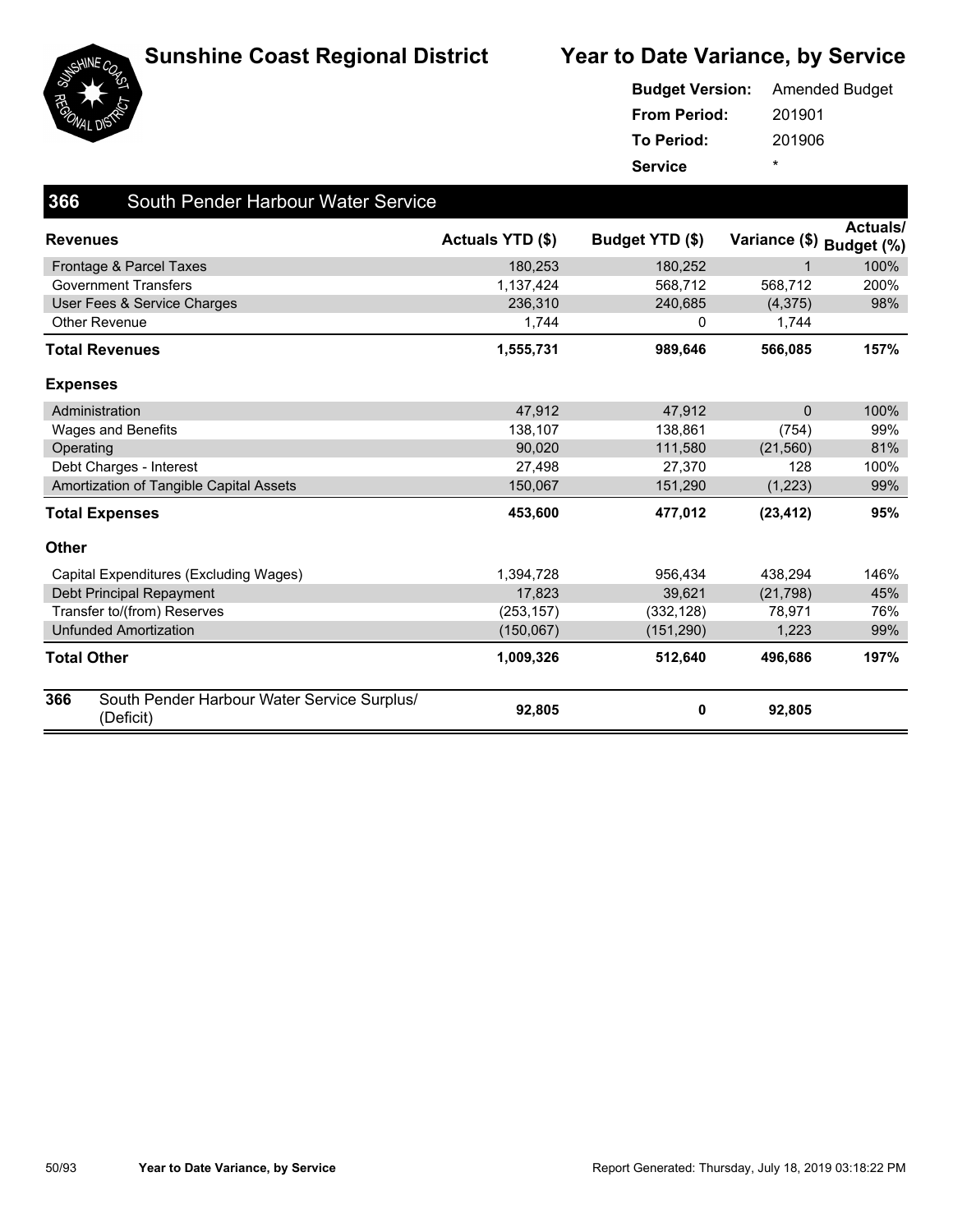





|                     | <b>Budget Version:</b> Amended Budget |  |  |
|---------------------|---------------------------------------|--|--|
| <b>From Period:</b> | 201901                                |  |  |
| <b>To Period:</b>   | 201906                                |  |  |
| <b>Service</b>      | ÷                                     |  |  |

| 370<br><b>Regional Water Services</b>            |                  |                 |                          |                 |
|--------------------------------------------------|------------------|-----------------|--------------------------|-----------------|
| <b>Revenues</b>                                  | Actuals YTD (\$) | Budget YTD (\$) | Variance (\$) Budget (%) | <b>Actuals/</b> |
| Frontage & Parcel Taxes                          | 1,516,299        | 1,493,952       | 22,347                   | 101%            |
| <b>Government Transfers</b>                      | 5,598            | 2,799           | 2,799                    | 200%            |
| User Fees & Service Charges                      | 1,963,101        | 1,870,350       | 92,751                   | 105%            |
| <b>Contributed Assets</b>                        | 54,393           | 235,001         | (180, 608)               | 23%             |
| <b>Other Revenue</b>                             | 84,710           | 32,900          | 51,810                   | 257%            |
| <b>Total Revenues</b>                            | 3,624,099        | 3,635,004       | (10, 905)                | 100%            |
| <b>Expenses</b>                                  |                  |                 |                          |                 |
| Administration                                   | 383,745          | 383,745         | $\Omega$                 | 100%            |
| <b>Wages and Benefits</b>                        | 1,172,635        | 1,310,671       | (138, 036)               | 89%             |
| Operating                                        | 757,416          | 747,477         | 9,939                    | 101%            |
| Debt Charges - Interest                          | 29,267           | 31,185          | (1,918)                  | 94%             |
| Amortization of Tangible Capital Assets          | 819,290          | 673,700         | 145,590                  | 122%            |
| <b>Total Expenses</b>                            | 3,162,348        | 3,146,778       | 15,570                   | 100%            |
| <b>Other</b>                                     |                  |                 |                          |                 |
| Capital Expenditures (Excluding Wages)           | 667,483          | 4,131,749       | (3,464,266)              | 16%             |
| Proceeds from Long Term Debt                     | 0                | (2, 428, 167)   | 2,428,167                | 0%              |
| Debt Principal Repayment                         | 6,668            | 79,557          | (72, 889)                | 8%              |
| Transfer to/(from) Reserves                      | (136, 505)       | (621, 215)      | 484,710                  | 22%             |
| Transfer to/(from) Other Funds                   | (106, 243)       | 0               | (106, 243)               |                 |
| <b>Unfunded Amortization</b>                     | (819, 290)       | (673, 700)      | (145, 590)               | 122%            |
| <b>Total Other</b>                               | (387, 888)       | 488,226         | (876, 114)               | -79%            |
| 370<br>Regional Water Services Surplus/(Deficit) | 849,639          | 0               | 849,639                  |                 |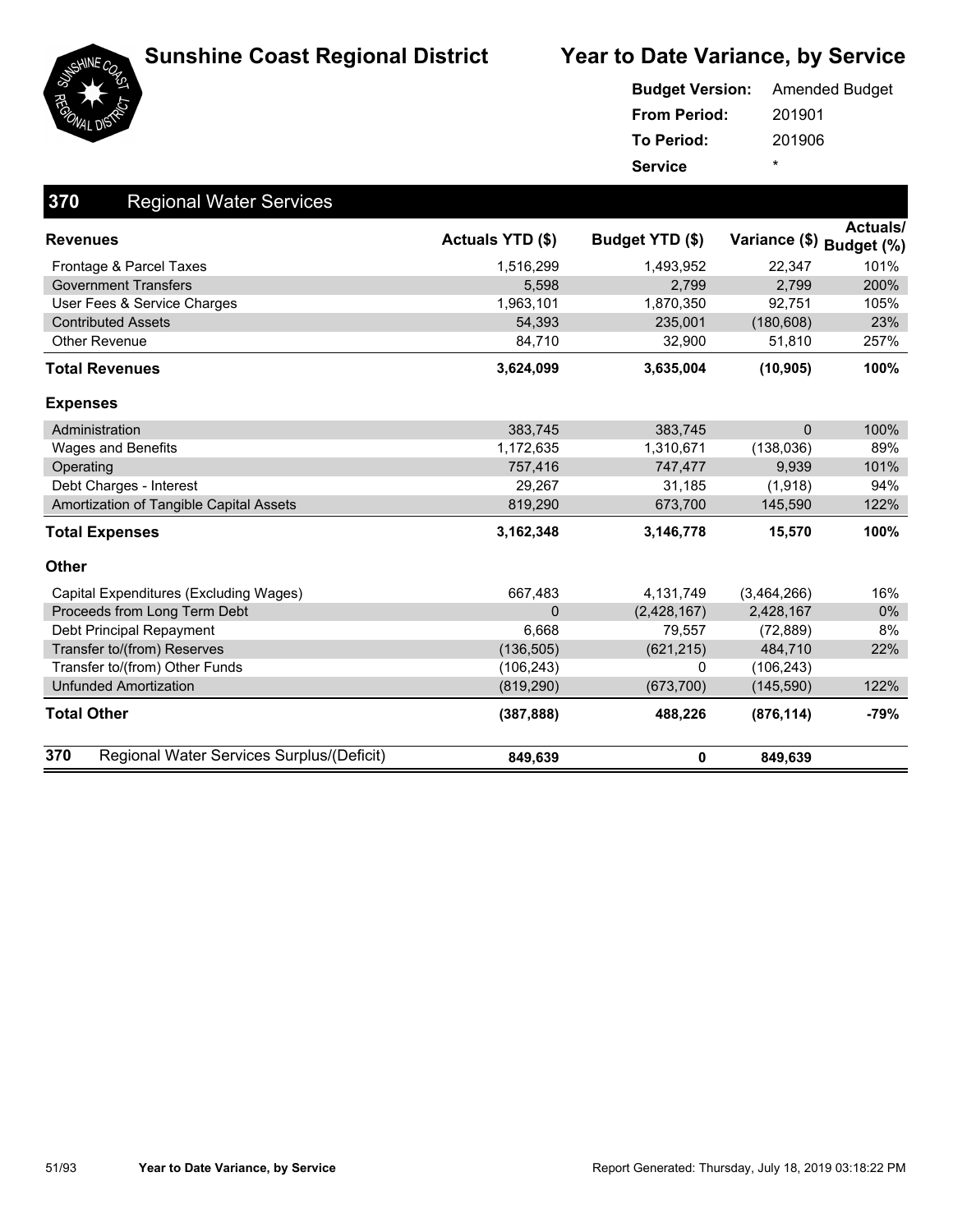



| <b>Budget Version:</b> | <b>Amended Budget</b> |
|------------------------|-----------------------|
| <b>From Period:</b>    | 201901                |
| <b>To Period:</b>      | 201906                |
| <b>Service</b>         | ÷                     |

| 381<br><b>Greaves Rd Waste Water Plant</b>            |                         |                 |               |                               |
|-------------------------------------------------------|-------------------------|-----------------|---------------|-------------------------------|
| <b>Revenues</b>                                       | <b>Actuals YTD (\$)</b> | Budget YTD (\$) | Variance (\$) | <b>Actuals/</b><br>Budget (%) |
| Frontage & Parcel Taxes                               | 306                     | 306             | 0             | 100%                          |
| User Fees & Service Charges                           | 652                     | 638             | 14            | 102%                          |
| <b>Total Revenues</b>                                 | 958                     | 942             | 16            | 102%                          |
| <b>Expenses</b>                                       |                         |                 |               |                               |
| Administration                                        | 56                      | 56              | 0             | 100%                          |
| <b>Wages and Benefits</b>                             | 447                     | 565             | (118)         | 79%                           |
| Operating                                             | 12                      | 214             | (202)         | 6%                            |
| Debt Charges - Interest                               | $\mathbf 0$             | $\overline{2}$  | (2)           | $0\%$                         |
| <b>Total Expenses</b>                                 | 510                     | 834             | (324)         | 61%                           |
| <b>Other</b>                                          |                         |                 |               |                               |
| Debt Principal Repayment                              | 0                       | 12              | (12)          | 0%                            |
| Transfer to/(from) Reserves                           | $\mathbf{0}$            | 94              | (94)          | $0\%$                         |
| <b>Total Other</b>                                    | $\mathbf 0$             | 108             | (108)         | 0%                            |
| 381<br>Greaves Rd Waste Water Plant Surplus/(Deficit) | 448                     | 0               | 448           |                               |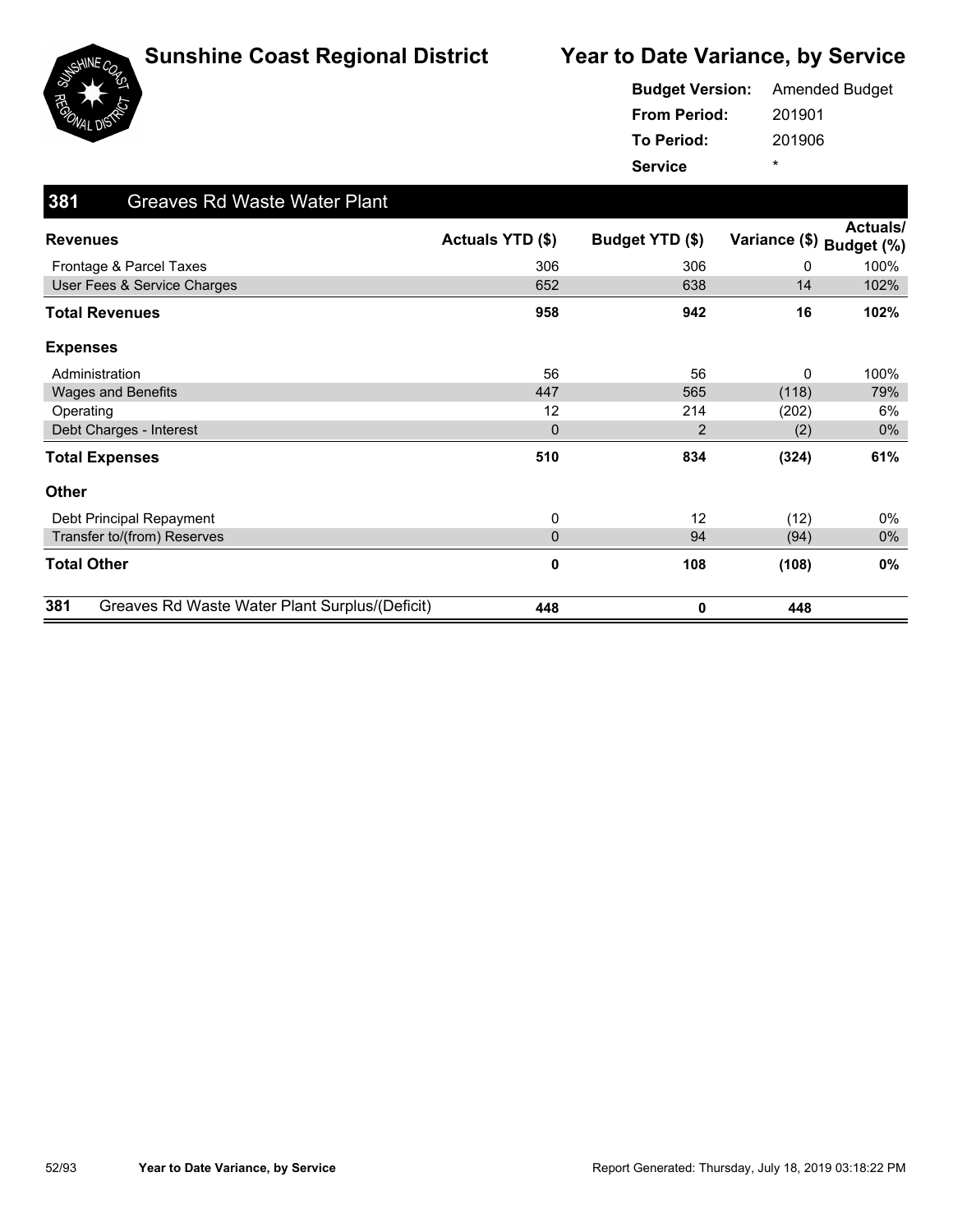



|                     | <b>Budget Version:</b> Amended Budget |
|---------------------|---------------------------------------|
| <b>From Period:</b> | 201901                                |
| <b>To Period:</b>   | 201906                                |
| <b>Service</b>      | ÷                                     |

| 382             | Woodcreek Park Waste Water Plant                       |                  |                 |               |                               |
|-----------------|--------------------------------------------------------|------------------|-----------------|---------------|-------------------------------|
|                 | <b>Revenues</b>                                        | Actuals YTD (\$) | Budget YTD (\$) | Variance (\$) | <b>Actuals/</b><br>Budget (%) |
|                 | Frontage & Parcel Taxes                                | 3,723            | 3,723           | 0             | 100%                          |
|                 | User Fees & Service Charges                            | 18,419           | 18,250          | 169           | 101%                          |
|                 | <b>Total Revenues</b>                                  | 22,142           | 21,978          | 164           | 101%                          |
| <b>Expenses</b> |                                                        |                  |                 |               |                               |
|                 | Administration                                         | 1,335            | 1,335           | 0             | 100%                          |
|                 | <b>Wages and Benefits</b>                              | 5,219            | 8,215           | (2,996)       | 64%                           |
|                 | Operating                                              | 6,598            | 28,372          | (21, 774)     | 23%                           |
|                 | Debt Charges - Interest                                | $\Omega$         | 38              | (38)          | $0\%$                         |
|                 | Amortization of Tangible Capital Assets                | 1,902            | 1,902           | 0             | 100%                          |
|                 | <b>Total Expenses</b>                                  | 15,062           | 39,864          | (24, 802)     | 38%                           |
| <b>Other</b>    |                                                        |                  |                 |               |                               |
|                 | Debt Principal Repayment                               | $\mathbf{0}$     | 270             | (270)         | $0\%$                         |
|                 | Transfer to/(from) Reserves                            | 0                | (16, 258)       | 16,258        | 0%                            |
|                 | <b>Unfunded Amortization</b>                           | (1,902)          | (1,902)         | 0             | 100%                          |
|                 | <b>Total Other</b>                                     | (1,902)          | (17, 892)       | 15,990        | 11%                           |
| 382             | Woodcreek Park Waste Water Plant Surplus/<br>(Deficit) | 8,982            | 0               | 8,982         |                               |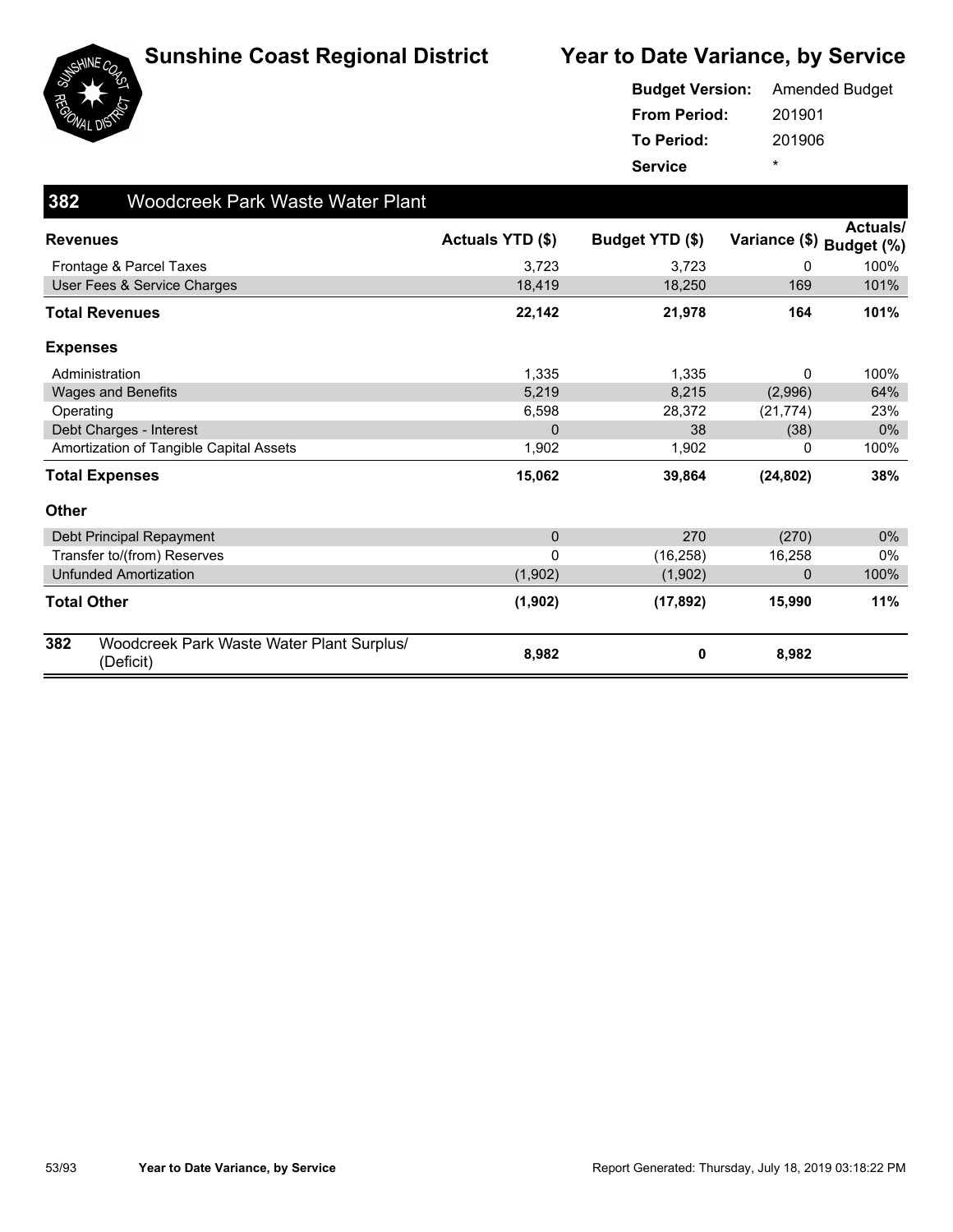



| <b>Budget Version:</b> | <b>Amended Budget</b> |
|------------------------|-----------------------|
| <b>From Period:</b>    | 201901                |
| <b>To Period:</b>      | 201906                |
| <b>Service</b>         | ÷                     |

| 383<br>Sunnyside Waste Water Plant                   |                  |                 |                |                               |
|------------------------------------------------------|------------------|-----------------|----------------|-------------------------------|
| <b>Revenues</b>                                      | Actuals YTD (\$) | Budget YTD (\$) | Variance (\$)  | <b>Actuals/</b><br>Budget (%) |
| Frontage & Parcel Taxes                              | 281              | 281             | 0              | 100%                          |
| User Fees & Service Charges                          | 507              | 500             | $\overline{7}$ | 101%                          |
| <b>Total Revenues</b>                                | 788              | 780             | 8              | 101%                          |
| <b>Expenses</b>                                      |                  |                 |                |                               |
| Administration                                       | 50               | 50              | 0              | 100%                          |
| <b>Wages and Benefits</b>                            | 22               | 592             | (570)          | 4%                            |
| Operating                                            | 18               | 75              | (57)           | 24%                           |
| Debt Charges - Interest                              | $\mathbf 0$      | 2               | (2)            | $0\%$                         |
| <b>Total Expenses</b>                                | 88               | 714             | (626)          | 12%                           |
| <b>Other</b>                                         |                  |                 |                |                               |
| Debt Principal Repayment                             | 0                | 11              | (11)           | $0\%$                         |
| Transfer to/(from) Reserves                          | $\overline{0}$   | 52              | (52)           | $0\%$                         |
| <b>Total Other</b>                                   | $\mathbf 0$      | 66              | (66)           | 0%                            |
| 383<br>Sunnyside Waste Water Plant Surplus/(Deficit) | 700              | 0               | 700            |                               |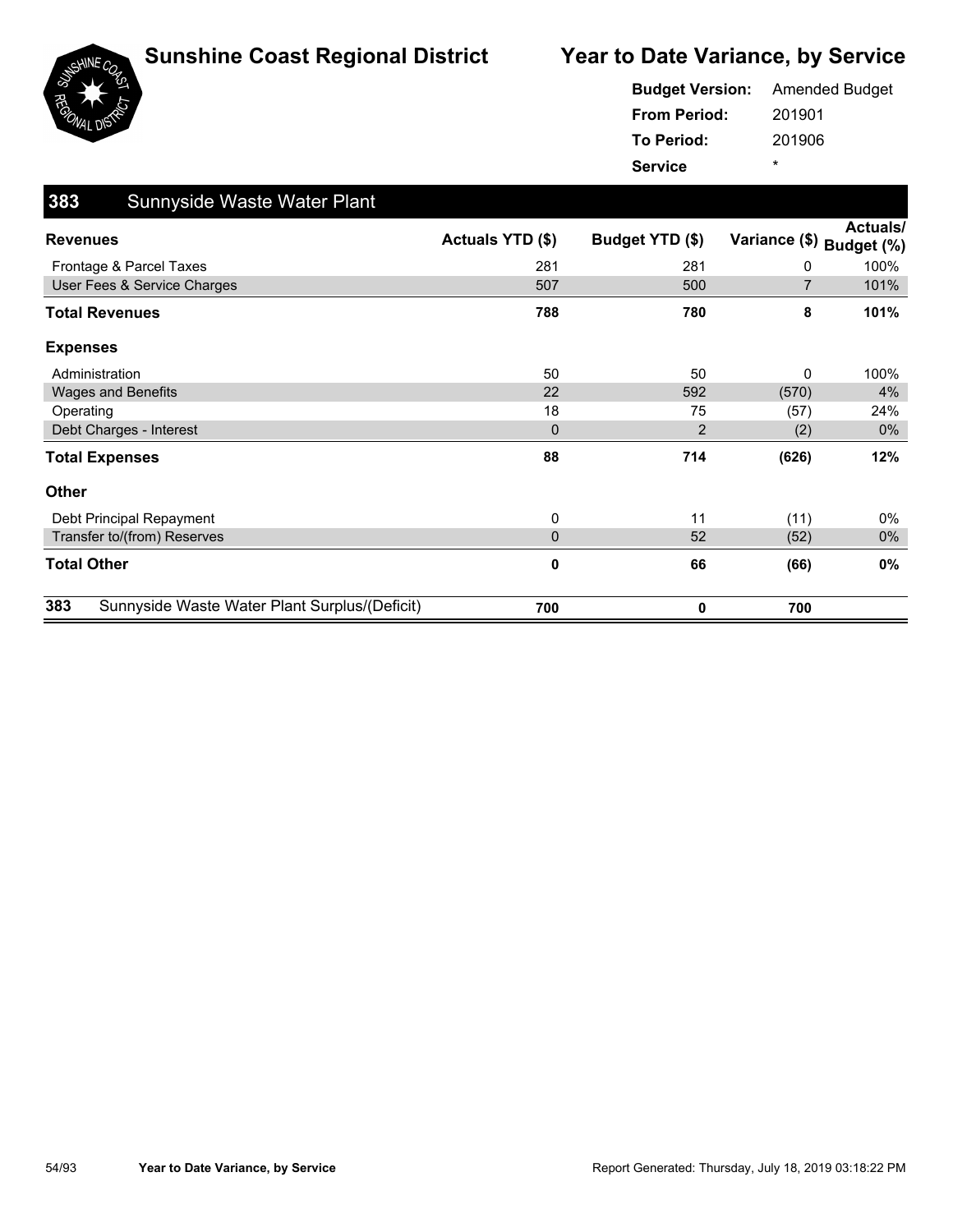





#### 201901 201906 **From Period: To Period: Service** \* **Budget Version:** Amended Budget

| 384<br><b>Jolly Roger Waste Water Plant</b>            |                  |                 |                          |          |
|--------------------------------------------------------|------------------|-----------------|--------------------------|----------|
| <b>Revenues</b>                                        | Actuals YTD (\$) | Budget YTD (\$) | Variance (\$) Budget (%) | Actuals/ |
| Frontage & Parcel Taxes                                | 316              | 316             | 0                        | 100%     |
| User Fees & Service Charges                            | 6,480            | 6,394           | 86                       | 101%     |
| <b>Total Revenues</b>                                  | 6,796            | 6,714           | 82                       | 101%     |
| <b>Expenses</b>                                        |                  |                 |                          |          |
| Administration                                         | 475              | 475             | 0                        | 100%     |
| <b>Wages and Benefits</b>                              | 7,098            | 3,434           | 3.664                    | 207%     |
| Operating                                              | 3,706            | 2,884           | 822                      | 129%     |
| Debt Charges - Interest                                | $\mathbf 0$      | 14              | (14)                     | $0\%$    |
| Amortization of Tangible Capital Assets                | 647              | 647             | 0                        | 100%     |
| <b>Total Expenses</b>                                  | 11,924           | 7,452           | 4,472                    | 160%     |
| <b>Other</b>                                           |                  |                 |                          |          |
| Debt Principal Repayment                               | $\mathbf 0$      | 101             | (101)                    | $0\%$    |
| Transfer to/(from) Reserves                            | 0                | (198)           | 198                      | $0\%$    |
| <b>Unfunded Amortization</b>                           | (647)            | (647)           | 0                        | 100%     |
| <b>Total Other</b>                                     | (648)            | (744)           | 96                       | 87%      |
| 384<br>Jolly Roger Waste Water Plant Surplus/(Deficit) | (4, 480)         | 0               | (4, 480)                 |          |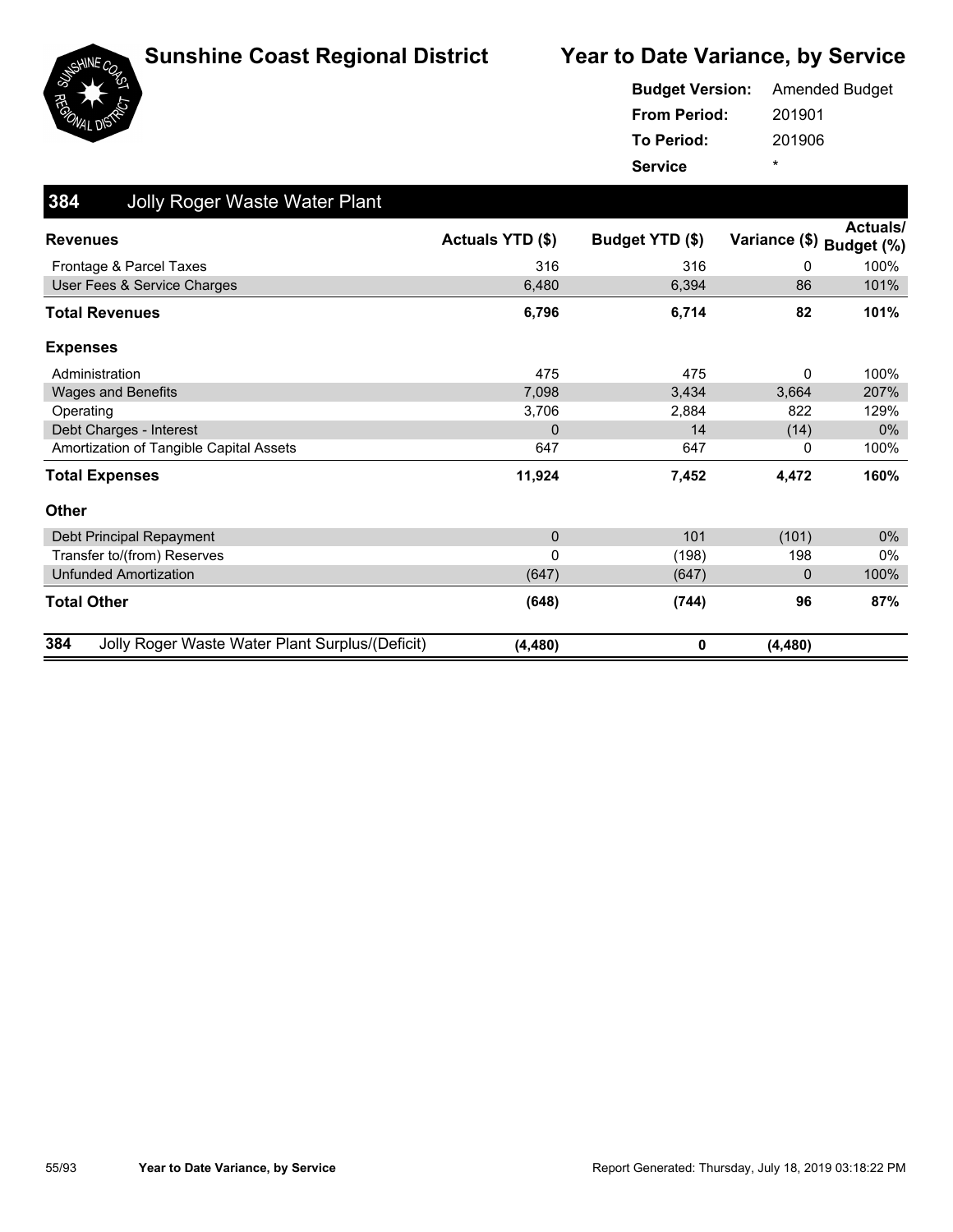



|                     | <b>Budget Version:</b> Amended Budget |
|---------------------|---------------------------------------|
| <b>From Period:</b> | 201901                                |
| <b>To Period:</b>   | 201906                                |
| <b>Service</b>      | ÷                                     |

| 385<br><b>Secret Cove Waste Water Plant</b>            |                  |                 |                          |                 |
|--------------------------------------------------------|------------------|-----------------|--------------------------|-----------------|
| <b>Revenues</b>                                        | Actuals YTD (\$) | Budget YTD (\$) | Variance (\$) Budget (%) | <b>Actuals/</b> |
| Frontage & Parcel Taxes                                | 1,530            | 1.530           | 0                        | 100%            |
| User Fees & Service Charges                            | 7,512            | 7,482           | 30                       | 100%            |
| <b>Total Revenues</b>                                  | 9,042            | 9,012           | 30                       | 100%            |
| <b>Expenses</b>                                        |                  |                 |                          |                 |
| Administration                                         | 567              | 567             | 0                        | 100%            |
| Wages and Benefits                                     | 1,741            | 3,912           | (2, 171)                 | 45%             |
| Operating                                              | 1,957            | 3,490           | (1,533)                  | 56%             |
| Debt Charges - Interest                                | $\mathbf{0}$     | 17              | (17)                     | $0\%$           |
| Amortization of Tangible Capital Assets                | 691              | 690             | 1                        | 100%            |
| <b>Total Expenses</b>                                  | 4,951            | 8,676           | (3, 725)                 | 57%             |
| <b>Other</b>                                           |                  |                 |                          |                 |
| Debt Principal Repayment                               | $\mathbf{0}$     | 121             | (121)                    | 0%              |
| Transfer to/(from) Reserves                            | $\mathbf{0}$     | 905             | (905)                    | 0%              |
| <b>Unfunded Amortization</b>                           | (691)            | (690)           | (1)                      | 100%            |
| <b>Total Other</b>                                     | (690)            | 336             | (1,026)                  | $-205%$         |
| 385<br>Secret Cove Waste Water Plant Surplus/(Deficit) | 4,781            | 0               | 4,781                    |                 |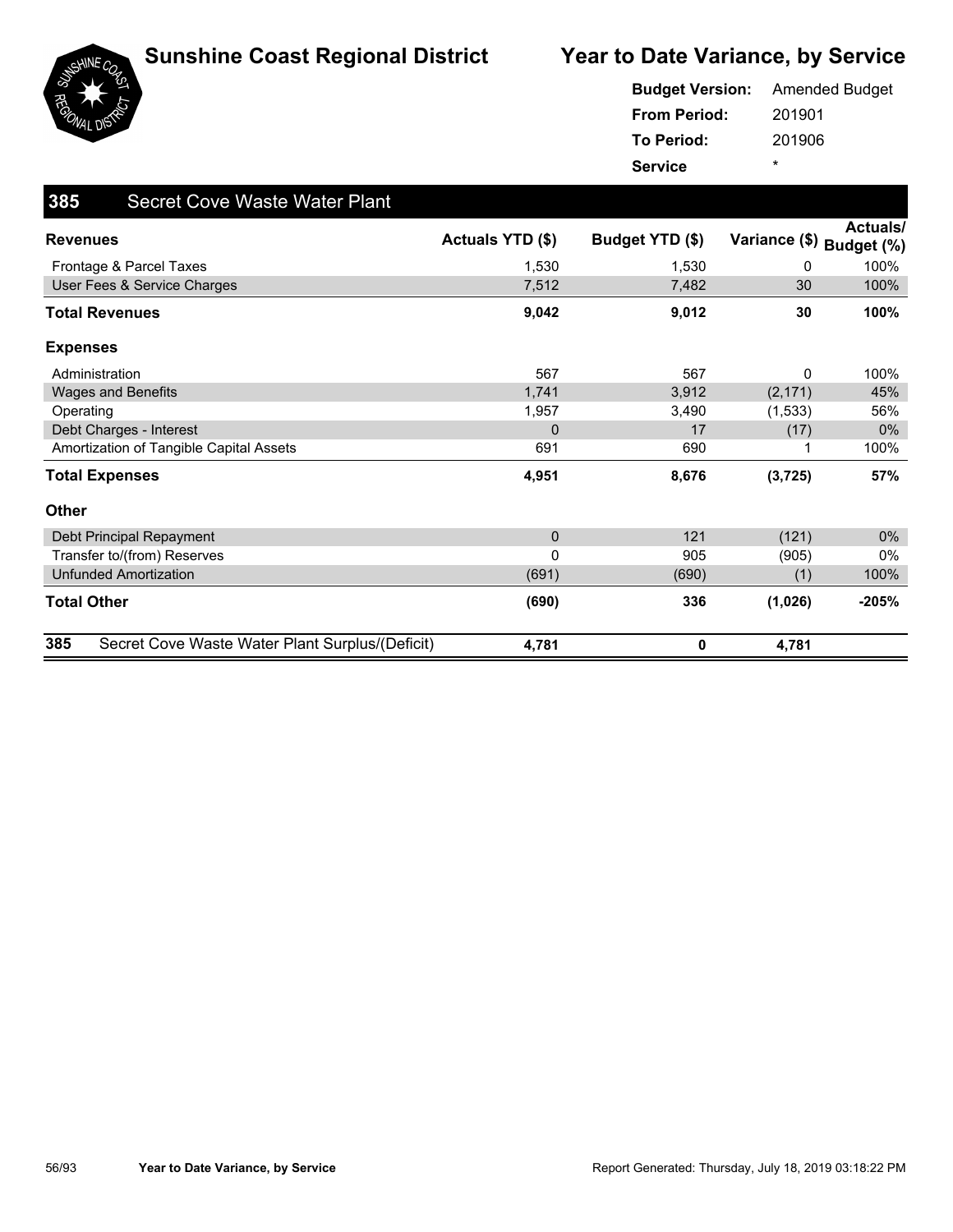



|                     | <b>Budget Version:</b> Amended Budget |
|---------------------|---------------------------------------|
| <b>From Period:</b> | 201901                                |
| To Period:          | 201906                                |
| <b>Service</b>      | ÷                                     |

| 386<br>Lee Bay Waste Water Plant                   |                  |                 |               |                               |
|----------------------------------------------------|------------------|-----------------|---------------|-------------------------------|
| <b>Revenues</b>                                    | Actuals YTD (\$) | Budget YTD (\$) | Variance (\$) | <b>Actuals/</b><br>Budget (%) |
| Frontage & Parcel Taxes                            | 9,027            | 9,078           | (51)          | 99%                           |
| User Fees & Service Charges                        | 22,707           | 22,069          | 638           | 103%                          |
| <b>Total Revenues</b>                              | 31,734           | 31,146          | 588           | 102%                          |
| <b>Expenses</b>                                    |                  |                 |               |                               |
| Administration                                     | 1,686            | 1,686           | 0             | 100%                          |
| <b>Wages and Benefits</b>                          | 4,917            | 11,752          | (6, 835)      | 42%                           |
| Operating                                          | 9,495            | 10,999          | (1,504)       | 86%                           |
| Debt Charges - Interest                            | 0                | 53              | (53)          | $0\%$                         |
| Amortization of Tangible Capital Assets            | 699              | 699             | 0             | 100%                          |
| <b>Total Expenses</b>                              | 16,791           | 25,188          | (8, 397)      | 67%                           |
| <b>Other</b>                                       |                  |                 |               |                               |
| Capital Expenditures (Excluding Wages)             | $\mathbf{0}$     | 22,500          | (22,500)      | $0\%$                         |
| Proceeds from Long Term Debt                       | 0                | (22, 500)       | 22,500        | 0%                            |
| Debt Principal Repayment                           | $\mathbf 0$      | 372             | (372)         | $0\%$                         |
| Transfer to/(from) Reserves                        | $\mathbf 0$      | 6,285           | (6, 285)      | $0\%$                         |
| <b>Unfunded Amortization</b>                       | (699)            | (699)           | $\mathbf{0}$  | 100%                          |
| <b>Total Other</b>                                 | (696)            | 5,964           | (6,660)       | $-12%$                        |
| 386<br>Lee Bay Waste Water Plant Surplus/(Deficit) | 15,639           | 0               | 15,639        |                               |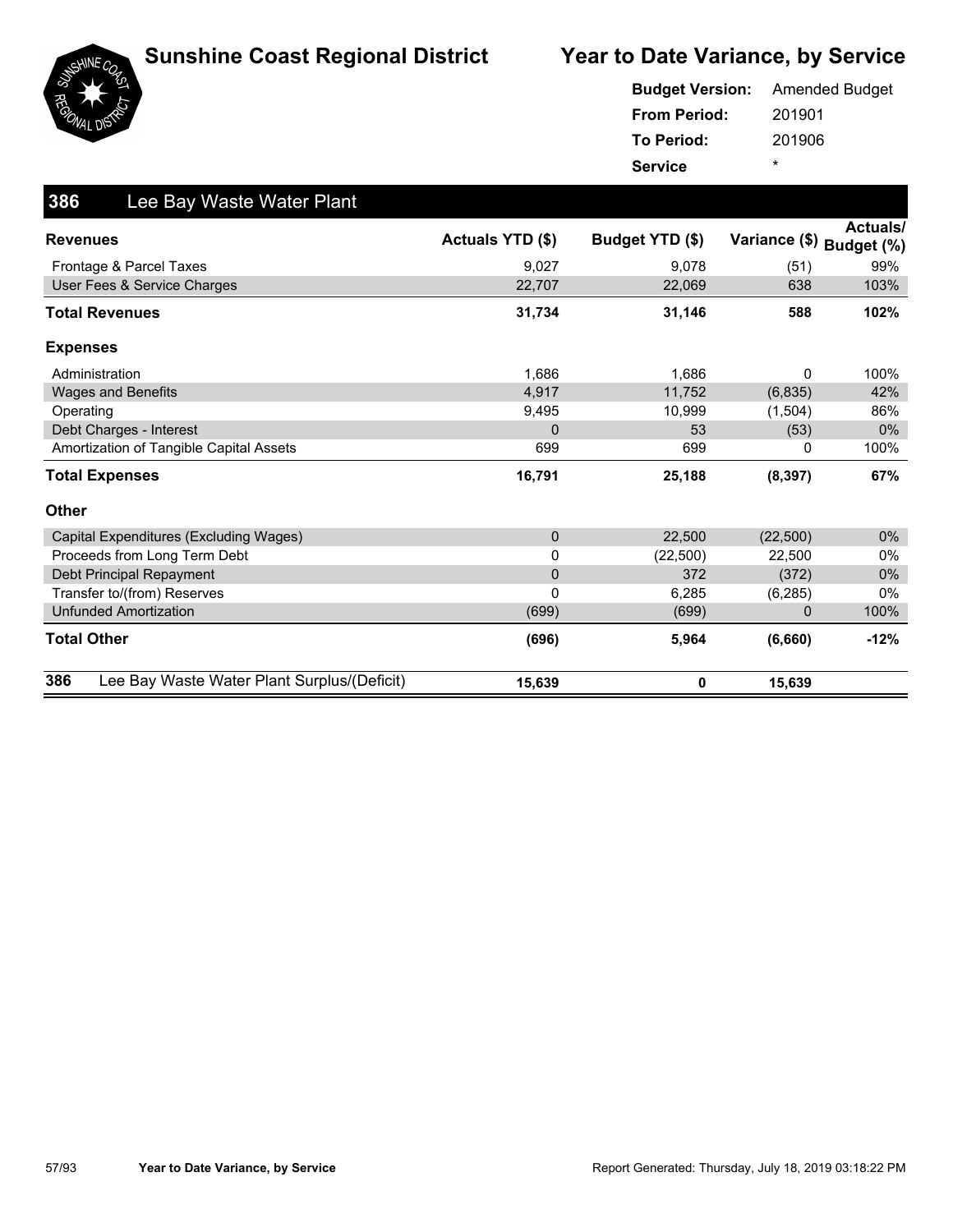



|                     | <b>Budget Version:</b> Amended Budget |
|---------------------|---------------------------------------|
| <b>From Period:</b> | 201901                                |
| To Period:          | 201906                                |
| <b>Service</b>      | ÷                                     |

| 387<br><b>Square Bay Waste Water Plant</b>            |                  |                 |                          |                 |
|-------------------------------------------------------|------------------|-----------------|--------------------------|-----------------|
| <b>Revenues</b>                                       | Actuals YTD (\$) | Budget YTD (\$) | Variance (\$) Budget (%) | <b>Actuals/</b> |
| <b>Tax Requisitions</b>                               | 0                | 0               | 0                        |                 |
| Frontage & Parcel Taxes                               | 4,743            | 4,743           | $\Omega$                 | 100%            |
| <b>Government Transfers</b>                           | (1)              | $\mathbf{0}$    | (1)                      |                 |
| User Fees & Service Charges                           | 17,079           | 16,913          | 166                      | 101%            |
| <b>Other Revenue</b>                                  | 4,722            | 0               | 4,722                    |                 |
| <b>Total Revenues</b>                                 | 26,544           | 21,660          | 4,884                    | 123%            |
| <b>Expenses</b>                                       |                  |                 |                          |                 |
| Administration                                        | 1,449            | 1,449           | $\Omega$                 | 100%            |
| <b>Wages and Benefits</b>                             | 23,091           | 9,861           | 13,230                   | 234%            |
| Operating                                             | 8,136            | 6,936           | 1,200                    | 117%            |
| Debt Charges - Interest                               | 0                | 2,477           | (2, 477)                 | 0%              |
| Amortization of Tangible Capital Assets               | 4,536            | 4,489           | 47                       | 101%            |
| <b>Total Expenses</b>                                 | 37,214           | 25,212          | 12,002                   | 148%            |
| <b>Other</b>                                          |                  |                 |                          |                 |
| Capital Expenditures (Excluding Wages)                | 26,762           | 50,909          | (24, 147)                | 53%             |
| Proceeds from Long Term Debt                          | (280,000)        | (38, 409)       | (241, 591)               | 729%            |
| Debt Principal Repayment                              | 0                | 197             | (197)                    | $0\%$           |
| Transfer to/(from) Reserves                           | 40.994           | (11, 765)       | 52,759                   | $-348%$         |
| Transfer to/(from) Other Funds                        | 205,984          | $\Omega$        | 205,984                  |                 |
| <b>Unfunded Amortization</b>                          | (4,536)          | (4, 489)        | (47)                     | 101%            |
| <b>Total Other</b>                                    | (10, 797)        | (3, 552)        | (7, 245)                 | 304%            |
| 387<br>Square Bay Waste Water Plant Surplus/(Deficit) | 127              | 0               | 127                      |                 |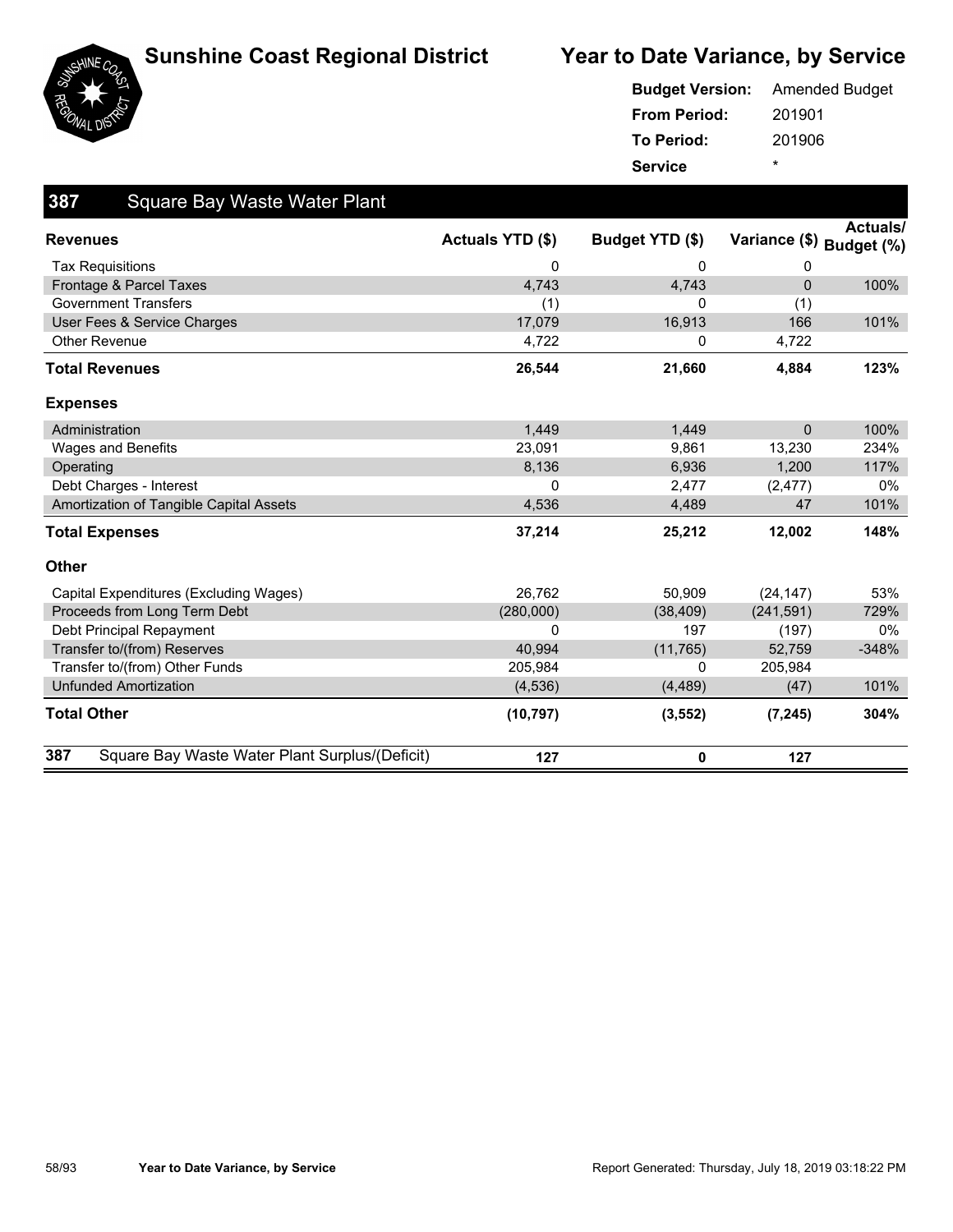



|                     | <b>Budget Version:</b> Amended Budget |
|---------------------|---------------------------------------|
| <b>From Period:</b> | 201901                                |
| <b>To Period:</b>   | 201906                                |
| <b>Service</b>      | ÷                                     |

| 388<br>Langdale Waste Water Plant                   |                  |                 |               |                               |
|-----------------------------------------------------|------------------|-----------------|---------------|-------------------------------|
| <b>Revenues</b>                                     | Actuals YTD (\$) | Budget YTD (\$) | Variance (\$) | <b>Actuals/</b><br>Budget (%) |
| Frontage & Parcel Taxes                             | 2.040            | 2,040           | 0             | 100%                          |
| User Fees & Service Charges                         | 11,383           | 11,250          | 133           | 101%                          |
| <b>Total Revenues</b>                               | 13,423           | 13,290          | 133           | 101%                          |
| <b>Expenses</b>                                     |                  |                 |               |                               |
| Administration                                      | 1.010            | 1,010           | 0             | 100%                          |
| <b>Wages and Benefits</b>                           | 3,435            | 7,487           | (4,052)       | 46%                           |
| Operating                                           | 7,070            | 4,389           | 2,681         | 161%                          |
| Debt Charges - Interest                             | $\Omega$         | 27              | (27)          | $0\%$                         |
| Amortization of Tangible Capital Assets             | 1,882            | 1,882           | 0             | 100%                          |
| <b>Total Expenses</b>                               | 13,400           | 14,802          | (1,402)       | 91%                           |
| <b>Other</b>                                        |                  |                 |               |                               |
| Capital Expenditures (Excluding Wages)              | $\mathbf 0$      | $\Omega$        | $\mathbf{0}$  |                               |
| Debt Principal Repayment                            | 0                | 197             | (197)         | $0\%$                         |
| Transfer to/(from) Reserves                         | $\mathbf{0}$     | 180             | (180)         | $0\%$                         |
| <b>Unfunded Amortization</b>                        | (1,882)          | (1,882)         | 0             | 100%                          |
| <b>Total Other</b>                                  | (1,884)          | (1, 506)        | (378)         | 125%                          |
| 388<br>Langdale Waste Water Plant Surplus/(Deficit) | 1,907            | 0               | 1,907         |                               |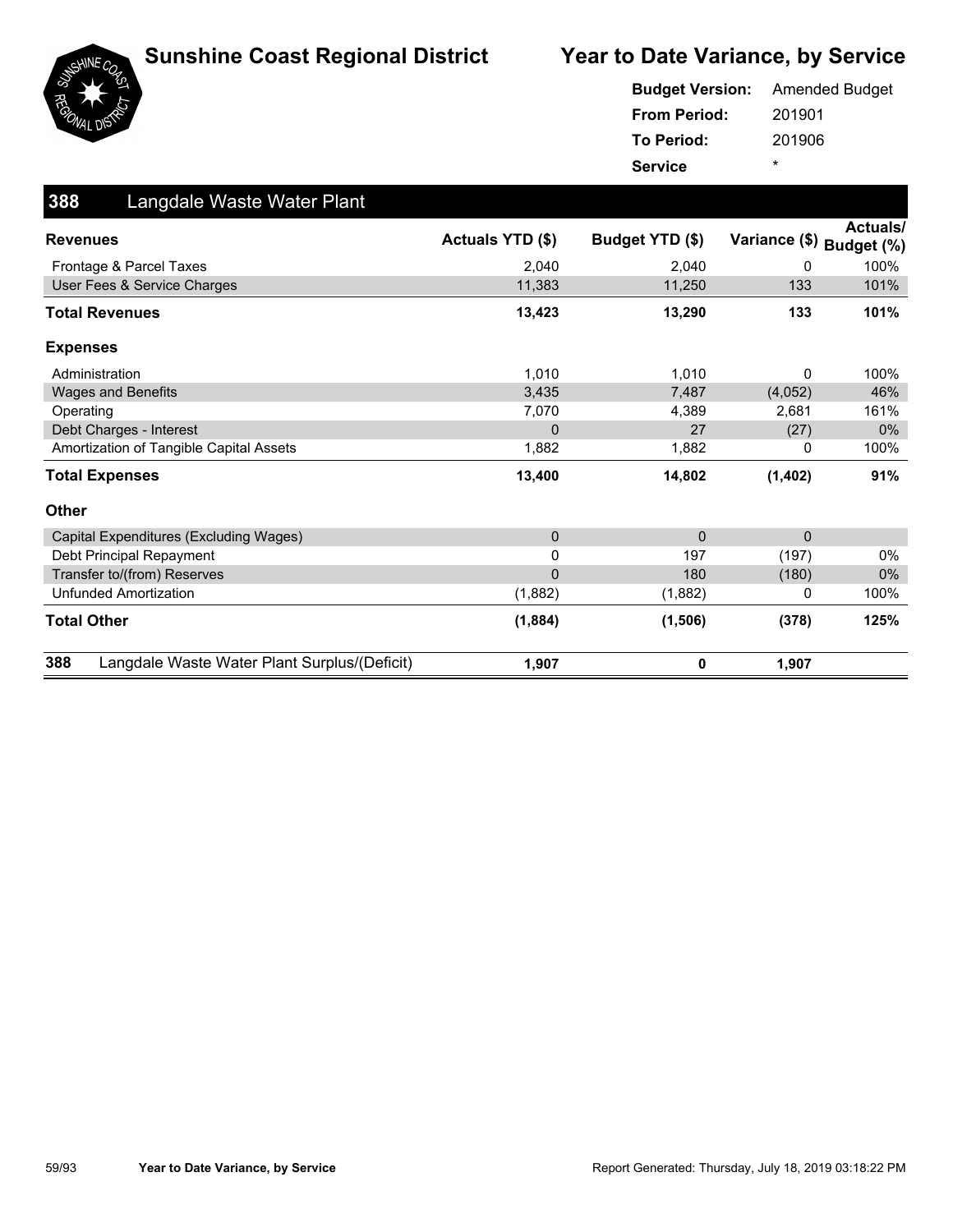





### 201901 201906 **From Period: To Period: Service** \* **Budget Version:** Amended Budget

| 389<br>Canoe Rd Waste Water Plant                   |                  |                 |               |                               |
|-----------------------------------------------------|------------------|-----------------|---------------|-------------------------------|
| <b>Revenues</b>                                     | Actuals YTD (\$) | Budget YTD (\$) | Variance (\$) | <b>Actuals/</b><br>Budget (%) |
| Frontage & Parcel Taxes                             | 765              | 765             | $\Omega$      | 100%                          |
| <b>Government Transfers</b>                         | 48,554           | 24,277          | 24,277        | 200%                          |
| User Fees & Service Charges                         | 664              | 547             | 117           | 121%                          |
| <b>Total Revenues</b>                               | 49,982           | 25,590          | 24,392        | 195%                          |
| <b>Expenses</b>                                     |                  |                 |               |                               |
| Administration                                      | 483              | 483             | 0             | 100%                          |
| <b>Wages and Benefits</b>                           | 4.674            | 389             | 4,285         | 1202%                         |
| Operating                                           | 46               | 135             | (89)          | 34%                           |
| Debt Charges - Interest                             | $\mathbf{0}$     | 100             | (100)         | $0\%$                         |
| <b>Total Expenses</b>                               | 5,209            | 1,110           | 4,099         | 469%                          |
| <b>Other</b>                                        |                  |                 |               |                               |
| Capital Expenditures (Excluding Wages)              | 60,300           | 29,250          | 31,050        | 206%                          |
| Proceeds from Long Term Debt                        | 0                | (4, 973)        | 4,973         | $0\%$                         |
| Debt Principal Repayment                            | 0                | 9               | (9)           | $0\%$                         |
| Transfer to/(from) Reserves                         | $\overline{0}$   | 197             | (197)         | $0\%$                         |
| Transfer to/(from) Other Funds                      | (9,946)          | 0               | (9,946)       |                               |
| <b>Total Other</b>                                  | 50,354           | 24,480          | 25,874        | 206%                          |
| 389<br>Canoe Rd Waste Water Plant Surplus/(Deficit) | (5, 581)         | 0               | (5, 581)      |                               |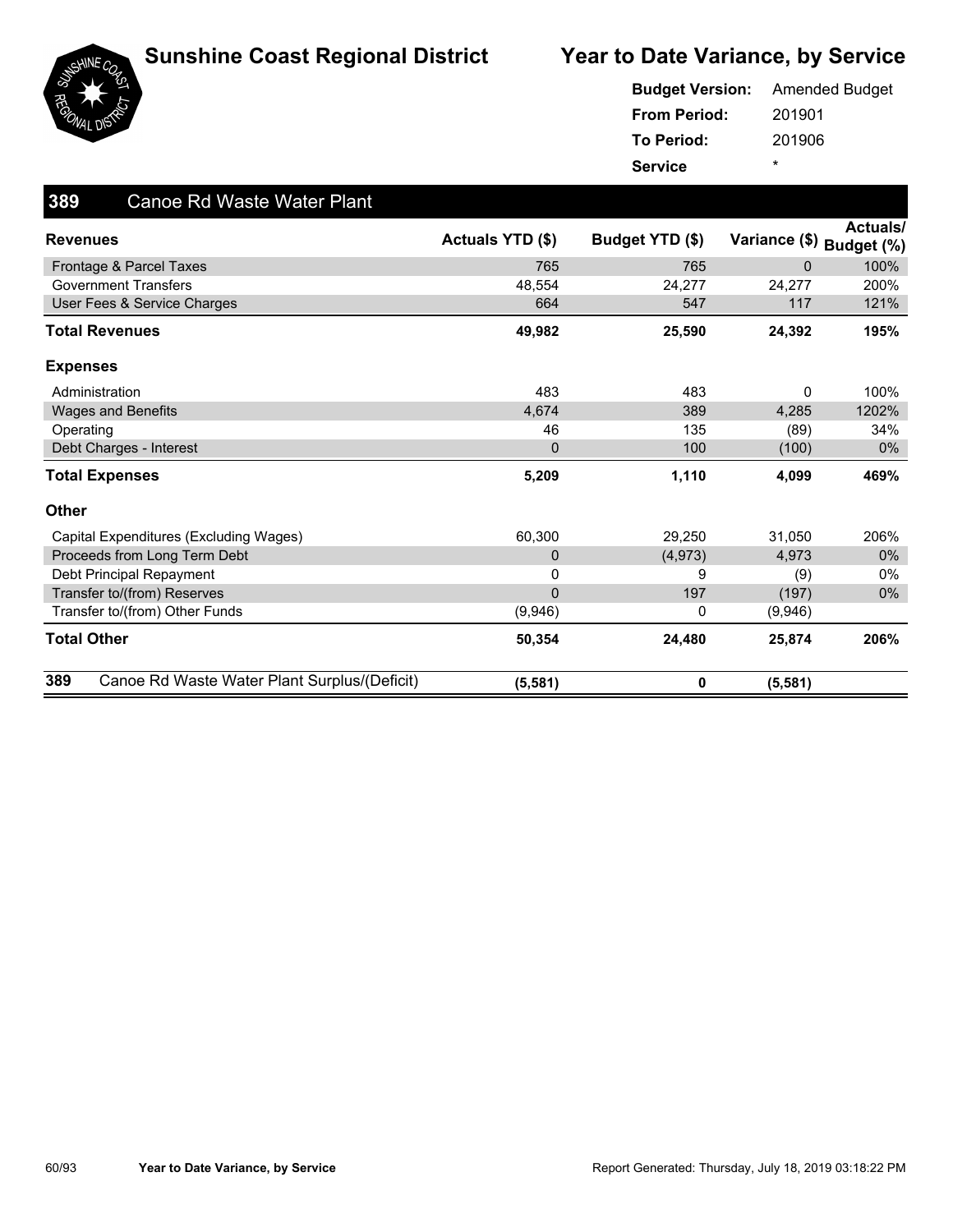





|                     | <b>Budget Version:</b> Amended Budget |
|---------------------|---------------------------------------|
| <b>From Period:</b> | 201901                                |
| <b>To Period:</b>   | 201906                                |
| <b>Service</b>      | ÷                                     |

| 390<br><b>Merrill Crescent Waste Water Plant</b>                |                         |                 |                          |                 |
|-----------------------------------------------------------------|-------------------------|-----------------|--------------------------|-----------------|
| <b>Revenues</b>                                                 | <b>Actuals YTD (\$)</b> | Budget YTD (\$) | Variance (\$) Budget (%) | <b>Actuals/</b> |
| Frontage & Parcel Taxes                                         | 1,856                   | 1,856           | $\Omega$                 | 100%            |
| <b>Government Transfers</b>                                     | 41,475                  | 21,878          | 19,597                   | 190%            |
| User Fees & Service Charges                                     | 4,152                   | 4,088           | 64                       | 102%            |
| <b>Total Revenues</b>                                           | 47,483                  | 27,816          | 19,667                   | 171%            |
| <b>Expenses</b>                                                 |                         |                 |                          |                 |
| Administration                                                  | 335                     | 335             | $\Omega$                 | 100%            |
| <b>Wages and Benefits</b>                                       | 8,382                   | 2,300           | 6,082                    | 364%            |
| Operating                                                       | 2,749                   | 2,060           | 689                      | 133%            |
| Debt Charges - Interest                                         | $\mathbf{0}$            | 96              | (96)                     | $0\%$           |
| Amortization of Tangible Capital Assets                         | 279                     | 279             | 0                        | 100%            |
| <b>Total Expenses</b>                                           | 11,741                  | 5,064           | 6,677                    | 232%            |
| <b>Other</b>                                                    |                         |                 |                          |                 |
| Capital Expenditures (Excluding Wages)                          | 49,971                  | 26,360          | 23,611                   | 190%            |
| Proceeds from Long Term Debt                                    | 0                       | (4, 482)        | 4,482                    | $0\%$           |
| Debt Principal Repayment                                        | $\mathbf{0}$            | 72              | (72)                     | $0\%$           |
| Transfer to/(from) Reserves                                     | $\mathbf{0}$            | 1,083           | (1,083)                  | $0\%$           |
| Transfer to/(from) Other Funds                                  | (8, 495)                | $\Omega$        | (8, 495)                 |                 |
| <b>Unfunded Amortization</b>                                    | (279)                   | (279)           | 0                        | 100%            |
| <b>Total Other</b>                                              | 41,200                  | 22,758          | 18,442                   | 181%            |
| 390<br>Merrill Crescent Waste Water Plant Surplus/<br>(Deficit) | (5, 458)                | 0               | (5, 458)                 |                 |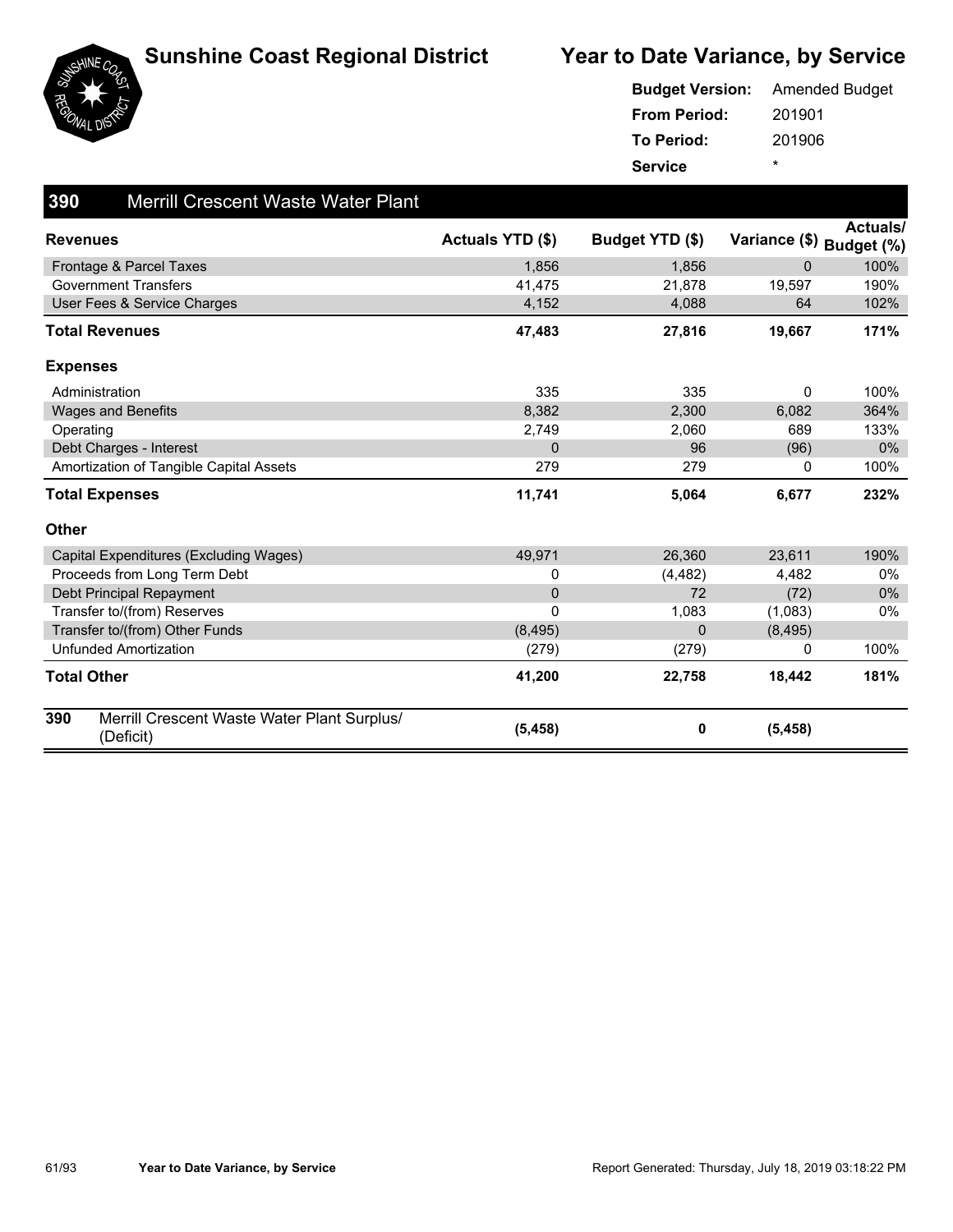





|                     | <b>Budget Version:</b> Amended Budget |
|---------------------|---------------------------------------|
| <b>From Period:</b> | 201901                                |
| <b>To Period:</b>   | 201906                                |
| <b>Service</b>      | ÷                                     |

| 391<br><b>Curran Rd Waste Water Plant</b>            |                  |                 |                          |          |
|------------------------------------------------------|------------------|-----------------|--------------------------|----------|
| <b>Revenues</b>                                      | Actuals YTD (\$) | Budget YTD (\$) | Variance (\$) Budget (%) | Actuals/ |
| Frontage & Parcel Taxes                              | 5,355            | 5,355           | $\mathbf 0$              | 100%     |
| User Fees & Service Charges                          | 13,614           | 12,113          | 1,501                    | 112%     |
| <b>Total Revenues</b>                                | 18,968           | 17,472          | 1,496                    | 109%     |
| <b>Expenses</b>                                      |                  |                 |                          |          |
| Administration                                       | 872              | 872             | $\Omega$                 | 100%     |
| <b>Wages and Benefits</b>                            | 4,065            | 4,638           | (573)                    | 88%      |
| Operating                                            | 4,454            | 5,591           | (1, 137)                 | 80%      |
| Debt Charges - Interest                              | 0                | 24              | (24)                     | $0\%$    |
| Amortization of Tangible Capital Assets              | 1,662            | 1,662           | 0                        | 100%     |
| <b>Total Expenses</b>                                | 11,050           | 12,786          | (1,736)                  | 86%      |
| <b>Other</b>                                         |                  |                 |                          |          |
| Capital Expenditures (Excluding Wages)               | 0                | 20,000          | (20,000)                 | $0\%$    |
| Debt Principal Repayment                             | $\mathbf{0}$     | 169             | (169)                    | $0\%$    |
| Transfer to/(from) Reserves                          | $\Omega$         | (13, 826)       | 13,826                   | $0\%$    |
| <b>Unfunded Amortization</b>                         | (1,662)          | (1,662)         | $\mathbf 0$              | 100%     |
| <b>Total Other</b>                                   | (1,662)          | 4,680           | (6, 342)                 | $-36%$   |
| 391<br>Curran Rd Waste Water Plant Surplus/(Deficit) | 9,580            | 0               | 9,580                    |          |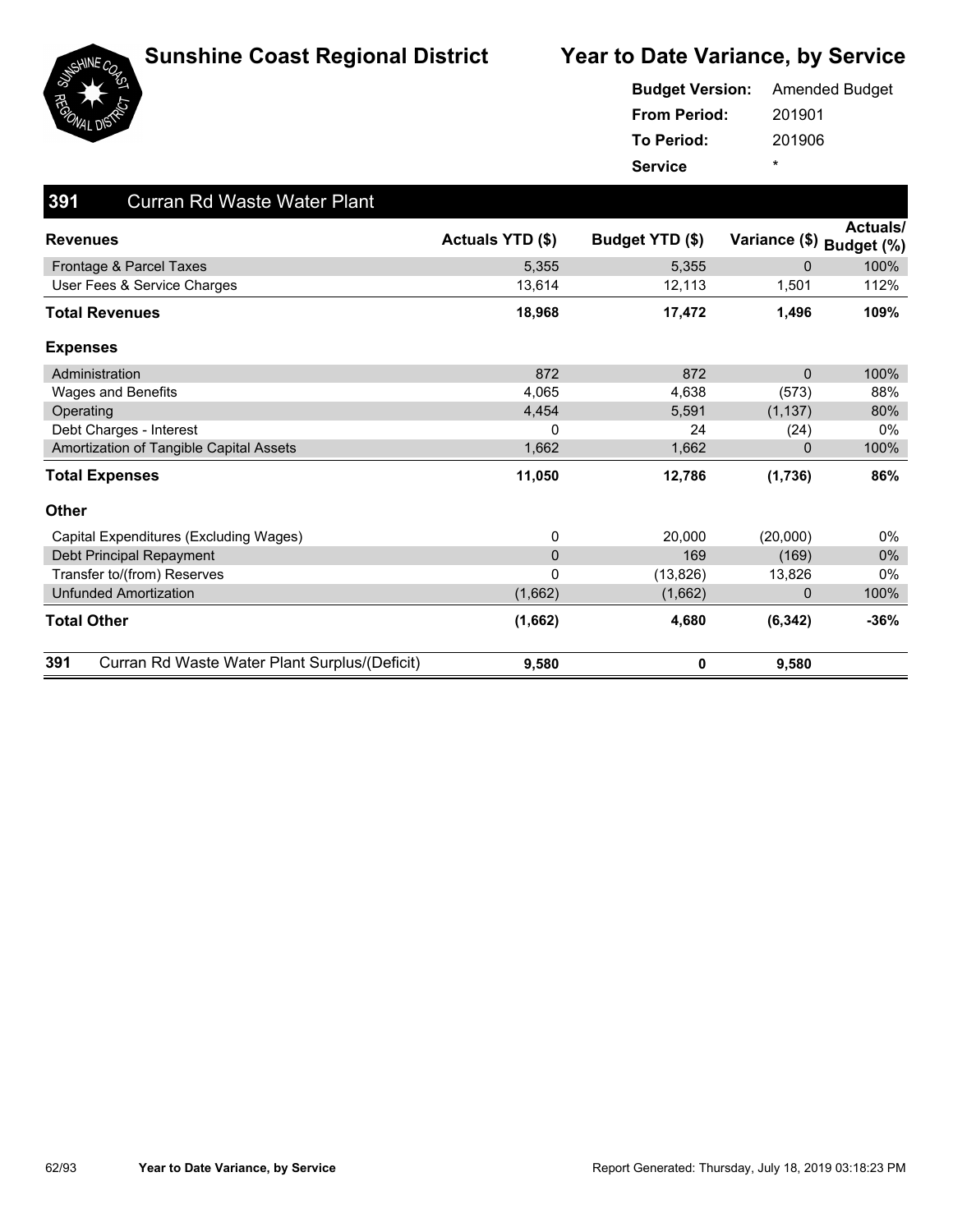



|                     | <b>Budget Version:</b> Amended Budget |
|---------------------|---------------------------------------|
| <b>From Period:</b> | 201901                                |
| <b>To Period:</b>   | 201906                                |
| <b>Service</b>      | ÷                                     |

| 392<br><b>Roberts Creek Co-Housing Treatment Plant</b>               |                  |                 |         |                                             |
|----------------------------------------------------------------------|------------------|-----------------|---------|---------------------------------------------|
| <b>Revenues</b>                                                      | Actuals YTD (\$) | Budget YTD (\$) |         | <b>Actuals/</b><br>Variance (\$) Budget (%) |
| Frontage & Parcel Taxes                                              | 3,162            | 3,162           | 0       | 100%                                        |
| User Fees & Service Charges                                          | 8,811            | 8,719           | 92      | 101%                                        |
| <b>Total Revenues</b>                                                | 11,973           | 11,880          | 93      | 101%                                        |
| <b>Expenses</b>                                                      |                  |                 |         |                                             |
| Administration                                                       | 903              | 903             | 0       | 100%                                        |
| <b>Wages and Benefits</b>                                            | 1,721            | 5,735           | (4,014) | 30%                                         |
| Operating                                                            | 2,138            | 4,144           | (2,006) | 52%                                         |
| Debt Charges - Interest                                              | $\Omega$         | 23              | (23)    | $0\%$                                       |
| Amortization of Tangible Capital Assets                              | 2,383            | 2,383           | 0       | 100%                                        |
| <b>Total Expenses</b>                                                | 7,139            | 13,188          | (6,049) | 54%                                         |
| <b>Other</b>                                                         |                  |                 |         |                                             |
| Debt Principal Repayment                                             | 0                | 162             | (162)   | $0\%$                                       |
| Transfer to/(from) Reserves                                          | 0                | 914             | (914)   | $0\%$                                       |
| <b>Unfunded Amortization</b>                                         | (2, 383)         | (2, 383)        | 0       | 100%                                        |
| <b>Total Other</b>                                                   | (2, 382)         | (1, 308)        | (1,074) | 182%                                        |
| 392<br>Roberts Creek Co-Housing Treatment Plant<br>Surplus/(Deficit) | 7,216            | 0               | 7,216   |                                             |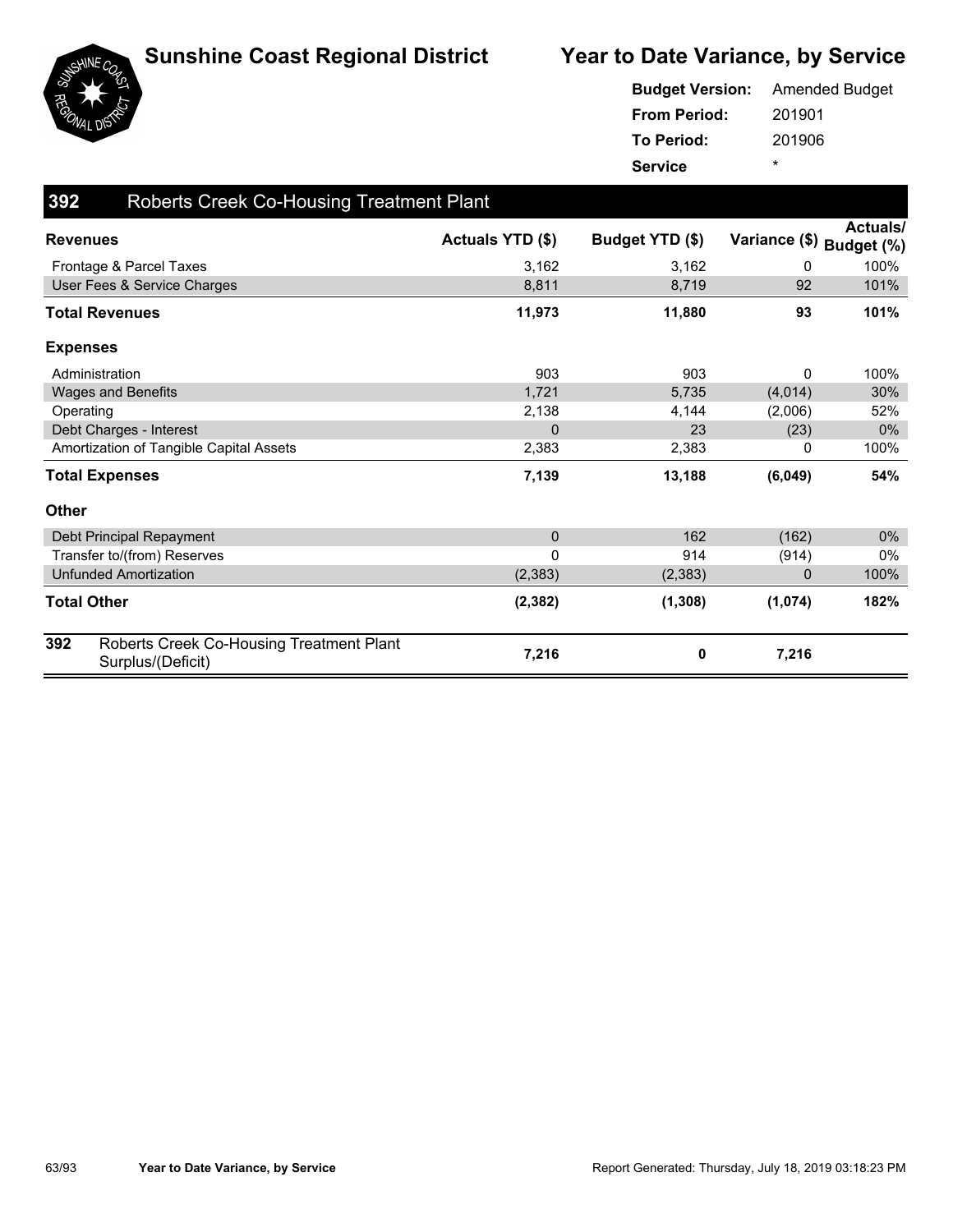



|                     | <b>Budget Version:</b> Amended Budget |
|---------------------|---------------------------------------|
| <b>From Period:</b> | 201901                                |
| <b>To Period:</b>   | 201906                                |
| <b>Service</b>      | ÷                                     |

| 393<br><b>Lillies Lake Waste Water Plant</b>            |                  |                 |                          |                 |
|---------------------------------------------------------|------------------|-----------------|--------------------------|-----------------|
| <b>Revenues</b>                                         | Actuals YTD (\$) | Budget YTD (\$) | Variance (\$) Budget (%) | <b>Actuals/</b> |
| Frontage & Parcel Taxes                                 | 2.958            | 2,958           | 0                        | 100%            |
| User Fees & Service Charges                             | 7,921            | 7,875           | 46                       | 101%            |
| <b>Total Revenues</b>                                   | 10,879           | 10,836          | 43                       | 100%            |
| <b>Expenses</b>                                         |                  |                 |                          |                 |
| Administration                                          | 819              | 819             | 0                        | 100%            |
| <b>Wages and Benefits</b>                               | 1,946            | 3,972           | (2,026)                  | 49%             |
| Operating                                               | 3,515            | 4,881           | (1,366)                  | 72%             |
| Debt Charges - Interest                                 | $\mathbf{0}$     | 21              | (21)                     | 0%              |
| Amortization of Tangible Capital Assets                 | 2,430            | 2,430           | 0                        | 100%            |
| <b>Total Expenses</b>                                   | 8,713            | 12,126          | (3, 413)                 | 72%             |
| <b>Other</b>                                            |                  |                 |                          |                 |
| Debt Principal Repayment                                | $\mathbf 0$      | 144             | (144)                    | 0%              |
| Transfer to/(from) Reserves                             | $\mathbf{0}$     | 996             | (996)                    | $0\%$           |
| <b>Unfunded Amortization</b>                            | (2, 430)         | (2, 430)        | 0                        | 100%            |
| <b>Total Other</b>                                      | (2, 430)         | (1, 290)        | (1, 140)                 | 188%            |
| 393<br>Lillies Lake Waste Water Plant Surplus/(Deficit) | 4,596            | 0               | 4,596                    |                 |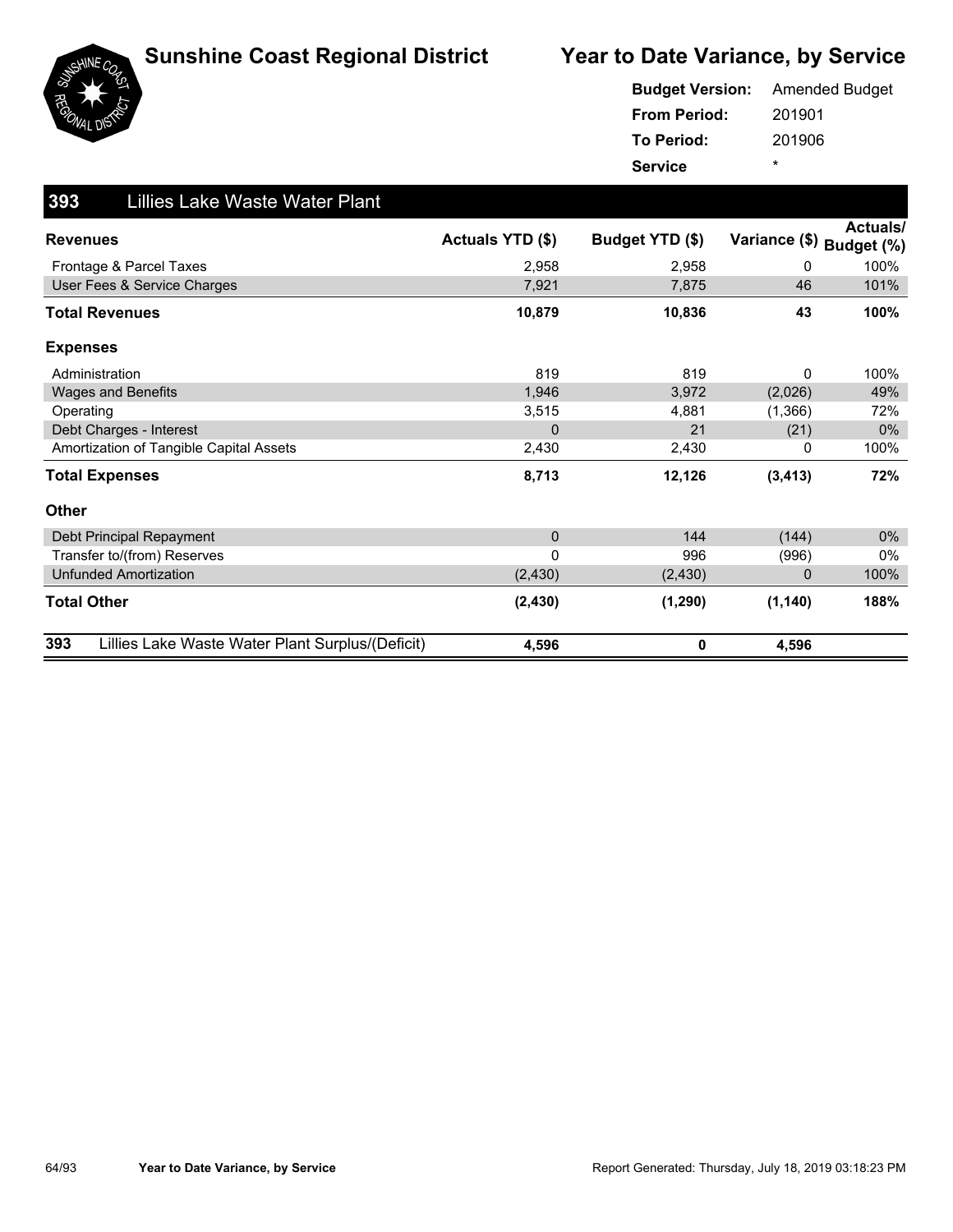

| <b>Budget Version:</b> Amended Budget |         |
|---------------------------------------|---------|
| <b>From Period:</b>                   | 201901  |
| To Period:                            | 201906  |
| <b>Service</b>                        | $\star$ |

| 394<br><b>Painted Boat Waste Water Plant</b>            |                  |                 |               |                        |
|---------------------------------------------------------|------------------|-----------------|---------------|------------------------|
| <b>Revenues</b>                                         | Actuals YTD (\$) | Budget YTD (\$) | Variance (\$) | Actuals/<br>Budget (%) |
| User Fees & Service Charges                             | 10,306           | 10,307          | (1)           | 100%                   |
| <b>Total Revenues</b>                                   | 10,306           | 10,308          | (2)           | 100%                   |
| <b>Expenses</b>                                         |                  |                 |               |                        |
| Administration                                          | 846              | 846             | 0             | 100%                   |
| Wages and Benefits                                      | 1,406            | 4,195           | (2,789)       | 34%                    |
| Operating                                               | 1,257            | 3,570           | (2,313)       | 35%                    |
| Debt Charges - Interest                                 | $\mathbf{0}$     | 18              | (18)          | $0\%$                  |
| Amortization of Tangible Capital Assets                 | 3,610            | 3,610           | 0             | 100%                   |
| <b>Total Expenses</b>                                   | 7,123            | 12,240          | (5, 117)      | 58%                    |
| <b>Other</b>                                            |                  |                 |               |                        |
| Debt Principal Repayment                                | 0                | 128             | (128)         | 0%                     |
| Transfer to/(from) Reserves                             | $\mathbf 0$      | 1,550           | (1,550)       | $0\%$                  |
| <b>Unfunded Amortization</b>                            | (3,610)          | (3,610)         | 0             | 100%                   |
| <b>Total Other</b>                                      | (3,612)          | (1,938)         | (1,674)       | 186%                   |
| 394<br>Painted Boat Waste Water Plant Surplus/(Deficit) | 6,795            | 0               | 6,795         |                        |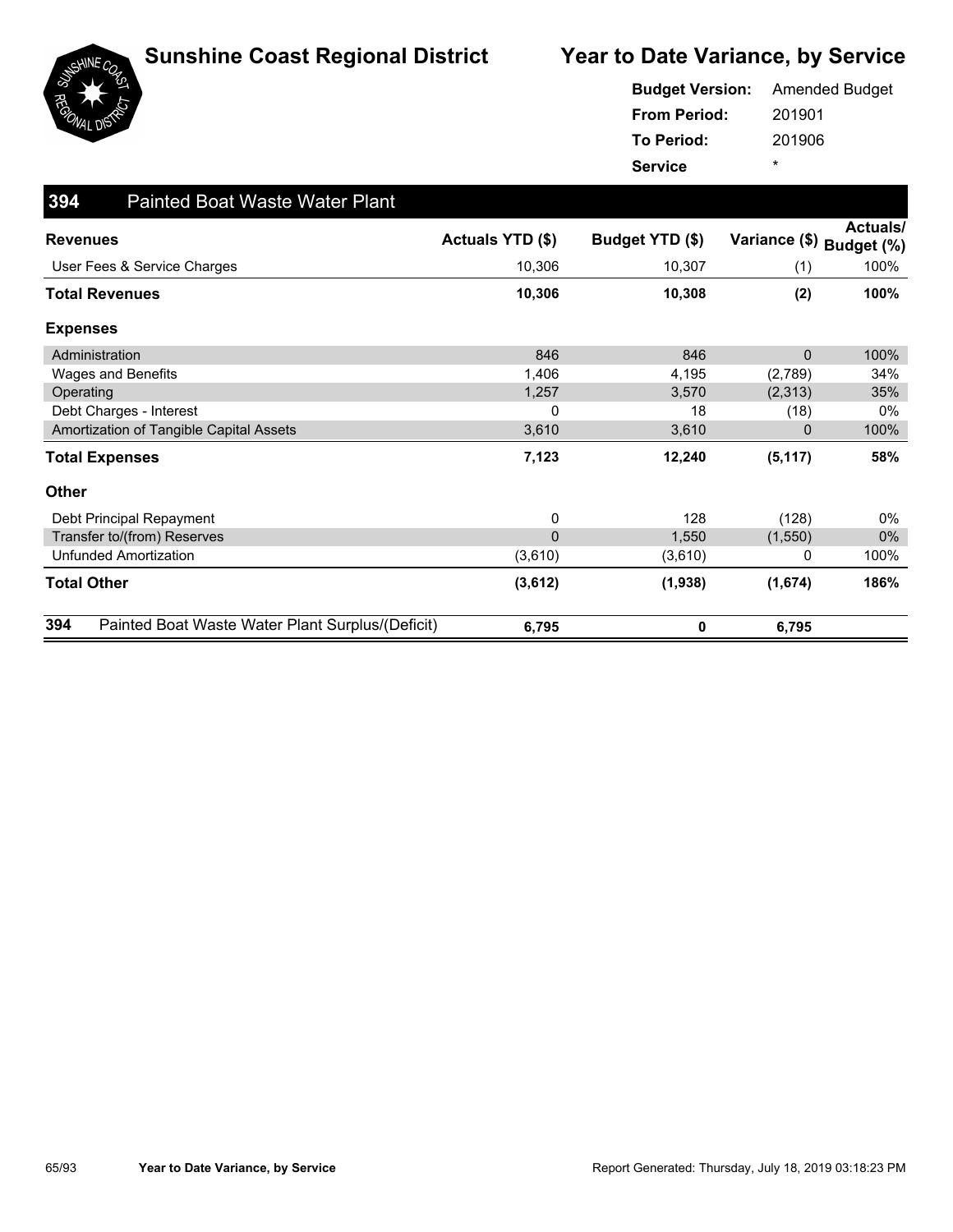



### 201901 201906 **From Period: To Period: Service** \* **Budget Version:** Amended Budget

| 395             | Sakinaw Ridge Waste Water Plant                       |                         |                 |                          |          |
|-----------------|-------------------------------------------------------|-------------------------|-----------------|--------------------------|----------|
| <b>Revenues</b> |                                                       | <b>Actuals YTD (\$)</b> | Budget YTD (\$) | Variance (\$) Budget (%) | Actuals/ |
|                 | Frontage & Parcel Taxes                               | 6,064                   | 6,064           | $\Omega$                 | 100%     |
|                 | User Fees & Service Charges                           | 2,946                   | 2,875           | 71                       | 102%     |
|                 | <b>Total Revenues</b>                                 | 9,010                   | 8,940           | 70                       | 101%     |
| <b>Expenses</b> |                                                       |                         |                 |                          |          |
|                 | Administration                                        | 720                     | 720             | $\Omega$                 | 100%     |
|                 | Wages and Benefits                                    | 2,130                   | 4,358           | (2, 228)                 | 49%      |
| Operating       |                                                       | 4,784                   | 4,456           | 328                      | 107%     |
|                 | Debt Charges - Interest                               | 0                       | 21              | (21)                     | 0%       |
|                 | Amortization of Tangible Capital Assets               | 8,064                   | $\mathbf 0$     | 8,064                    |          |
|                 | <b>Total Expenses</b>                                 | 15,698                  | 9,552           | 6,146                    | 164%     |
| <b>Other</b>    |                                                       |                         |                 |                          |          |
|                 | Debt Principal Repayment                              | 0                       | 147             | (147)                    | 0%       |
|                 | Transfer to/(from) Reserves                           | 0                       | $\Omega$        | 0                        |          |
|                 | Prior Year (Surplus)/Deficit                          | (762)                   | (762)           | $\Omega$                 | 100%     |
|                 | <b>Unfunded Amortization</b>                          | (8,064)                 | $\mathbf 0$     | (8,064)                  |          |
|                 | <b>Total Other</b>                                    | (8, 827)                | (618)           | (8, 209)                 | 1428%    |
| 395             | Sakinaw Ridge Waste Water Plant Surplus/<br>(Deficit) | 2,139                   | 0               | 2,139                    |          |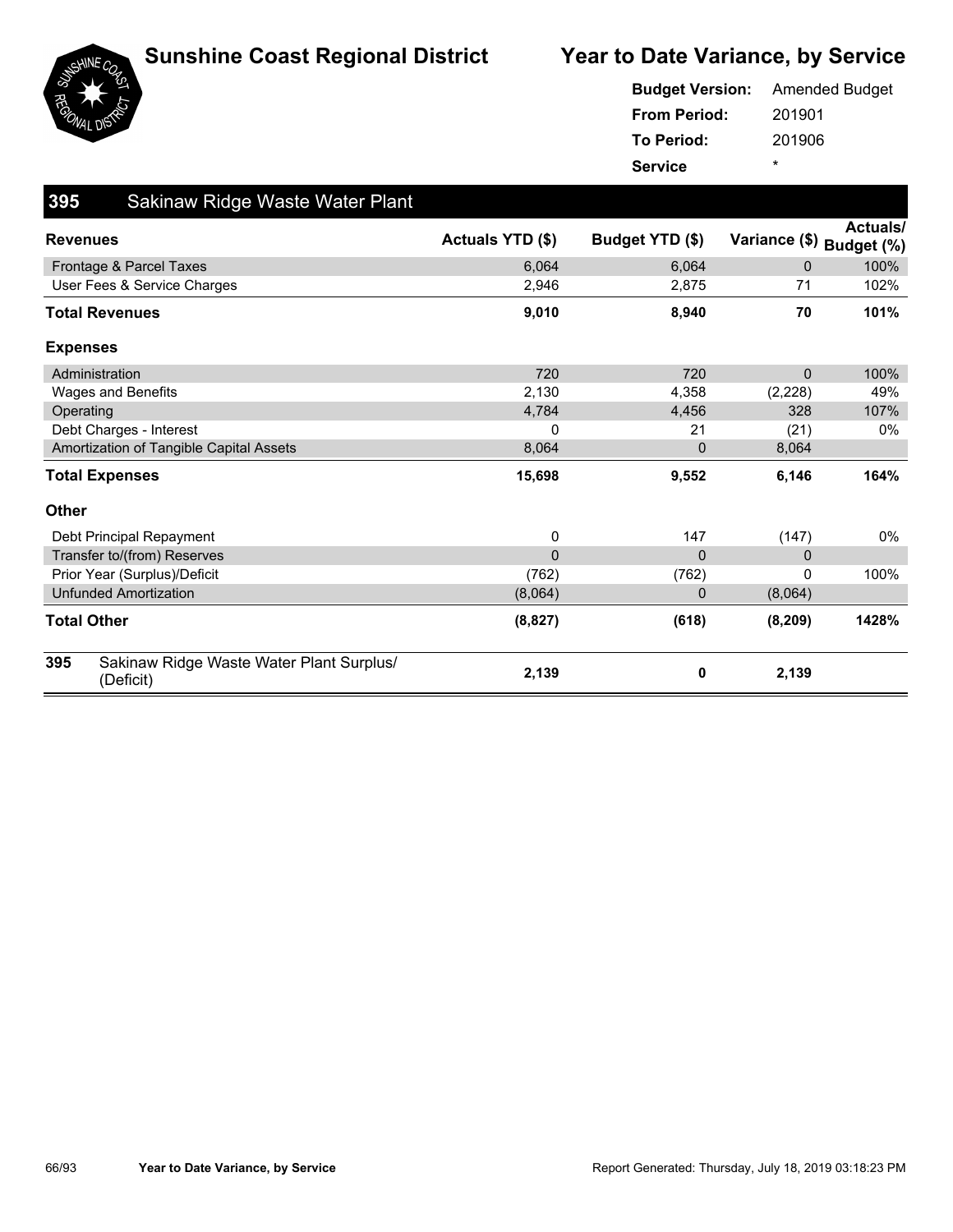



| <b>Budget Version:</b> | <b>Amended Budget</b> |
|------------------------|-----------------------|
| <b>From Period:</b>    | 201901                |
| <b>To Period:</b>      | 201906                |
| <b>Service</b>         | $\star$               |

| 400<br>Cemetery                         |                  |                 |               |                        |
|-----------------------------------------|------------------|-----------------|---------------|------------------------|
| <b>Revenues</b>                         | Actuals YTD (\$) | Budget YTD (\$) | Variance (\$) | Actuals/<br>Budget (%) |
| <b>Tax Requisitions</b>                 | 55,026           | 55,027          | (1)           | 100%                   |
| User Fees & Service Charges             | 20,234           | 30,567          | (10, 333)     | 66%                    |
| <b>Other Revenue</b>                    | 35               | 0               | 35            |                        |
| <b>Total Revenues</b>                   | 75,295           | 85,596          | (10, 301)     | 88%                    |
| <b>Expenses</b>                         |                  |                 |               |                        |
| Administration                          | 8,777            | 8,777           | $\mathbf{0}$  | 100%                   |
| Wages and Benefits                      | 13,751           | 44,173          | (30, 422)     | 31%                    |
| Operating                               | 15,976           | 36,144          | (20, 168)     | 44%                    |
| Amortization of Tangible Capital Assets | 1,599            | 1,717           | (118)         | 93%                    |
| <b>Total Expenses</b>                   | 40,110           | 90,810          | (50, 700)     | 44%                    |
| Other                                   |                  |                 |               |                        |
| Transfer to/(from) Reserves             | $\mathbf{0}$     | (3,500)         | 3,500         | 0%                     |
| <b>Unfunded Amortization</b>            | (1,599)          | (1,717)         | 118           | 93%                    |
| <b>Total Other</b>                      | (1,602)          | (5, 214)        | 3,612         | 31%                    |
| 400<br>Cemetery Surplus/(Deficit)       | 36,787           | 0               | 36,787        |                        |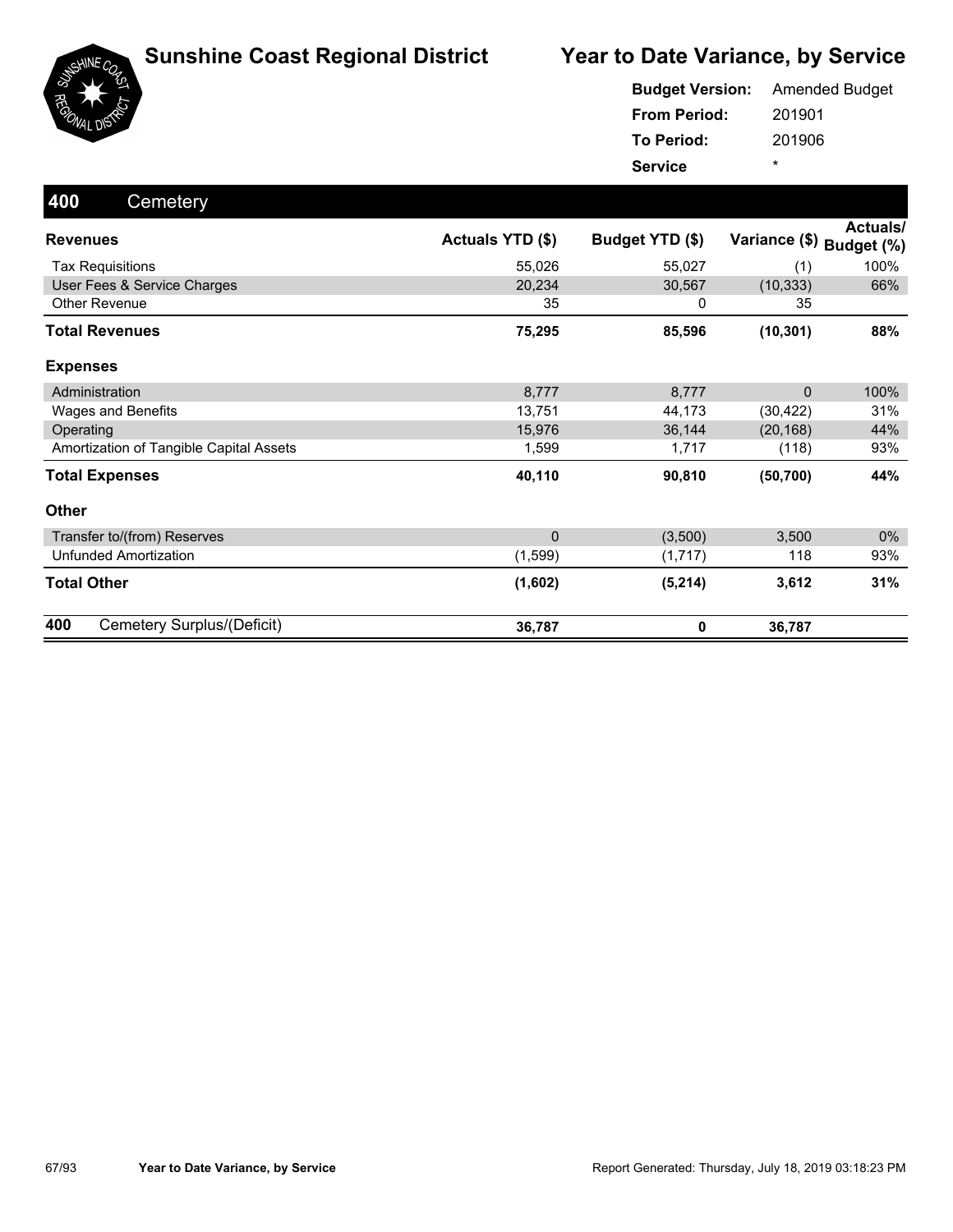

|                     | <b>Budget Version:</b> Amended Budget |
|---------------------|---------------------------------------|
| <b>From Period:</b> | 201901                                |
| <b>To Period:</b>   | 201906                                |
| <b>Service</b>      | ÷                                     |

| 410<br><b>Pender Harbour Health Clinic</b>            |                  |                 |               |                               |
|-------------------------------------------------------|------------------|-----------------|---------------|-------------------------------|
| <b>Revenues</b>                                       | Actuals YTD (\$) | Budget YTD (\$) | Variance (\$) | <b>Actuals/</b><br>Budget (%) |
| <b>Tax Requisitions</b>                               | 73,200           | 73,200          | 0             | 100%                          |
| Total Revenues                                        | 73,200           | 73,200          | 0             | 100%                          |
| <b>Expenses</b>                                       |                  |                 |               |                               |
| Administration                                        | 3,680            | 3,680           | 0             | 100%                          |
| Operating                                             | 65,990           | 73,020          | (7,030)       | 90%                           |
| <b>Total Expenses</b>                                 | 69,669           | 76,698          | (7,029)       | 91%                           |
| <b>Other</b>                                          |                  |                 |               |                               |
| Transfer to/(from) Reserves                           | 0                | (3,500)         | 3,500         | 0%                            |
| Prior Year (Surplus)/Deficit                          | $\mathbf 0$      | $\mathbf 0$     | 0             |                               |
| <b>Total Other</b>                                    | 1                | (3, 498)        | 3,499         | 0%                            |
| 410<br>Pender Harbour Health Clinic Surplus/(Deficit) | 3,530            | 0               | 3,530         |                               |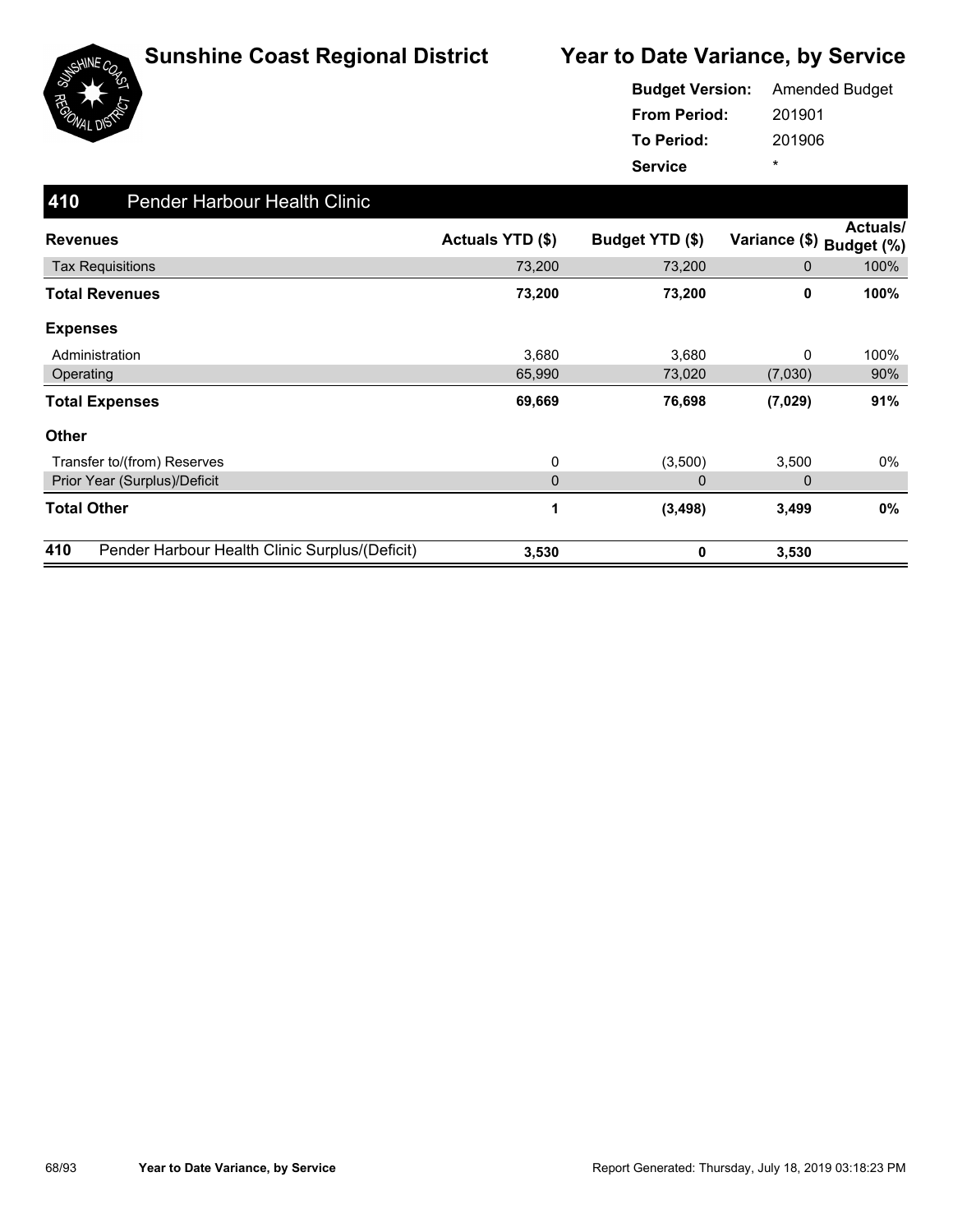





| <b>Budget Version:</b> | <b>Amended Budget</b> |
|------------------------|-----------------------|
| <b>From Period:</b>    | 201901                |
| To Period:             | 201906                |
| <b>Service</b>         | ÷                     |

| 500<br><b>Regional Planning</b>            |                  |                 |                          |                 |
|--------------------------------------------|------------------|-----------------|--------------------------|-----------------|
| <b>Revenues</b>                            | Actuals YTD (\$) | Budget YTD (\$) | Variance (\$) Budget (%) | <b>Actuals/</b> |
| Grants in Lieu of Taxes                    | 2                | 0               | 2                        |                 |
| <b>Tax Requisitions</b>                    | 66,005           | 66,005          | $\mathbf{0}$             | 100%            |
| User Fees & Service Charges                | (23)             | 215             | (238)                    | $-11%$          |
| <b>Other Revenue</b>                       | 583              | $\mathbf 0$     | 583                      |                 |
| <b>Total Revenues</b>                      | 66,568           | 66,222          | 346                      | 101%            |
| <b>Expenses</b>                            |                  |                 |                          |                 |
| Administration                             | 16,970           | 16,970          | $\mathbf{0}$             | 100%            |
| <b>Wages and Benefits</b>                  | 51,251           | 44,011          | 7,240                    | 116%            |
| Operating                                  | 1,690            | 5,239           | (3,549)                  | 32%             |
| <b>Total Expenses</b>                      | 69,911           | 66,216          | 3,695                    | 106%            |
| 500<br>Regional Planning Surplus/(Deficit) | (3, 343)         | 0               | (3, 343)                 |                 |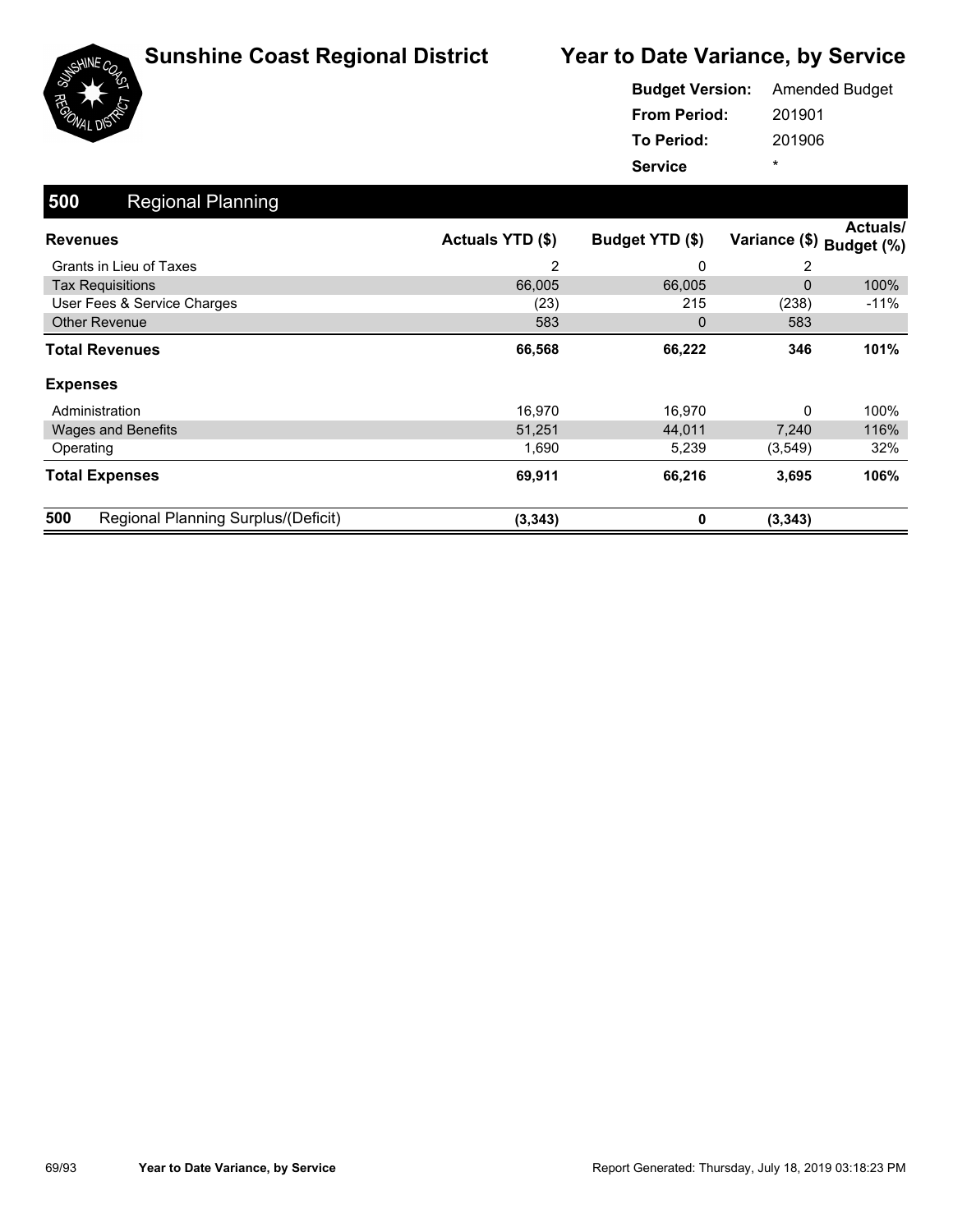



| <b>Budget Version:</b> Amended Budget |         |
|---------------------------------------|---------|
| <b>From Period:</b>                   | 201901  |
| To Period:                            | 201906  |
| <b>Service</b>                        | $\star$ |

| 504<br><b>Rural Planning Services</b>            |                         |                 |                          |          |
|--------------------------------------------------|-------------------------|-----------------|--------------------------|----------|
| <b>Revenues</b>                                  | <b>Actuals YTD (\$)</b> | Budget YTD (\$) | Variance (\$) Budget (%) | Actuals/ |
| <b>Tax Requisitions</b>                          | 450,689                 | 450,689         | $\mathbf 0$              | 100%     |
| User Fees & Service Charges                      | 40.746                  | 30,098          | 10,648                   | 135%     |
| <b>Other Revenue</b>                             | 1,100                   | 0               | 1,100                    |          |
| <b>Total Revenues</b>                            | 492,536                 | 480,786         | 11,750                   | 102%     |
| <b>Expenses</b>                                  |                         |                 |                          |          |
| Administration                                   | 100,947                 | 100,947         | $\mathbf{0}$             | 100%     |
| <b>Wages and Benefits</b>                        | 341,986                 | 330,899         | 11,087                   | 103%     |
| Operating                                        | 32,620                  | 59,294          | (26, 674)                | 55%      |
| Amortization of Tangible Capital Assets          | 792                     | 792             | $\mathbf 0$              | 100%     |
| <b>Total Expenses</b>                            | 476,347                 | 491,928         | (15, 581)                | 97%      |
| Other                                            |                         |                 |                          |          |
| Transfer to/(from) Reserves                      | (17, 380)               | (21, 995)       | 4,615                    | 79%      |
| Prior Year (Surplus)/Deficit                     | 11,642                  | 11,642          | $\mathbf 0$              | 100%     |
| <b>Unfunded Amortization</b>                     | (792)                   | (792)           | 0                        | 100%     |
| <b>Total Other</b>                               | (6, 531)                | (11, 148)       | 4,617                    | 59%      |
| 504<br>Rural Planning Services Surplus/(Deficit) | 22,720                  | 0               | 22,720                   |          |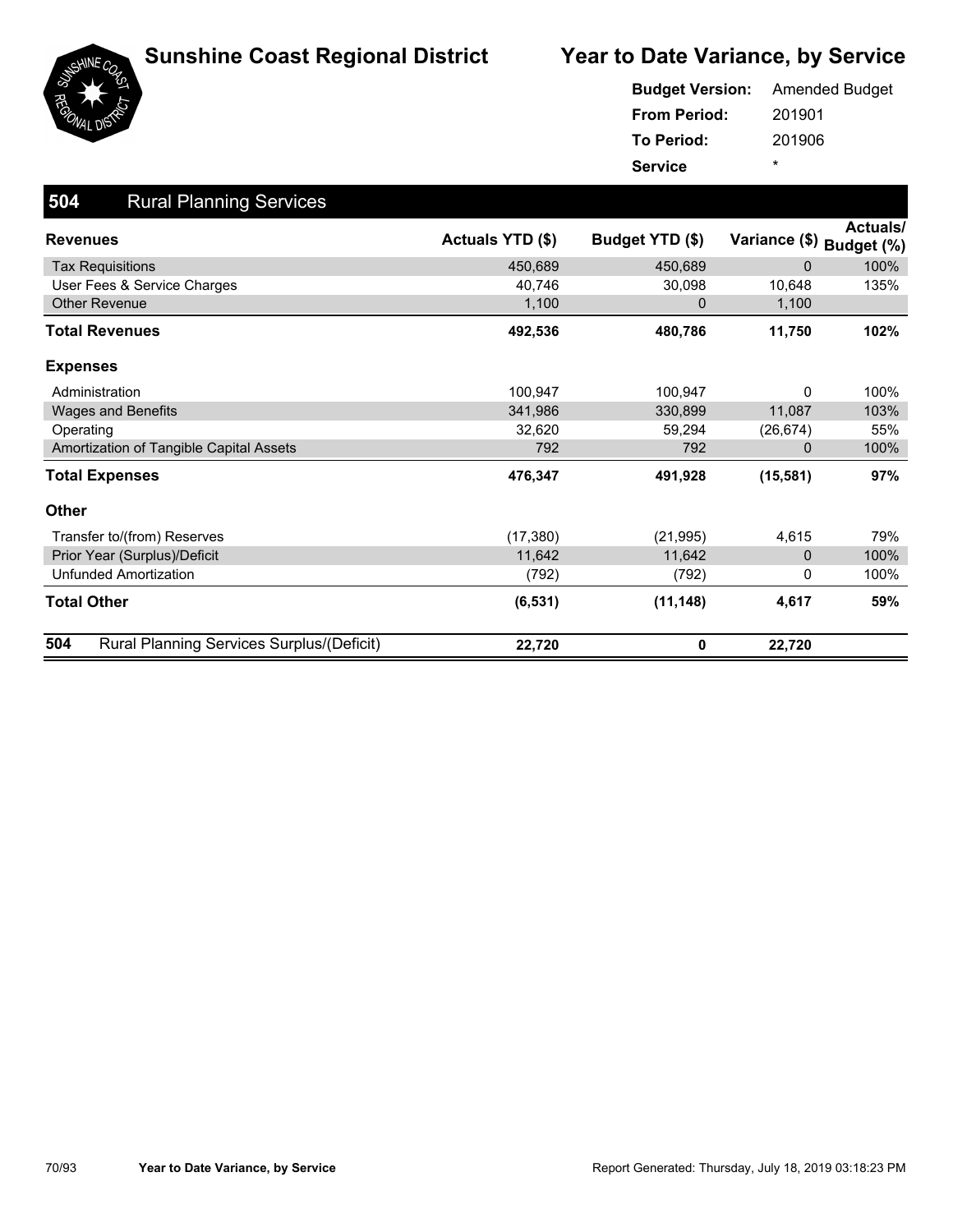

|                     | <b>Budget Version:</b> Amended Budget |
|---------------------|---------------------------------------|
| <b>From Period:</b> | 201901                                |
| <b>To Period:</b>   | 201906                                |
| <b>Service</b>      | ÷                                     |

| 506<br><b>Geographic Information Services</b>            |                  |                 |                          |                 |
|----------------------------------------------------------|------------------|-----------------|--------------------------|-----------------|
| <b>Revenues</b>                                          | Actuals YTD (\$) | Budget YTD (\$) | Variance (\$) Budget (%) | <b>Actuals/</b> |
| User Fees & Service Charges                              | 308              | 2,750           | (2, 442)                 | 11%             |
| Internal Recoveries                                      | 170,654          | 170,654         | 0                        | 100%            |
| Total Revenues                                           | 170,960          | 173,400         | (2, 440)                 | 99%             |
| <b>Expenses</b>                                          |                  |                 |                          |                 |
| <b>Wages and Benefits</b>                                | 118,504          | 133,291         | (14, 787)                | 89%             |
| Operating                                                | 21,879           | 26,082          | (4,203)                  | 84%             |
| Amortization of Tangible Capital Assets                  | 11,076           | 12,333          | (1,257)                  | 90%             |
| <b>Total Expenses</b>                                    | 151,456          | 171,708         | (20, 252)                | 88%             |
| <b>Other</b>                                             |                  |                 |                          |                 |
| Capital Expenditures (Excluding Wages)                   | 14,780           | 20,754          | (5, 974)                 | 71%             |
| Transfer to/(from) Reserves                              | (10, 198)        | (6, 723)        | (3, 475)                 | 152%            |
| Unfunded Amortization                                    | (11,076)         | (12, 333)       | 1,257                    | 90%             |
| <b>Total Other</b>                                       | (6, 492)         | 1,692           | (8, 184)                 | $-384%$         |
| 506<br>Geographic Information Services Surplus/(Deficit) | 25,996           | 0               | 25,996                   |                 |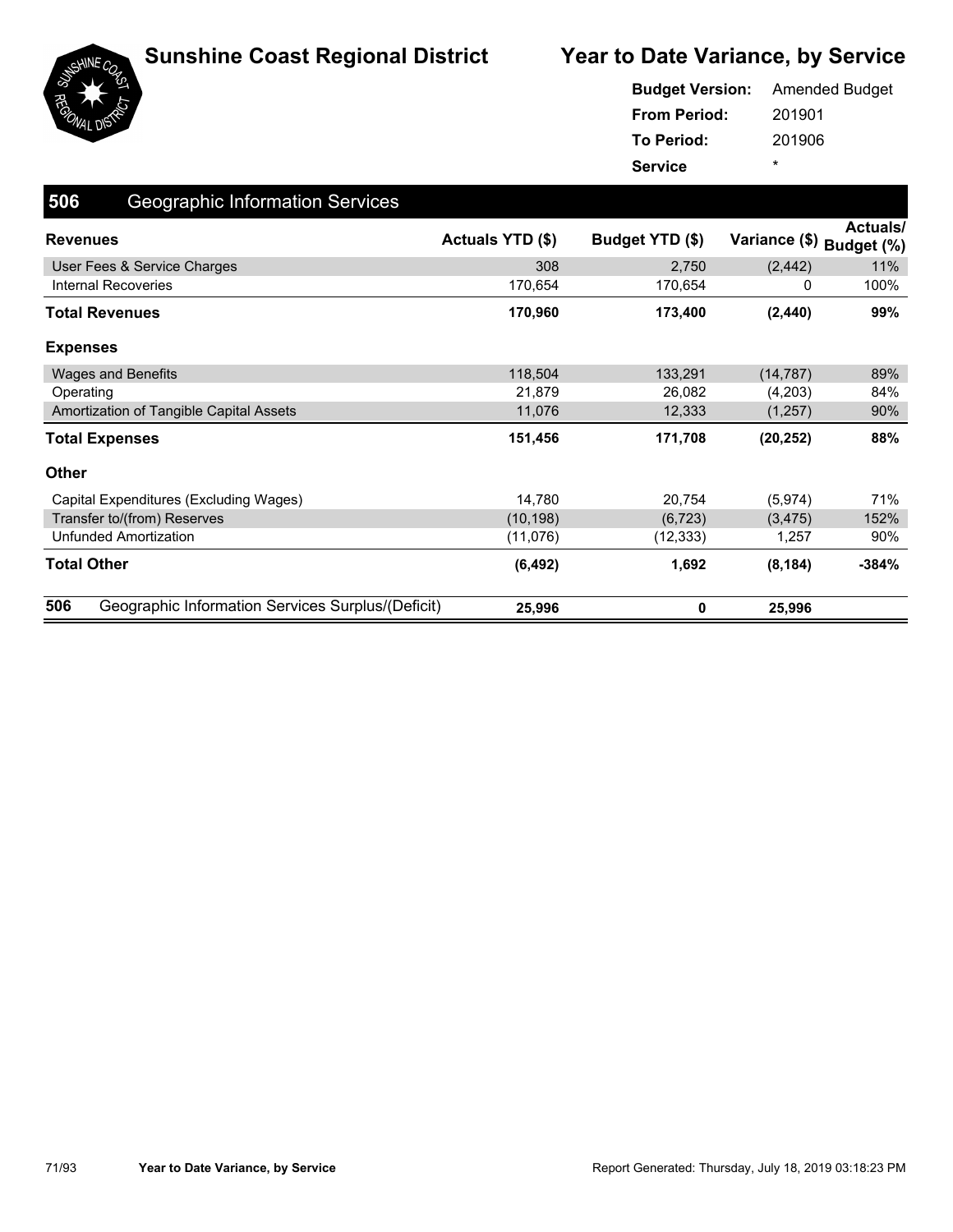

|                     | <b>Budget Version:</b> Amended Budget |
|---------------------|---------------------------------------|
| <b>From Period:</b> | 201901                                |
| To Period:          | 201906                                |
| <b>Service</b>      | ÷                                     |

| 510<br><b>Civic Addressing</b>            |                  |                 |               |                        |
|-------------------------------------------|------------------|-----------------|---------------|------------------------|
| <b>Revenues</b>                           | Actuals YTD (\$) | Budget YTD (\$) | Variance (\$) | Actuals/<br>Budget (%) |
| User Fees & Service Charges               | 9,050            | 18,513          | (9, 463)      | 49%                    |
| <b>Total Revenues</b>                     | 9,050            | 18,510          | (9,460)       | 49%                    |
| <b>Expenses</b>                           |                  |                 |               |                        |
| Administration                            | 3,746            | 3,746           | 0             | 100%                   |
| <b>Wages and Benefits</b>                 | 9,451            | 13,586          | (4, 135)      | 70%                    |
| Operating                                 | 4,626            | 7,711           | (3,085)       | 60%                    |
| <b>Total Expenses</b>                     | 17,824           | 25,038          | (7, 214)      | 71%                    |
| <b>Other</b>                              |                  |                 |               |                        |
| Transfer to/(from) Reserves               | (4, 582)         | (6, 531)        | 1,949         | 70%                    |
| <b>Total Other</b>                        | (4, 582)         | (6, 534)        | 1,952         | 70%                    |
| 510<br>Civic Addressing Surplus/(Deficit) | (4, 192)         | 0               | (4, 192)      |                        |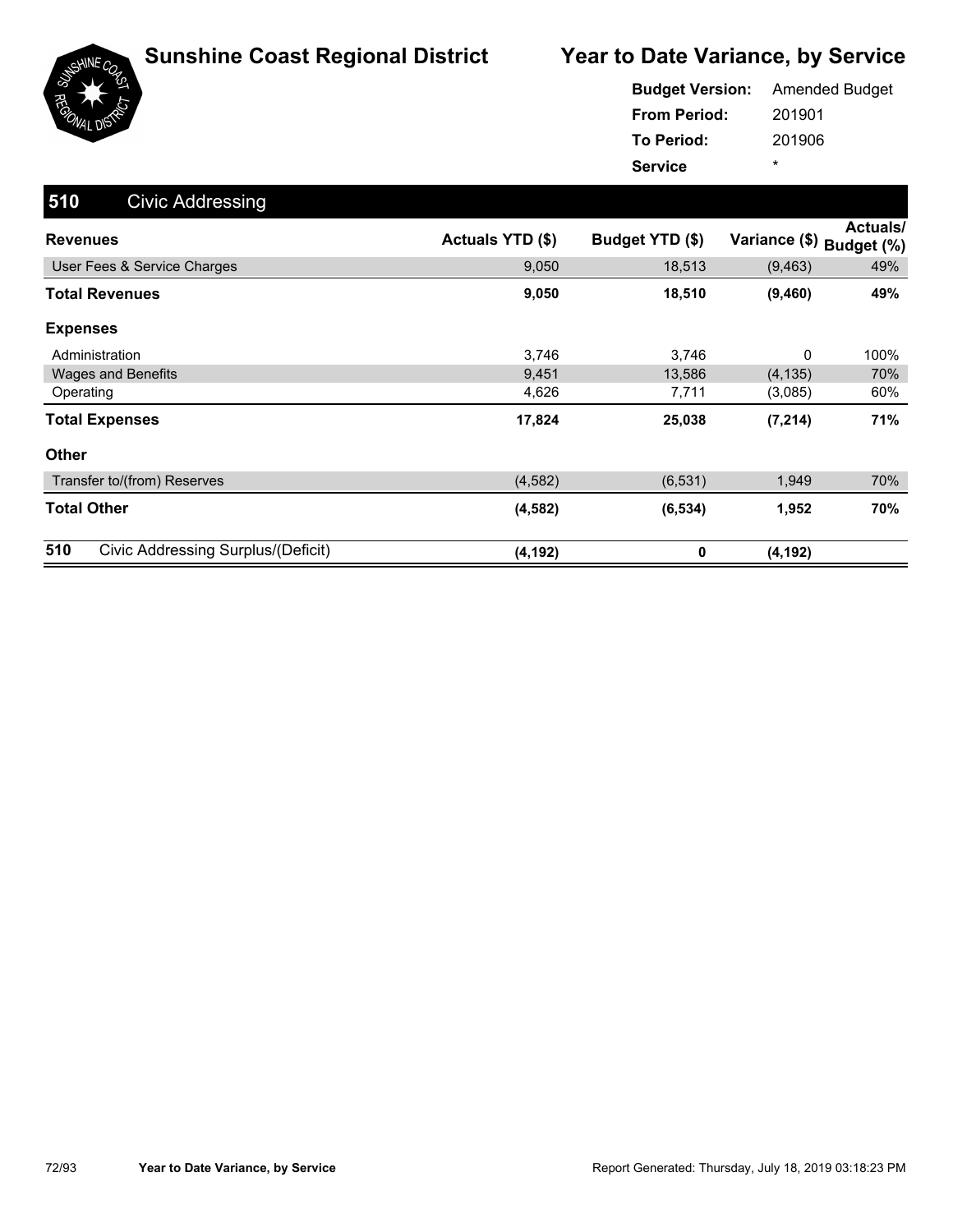

|                     | <b>Budget Version:</b> Amended Budget |
|---------------------|---------------------------------------|
| <b>From Period:</b> | 201901                                |
| To Period:          | 201906                                |
| <b>Service</b>      | ÷                                     |

| 515<br><b>Heritage Conservation Service</b>            |                  |                 |               |                               |
|--------------------------------------------------------|------------------|-----------------|---------------|-------------------------------|
| <b>Revenues</b>                                        | Actuals YTD (\$) | Budget YTD (\$) | Variance (\$) | <b>Actuals/</b><br>Budget (%) |
| <b>Tax Requisitions</b>                                | 435              | 435             | 0             | 100%                          |
| <b>Total Revenues</b>                                  | 438              | 438             | 0             | 100%                          |
| <b>Expenses</b>                                        |                  |                 |               |                               |
| Administration                                         | 107              | 107             | $\mathbf 0$   | 100%                          |
| Wages and Benefits                                     | 0                | 628             | (628)         | 0%                            |
| <b>Total Expenses</b>                                  | 108              | 738             | (630)         | 15%                           |
| <b>Other</b>                                           |                  |                 |               |                               |
| Prior Year (Surplus)/Deficit                           | (299)            | (299)           | 0             | 100%                          |
| <b>Total Other</b>                                     | (298)            | (300)           | 2             | 99%                           |
| 515<br>Heritage Conservation Service Surplus/(Deficit) | 628              | 0               | 628           |                               |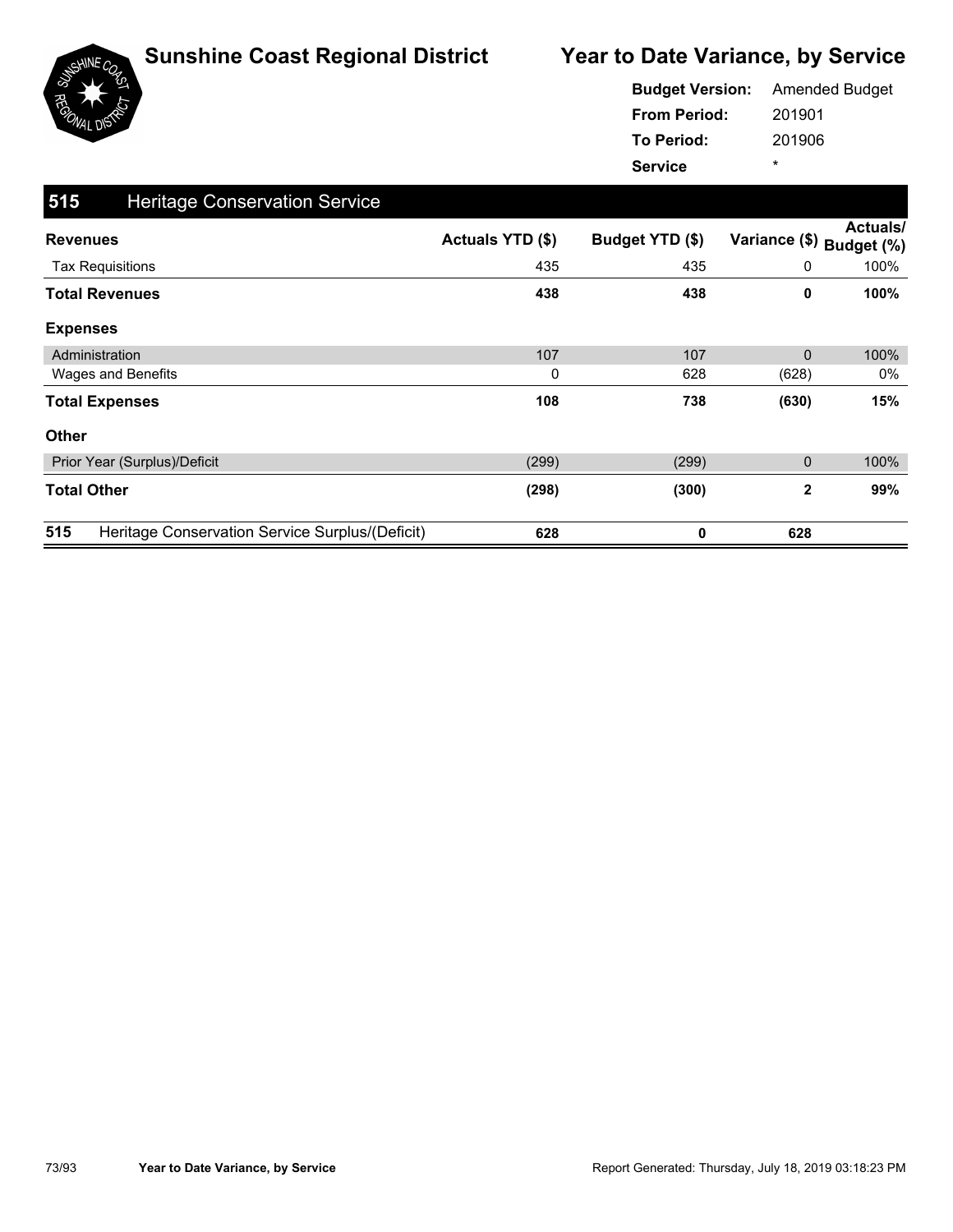



| <b>Budget Version:</b> | <b>Amended Budget</b> |
|------------------------|-----------------------|
| <b>From Period:</b>    | 201901                |
| To Period:             | 201906                |
| <b>Service</b>         | ÷                     |

| 520<br><b>Building Inspection Services</b>                   |                  |                 |               |                               |
|--------------------------------------------------------------|------------------|-----------------|---------------|-------------------------------|
| <b>Revenues</b>                                              | Actuals YTD (\$) | Budget YTD (\$) | Variance (\$) | <b>Actuals/</b><br>Budget (%) |
| <b>Tax Requisitions</b>                                      | 94,804           | 94,804          | 0             | 100%                          |
| User Fees & Service Charges                                  | 387,182          | 302,109         | 85,073        | 128%                          |
| Other Revenue                                                | 900              | 300             | 600           | 300%                          |
| Total Revenues                                               | 482,887          | 397,218         | 85,669        | 122%                          |
| <b>Expenses</b>                                              |                  |                 |               |                               |
| Administration                                               | 68,046           | 68,046          | $\mathbf 0$   | 100%                          |
| Wages and Benefits                                           | 299,167          | 297,418         | 1,749         | 101%                          |
| Operating                                                    | 20,172           | 33,749          | (13, 577)     | 60%                           |
| Amortization of Tangible Capital Assets                      | 5,943            | 5,943           | 0             | 100%                          |
| <b>Total Expenses</b>                                        | 393,331          | 405,162         | (11, 831)     | 97%                           |
| <b>Other</b>                                                 |                  |                 |               |                               |
| Transfer to/(from) Reserves                                  | $\pmb{0}$        | (2,000)         | 2,000         | $0\%$                         |
| <b>Unfunded Amortization</b>                                 | (5,943)          | (5,943)         | 0             | 100%                          |
| <b>Total Other</b>                                           | (5,946)          | (7, 944)        | 1,998         | 75%                           |
| 520<br><b>Building Inspection Services Surplus/(Deficit)</b> | 95,502           | 0               | 95,502        |                               |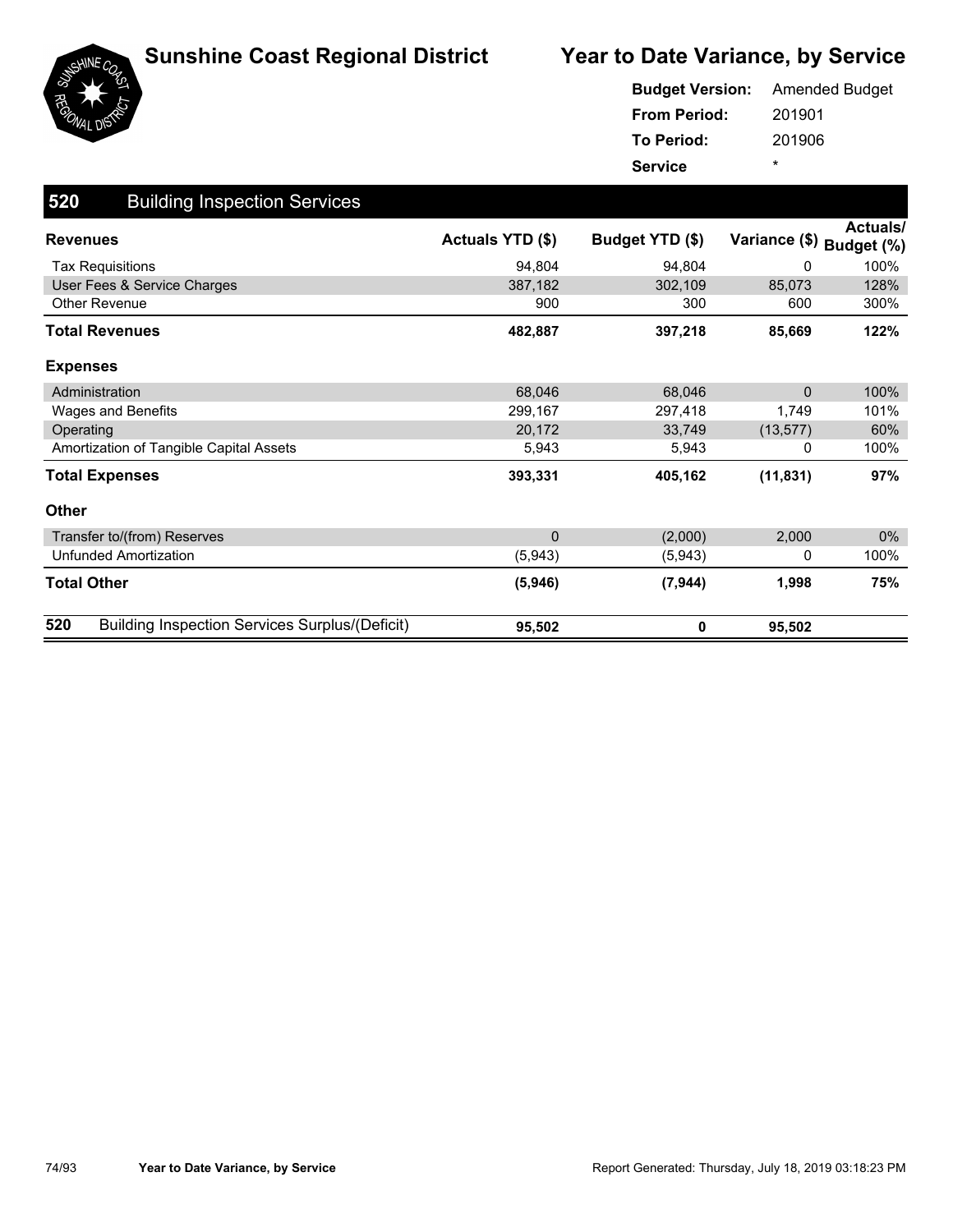

|                     | <b>Budget Version:</b> Amended Budget |
|---------------------|---------------------------------------|
| <b>From Period:</b> | 201901                                |
| <b>To Period:</b>   | 201906                                |
| <b>Service</b>      | ÷                                     |

| 531<br>Economic Development Area A                   |                  |                 |               |                               |
|------------------------------------------------------|------------------|-----------------|---------------|-------------------------------|
| <b>Revenues</b>                                      | Actuals YTD (\$) | Budget YTD (\$) | Variance (\$) | <b>Actuals/</b><br>Budget (%) |
| <b>Tax Requisitions</b>                              | 32,516           | 32,516          | $\mathbf 0$   | 100%                          |
| <b>Total Revenues</b>                                | 32,514           | 32,514          | 0             | 100%                          |
| <b>Expenses</b>                                      |                  |                 |               |                               |
| Administration                                       | 1,719            | 1,719           | 0             | 100%                          |
| <b>Wages and Benefits</b>                            | 42               | $\Omega$        | 42            |                               |
| Operating                                            | 0                | 32,275          | (32, 275)     | 0%                            |
| <b>Total Expenses</b>                                | 1,762            | 33,996          | (32, 234)     | 5%                            |
| <b>Other</b>                                         |                  |                 |               |                               |
| Prior Year (Surplus)/Deficit                         | (1, 478)         | (1, 478)        | 0             | 100%                          |
| <b>Total Other</b>                                   | (1, 478)         | (1, 476)        | (2)           | 100%                          |
| 531<br>Economic Development Area A Surplus/(Deficit) | 32,230           | 0               | 32,230        |                               |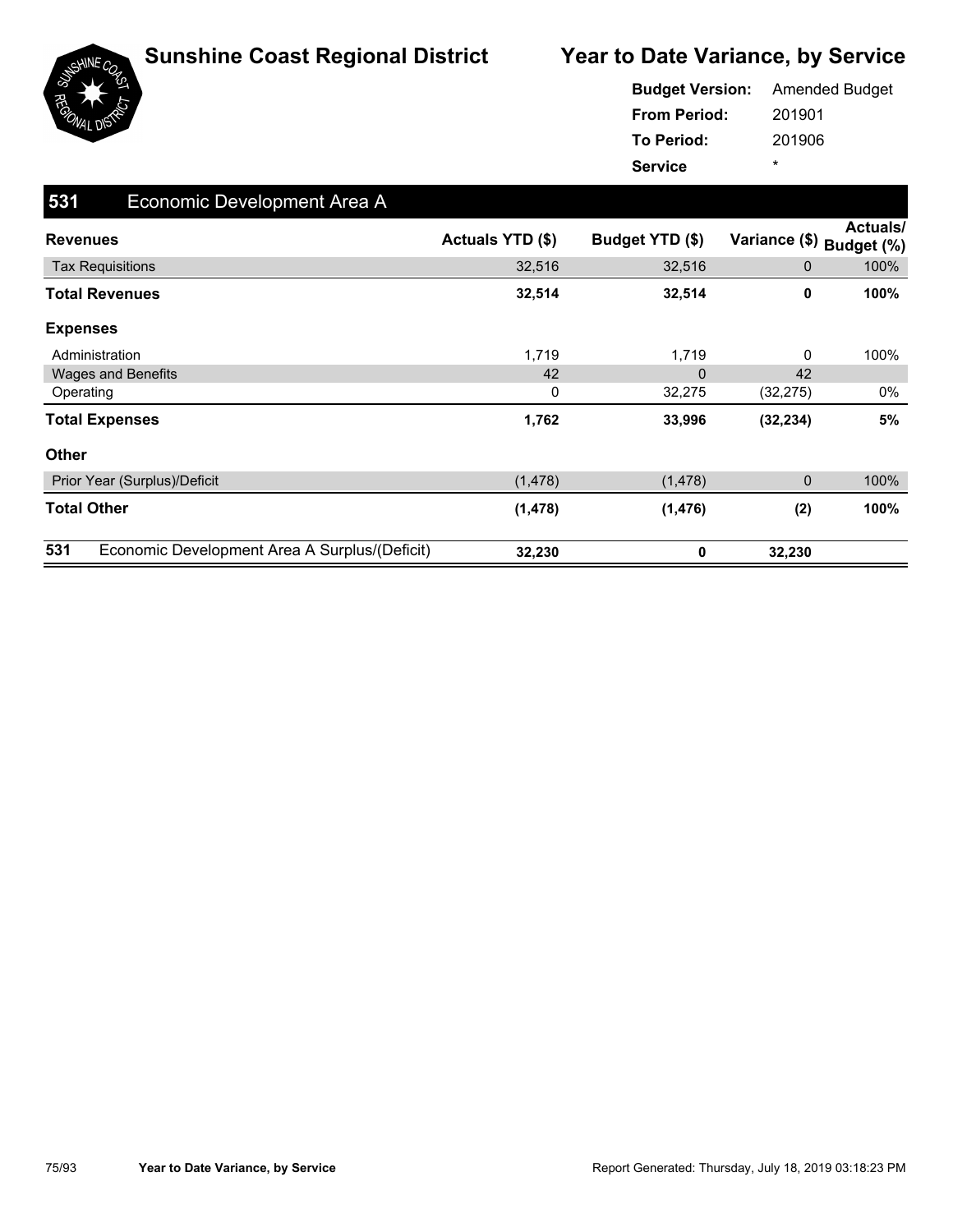



#### 201901 201906 **From Period: To Period: Service** \* **Budget Version:** Amended Budget

| 532<br><b>Economic Development Area B</b>            |                  |                 |               |                               |
|------------------------------------------------------|------------------|-----------------|---------------|-------------------------------|
| <b>Revenues</b>                                      | Actuals YTD (\$) | Budget YTD (\$) | Variance (\$) | <b>Actuals/</b><br>Budget (%) |
| Grants in Lieu of Taxes                              | 419              | 0               | 419           |                               |
| <b>Tax Requisitions</b>                              | 20,778           | 20,778          | 0             | 100%                          |
| <b>Total Revenues</b>                                | 21,197           | 20,778          | 419           | 102%                          |
| <b>Expenses</b>                                      |                  |                 |               |                               |
| Administration                                       | 1,193            | 1,193           | 0             | 100%                          |
| Wages and Benefits                                   | 42               | $\mathbf{0}$    | 42            |                               |
| Operating                                            | 0                | 22,388          | (22,388)      | 0%                            |
| <b>Total Expenses</b>                                | 1,234            | 23,580          | (22, 346)     | 5%                            |
| <b>Other</b>                                         |                  |                 |               |                               |
| Prior Year (Surplus)/Deficit                         | (2,801)          | (2,802)         | $\mathbf 1$   | 100%                          |
| <b>Total Other</b>                                   | (2,802)          | (2,802)         | 0             | 100%                          |
| 532<br>Economic Development Area B Surplus/(Deficit) | 22,765           | 0               | 22,765        |                               |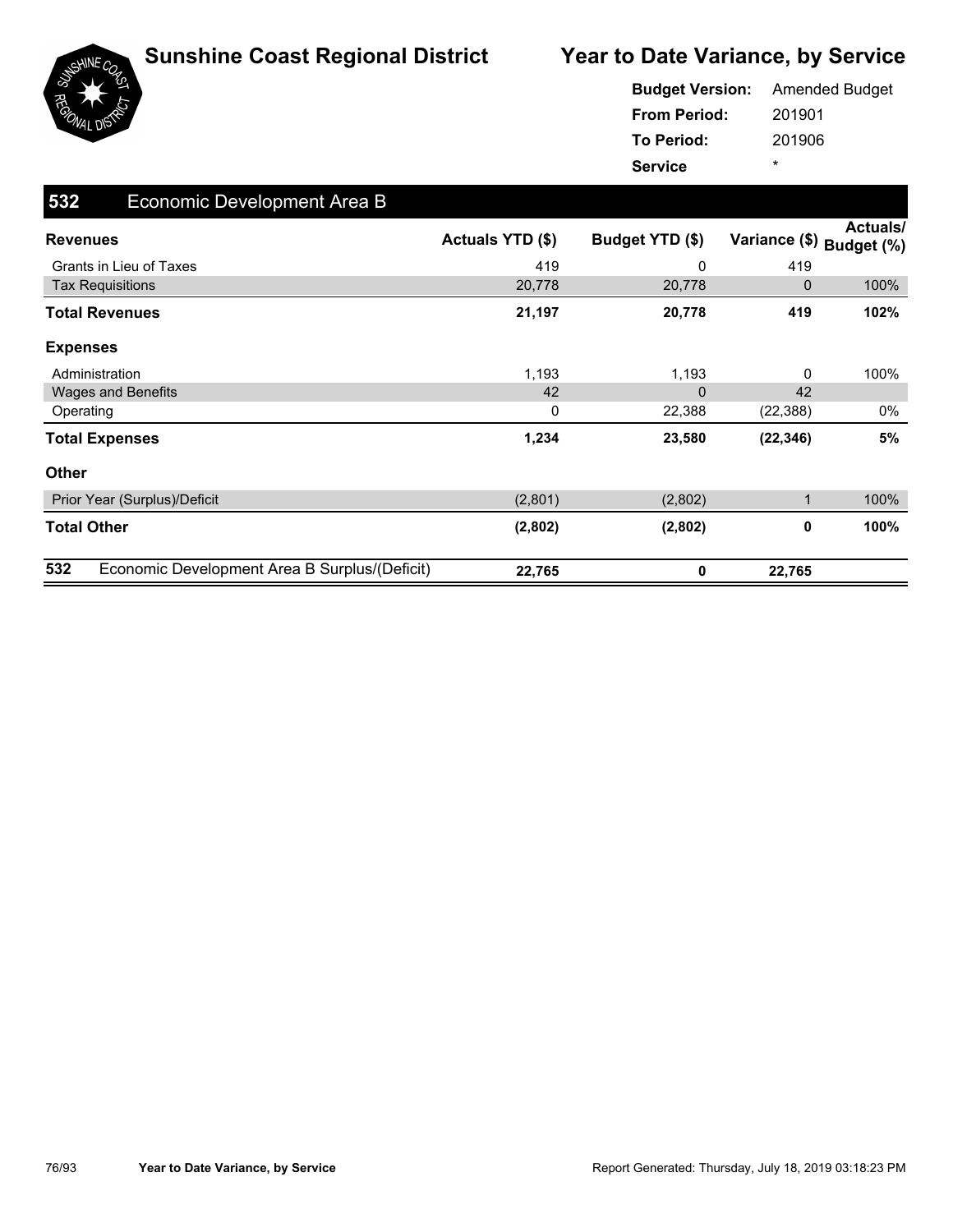

|                     | <b>Budget Version:</b> Amended Budget |
|---------------------|---------------------------------------|
| <b>From Period:</b> | 201901                                |
| To Period:          | 201906                                |
| <b>Service</b>      | ÷                                     |

| 533<br>Economic Development Area D                   |                  |                 |               |                        |
|------------------------------------------------------|------------------|-----------------|---------------|------------------------|
| <b>Revenues</b>                                      | Actuals YTD (\$) | Budget YTD (\$) | Variance (\$) | Actuals/<br>Budget (%) |
| <b>Tax Requisitions</b>                              | 18,555           | 18,555          | 0             | 100%                   |
| <b>Total Revenues</b>                                | 18,558           | 18,558          | 0             | 100%                   |
| <b>Expenses</b>                                      |                  |                 |               |                        |
| Administration                                       | 990              | 990             | 0             | 100%                   |
| Wages and Benefits                                   | 42               | 0               | 42            |                        |
| Operating                                            | 75               | 18,594          | (18, 519)     | 0%                     |
| <b>Total Expenses</b>                                | 1,105            | 19,584          | (18, 479)     | 6%                     |
| Other                                                |                  |                 |               |                        |
| Prior Year (Surplus)/Deficit                         | (1,030)          | (1,029)         | (1)           | 100%                   |
| <b>Total Other</b>                                   | (1,029)          | (1,032)         | 3             | 100%                   |
| 533<br>Economic Development Area D Surplus/(Deficit) | 18,482           | 0               | 18,482        |                        |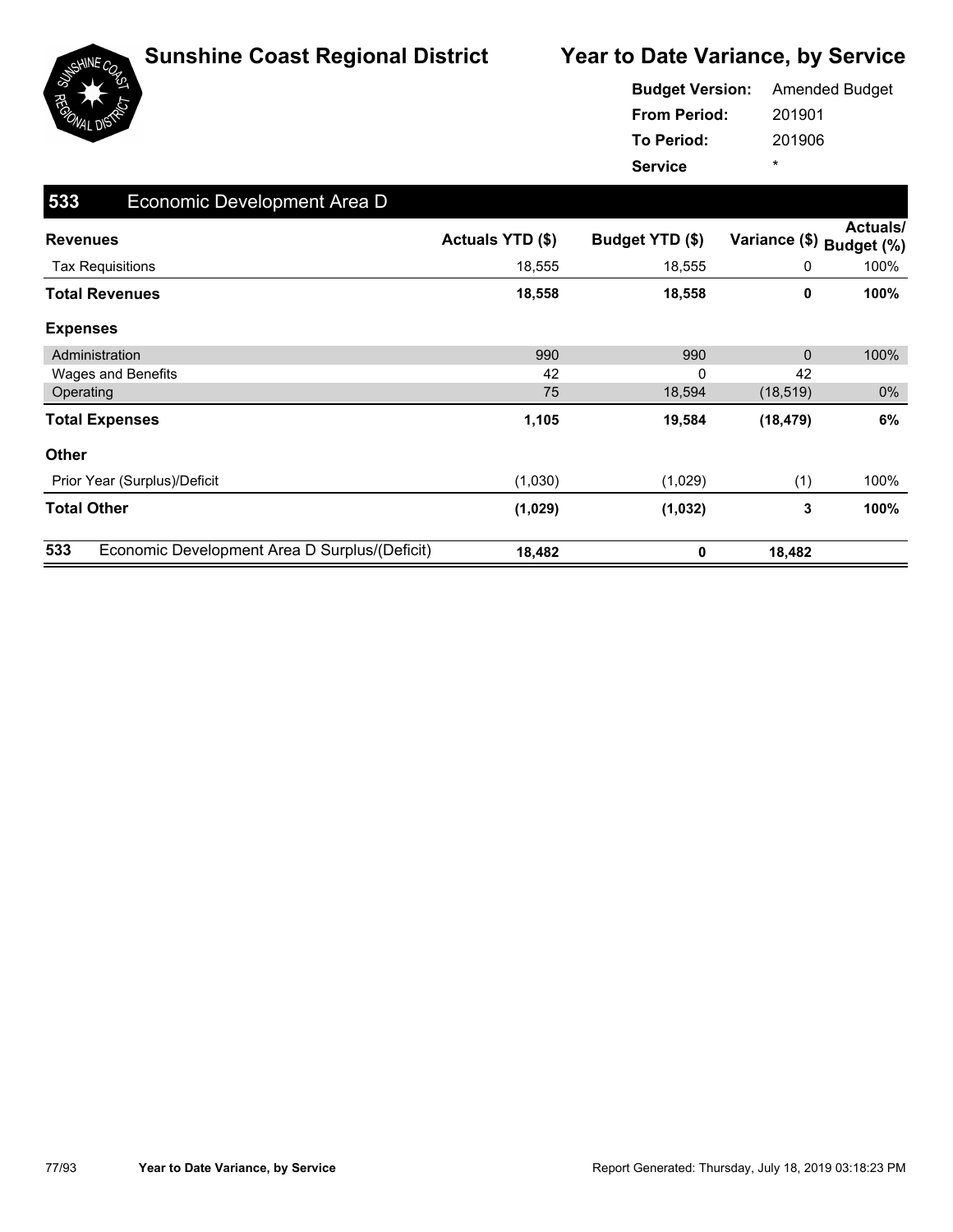

|                     | <b>Budget Version:</b> Amended Budget |
|---------------------|---------------------------------------|
| <b>From Period:</b> | 201901                                |
| <b>To Period:</b>   | 201906                                |
| <b>Service</b>      | ÷                                     |

| 534<br>Economic Development Area E                   |                  |                 |               |                               |
|------------------------------------------------------|------------------|-----------------|---------------|-------------------------------|
| <b>Revenues</b>                                      | Actuals YTD (\$) | Budget YTD (\$) | Variance (\$) | <b>Actuals/</b><br>Budget (%) |
| <b>Grants in Lieu of Taxes</b>                       | 725              | $\Omega$        | 725           |                               |
| <b>Tax Requisitions</b>                              | 13,901           | 13,901          | 0             | 100%                          |
| <b>Total Revenues</b>                                | 14,627           | 13,902          | 725           | 105%                          |
| <b>Expenses</b>                                      |                  |                 |               |                               |
| Administration                                       | 980              | 980             | $\mathbf{0}$  | 100%                          |
| Wages and Benefits                                   | 42               | $\Omega$        | 42            |                               |
| Operating                                            | $\mathbf 0$      | 18,389          | (18, 389)     | 0%                            |
| <b>Total Expenses</b>                                | 1,018            | 19,368          | (18, 350)     | 5%                            |
| Other                                                |                  |                 |               |                               |
| Prior Year (Surplus)/Deficit                         | (5, 467)         | (5, 468)        | 1             | 100%                          |
| <b>Total Other</b>                                   | (5, 468)         | (5,466)         | (2)           | 100%                          |
| 534<br>Economic Development Area E Surplus/(Deficit) | 19,077           | 0               | 19,077        |                               |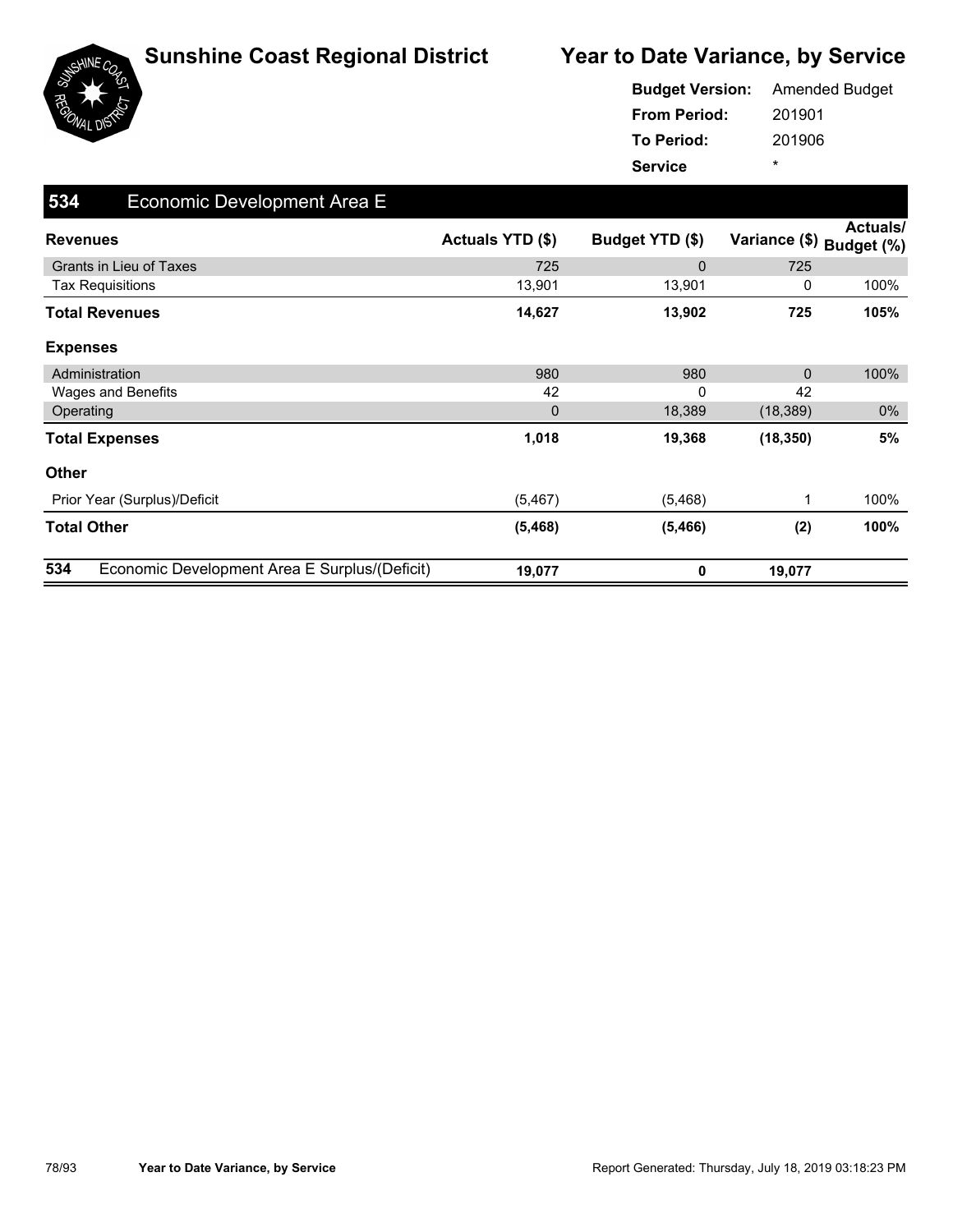

|                     | <b>Budget Version:</b> Amended Budget |
|---------------------|---------------------------------------|
| <b>From Period:</b> | 201901                                |
| <b>To Period:</b>   | 201906                                |
| <b>Service</b>      | ÷                                     |

| 535<br>Economic Development Area F                   |                  |                 |               |                               |
|------------------------------------------------------|------------------|-----------------|---------------|-------------------------------|
| <b>Revenues</b>                                      | Actuals YTD (\$) | Budget YTD (\$) | Variance (\$) | <b>Actuals/</b><br>Budget (%) |
| <b>Tax Requisitions</b>                              | 23,237           | 23,237          | 0             | 100%                          |
| <b>Total Revenues</b>                                | 23,238           | 23,238          | 0             | 100%                          |
| <b>Expenses</b>                                      |                  |                 |               |                               |
| Administration                                       | 1,302            | 1,302           | 0             | 100%                          |
| <b>Wages and Benefits</b>                            | 42               | $\Omega$        | 42            |                               |
| Operating                                            | 0                | 24,413          | (24, 413)     | 0%                            |
| <b>Total Expenses</b>                                | 1,342            | 25,716          | (24, 374)     | 5%                            |
| <b>Other</b>                                         |                  |                 |               |                               |
| Prior Year (Surplus)/Deficit                         | (2, 478)         | (2, 478)        | 0             | 100%                          |
| <b>Total Other</b>                                   | (2, 478)         | (2, 478)        | 0             | 100%                          |
| 535<br>Economic Development Area F Surplus/(Deficit) | 24,374           | 0               | 24,374        |                               |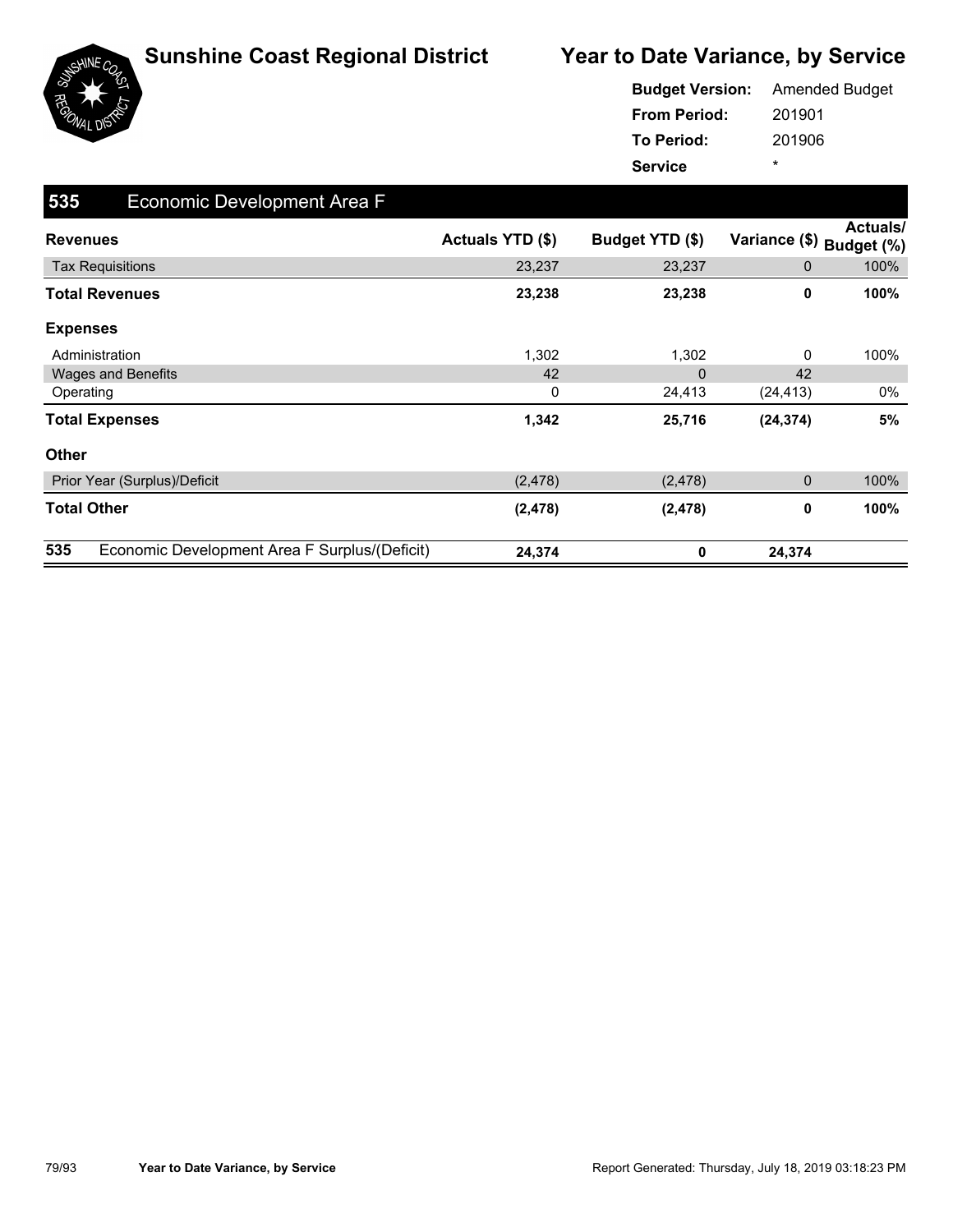



#### 201901 201906 **From Period: To Period: Service** \* **Budget Version:** Amended Budget

| 540<br><b>Hillside Development Project</b>            |                  |                 |               |                        |
|-------------------------------------------------------|------------------|-----------------|---------------|------------------------|
| <b>Revenues</b>                                       | Actuals YTD (\$) | Budget YTD (\$) | Variance (\$) | Actuals/<br>Budget (%) |
| <b>Tax Requisitions</b>                               | 13,452           | 13,451          |               | 100%                   |
| User Fees & Service Charges                           | 0                | $\mathbf 0$     | $\Omega$      |                        |
| Other Revenue                                         | 37,665           | 29,800          | 7,865         | 126%                   |
| <b>Total Revenues</b>                                 | 51,118           | 43,254          | 7,864         | 118%                   |
| <b>Expenses</b>                                       |                  |                 |               |                        |
| Administration                                        | 6,768            | 6,768           | $\Omega$      | 100%                   |
| Wages and Benefits                                    | 2,200            | 7,063           | (4,863)       | 31%                    |
| Operating                                             | 9,519            | 64,420          | (54, 901)     | 15%                    |
| <b>Total Expenses</b>                                 | 18,485           | 78,252          | (59, 767)     | 24%                    |
| <b>Other</b>                                          |                  |                 |               |                        |
| Transfer to/(from) Reserves                           | (7, 770)         | (35,000)        | 27,230        | 22%                    |
| <b>Total Other</b>                                    | (7, 770)         | (34,998)        | 27,228        | 22%                    |
| 540<br>Hillside Development Project Surplus/(Deficit) | 40,403           | 0               | 40,403        |                        |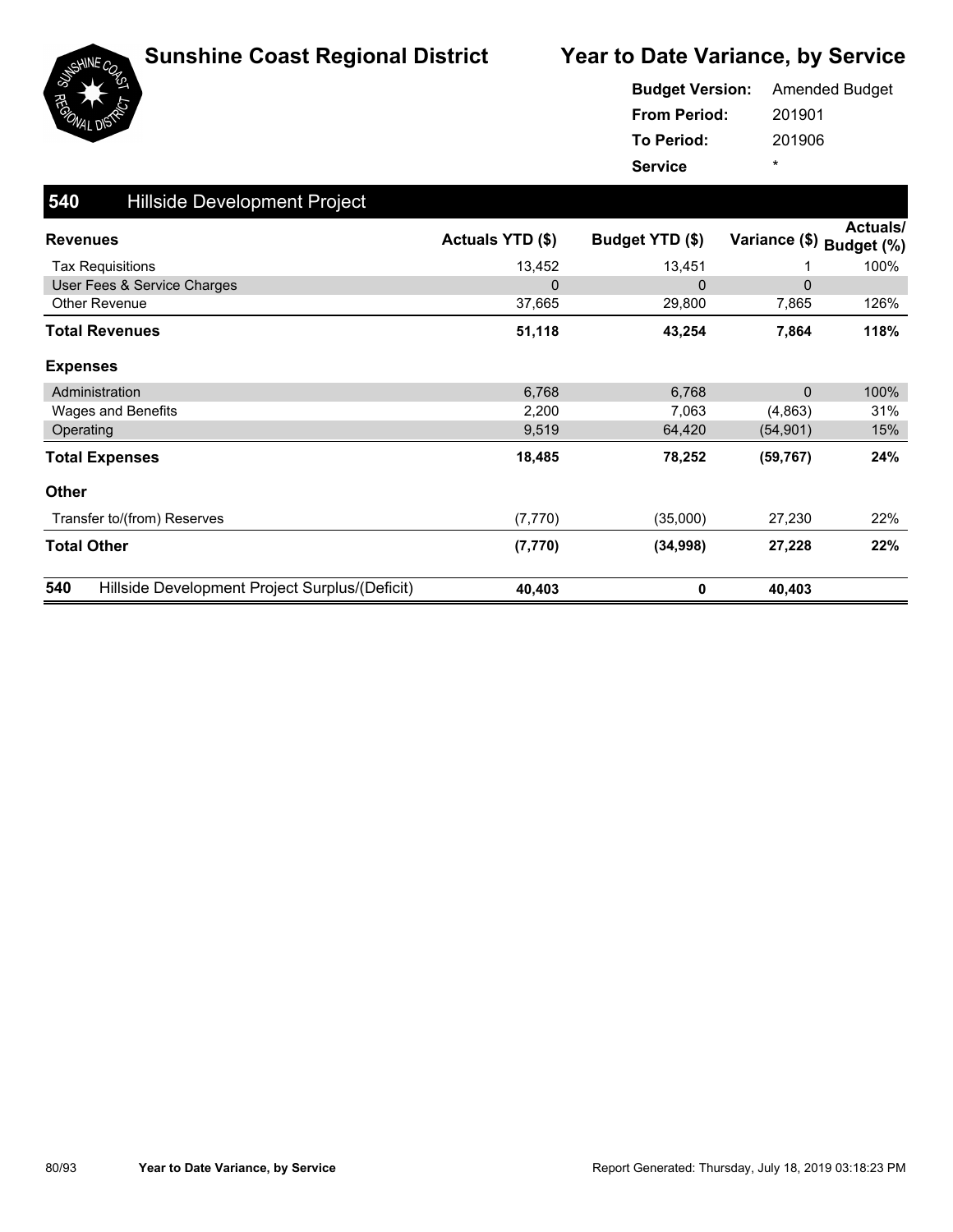



|                     | <b>Budget Version:</b> Amended Budget |
|---------------------|---------------------------------------|
| <b>From Period:</b> | 201901                                |
| To Period:          | 201906                                |
| <b>Service</b>      | ÷                                     |

| 615<br><b>Community Recreation Facilities</b>                   |                  |                 |                          |                 |
|-----------------------------------------------------------------|------------------|-----------------|--------------------------|-----------------|
| <b>Revenues</b>                                                 | Actuals YTD (\$) | Budget YTD (\$) | Variance (\$) Budget (%) | <b>Actuals/</b> |
| <b>Grants in Lieu of Taxes</b>                                  | 206              | $\mathbf{0}$    | 206                      |                 |
| <b>Tax Requisitions</b>                                         | 2,399,510        | 2,399,510       | 0                        | 100%            |
| Frontage & Parcel Taxes                                         | 813,022          | 814,545         | (1, 523)                 | 100%            |
| User Fees & Service Charges                                     | 924.820          | 878,703         | 46,117                   | 105%            |
| Investment Income                                               | 41,092           | $\mathbf{0}$    | 41,092                   |                 |
| Other Revenue                                                   | 19,652           | 8,929           | 10,723                   | 220%            |
| <b>Total Revenues</b>                                           | 4,198,302        | 4,101,684       | 96,618                   | 102%            |
| <b>Expenses</b>                                                 |                  |                 |                          |                 |
| Administration                                                  | 387,213          | 387,213         | $\mathbf{0}$             | 100%            |
| <b>Wages and Benefits</b>                                       | 1,610,511        | 1,620,588       | (10,077)                 | 99%             |
| Operating                                                       | 817,207          | 927,458         | (110, 251)               | 88%             |
| Debt Charges - Interest                                         | 462,331          | 462,331         | 0                        | 100%            |
| Amortization of Tangible Capital Assets                         | 456,504          | 452,829         | 3,675                    | 101%            |
| <b>Total Expenses</b>                                           | 3,733,778        | 3,850,422       | (116, 644)               | 97%             |
| <b>Other</b>                                                    |                  |                 |                          |                 |
| Capital Expenditures (Excluding Wages)                          | 523,548          | 1,031,826       | (508, 278)               | 51%             |
| Debt Principal Repayment                                        | 109,423          | 352,214         | (242, 791)               | 31%             |
| Transfer to/(from) Reserves                                     | (466, 241)       | (679, 944)      | 213,703                  | 69%             |
| <b>Unfunded Amortization</b>                                    | (456, 504)       | (452, 829)      | (3,675)                  | 101%            |
| <b>Total Other</b>                                              | (289, 777)       | 251,262         | (541, 039)               | $-115%$         |
| 615<br><b>Community Recreation Facilities Surplus/(Deficit)</b> | 754,301          | 0               | 754,301                  |                 |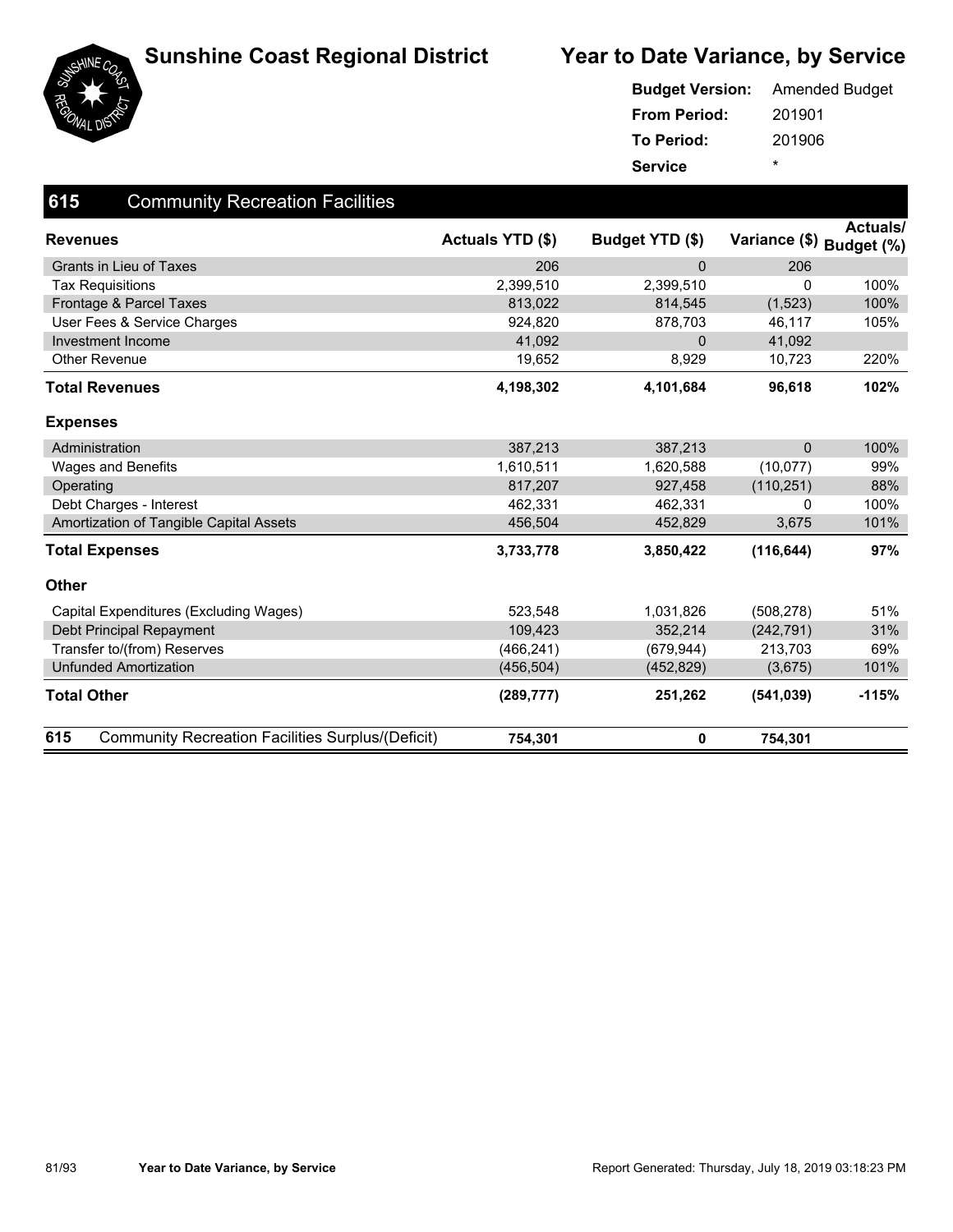





|                     | <b>Budget Version:</b> Amended Budget |
|---------------------|---------------------------------------|
| <b>From Period:</b> | 201901                                |
| <b>To Period:</b>   | 201906                                |
| <b>Service</b>      | ÷                                     |

| 625<br><b>Pender Harbour Pool</b>            |                         |                 |                          |                 |
|----------------------------------------------|-------------------------|-----------------|--------------------------|-----------------|
| <b>Revenues</b>                              | <b>Actuals YTD (\$)</b> | Budget YTD (\$) | Variance (\$) Budget (%) | <b>Actuals/</b> |
| <b>Tax Requisitions</b>                      | 247,917                 | 247,917         | 0                        | 100%            |
| Frontage & Parcel Taxes                      | 36,135                  | 35,723          | 412                      | 101%            |
| User Fees & Service Charges                  | 61,162                  | 45,050          | 16,112                   | 136%            |
| <b>Investment Income</b>                     | 12,298                  | $\mathbf{0}$    | 12,298                   |                 |
| <b>Other Revenue</b>                         | 917                     | 0               | 917                      |                 |
| <b>Total Revenues</b>                        | 358,433                 | 328,692         | 29,741                   | 109%            |
| <b>Expenses</b>                              |                         |                 |                          |                 |
| Administration                               | 27,638                  | 27,638          | $\mathbf{0}$             | 100%            |
| Wages and Benefits                           | 180.544                 | 176,979         | 3,565                    | 102%            |
| Operating                                    | 55,984                  | 84,351          | (28, 367)                | 66%             |
| Debt Charges - Interest                      | 21,196                  | 21,196          | 0                        | 100%            |
| Amortization of Tangible Capital Assets      | 48,556                  | 48,691          | (135)                    | 100%            |
| <b>Total Expenses</b>                        | 333,924                 | 358,860         | (24, 936)                | 93%             |
| <b>Other</b>                                 |                         |                 |                          |                 |
| Capital Expenditures (Excluding Wages)       | 663                     | 21,600          | (20, 937)                | 3%              |
| Debt Principal Repayment                     | 41,351                  | 14,526          | 26,825                   | 285%            |
| Transfer to/(from) Reserves                  | 2,441                   | (17,600)        | 20,041                   | $-14%$          |
| Transfer to/(from) Appropriated Surplus      | $\mathbf{0}$            | $\Omega$        | 0                        |                 |
| <b>Unfunded Amortization</b>                 | (48, 556)               | (48, 691)       | 135                      | 100%            |
| <b>Total Other</b>                           | (4, 103)                | (30, 162)       | 26,059                   | 14%             |
| 625<br>Pender Harbour Pool Surplus/(Deficit) | 28,612                  | 0               | 28,612                   |                 |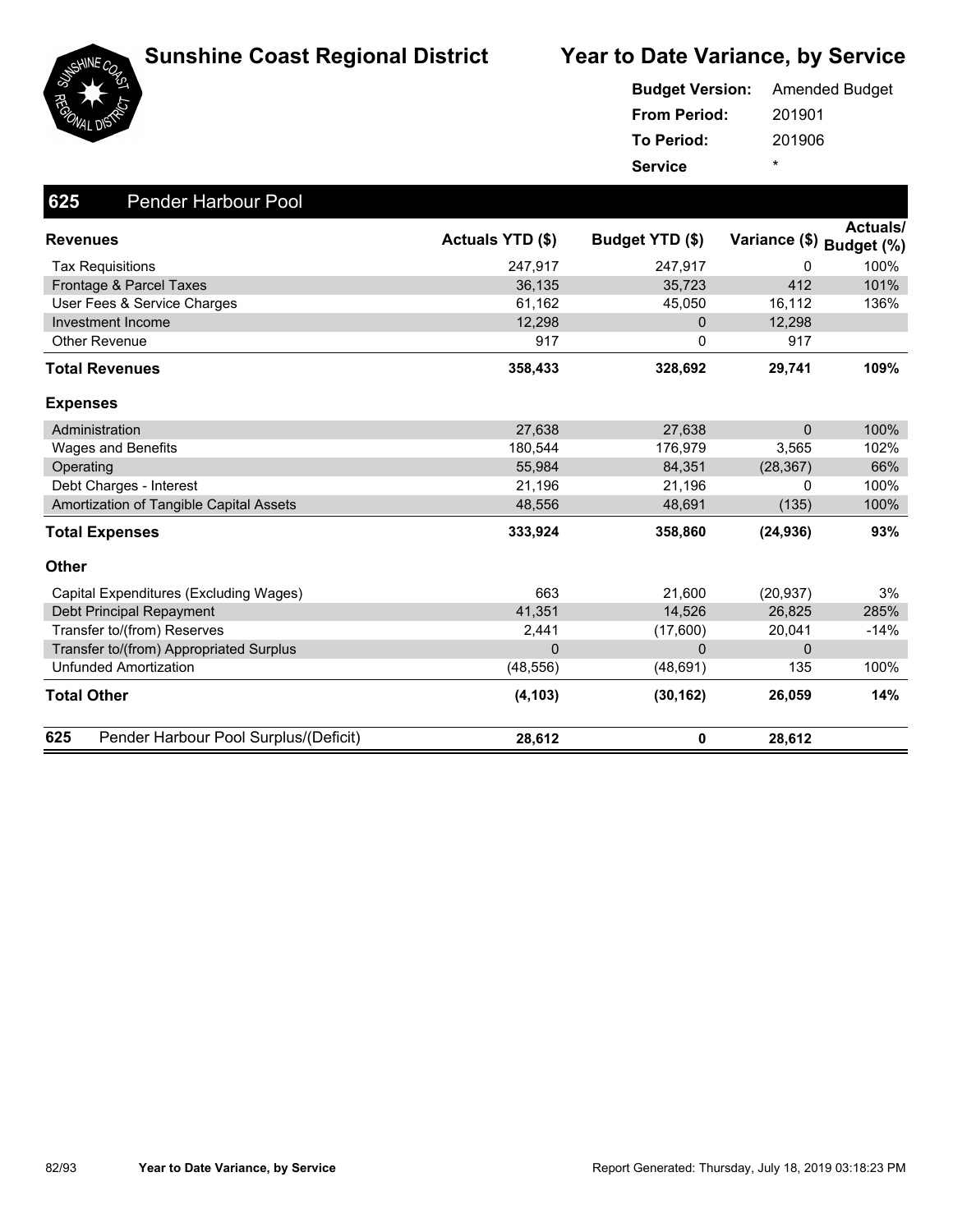

|                     | <b>Budget Version:</b> Amended Budget |
|---------------------|---------------------------------------|
| <b>From Period:</b> | 201901                                |
| <b>To Period:</b>   | 201906                                |
| <b>Service</b>      | ÷                                     |

| 630<br><b>School Facilities - Joint Use</b>            |                  |                 |               |                               |
|--------------------------------------------------------|------------------|-----------------|---------------|-------------------------------|
| <b>Revenues</b>                                        | Actuals YTD (\$) | Budget YTD (\$) | Variance (\$) | <b>Actuals/</b><br>Budget (%) |
| <b>Tax Requisitions</b>                                | 5,517            | 5,518           | (1)           | 100%                          |
| <b>Total Revenues</b>                                  | 5,520            | 5,520           | 0             | 100%                          |
| <b>Expenses</b>                                        |                  |                 |               |                               |
| Administration                                         | 133              | 133             | 0             | 100%                          |
| <b>Wages and Benefits</b>                              | $\mathbf 0$      | 889             | (889)         | $0\%$                         |
| Operating                                              | 17,555           | 0               | 17,555        |                               |
| <b>Total Expenses</b>                                  | 17,687           | 1,020           | 16,667        | 1734%                         |
| Other                                                  |                  |                 |               |                               |
| Prior Year (Surplus)/Deficit                           | 4,495            | 4,496           | (1)           | 100%                          |
| <b>Total Other</b>                                     | 4,495            | 4,494           | 1             | 100%                          |
| 630<br>School Facilities - Joint Use Surplus/(Deficit) | (16, 662)        | 0               | (16, 662)     |                               |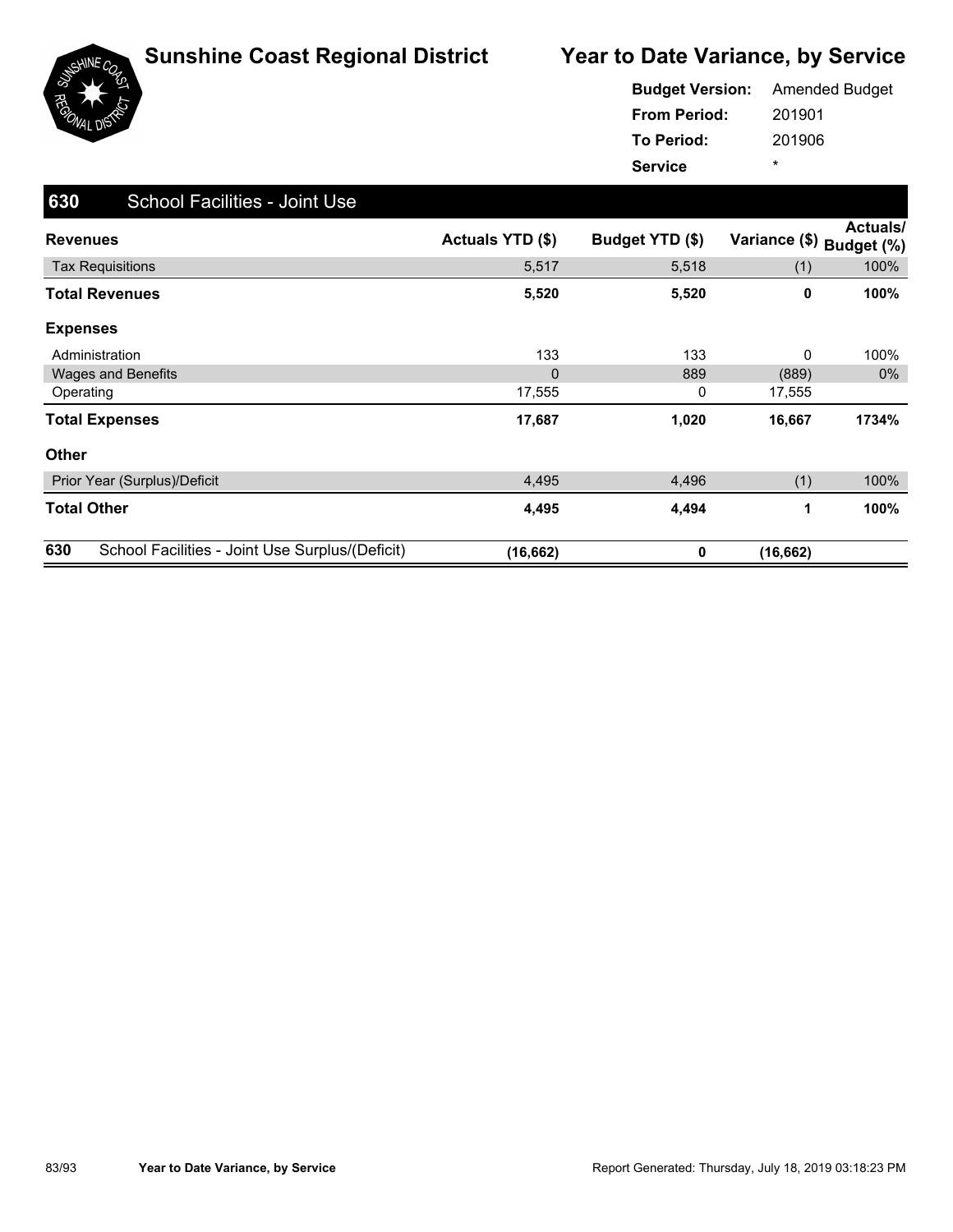

|                     | <b>Budget Version:</b> Amended Budget |
|---------------------|---------------------------------------|
| <b>From Period:</b> | 201901                                |
| To Period:          | 201906                                |
| <b>Service</b>      | ÷                                     |

| 640<br>Gibsons & Area Library                   |                  |                 |               |                        |
|-------------------------------------------------|------------------|-----------------|---------------|------------------------|
| <b>Revenues</b>                                 | Actuals YTD (\$) | Budget YTD (\$) | Variance (\$) | Actuals/<br>Budget (%) |
| Tax Requisitions                                | 350,465          | 350,465         | 0             | 100%                   |
| <b>Total Revenues</b>                           | 350,466          | 350,466         | 0             | 100%                   |
| <b>Expenses</b>                                 |                  |                 |               |                        |
| Administration                                  | 23,682           | 23,682          | 0             | 100%                   |
| Wages and Benefits                              | 1,864            | 5,339           | (3, 475)      | 35%                    |
| Operating                                       | 290,745          | 296,444         | (5,699)       | 98%                    |
| Debt Charges - Interest                         | 0                | 0               | 0             |                        |
| Amortization of Tangible Capital Assets         | 26,081           | 25,970          | 111           | 100%                   |
| <b>Total Expenses</b>                           | 342,375          | 351,432         | (9,057)       | 97%                    |
| <b>Other</b>                                    |                  |                 |               |                        |
| Debt Principal Repayment                        | 0                | $\Omega$        | 0             |                        |
| Transfer to/(from) Reserves                     | $\overline{0}$   | 25,000          | (25,000)      | $0\%$                  |
| <b>Unfunded Amortization</b>                    | (26,081)         | (25, 970)       | (111)         | 100%                   |
| <b>Total Other</b>                              | (26,081)         | (966)           | (25, 115)     | 2700%                  |
| 640<br>Gibsons & Area Library Surplus/(Deficit) | 34,172           | 0               | 34,172        |                        |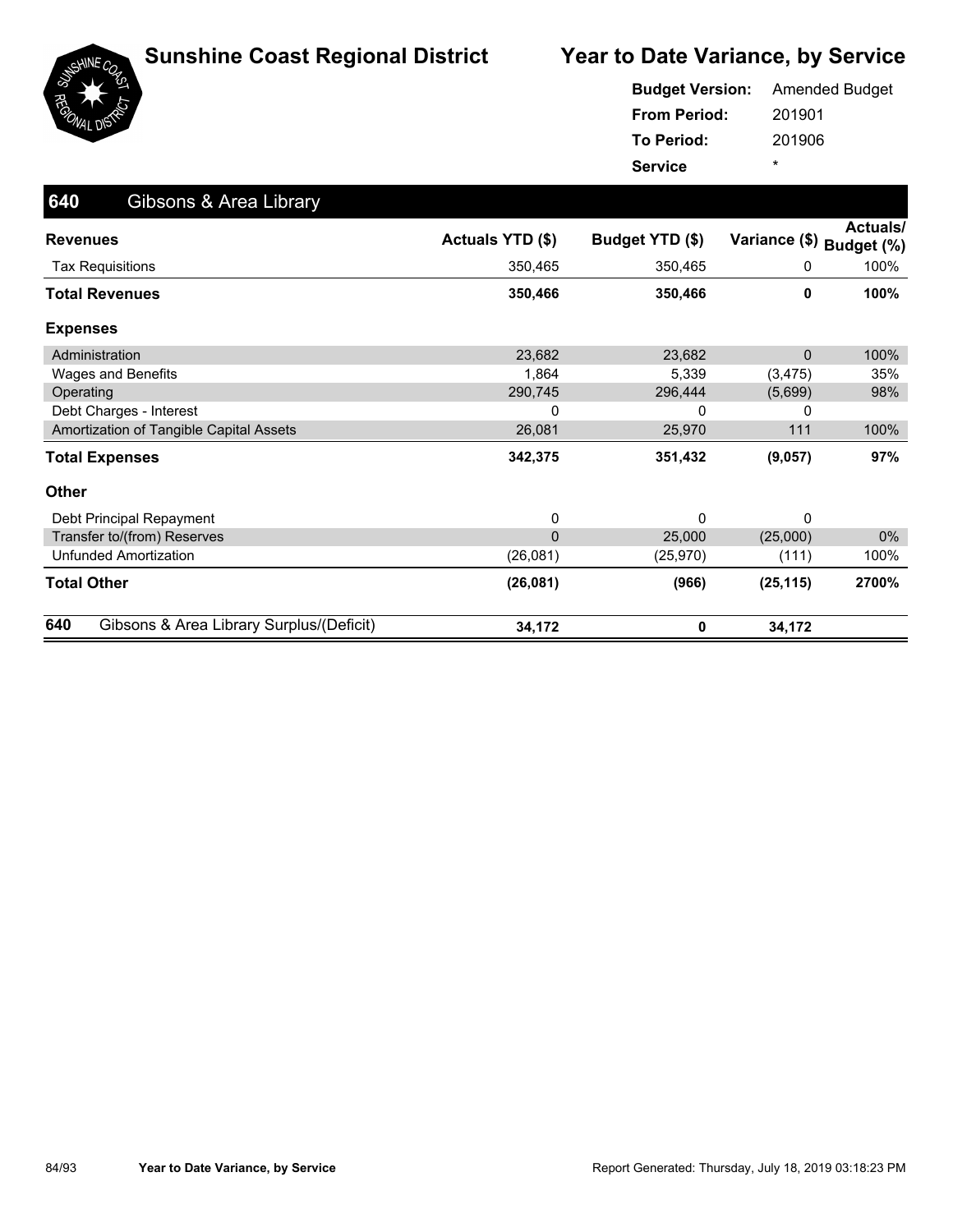

| <b>Budget Version:</b> | <b>Amended Budget</b> |
|------------------------|-----------------------|
| <b>From Period:</b>    | 201901                |
| <b>To Period:</b>      | 201906                |
| <b>Service</b>         | ÷                     |

| 643<br>Egmont/Pender Harbour Library Service |                                                             |                  |                 |                          |                 |
|----------------------------------------------|-------------------------------------------------------------|------------------|-----------------|--------------------------|-----------------|
| <b>Revenues</b>                              |                                                             | Actuals YTD (\$) | Budget YTD (\$) | Variance (\$) Budget (%) | <b>Actuals/</b> |
|                                              | Grants in Lieu of Taxes                                     | $\mathbf 0$      | $\mathbf{0}$    | 0                        |                 |
|                                              | <b>Tax Requisitions</b>                                     | 22,404           | 22,404          | 0                        | 100%            |
|                                              | <b>Total Revenues</b>                                       | 22,404           | 22,404          | 0                        | 100%            |
| <b>Expenses</b>                              |                                                             |                  |                 |                          |                 |
|                                              | Administration                                              | 1,038            | 1,038           | 0                        | 100%            |
| Operating                                    |                                                             | 20,894           | 21,366          | (472)                    | 98%             |
|                                              | <b>Total Expenses</b>                                       | 21,932           | 22,404          | (472)                    | 98%             |
| 643                                          | Egmont/Pender Harbour Library Service Surplus/<br>(Deficit) | 472              | 0               | 472                      |                 |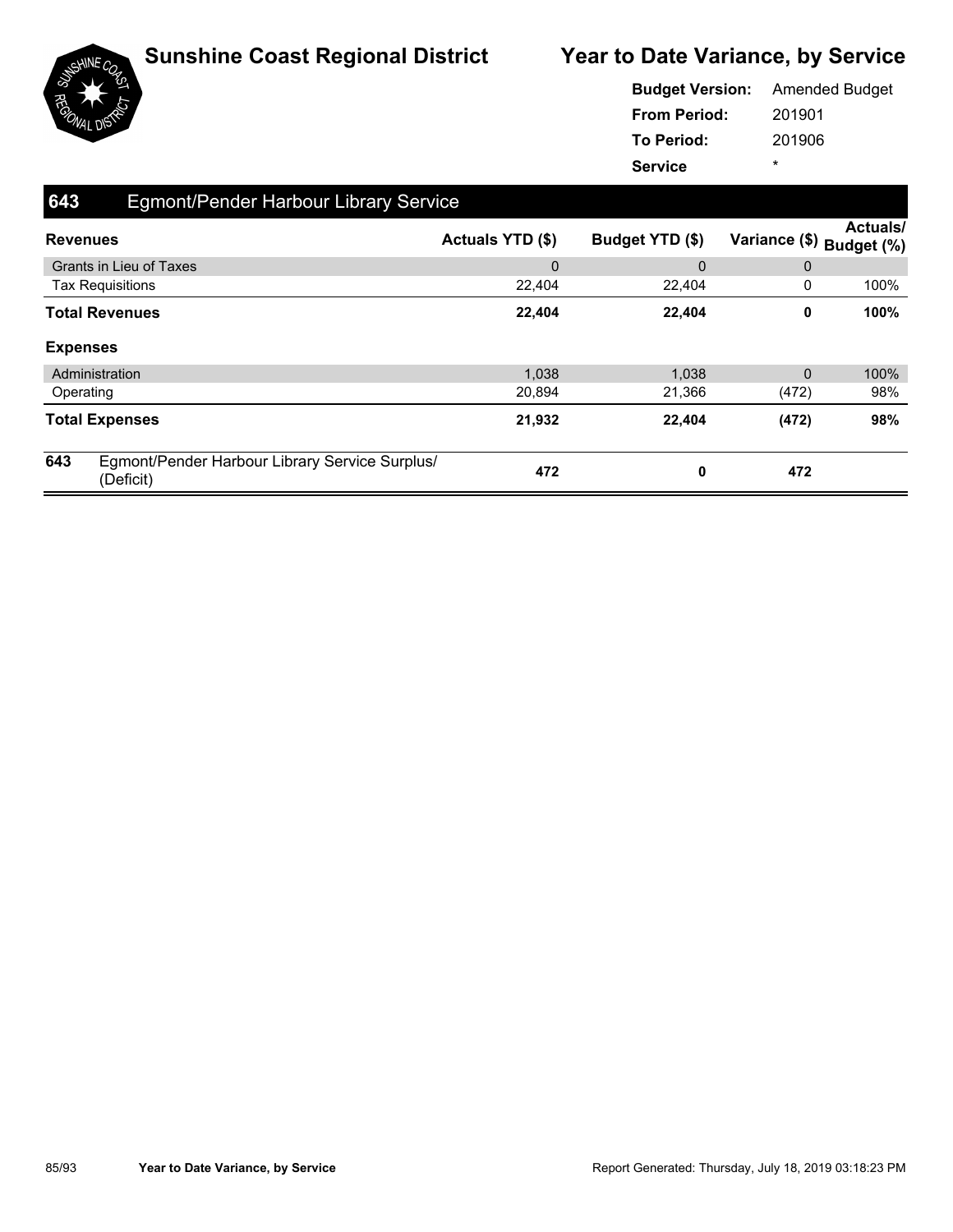

| <b>Budget Version:</b> | <b>Amended Budget</b> |
|------------------------|-----------------------|
| <b>From Period:</b>    | 201901                |
| <b>To Period:</b>      | 201906                |
| <b>Service</b>         | ÷                     |

| 645<br><b>Halfmoon Bay Library Service</b>            |                  |                 |                |                        |
|-------------------------------------------------------|------------------|-----------------|----------------|------------------------|
| <b>Revenues</b>                                       | Actuals YTD (\$) | Budget YTD (\$) | Variance (\$)  | Actuals/<br>Budget (%) |
| <b>Grants in Lieu of Taxes</b>                        | 2                | $\mathbf{0}$    | $\overline{2}$ |                        |
| <b>Tax Requisitions</b>                               | 86,622           | 86,622          | 0              | 100%                   |
| <b>Total Revenues</b>                                 | 86,624           | 86,622          | $\mathbf{2}$   | 100%                   |
| <b>Expenses</b>                                       |                  |                 |                |                        |
| Administration                                        | 3,836            | 3,836           | $\mathbf 0$    | 100%                   |
| Operating                                             | 81,970           | 82,789          | (819)          | 99%                    |
| <b>Total Expenses</b>                                 | 85,804           | 86,622          | (818)          | 99%                    |
| <b>Other</b>                                          |                  |                 |                |                        |
| Prior Year (Surplus)/Deficit                          | (3)              | (3)             | $\mathbf 0$    | 100%                   |
| <b>Total Other</b>                                    | (2)              | 0               | (2)            |                        |
| 645<br>Halfmoon Bay Library Service Surplus/(Deficit) | 822              | 0               | 822            |                        |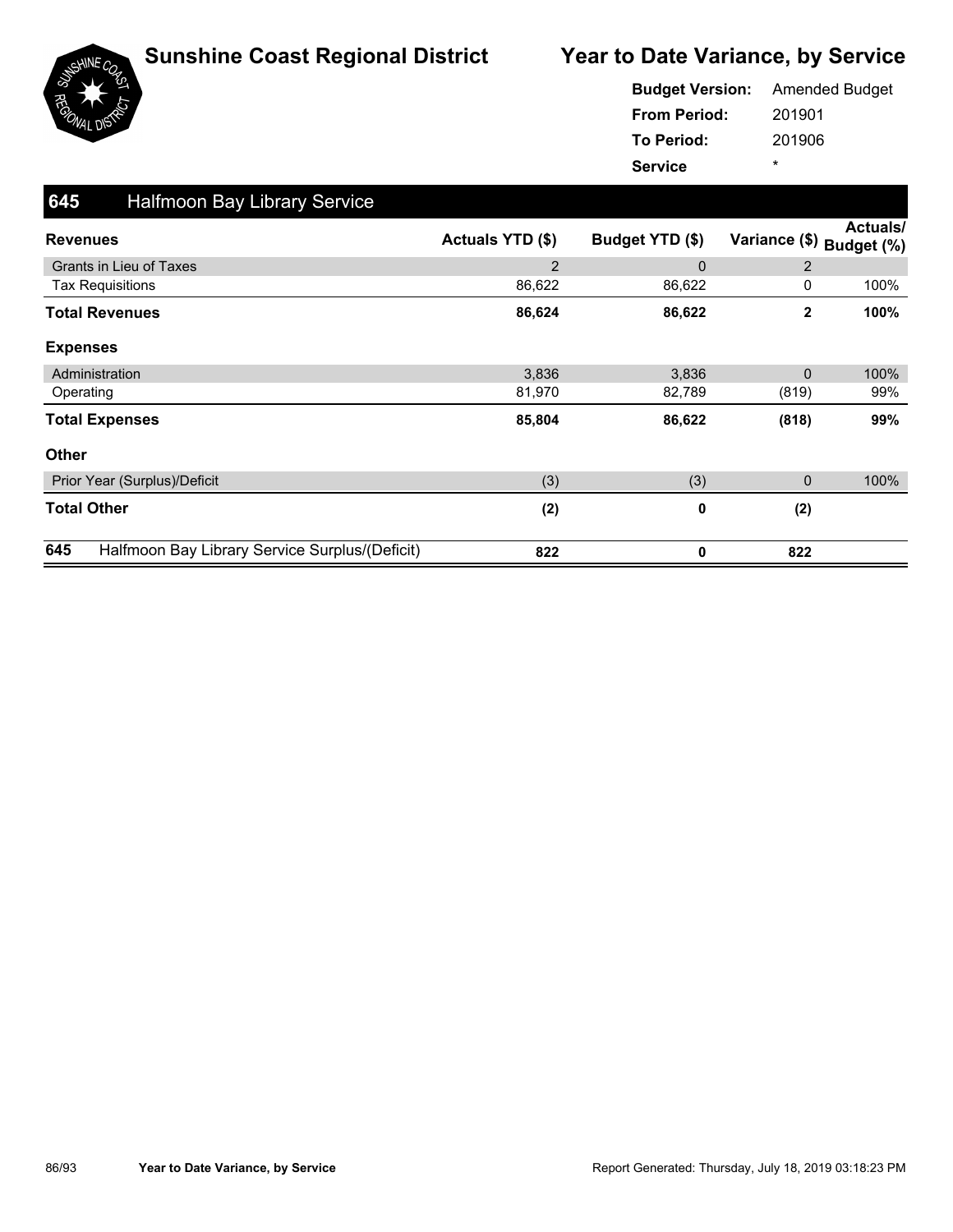

|                     | <b>Budget Version:</b> Amended Budget |  |  |  |
|---------------------|---------------------------------------|--|--|--|
| <b>From Period:</b> | 201901                                |  |  |  |
| <b>To Period:</b>   | 201906                                |  |  |  |
| <b>Service</b>      | ÷                                     |  |  |  |

| 646 | <b>Roberts Creek Library Service</b>            |                  |                 |                |                               |
|-----|-------------------------------------------------|------------------|-----------------|----------------|-------------------------------|
|     | <b>Revenues</b>                                 | Actuals YTD (\$) | Budget YTD (\$) | Variance (\$)  | <b>Actuals/</b><br>Budget (%) |
|     | <b>Tax Requisitions</b>                         | 80,542           | 80,542          | 0              | 100%                          |
|     | <b>Total Revenues</b>                           | 80,544           | 80,544          | 0              | 100%                          |
|     | <b>Expenses</b>                                 |                  |                 |                |                               |
|     | Administration                                  | 2,621            | 2,621           | $\overline{0}$ | 100%                          |
|     | Operating                                       | 74,802           | 77,921          | (3, 119)       | 96%                           |
|     | <b>Total Expenses</b>                           | 77,424           | 80,544          | (3, 120)       | 96%                           |
| 646 | Roberts Creek Library Service Surplus/(Deficit) | 3,120            | 0               | 3,120          |                               |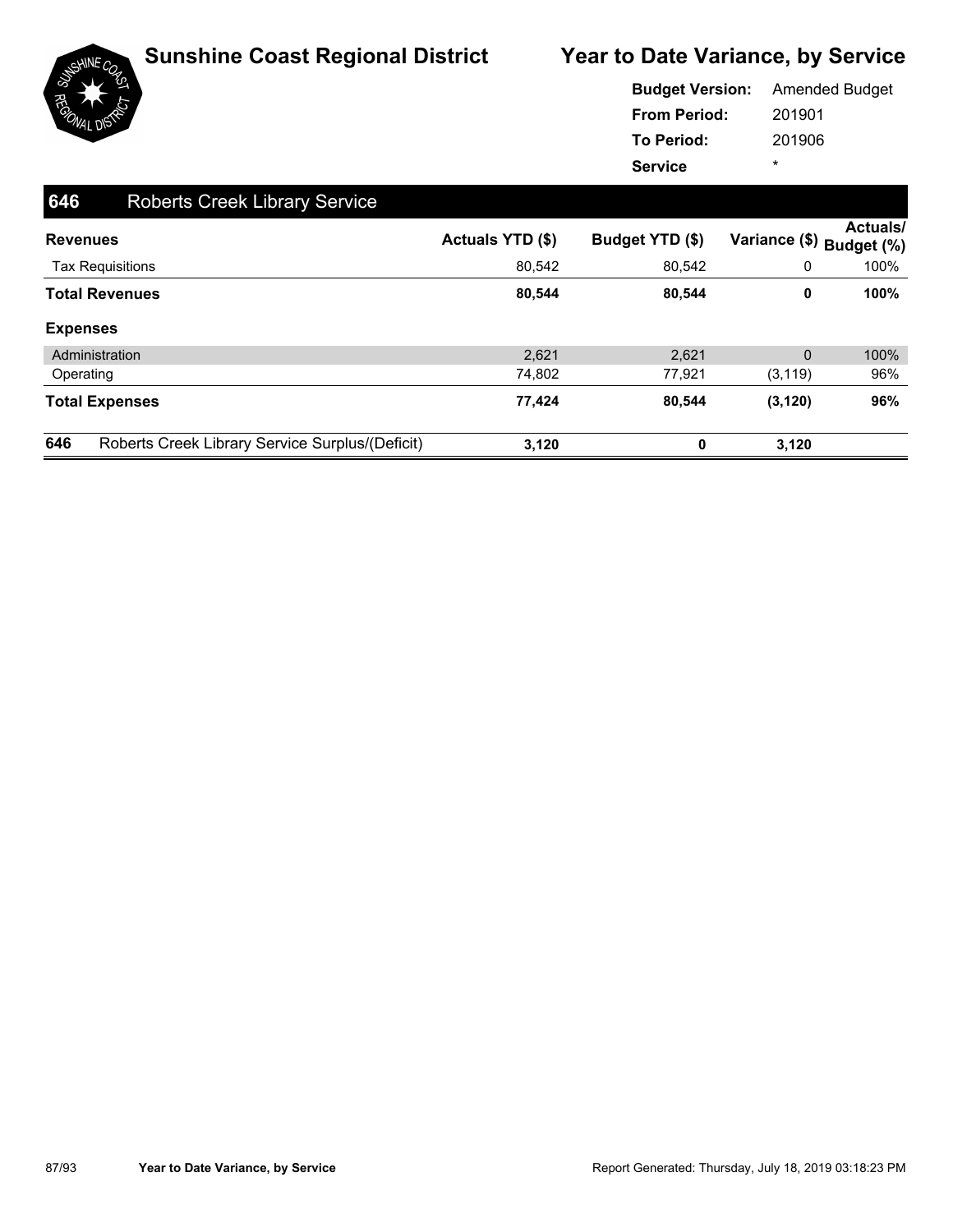

|                     | <b>Budget Version:</b> Amended Budget |
|---------------------|---------------------------------------|
| <b>From Period:</b> | 201901                                |
| <b>To Period:</b>   | 201906                                |
| <b>Service</b>      | ÷                                     |

| 648<br><b>Museum Service</b>            |                  |                 |                          |                 |
|-----------------------------------------|------------------|-----------------|--------------------------|-----------------|
| <b>Revenues</b>                         | Actuals YTD (\$) | Budget YTD (\$) | Variance (\$) Budget (%) | <b>Actuals/</b> |
| <b>Tax Requisitions</b>                 | 68,841           | 68,841          | 0                        | 100%            |
| <b>Total Revenues</b>                   | 68,844           | 68,844          | 0                        | 100%            |
| <b>Expenses</b>                         |                  |                 |                          |                 |
| Administration                          | 4.048            | 4.048           | 0                        | 100%            |
| Operating                               | 64,315           | 64,793          | (478)                    | 99%             |
| <b>Total Expenses</b>                   | 68,365           | 68,844          | (479)                    | 99%             |
| 648<br>Museum Service Surplus/(Deficit) | 479              | 0               | 479                      |                 |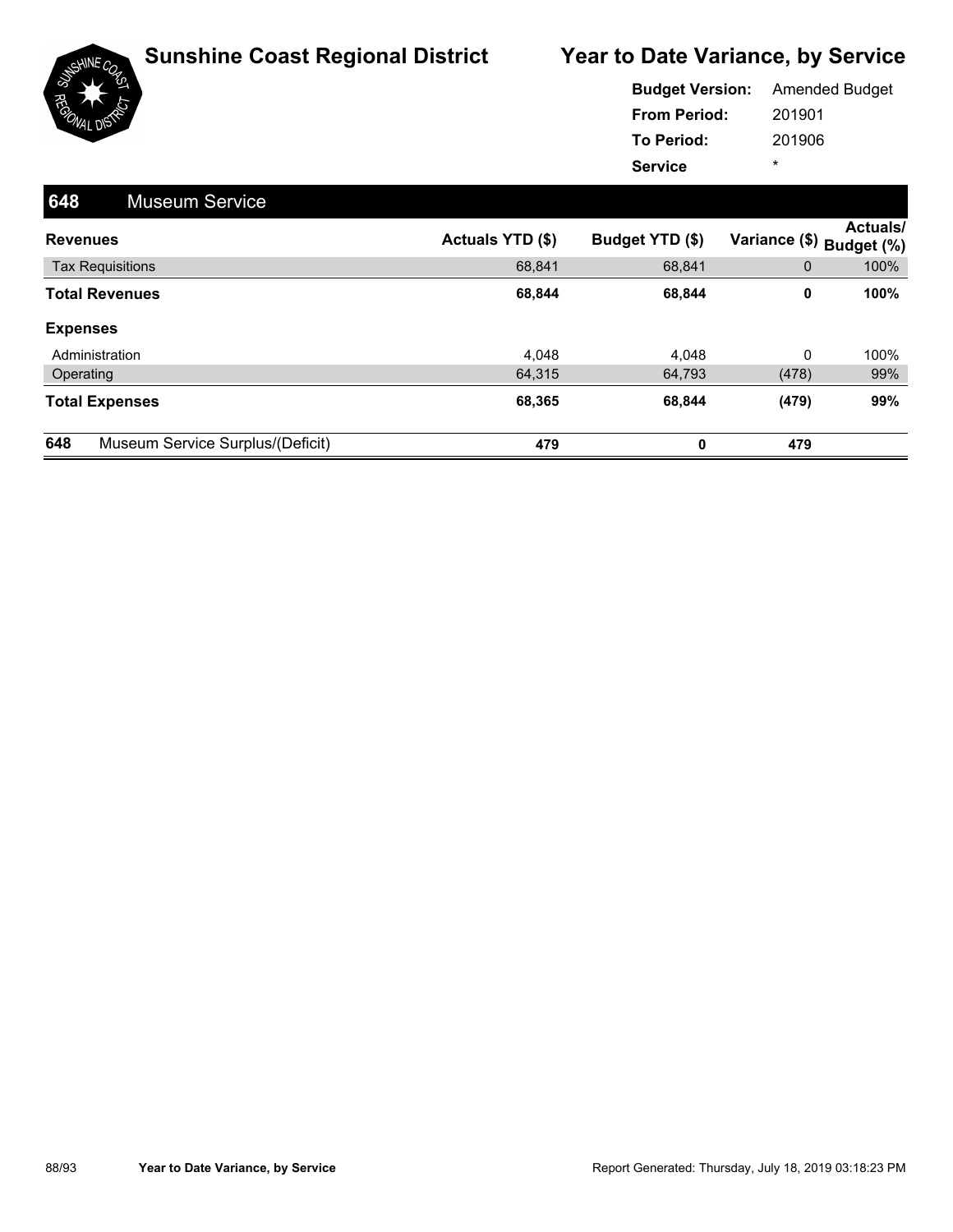





| <b>Budget Version:</b> | <b>Amended Budget</b> |
|------------------------|-----------------------|
| <b>From Period:</b>    | 201901                |
| To Period:             | 201906                |
| <b>Service</b>         | ÷                     |

| 650<br><b>Community Parks</b>                   |                         |                 |               |                               |
|-------------------------------------------------|-------------------------|-----------------|---------------|-------------------------------|
| <b>Revenues</b>                                 | <b>Actuals YTD (\$)</b> | Budget YTD (\$) | Variance (\$) | <b>Actuals/</b><br>Budget (%) |
| <b>Tax Requisitions</b>                         | 875,348                 | 873,348         | 2,000         | 100%                          |
| <b>Government Transfers</b>                     | 4,258                   | 7,731           | (3, 473)      | 55%                           |
| User Fees & Service Charges                     | 24,964                  | 37,800          | (12, 836)     | 66%                           |
| <b>Other Revenue</b>                            | 7,867                   | 55,550          | (47, 683)     | 14%                           |
| <b>Total Revenues</b>                           | 912,440                 | 974,430         | (61,990)      | 94%                           |
| <b>Expenses</b>                                 |                         |                 |               |                               |
| Administration                                  | 131.490                 | 131,490         | 0             | 100%                          |
| <b>Wages and Benefits</b>                       | 430,770                 | 408,429         | 22,341        | 105%                          |
| Operating                                       | 243,812                 | 324,803         | (80, 991)     | 75%                           |
| Debt Charges - Interest                         | 14.487                  | 15,213          | (726)         | 95%                           |
| Amortization of Tangible Capital Assets         | 128,642                 | 131,254         | (2,612)       | 98%                           |
| <b>Total Expenses</b>                           | 949,204                 | 1,011,186       | (61, 982)     | 94%                           |
| <b>Other</b>                                    |                         |                 |               |                               |
| Capital Expenditures (Excluding Wages)          | 30,409                  | 394,332         | (363,923)     | 8%                            |
| Proceeds from Long Term Debt                    | 0                       | (50,000)        | 50,000        | 0%                            |
| Debt Principal Repayment                        | 16,632                  | 44,783          | (28, 151)     | 37%                           |
| Transfer to/(from) Reserves                     | (768)                   | (79, 100)       | 78,332        | $1\%$                         |
| Transfer to/(from) Appropriated Surplus         | (29, 876)               | (215, 520)      | 185,644       | 14%                           |
| <b>Unfunded Amortization</b>                    | (128, 642)              | (131, 254)      | 2,612         | 98%                           |
| <b>Total Other</b>                              | (112, 241)              | (36, 756)       | (75, 485)     | 305%                          |
| 650<br><b>Community Parks Surplus/(Deficit)</b> | 75,477                  | 0               | 75,477        |                               |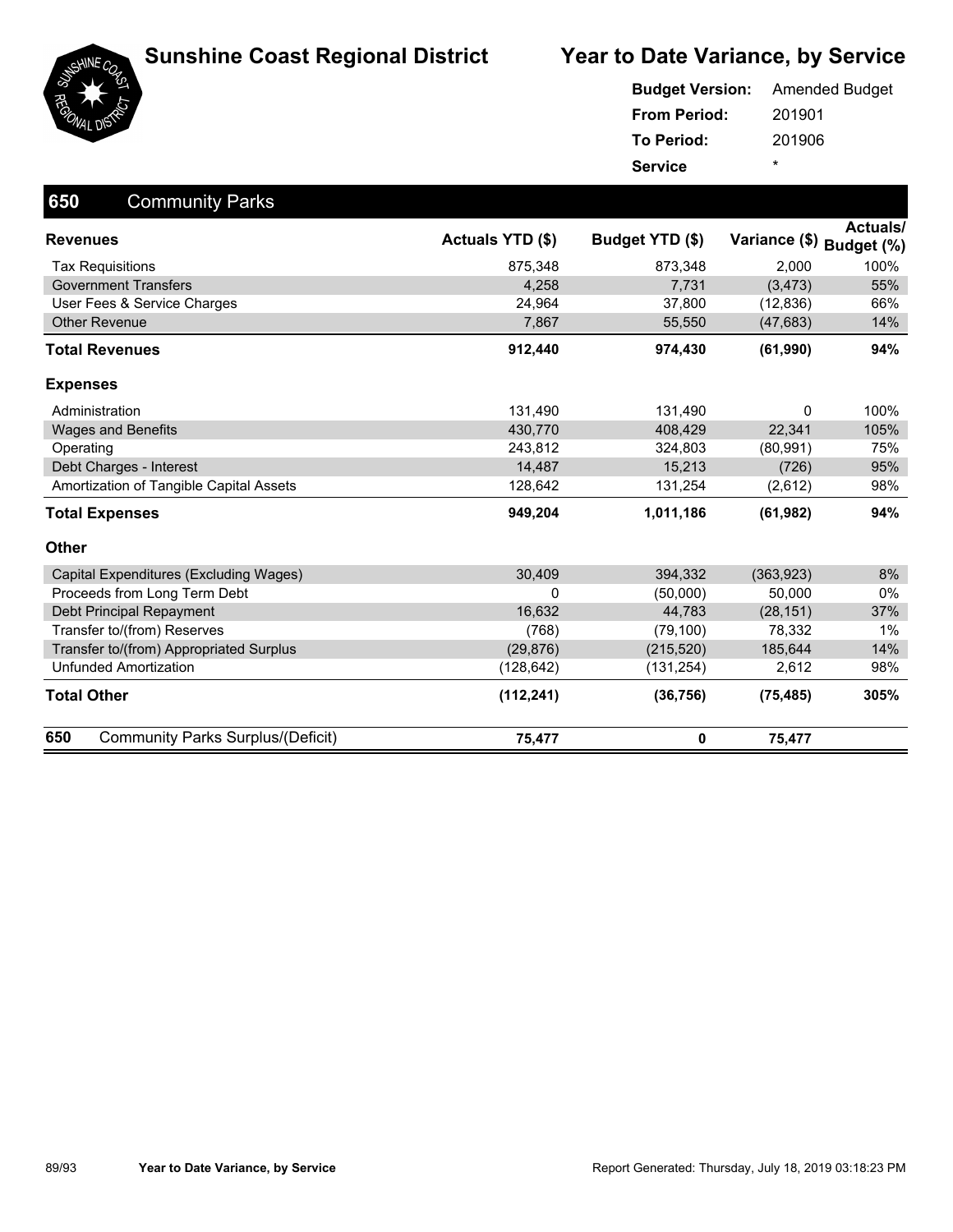

| <b>Budget Version:</b> Amended Budget |        |  |  |  |
|---------------------------------------|--------|--|--|--|
| <b>From Period:</b>                   | 201901 |  |  |  |
| To Period:                            | 201906 |  |  |  |
| <b>Service</b>                        | ÷      |  |  |  |

| 665<br><b>Bicycle &amp; Walking Paths</b>        |                  |                 |               |                               |
|--------------------------------------------------|------------------|-----------------|---------------|-------------------------------|
| <b>Revenues</b>                                  | Actuals YTD (\$) | Budget YTD (\$) | Variance (\$) | <b>Actuals/</b><br>Budget (%) |
| <b>Tax Requisitions</b>                          | 22,716           | 22,717          | (1)           | 100%                          |
| <b>Total Revenues</b>                            | 22,716           | 22,716          | 0             | 100%                          |
| <b>Expenses</b>                                  |                  |                 |               |                               |
| Administration                                   | 6,207            | 6,207           | 0             | 100%                          |
| <b>Wages and Benefits</b>                        | 4,059            | 7,656           | (3, 597)      | 53%                           |
| Operating                                        | 2,265            | 3,854           | (1,589)       | 59%                           |
| Amortization of Tangible Capital Assets          | 49,804           | 50,637          | (833)         | 98%                           |
| <b>Total Expenses</b>                            | 62,342           | 68,358          | (6,016)       | 91%                           |
| <b>Other</b>                                     |                  |                 |               |                               |
| Transfer to/(from) Reserves                      | 0                | 5,000           | (5,000)       | 0%                            |
| <b>Unfunded Amortization</b>                     | (49, 804)        | (50, 637)       | 833           | 98%                           |
| <b>Total Other</b>                               | (49, 806)        | (45, 642)       | (4, 164)      | 109%                          |
| 665<br>Bicycle & Walking Paths Surplus/(Deficit) | 10,180           | 0               | 10,180        |                               |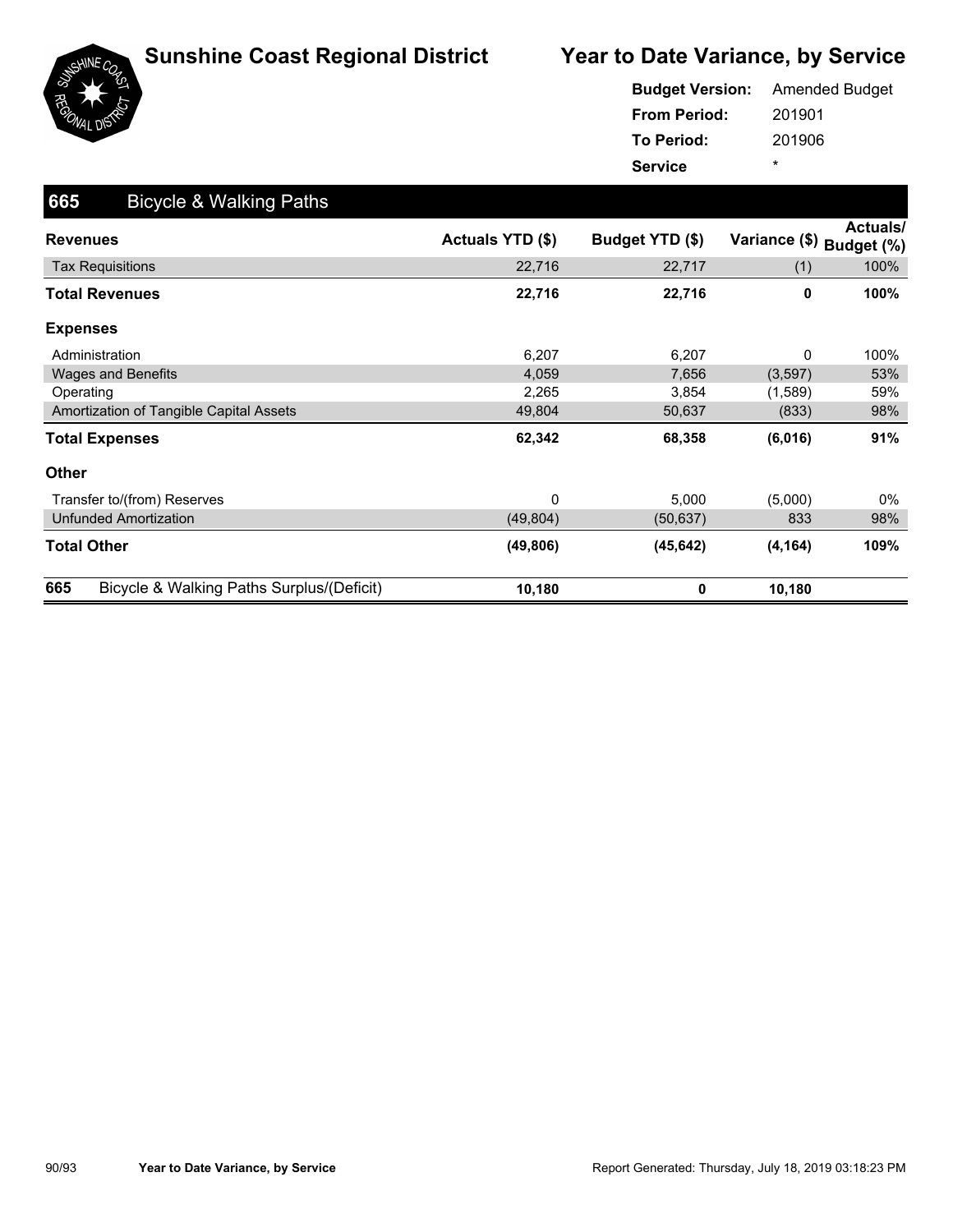

|                     | <b>Budget Version:</b> Amended Budget |  |  |  |
|---------------------|---------------------------------------|--|--|--|
| <b>From Period:</b> | 201901                                |  |  |  |
| To Period:          | 201906                                |  |  |  |
| <b>Service</b>      | ÷                                     |  |  |  |

| 667<br>Area A Bicycle & Walking Paths                   |                  |                 |                          |          |
|---------------------------------------------------------|------------------|-----------------|--------------------------|----------|
| <b>Revenues</b>                                         | Actuals YTD (\$) | Budget YTD (\$) | Variance (\$) Budget (%) | Actuals/ |
| <b>Tax Requisitions</b>                                 | 5,672            | 5,672           | 0                        | 100%     |
| Total Revenues                                          | 5,670            | 5,670           | 0                        | 100%     |
| <b>Expenses</b>                                         |                  |                 |                          |          |
| Administration                                          | 650              | 650             | 0                        | 100%     |
| Wages and Benefits                                      | 0                | 2,922           | (2,922)                  | $0\%$    |
| Operating                                               | $\mathbf 0$      | 2,100           | (2, 100)                 | $0\%$    |
| Amortization of Tangible Capital Assets                 | 2,466            | 2,466           | 0                        | 100%     |
| <b>Total Expenses</b>                                   | 3,114            | 8,136           | (5,022)                  | 38%      |
| <b>Other</b>                                            |                  |                 |                          |          |
| <b>Unfunded Amortization</b>                            | (2, 466)         | (2, 466)        | 0                        | 100%     |
| <b>Total Other</b>                                      | (2, 466)         | (2, 466)        | 0                        | 100%     |
| 667<br>Area A Bicycle & Walking Paths Surplus/(Deficit) | 5,022            | 0               | 5,022                    |          |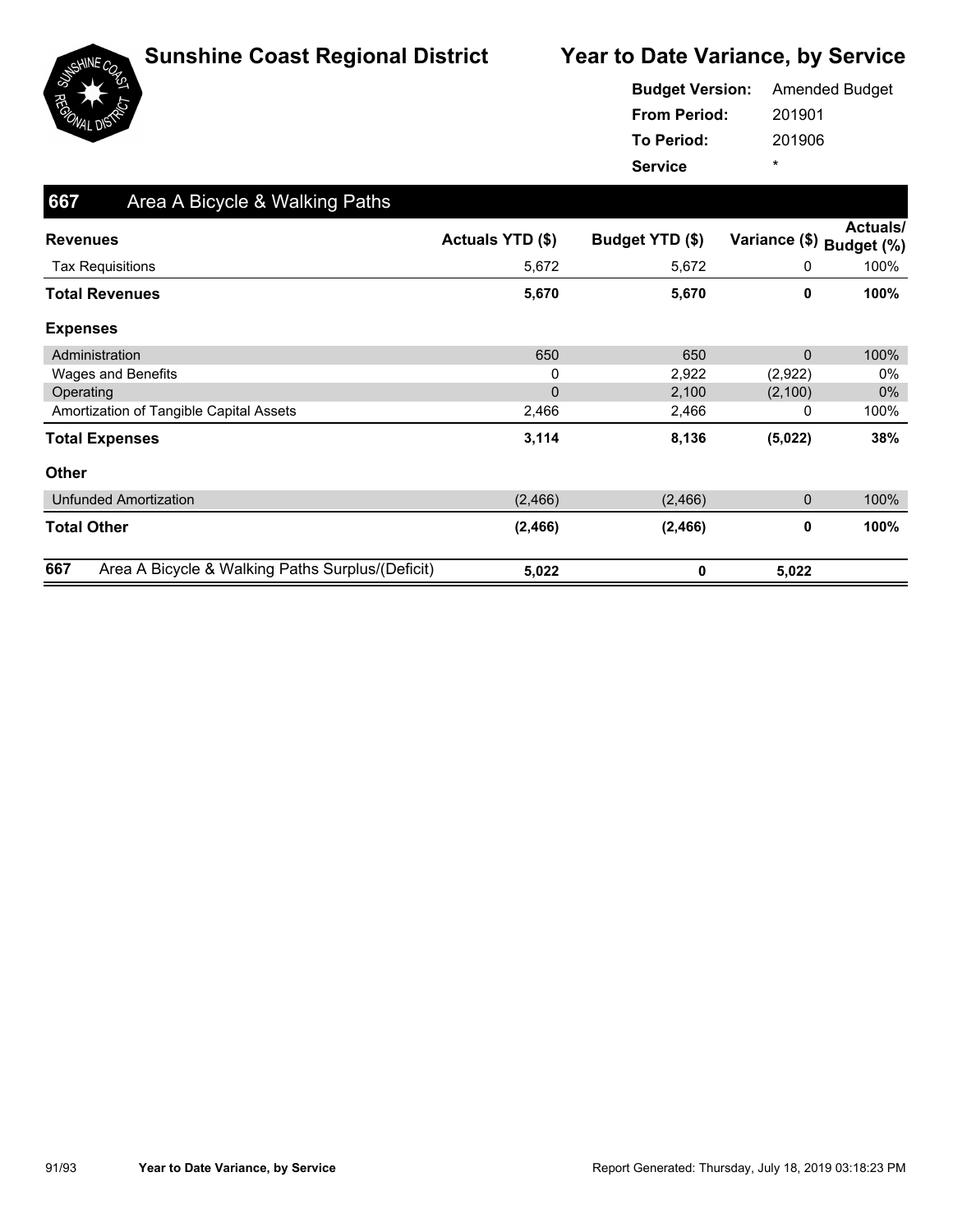

|                     | <b>Budget Version:</b> Amended Budget |  |  |
|---------------------|---------------------------------------|--|--|
| <b>From Period:</b> | 201901                                |  |  |
| <b>To Period:</b>   | 201906                                |  |  |
| <b>Service</b>      | ÷                                     |  |  |

| 670<br><b>Regional Recreation Programs</b>            |                         |                 |               |                               |
|-------------------------------------------------------|-------------------------|-----------------|---------------|-------------------------------|
| <b>Revenues</b>                                       | <b>Actuals YTD (\$)</b> | Budget YTD (\$) | Variance (\$) | <b>Actuals/</b><br>Budget (%) |
| <b>Tax Requisitions</b>                               | 77.360                  | 77,359          |               | 100%                          |
| User Fees & Service Charges                           | 2,570                   | 5,160           | (2,590)       | 50%                           |
| <b>Total Revenues</b>                                 | 79,928                  | 82,518          | (2,590)       | 97%                           |
| <b>Expenses</b>                                       |                         |                 |               |                               |
| Administration                                        | 4.911                   | 4.911           | 0             | 100%                          |
| Operating                                             | 50,310                  | 77,608          | (27, 298)     | 65%                           |
| <b>Total Expenses</b>                                 | 55,225                  | 82,524          | (27, 299)     | 67%                           |
| 670<br>Regional Recreation Programs Surplus/(Deficit) | 24,703                  | 0               | 24,703        |                               |